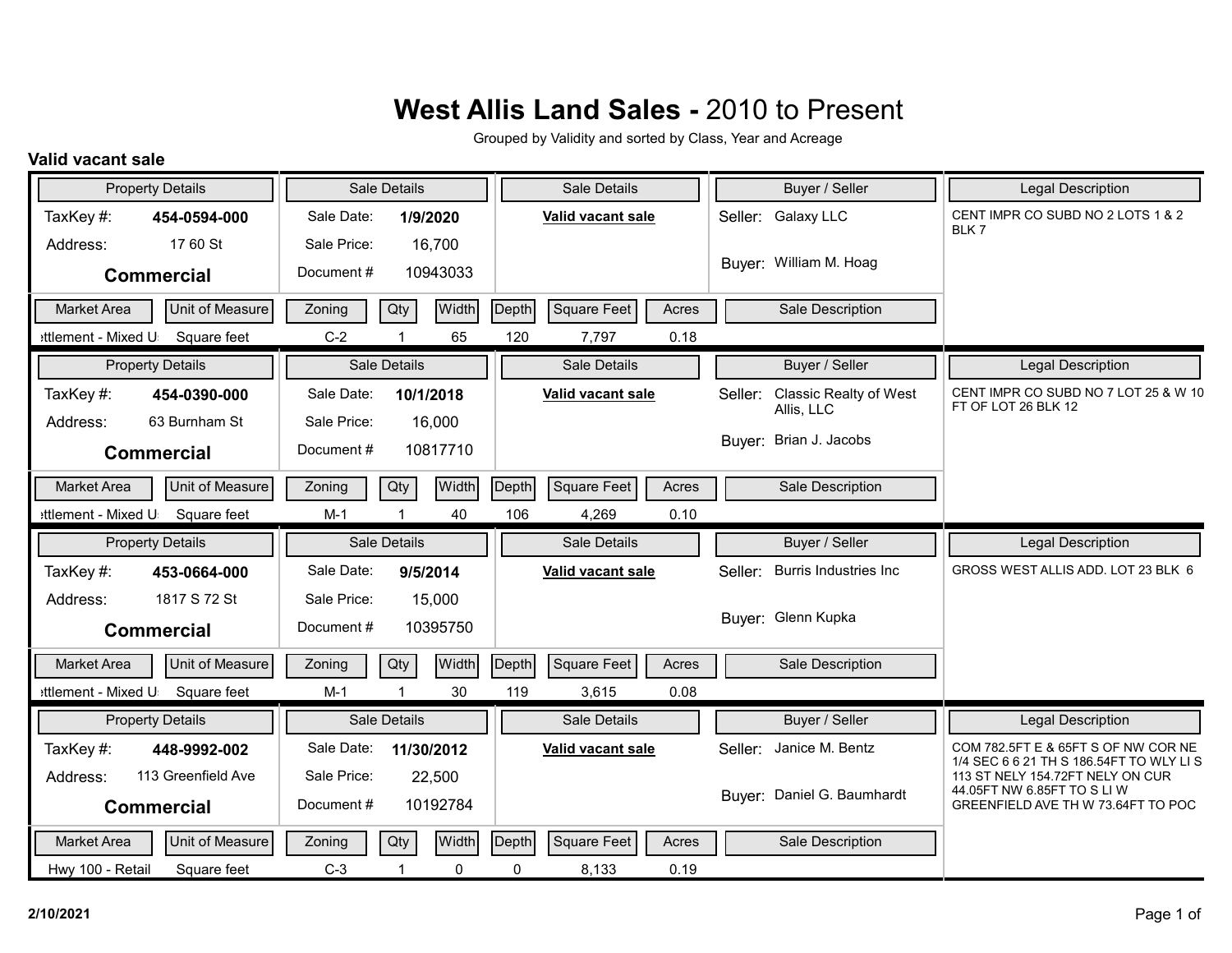| <b>Property Details</b>               | Sale Details            | Sale Details                                | Buyer / Seller                  | <b>Legal Description</b>                                |
|---------------------------------------|-------------------------|---------------------------------------------|---------------------------------|---------------------------------------------------------|
| TaxKey#:<br>443-0261-000              | Sale Date:<br>2/13/2020 | Valid vacant sale                           | Kazimir Barulek<br>Seller:      | ASSESSMENT SUBD NO 69 LOT 15 BLK 5<br>EX W 25 FT FOR ST |
| 13 97 St<br>Address:                  | Sale Price:<br>18,500   |                                             |                                 |                                                         |
| <b>Residential</b>                    | Document#<br>10954271   |                                             | Buyer: William Winchell         |                                                         |
| Unit of Measure<br><b>Market Area</b> | Qty<br>Width<br>Zoning  | Depth<br>Square Feet<br>Acres               | Sale Description                |                                                         |
| Front feet<br>Neighborhood 8          | $RA-3$<br>52            | 183<br>0.22<br>9,583                        |                                 |                                                         |
| <b>Property Details</b>               | Sale Details            | Sale Details                                | Buyer / Seller                  | Legal Description                                       |
| TaxKey#:<br>445-0112-000              | Sale Date:<br>4/17/2018 | Valid vacant sale                           | Jared J. Nisenbaum<br>Seller:   | GREENFIELD HIGHLANDS LOT 11 BLK E                       |
| 8 110 St<br>Address:                  | Sale Price:<br>30,000   |                                             |                                 |                                                         |
| <b>Residential</b>                    | Document#<br>10768398   |                                             | Buyer: Jeremy J. Macali         |                                                         |
| Unit of Measure<br>Market Area        | Width<br>Qty<br>Zoning  | Depth<br>Square Feet<br>Acres               | Sale Description                |                                                         |
| Front feet<br>Neighborhood 8          | $RA-3$<br>50            | 105<br>0.12<br>5,271                        |                                 |                                                         |
|                                       |                         |                                             |                                 |                                                         |
| <b>Property Details</b>               | Sale Details            | Sale Details                                | Buyer / Seller                  | Legal Description                                       |
| TaxKey#:<br>438-0679-001              | Sale Date:<br>1/22/2018 | Valid vacant sale                           | George J. and Jean A<br>Seller: | BRACKEN BRAE GARDENS LOT 27 IN BLK                      |
| 16 58 St<br>Address:                  | Sale Price:<br>8,000    | Transfer type: sale                         | Koerner                         | 8                                                       |
| <b>Residential</b>                    | Document#<br>10747545   |                                             | Buyer: Thomas C. Roth           |                                                         |
| <b>Market Area</b><br>Unit of Measure | Width<br>Qty<br>Zoning  | <b>Depth</b><br><b>Square Feet</b><br>Acres | Sale Description                |                                                         |
| Neighborhood 12<br>Front feet         | $RB-2$<br>30            | 120<br>0.08<br>3,615                        |                                 |                                                         |
| <b>Property Details</b>               | Sale Details            | Sale Details                                | Buyer / Seller                  | <b>Legal Description</b>                                |
| TaxKey#:<br>439-0229-000              | Sale Date:<br>8/30/2018 | Valid vacant sale                           | Seller: Paul Meier              | RESUBD OF SOLD HOME HTS LOT 27                          |
| 12 63 St<br>Address:                  | Sale Price:<br>13,000   |                                             |                                 | BLK 3                                                   |
| <b>Residential</b>                    | Document#<br>10808725   |                                             | Buyer: Maura Sullivan           |                                                         |
| Unit of Measure<br>Market Area        | Width<br>Zoning<br>Qty  | Depth<br><b>Square Feet</b><br>Acres        | Sale Description                |                                                         |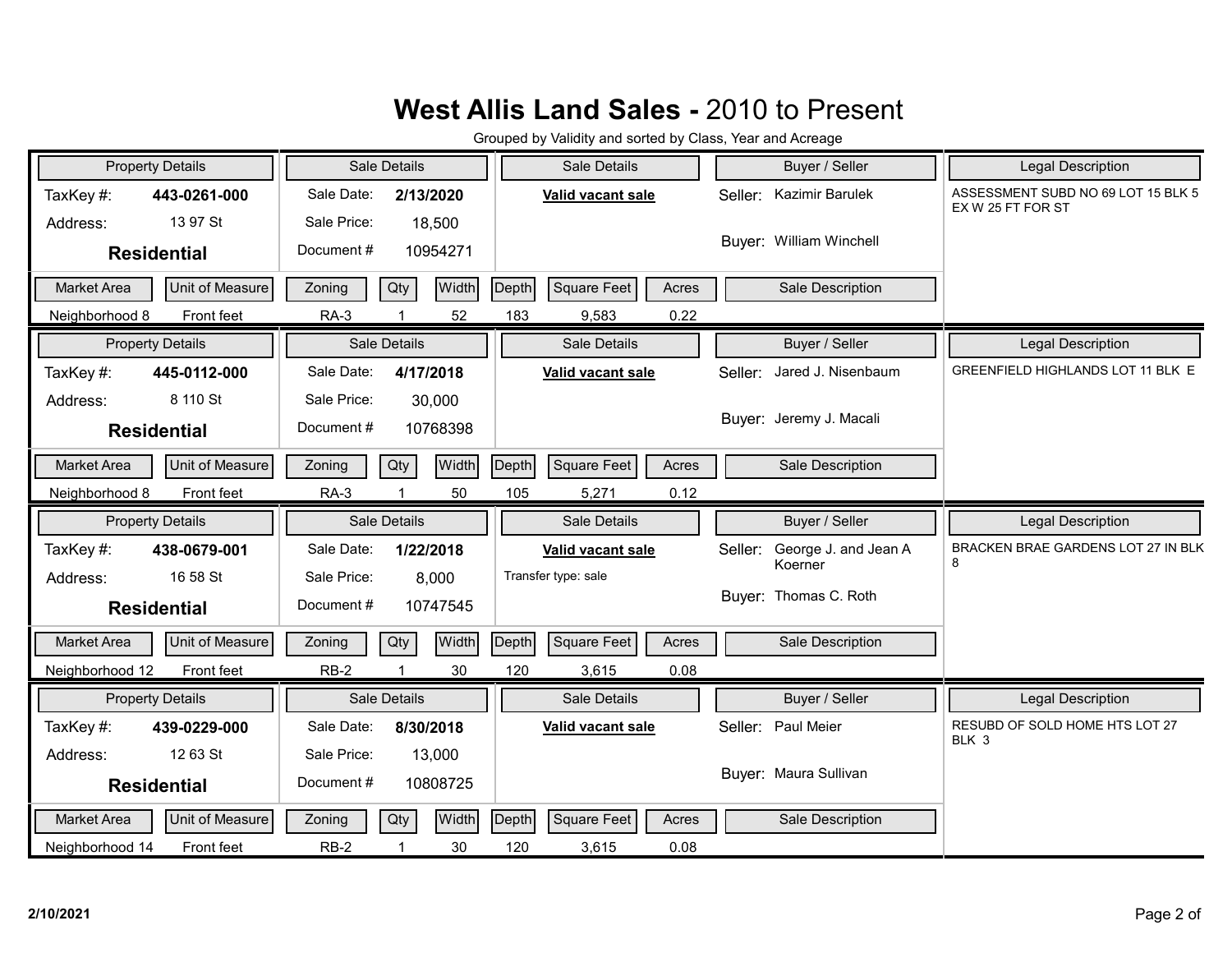|                     | <b>Property Details</b> |             | <b>Sale Details</b> |              |       | Sale Details      |       |         | Buyer / Seller              | <b>Legal Description</b>                                      |
|---------------------|-------------------------|-------------|---------------------|--------------|-------|-------------------|-------|---------|-----------------------------|---------------------------------------------------------------|
| TaxKey#:            | 479-0737-012            | Sale Date:  | 5/9/2017            |              |       | Valid vacant sale |       |         | Seller: Kc Propco, LLC      | MCGEOCH HIGHLANDS LOTS 57 & 58 & S<br>18.5 FT OF LOT 59 BLK 4 |
| Address:            | 2174 S 96 St            | Sale Price: |                     | 29,900       |       |                   |       |         |                             |                                                               |
|                     | <b>Residential</b>      | Document#   |                     | 10674893     |       |                   |       |         | Buyer: Michael Kresse       |                                                               |
| <b>Market Area</b>  | Unit of Measure         | Zoning      | Qty                 | Width        | Depth | Square Feet       | Acres |         | Sale Description            |                                                               |
| ettlement - Mixed U | Square feet             | $RB-2$      |                     | 80           | 134   | 10,755            | 0.25  |         |                             |                                                               |
|                     | <b>Property Details</b> |             | Sale Details        |              |       | Sale Details      |       |         | Buyer / Seller              | Legal Description                                             |
| TaxKey#:            | 445-0115-000            | Sale Date:  | 8/31/2017           |              |       | Valid vacant sale |       | Seller: | Daniel F. Schwasinger       | GREENFIELD HIGHLANDS LOT 14 BLK E                             |
| Address:            | 8 111 St                | Sale Price: |                     | 19,500       |       |                   |       |         |                             |                                                               |
|                     | <b>Residential</b>      | Document#   |                     | 10710292     |       |                   |       |         | Buyer: Adam J. Valentine    |                                                               |
| <b>Market Area</b>  | Unit of Measure         | Zoning      | Qty                 | Width        | Depth | Square Feet       | Acres |         | Sale Description            |                                                               |
| Neighborhood 8      | Front feet              | $RA-3$      |                     | 42           | 105   | 4,443             | 0.10  |         |                             |                                                               |
|                     |                         |             |                     |              |       |                   |       |         |                             |                                                               |
|                     | <b>Property Details</b> |             | Sale Details        |              |       | Sale Details      |       |         | Buyer / Seller              | Legal Description                                             |
| TaxKey#:            | 442-0503-000            | Sale Date:  | 3/4/2015            |              |       | Valid vacant sale |       | Seller: | William Tuczynski           | LORENC GEBAJS SUBD LOT 1 & N HALF                             |
| Address:            | 86 Schlinger Ave        | Sale Price: |                     | 20,000       |       |                   |       |         |                             | OF VAC ALLEY ADJ                                              |
|                     | <b>Residential</b>      | Document #  |                     | 10440689     |       |                   |       |         | Buyer: Aaron S. Rooker      |                                                               |
| Market Area         | Unit of Measure         | Zoning      | Qty                 | Width        | Depth | Square Feet       | Acres |         | Sale Description            |                                                               |
| Neighborhood 7      | Front feet              | $RA-3$      |                     | 44           | 130   | 5,706             | 0.13  |         |                             |                                                               |
|                     | <b>Property Details</b> |             | <b>Sale Details</b> |              |       | Sale Details      |       |         | Buyer / Seller              | <b>Legal Description</b>                                      |
| TaxKey#:            | 442-0086-000            | Sale Date:  | 10/29/2015          |              |       | Valid vacant sale |       | Seller: | Jay & Patty Gregor          | ASSESSMENT SUBD NO 71 LOT 14 BLK 4                            |
| Address:            | 8 91 St                 | Sale Price: |                     | 22,775       |       |                   |       |         | Revocable Living Trust      | EXC E 30 FT FOR STR                                           |
|                     | <b>Residential</b>      | Document#   |                     | 10516550     |       |                   |       |         | Buyer: Annamarie Sturdevant |                                                               |
| <b>Market Area</b>  | Unit of Measure         | Zoning      | Qty                 | <b>Width</b> | Depth | Square Feet       | Acres |         | Sale Description            |                                                               |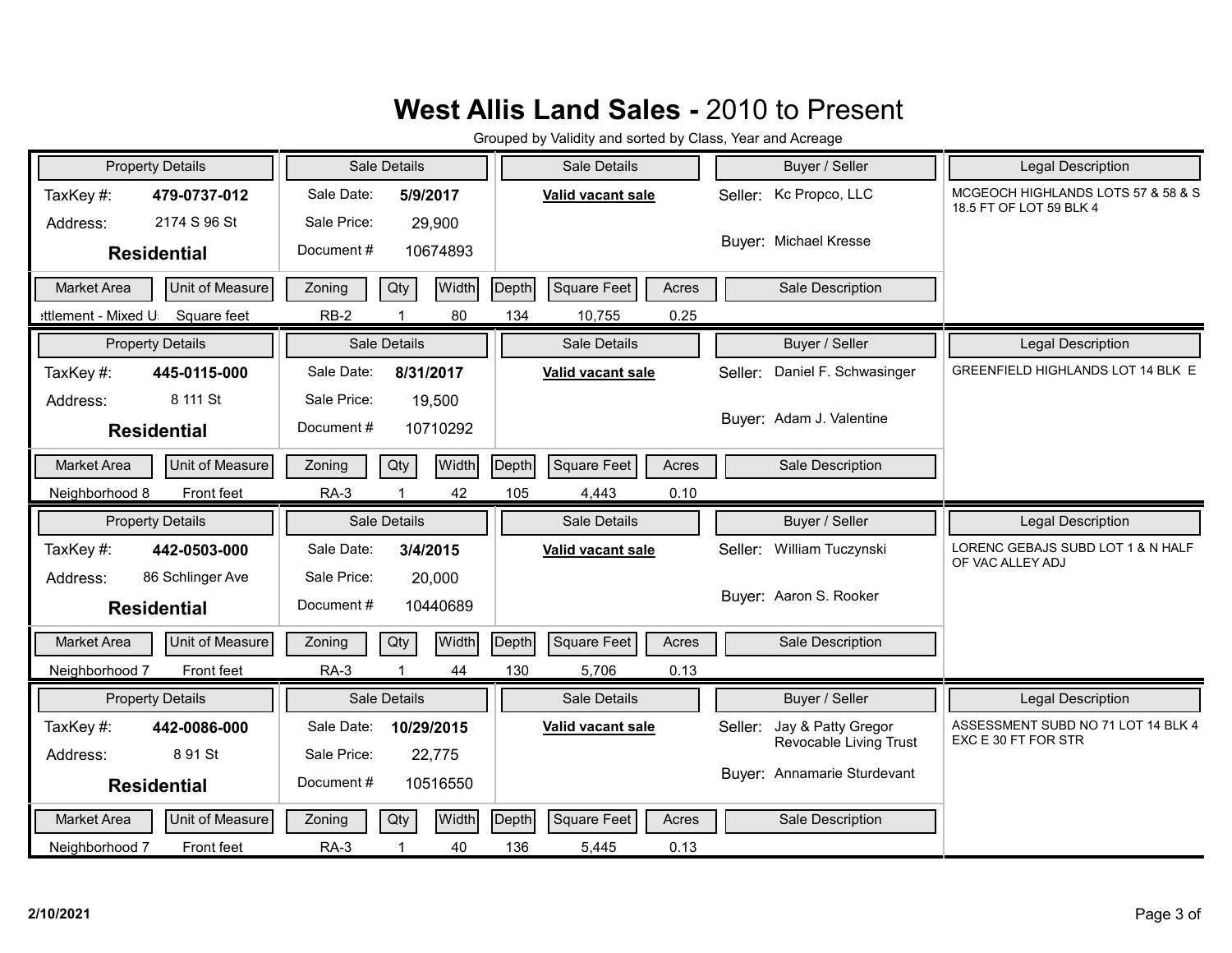|                 | <b>Property Details</b> | Sale Details |                     | Sale Details                         | Buyer / Seller               | Legal Description                                        |
|-----------------|-------------------------|--------------|---------------------|--------------------------------------|------------------------------|----------------------------------------------------------|
| TaxKey#:        | 475-0191-001            | Sale Date:   | 3/5/2013            | Valid vacant sale                    | Seller: Otis L. Rice         | JUNEAU HIGHLANDS LOTS 1 2 & 3 BLK 5<br>SE 1/4 SEC 3-6-21 |
| Address:        | 66 Beloit Rd            | Sale Price:  | 28,000              |                                      |                              |                                                          |
|                 | <b>Residential</b>      | Document#    | 10225716            |                                      | Buyer: Dominic D. Sanfelippo |                                                          |
| Market Area     | Unit of Measure         | Zoning       | <b>Width</b><br>Qty | <b>Square Feet</b><br>Depth<br>Acres | Sale Description             |                                                          |
| Neighborhood 10 | Front feet              | $C-2$        | 145                 | 0.35<br>120<br>15,432                |                              |                                                          |
|                 |                         |              |                     |                                      |                              |                                                          |
|                 | <b>Property Details</b> |              | Sale Details        | Sale Details                         | Buyer / Seller               | Legal Description                                        |
| TaxKey#:        | 523-9987-002            | Sale Date:   | 6/13/2012           | Valid vacant sale                    | Dearborn Street<br>Seller:   | CERTIFIED SURVEY MAP NO 5072 NE 1/4                      |
| Address:        | 31 Wollmer Rd           | Sale Price:  | 36,000              | No MLS.                              | <b>Holdings LLC</b>          | SEC 18 6 21 PARCEL 2                                     |
|                 | <b>Residential</b>      | Document#    | 10129998            |                                      | Buyer: Daniel Pauli          |                                                          |
| Market Area     | Unit of Measure         | Zoning       | <b>Width</b><br>Qty | Square Feet<br>Depth<br>Acres        | Sale Description             |                                                          |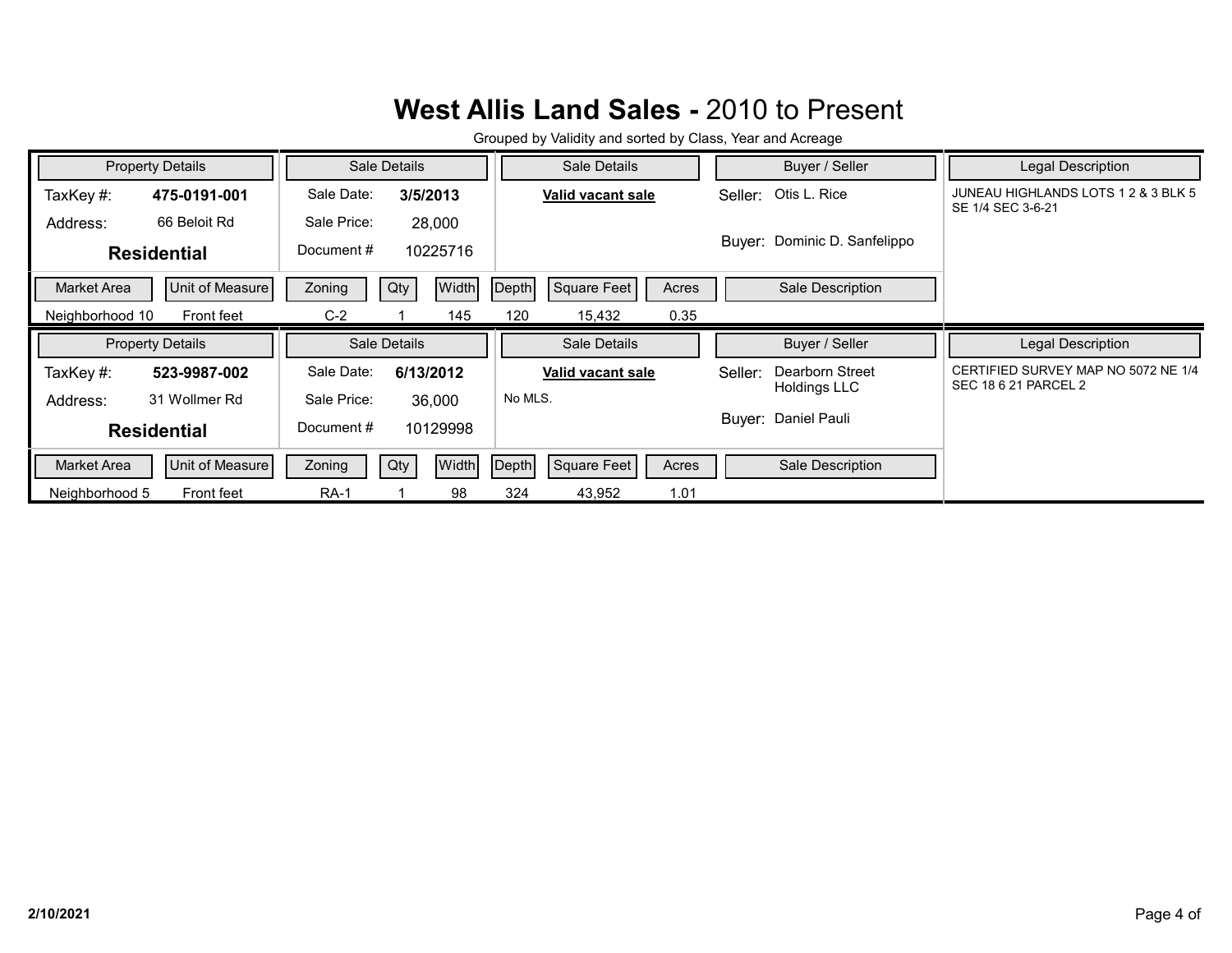Grouped by Validity and sorted by Class, Year and Acreage

#### **Not a market sale**

| <b>Property Details</b>                              | Sale Details                                         | Sale Details                                             | Buyer / Seller                                                      | <b>Legal Description</b>                                                                                                                 |
|------------------------------------------------------|------------------------------------------------------|----------------------------------------------------------|---------------------------------------------------------------------|------------------------------------------------------------------------------------------------------------------------------------------|
| TaxKey#:<br>453-0776-003<br>1706 S 68 St<br>Address: | Sale Date:<br>1/30/2020<br>Sale Price:<br>750,000    | Not a market sale<br>Deed type: Special Warranty<br>Deed | <b>Community Development</b><br>Seller:<br>Authority of the City of | GROSS WEST ALLIS ADDN BLK 11 EXC<br>PT FOR STR LOTS 1 & 2 BLK 3<br>ASSESSORS PLAT NO 269 & VAC STR<br>ADJ ON SALSO PT RR R-O-W COM 99.67 |
| <b>Commercial</b>                                    | Document#<br>10952335                                |                                                          | Buyer: Milwaukee Behavioral<br>Health, LLC                          | FT E OF SW COR NE 3-6-21 TH SLY 8.93<br>FT IN SE 1/4 SEC 3 SELY 272FT SLY                                                                |
| Unit of Measure<br><b>Market Area</b>                | <b>Width</b><br>Qty<br>Zoning                        | Square Feet<br>Depth<br>Acres                            | Sale Description                                                    | 2.40FT SELY 186.10FT NELY 15 FT NWLY<br>ON N LI SD RR R-O-W TO W LI NE 1/4 SEC                                                           |
| Square feet<br>Redevelopment                         | $\Omega$<br>$M-1$                                    | $\Omega$<br>327,571<br>7.52                              | <b>Total land</b>                                                   | 3 S 15 FT SELY TO A PT 99.67 FT<br>$I$ EVTENDED) E QE WILL 9 44 90 ET Q QE Q                                                             |
|                                                      |                                                      |                                                          |                                                                     | LI SD 1/4 SEC TH NLY 11.20 FT TO POC                                                                                                     |
| <b>Property Details</b>                              | Sale Details                                         | Sale Details                                             | Buyer / Seller                                                      | <b>Legal Description</b>                                                                                                                 |
| TaxKey#:<br>485-9996-014<br>23 102 St<br>Address:    | Sale Date:<br>10/30/2020<br>Sale Price:<br>1,430,000 | Not a market sale                                        | Schlafbrunnen<br>Seller:<br>Properties, LLC                         | COM 497 FT W OF NE COR & 585 FT S OF<br>N LI OF NW 8-6-21 TH S 67.33 FT SWLY<br>20.20 FT W 553.15 FT NELY 18.43 FT NELY                  |
| <b>Commercial</b>                                    | Document#<br>11039528                                |                                                          | Buver: Cobalt Development<br>Holdings, LLC                          | ON CUR 89.89 FT TH E 497.69 FT TO BEG                                                                                                    |
| Unit of Measure<br>Market Area                       | Qty<br>Width<br>Zoning                               | <b>Square Feet</b><br>Depth<br>Acres                     | Sale Description                                                    |                                                                                                                                          |
|                                                      |                                                      | $\Omega$                                                 |                                                                     |                                                                                                                                          |
| Hwy 100 - Retail<br>Square feet                      | $C-4$<br>0                                           | 43,690<br>1.00                                           | Value influenced by shape or s                                      |                                                                                                                                          |
| <b>Property Details</b>                              | Sale Details                                         | Sale Details                                             | Buyer / Seller                                                      | <b>Legal Description</b>                                                                                                                 |
| TaxKey#:<br>453-0272-001                             | Sale Date:<br>10/20/2020                             | Not a market sale                                        | <b>Expert Realty &amp;</b><br>Seller:<br>Investment, LLC            | LEFEBERS SUBD NO 3 LOTS 20 TO 23<br>INC BLK 2 & LOT 24 & W 5 FT OF LOT 25                                                                |
| 7020 W National Ave<br>Address:<br><b>Commercial</b> | Sale Price:<br>$\mathbf{0}$<br>Document#<br>11044963 | Transfer type: correct previous<br>document              | Buver: Benjamin M. Marjamaa                                         | BLK 2 CONT OF LEFEBERS SUBD NO 3.<br>EXC PTS CONV IN DOC NO. 10723415<br><b>FOR ST</b>                                                   |
| Unit of Measure<br>Market Area                       | <b>Width</b><br>Qty<br>Zoning                        | <b>Square Feet</b><br>Depth<br>Acres                     | Sale Description                                                    |                                                                                                                                          |
| ettlement - Mixed U<br>Square feet                   | $C-2$<br>0<br>1                                      | 0<br>20,691<br>0.48                                      |                                                                     |                                                                                                                                          |
| <b>Property Details</b>                              | Sale Details                                         | Sale Details                                             | Buyer / Seller                                                      | Legal Description                                                                                                                        |
| TaxKey#:<br>453-0272-001                             | Sale Date:<br>10/2/2020                              | Not a market sale                                        | Benjamin M. Marjamaa<br>Seller:                                     | LEFEBERS SUBD NO 3 LOTS 20 TO 23                                                                                                         |
| 7020 W National Ave<br>Address:<br><b>Commercial</b> | Sale Price:<br>160,000<br>Document#<br>11044811      |                                                          | Buyer: GG 003, LLC                                                  | INC BLK 2 & LOT 24 & W 5 FT OF LOT 25<br>BLK 2 CONT OF LEFEBERS SUBD NO 3.<br>EXC PTS CONV IN DOC NO. 10723415<br><b>FOR ST</b>          |
| Unit of Measure<br><b>Market Area</b>                | <b>Width</b><br>Zoning<br>Qty                        | <b>Square Feet</b><br>Depth<br>Acres                     | Sale Description                                                    |                                                                                                                                          |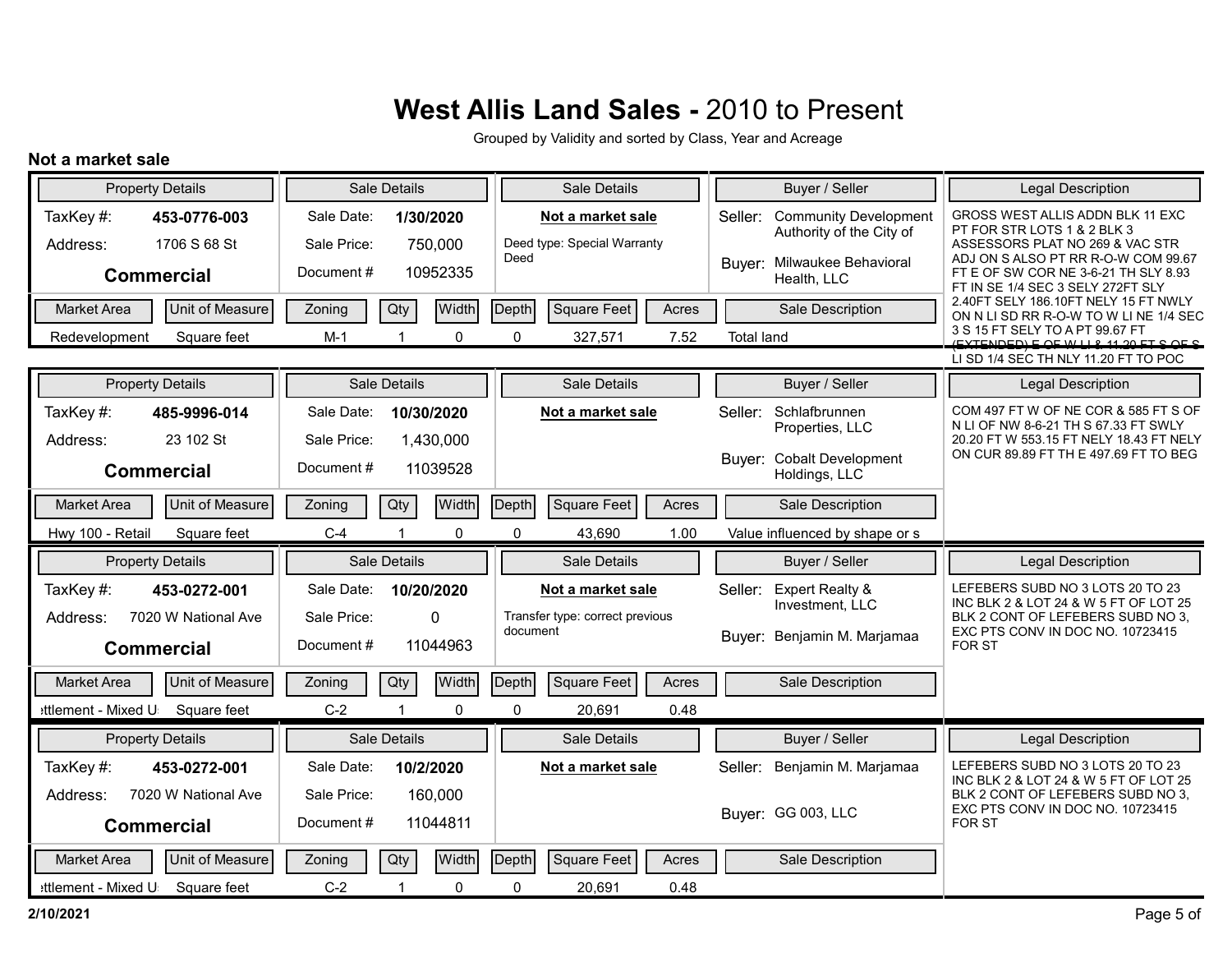| <b>Property Details</b>               | Sale Details                  | Sale Details                  | Buyer / Seller                                 | Legal Description                                                              |
|---------------------------------------|-------------------------------|-------------------------------|------------------------------------------------|--------------------------------------------------------------------------------|
| TaxKey#:<br>448-9992-002              | Sale Date:<br>9/25/2020       | Not a market sale             | Albatross Properties,<br>Seller:<br><b>LLC</b> | COM 782.5FT E & 65FT S OF NW COR NE<br>1/4 SEC 6 6 21 TH S 186.54FT TO WLY LIS |
| 113 Greenfield Ave<br>Address:        | Sale Price:<br>325,000        |                               |                                                | 113 ST NELY 154.72FT NELY ON CUR<br>44.05FT NW 6.85FT TO S LI W                |
| <b>Commercial</b>                     | Document#<br>11027637         |                               | Buyer: Ebrahim A. Jaber                        | GREENFIELD AVE TH W 73.64FT TO POC                                             |
| Unit of Measure<br><b>Market Area</b> | Width<br>Zoning<br>Qty        | Depth<br>Square Feet<br>Acres | Sale Description                               |                                                                                |
| Square feet<br>Hwy 100 - Retail       | $C-3$<br>0                    | 0.19<br>0<br>8,133            |                                                |                                                                                |
| <b>Property Details</b>               | Sale Details                  | Sale Details                  | Buyer / Seller                                 | <b>Legal Description</b>                                                       |
| TaxKey#:<br>485-0026-001              | Sale Date:<br>1/28/2020       | Not a market sale             | Nancy Ann Lynch Living<br>Seller:              | MARQUETTE GARDENS SUBD, NW<br>8-6-21, LOT 29, BLK 1, INCL W 1/2 OF VAC         |
| 23 108 St<br>Address:                 | Sale Price:<br>321,600        | Deed type: Trustee's Deed     | Trust                                          | ALLEY TO THE E & S 1/2 OF VAC ALLEY                                            |
| <b>Commercial</b>                     | Document#<br>10965195         |                               | Joel 5th District<br>Buyer:<br>Properties, LLC | TO THE N                                                                       |
| Unit of Measure<br><b>Market Area</b> | Width<br>Qty<br>Zoning        | Square Feet<br>Depth<br>Acres | Sale Description                               |                                                                                |
| Hwy 100 - Retail<br>Square feet       | $C-4$<br>60                   | 120<br>5,483<br>0.13          |                                                |                                                                                |
|                                       |                               |                               |                                                |                                                                                |
| <b>Property Details</b>               | Sale Details                  | Sale Details                  | Buyer / Seller                                 | Legal Description                                                              |
| TaxKey #:<br>485-0025-001             | Sale Date:<br>1/28/2020       | Not a market sale             | Nancy Ann Lynch Living<br>Seller:              | MARQUETTE GARDENS SUBD. NW                                                     |
| 23 108 St<br>Address:                 | Sale Price:<br>321,600        | Deed type: Trustee's Deed     | Trust                                          | 8-6-21, LOT 28, BLK1, INCL W 1/2 OF VAC<br>ALLEY TO THE E                      |
| <b>Commercial</b>                     | Document#<br>10965195         |                               | Buyer: Joel 5th District<br>Properties, LLC    |                                                                                |
| Unit of Measure<br><b>Market Area</b> | Width<br>Qty<br>Zoning        | Depth<br>Square Feet<br>Acres | Sale Description                               |                                                                                |
| Hwy 100 - Retail<br>Square feet       | $C-4$<br>40                   | 120<br>4,396<br>0.10          |                                                |                                                                                |
| <b>Property Details</b>               | Sale Details                  | Sale Details                  | Buyer / Seller                                 | <b>Legal Description</b>                                                       |
| TaxKey#:<br>440-0213-003              | Sale Date:<br>3/28/2019       | Not a market sale             | <b>School District of West</b><br>Seller:      | CERTIFIED SURVEY MAP NO 3890 SW 34                                             |
| 1000 S 72 St<br>Address:              | Sale Price:<br>0              |                               | Allis - West Milwaukee.                        | 7 21 PARCEL 3                                                                  |
| <b>Commercial</b>                     | Document#<br>10858620         |                               | Buyer: West Quarter East, LLC                  |                                                                                |
| Unit of Measure<br><b>Market Area</b> | <b>Width</b><br>Zoning<br>Qty | Depth<br>Square Feet<br>Acres | Sale Description                               |                                                                                |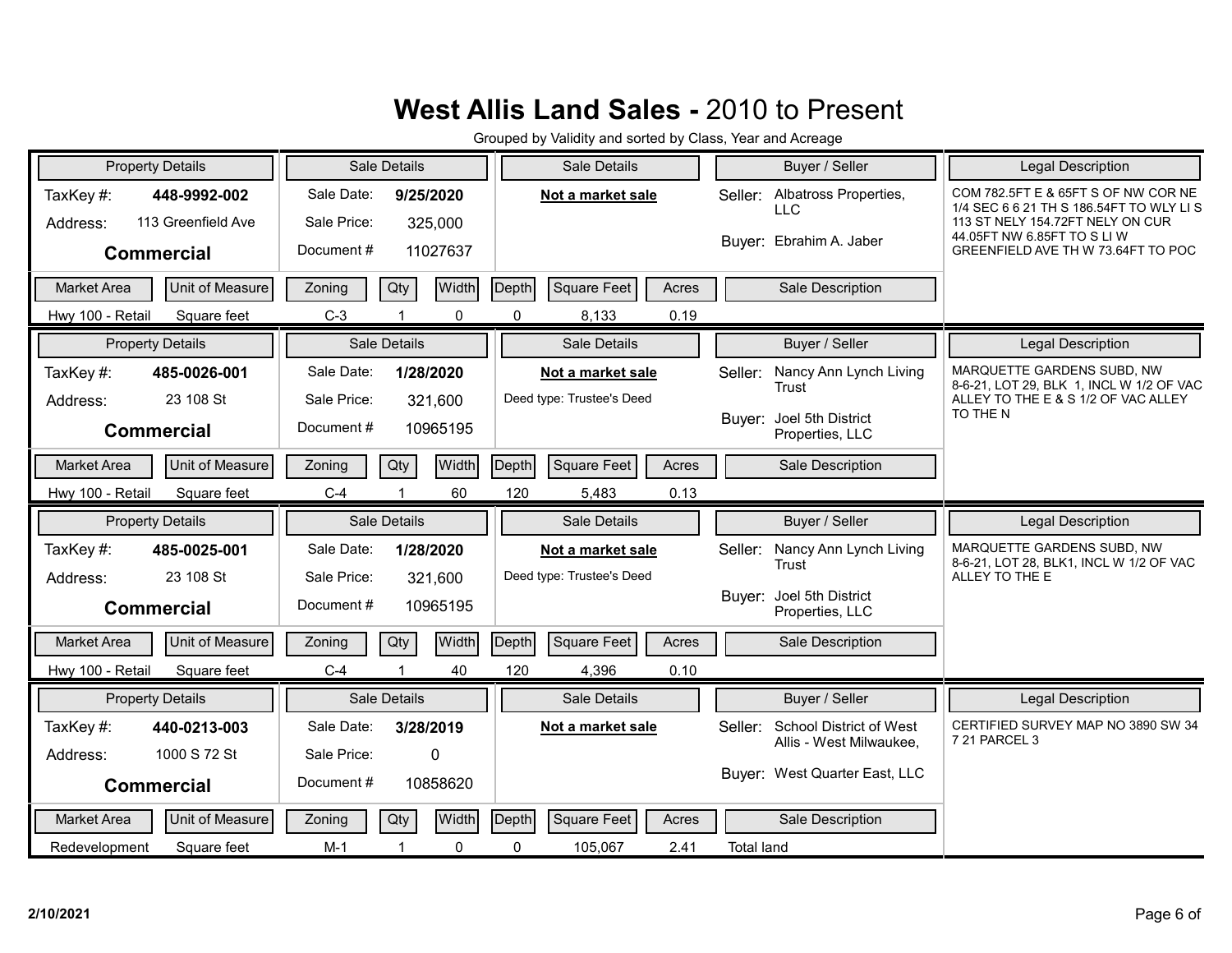|                     | <b>Property Details</b> |             | Sale Details         |             |              | Sale Details                               |       |                   | Buyer / Seller                                    | <b>Legal Description</b>                                               |
|---------------------|-------------------------|-------------|----------------------|-------------|--------------|--------------------------------------------|-------|-------------------|---------------------------------------------------|------------------------------------------------------------------------|
| TaxKey#:            | 451-1002-000            | Sale Date:  |                      | 5/16/2019   |              | Not a market sale                          |       | Seller:           | Columbus Club of West<br>Allis, Inc., A Wisconsin | CERTIFIED SURVEY MAP NO 7468 NW 1/4<br>SEC 4-6-21 PARCEL 2             |
| Address:            | 1800 S 92 St            | Sale Price: |                      | 1,750,000   |              | Deed type: SPECIAL<br><b>WARRANTY DEED</b> |       |                   |                                                   |                                                                        |
|                     | <b>Commercial</b>       | Document#   |                      | 10871176    |              |                                            |       |                   | Buyer: CHR. Hansen, Inc.                          |                                                                        |
| <b>Market Area</b>  | Unit of Measure         | Zoning      | Qty                  | Width       | Depth        | <b>Square Feet</b>                         | Acres |                   | Sale Description                                  |                                                                        |
| ttlement - Apartmer | Square feet             | $C-2$       |                      | 0           | $\mathbf{0}$ | 78,495                                     | 1.80  |                   | (from split of tax key number                     |                                                                        |
|                     | <b>Property Details</b> |             | Sale Details         |             |              | Sale Details                               |       |                   | Buyer / Seller                                    | <b>Legal Description</b>                                               |
| TaxKey#:            | 440-0004-001            | Sale Date:  |                      | 3/28/2019   |              | Not a market sale                          |       | Seller:           | <b>School District of West</b>                    | CERTIFIED SURVEY MAP NO 6524<br>PARCEL 1 (1.722 AC) SW 1/4 SEC 34-7-21 |
| Address:            | 872 St                  | Sale Price: |                      | 0           |              |                                            |       |                   | Allis - West Milwaukee,                           |                                                                        |
|                     | <b>Commercial</b>       | Document#   |                      | 10858620    |              |                                            |       |                   | Buyer: West Quarter East, LLC                     |                                                                        |
| <b>Market Area</b>  | Unit of Measure         | Zoning      | Qty                  | Width       | Depth        | Square Feet                                | Acres |                   | Sale Description                                  |                                                                        |
| Redevelopment       | Square feet             | $M-1$       |                      | 0           | $\mathbf 0$  | 75,054                                     | 1.72  | <b>Total land</b> |                                                   |                                                                        |
|                     |                         |             |                      |             |              |                                            |       |                   |                                                   |                                                                        |
|                     | <b>Property Details</b> |             | Sale Details         |             |              | Sale Details                               |       |                   | Buyer / Seller                                    | Legal Description                                                      |
| TaxKey#:            | 440-0213-002            | Sale Date:  |                      | 3/28/2019   |              | Not a market sale                          |       | Seller:           | <b>School District of West</b>                    | CERTIFIED SURVEY MAP NO 3890 SW 34                                     |
| Address:            | 10 72 St                | Sale Price: |                      | $\mathbf 0$ |              |                                            |       |                   | Allis - West Milwaukee,                           | 7 21 PARCEL 2                                                          |
|                     | <b>Commercial</b>       | Document#   |                      | 10858620    |              |                                            |       |                   | Buyer: West Quarter East, LLC                     |                                                                        |
| <b>Market Area</b>  | <b>Unit of Measure</b>  | Zoning      | Qty                  | Width       | Depth        | <b>Square Feet</b>                         | Acres |                   | Sale Description                                  |                                                                        |
| Redevelopment       | Square feet             | $RB-2$      | $\blacktriangleleft$ | 0           | $\mathbf 0$  | 43,124                                     | 0.99  | <b>Total land</b> |                                                   |                                                                        |
|                     | <b>Property Details</b> |             | Sale Details         |             |              | Sale Details                               |       |                   | Buyer / Seller                                    | <b>Legal Description</b>                                               |
| TaxKey#:            | 414-9992-016            | Sale Date:  |                      | 10/11/2019  |              | Not a market sale                          |       | Seller:           | <b>Cleveland Gear</b>                             | CERTIFIED SURVEY MAP NO 6018                                           |
| Address:            | 4 116 St                | Sale Price: |                      | 3,600,000   |              | MFG property                               |       |                   | Company, Inc.                                     | OUTLOT A (0.585 AC) NE 1/4 SEC 31-7-21                                 |
|                     | <b>Commercial</b>       | Document#   |                      | 10916677    |              |                                            |       |                   | Buyer: Carrier MFG LLC                            |                                                                        |
| <b>Market Area</b>  | Unit of Measure         | Zoning      | Qty                  | Width       | Depth        | <b>Square Feet</b>                         | Acres |                   | Sale Description                                  |                                                                        |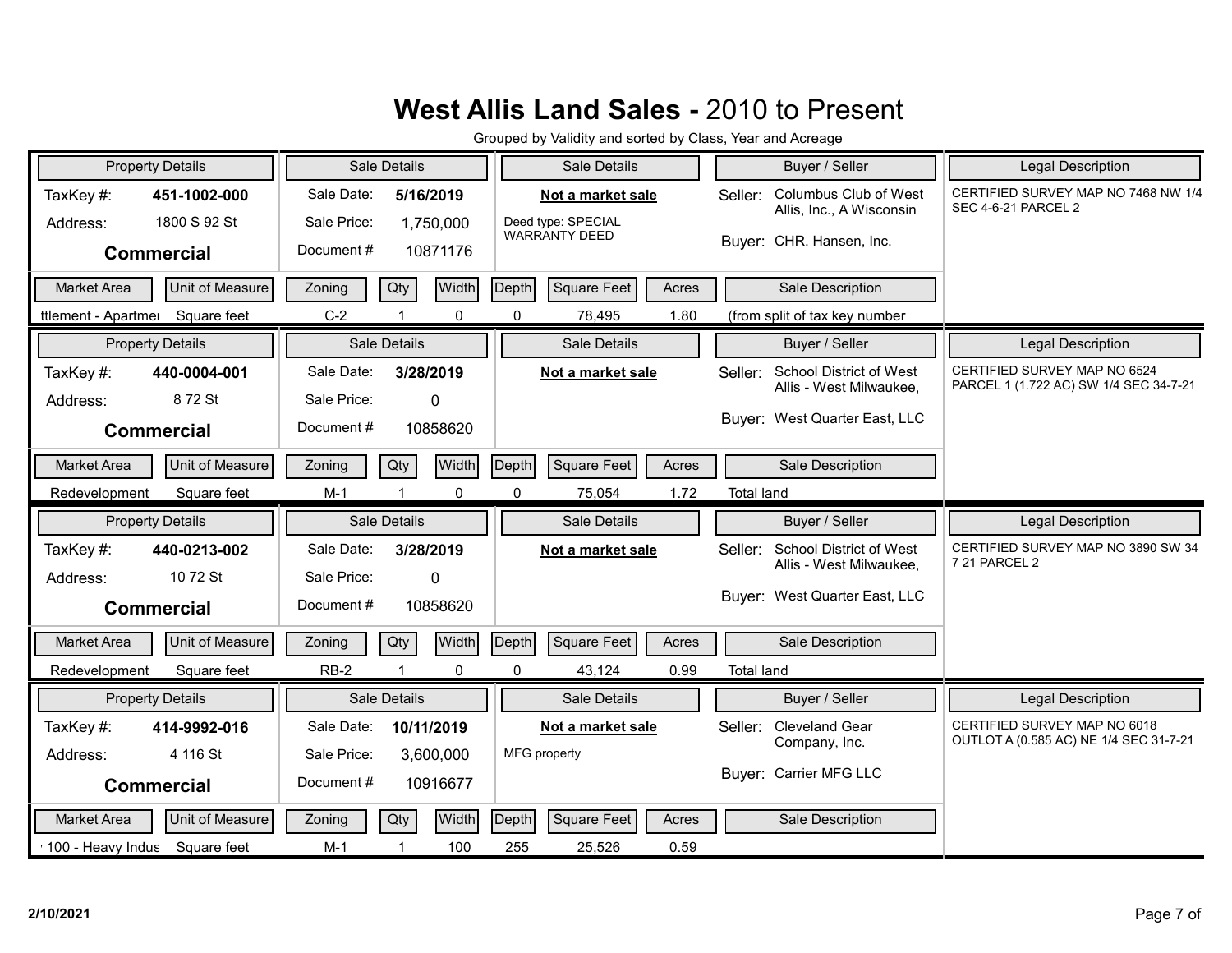| <b>Property Details</b>                      | Sale Details                  | Sale Details                         | Buyer / Seller                              | <b>Legal Description</b>                               |
|----------------------------------------------|-------------------------------|--------------------------------------|---------------------------------------------|--------------------------------------------------------|
| TaxKey#:<br>476-0266-002                     | Sale Date:<br>8/19/2019       | Not a market sale                    | Milwaukee County<br>Seller:                 | LAUDERDALE NO 2 LOTS 14 15 & 16 BLK<br>1               |
| 19 73 St<br>Address:                         | Sale Price:<br>12,000         |                                      |                                             |                                                        |
| <b>Commercial</b>                            | Document#<br>10900953         |                                      | Buyer: Donald E. Mason                      |                                                        |
| Unit of Measure<br><b>Market Area</b>        | Width<br>Qty<br>Zoning        | Depth<br><b>Square Feet</b><br>Acres | Sale Description                            |                                                        |
| ettlement - Mixed U<br>Square feet           | 90<br>$M-1$<br>$\mathbf 1$    | 120<br>0.25<br>10,800                |                                             |                                                        |
| <b>Property Details</b>                      | <b>Sale Details</b>           | Sale Details                         | Buyer / Seller                              | Legal Description                                      |
| TaxKey#:<br>438-0299-000                     | Sale Date:<br>9/19/2019       | Not a market sale                    | St. Ann's<br>Seller:<br>Interdenominational | BRADYS SUB LOTS 7 & 8 BLK 5 SUBJ TO<br><b>EASEMENT</b> |
| 58 W National Ave<br>Address:                | Sale Price:<br>250,000        |                                      | Buyer: Advance to Boardwalk,                |                                                        |
| <b>Commercial</b>                            | Document#<br>10924079         |                                      | <b>LLC</b>                                  |                                                        |
| Unit of Measure<br><b>Market Area</b>        | Width<br>Qty<br>Zoning        | Square Feet<br>Depth<br>Acres        | Sale Description                            |                                                        |
| ettlement - Mixed U<br>Square feet           | $C-3$<br>$\mathbf 0$          | 0<br>0.18<br>7,660                   |                                             |                                                        |
|                                              |                               |                                      |                                             |                                                        |
| <b>Property Details</b>                      | Sale Details                  | Sale Details                         | Buyer / Seller                              | Legal Description                                      |
| TaxKey#:<br>489-0271-000                     | Sale Date:<br>4/12/2019       | Not a market sale                    | Seller: Karen Jadin                         | AGNEWS HIGHLAND ACRES 2 W 35 FT                        |
| 73 Lincoln Ave<br>Address:                   | Sale Price:<br>48,334         | Ownership transferred: 1/3           |                                             | OF LOT 1 BLK 2 EXC N 14 FT FOR STR                     |
| <b>Commercial</b>                            | Document#<br>10871065         | Ownership transferred: 1/3           | Buyer: Don's Services, LLC                  |                                                        |
| <b>Unit of Measure</b><br><b>Market Area</b> | Width<br>Qty<br>Zoning        | <b>Square Feet</b><br>Depth<br>Acres | Sale Description                            |                                                        |
| Square feet<br>ettlement - Mixed U           | $C-2$<br>$\overline{1}$<br>35 | 106<br>3,746<br>0.09                 |                                             |                                                        |
| <b>Property Details</b>                      | Sale Details                  | Sale Details                         | Buyer / Seller                              | Legal Description                                      |
| TaxKey#:<br>489-0271-000                     | Sale Date:<br>4/5/2019        | Not a market sale                    | Janice Butcher<br>Seller:                   | AGNEWS HIGHLAND ACRES 2 W 35 FT                        |
| 73 Lincoln Ave<br>Address:                   | Sale Price:<br>24,166         | Ownership transferred: 1/3           |                                             | OF LOT 1 BLK 2 EXC N 14 FT FOR STR                     |
| <b>Commercial</b>                            | Document#<br>10871064         |                                      | Buyer: Don's Services, LLC                  |                                                        |
| Unit of Measure<br><b>Market Area</b>        | Width<br>Qty<br>Zoning        | Depth<br><b>Square Feet</b><br>Acres | Sale Description                            |                                                        |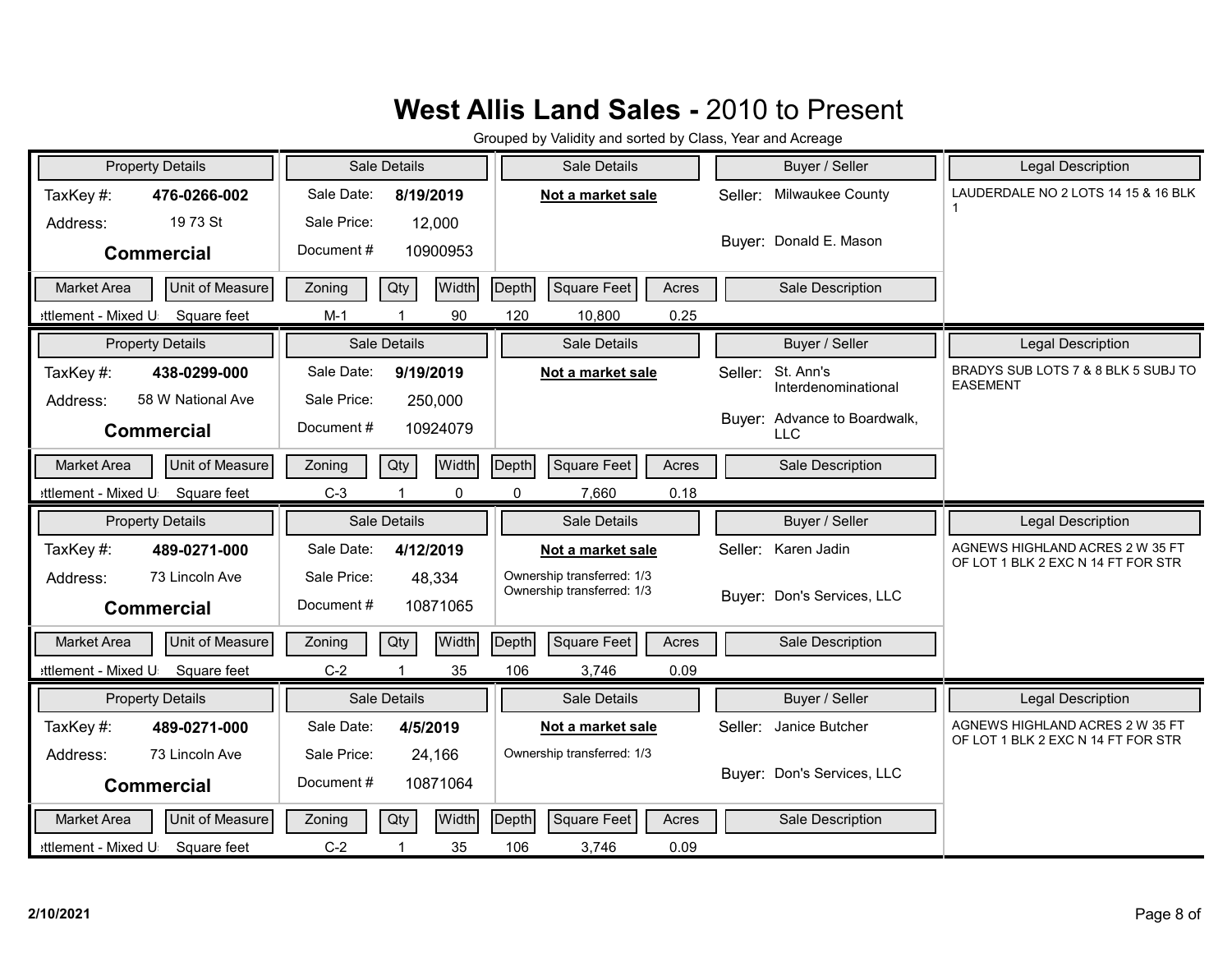| <b>Property Details</b>                             | Sale Details                                      | Sale Details                                                                               | Buyer / Seller                      | Legal Description                                                                                                                                    |
|-----------------------------------------------------|---------------------------------------------------|--------------------------------------------------------------------------------------------|-------------------------------------|------------------------------------------------------------------------------------------------------------------------------------------------------|
| TaxKey#:<br>451-0393-005                            | Sale Date:<br>9/17/2018                           | Not a market sale                                                                          | Seller: T & G Properties, L.L.C.    | CERTIFIED SURVEY MAP NO 1064 NW 46<br>21 PARCEL B                                                                                                    |
| 9032 W Mitchell St<br>Address:<br><b>Commercial</b> | Sale Price:<br>2,000,000<br>Document#<br>10812344 | all buildings purchased from<br>neighboring business to demolish<br>and build to suit them | Buyer: CHR. Hansen, Inc.            |                                                                                                                                                      |
| Unit of Measure<br><b>Market Area</b>               | Width<br>Qty<br>Zoning                            | Square Feet<br>Depth<br>Acres                                                              | Sale Description                    |                                                                                                                                                      |
| Square feet<br>ttlement - Apartmer                  | $RB-2$<br>$\mathbf{0}$                            | 0.21<br>$\Omega$<br>9,104                                                                  |                                     |                                                                                                                                                      |
| <b>Property Details</b>                             | Sale Details                                      | Sale Details                                                                               | Buyer / Seller                      | Legal Description                                                                                                                                    |
| TaxKey#:<br>451-0395-001                            | Sale Date:<br>9/17/2018                           | Not a market sale                                                                          | T & G Properties, L.L.C.<br>Seller: | CONRADS WEST ALLIS GARDENS PT<br>LOTS 1 & 2 BLK 5 COM SE COR SD LOT 2                                                                                |
| 9106 W Mitchell St<br>Address:<br><b>Commercial</b> | Sale Price:<br>2,000,000<br>Document#<br>10812344 | all buildings purchased from<br>neighboring business to demolish<br>and build to suit them | Buver: CHR. Hansen, Inc.            | TH NWLY ALG THE N LI OF W MITCHELL<br>ST 145.38 FT TO S LI OF WEPCO ROW<br>NELY ALG SD ROW 166.38 FT TH S 99.60<br>FT TO BEG & INCL PARTS OF VAC STR |
| Unit of Measure<br>Market Area                      | Width<br>Qty<br>Zoning                            | Depth<br>Square Feet<br>Acres                                                              | Sale Description                    | ADJ ON S                                                                                                                                             |
| ttlement - Apartme<br>Square feet                   | $RB-2$<br>$\mathbf 0$<br>1                        | 0<br>8,799<br>0.20                                                                         | (from split of tax key number       |                                                                                                                                                      |
|                                                     |                                                   |                                                                                            |                                     |                                                                                                                                                      |
| <b>Property Details</b>                             | Sale Details                                      | Sale Details                                                                               | Buyer / Seller                      | Legal Description                                                                                                                                    |
| TaxKey#:<br>451-0400-001                            | Sale Date:<br>9/17/2018                           | Not a market sale                                                                          | Seller: T & G Properties, L.L.C.    | CONRADS W ALLIS GARDENS N 83.50 FT                                                                                                                   |
| 8917 W Mitchell St<br>Address:<br><b>Commercial</b> | Sale Price:<br>2,000,000<br>Document#<br>10812344 | all buildings purchased from<br>neighboring business to demolish<br>and build to suit them | Buyer: CHR. Hansen, Inc.            | OF LOTS 4 & 5 & N 83.50 FT OF W 23 FT<br>OF LOT 3 BLK 6                                                                                              |
| Unit of Measure<br>Market Area                      | Width<br>Qty<br>Zoning                            | Depth<br>Square Feet<br>Acres                                                              | Sale Description                    |                                                                                                                                                      |
| Square feet<br>ttlement - Apartmer                  | $RB-2$<br>66<br>$\blacktriangleleft$              | 110<br>7,264<br>0.17                                                                       |                                     |                                                                                                                                                      |
| <b>Property Details</b>                             | Sale Details                                      | Sale Details                                                                               | Buyer / Seller                      | <b>Legal Description</b>                                                                                                                             |
| TaxKey#:<br>451-0403-002                            | Sale Date:<br>9/17/2018                           | Not a market sale                                                                          | Seller: T & G Properties, L.L.C.    | CONRADS W ALLIS GARDENS LOTS 1 2 3                                                                                                                   |
| 1717 S 89 St<br>Address:                            | Sale Price:<br>2,000,000                          | all buildings purchased from<br>neighboring business to demolish                           | Buyer: CHR. Hansen, Inc.            | 4 & 5 EXC N 83.50 FT THEREOF & E 105<br>FT OF LOT 8 & E 105 FT OF N 1.40 FT OF<br>LOT 9 BLK 6                                                        |
| <b>Commercial</b>                                   | Document#<br>10812344                             | and build to suit them                                                                     |                                     |                                                                                                                                                      |
| Unit of Measure<br><b>Market Area</b>               | Width<br>Zoning<br>Qty                            | Depth<br><b>Square Feet</b><br>Acres                                                       | Sale Description                    |                                                                                                                                                      |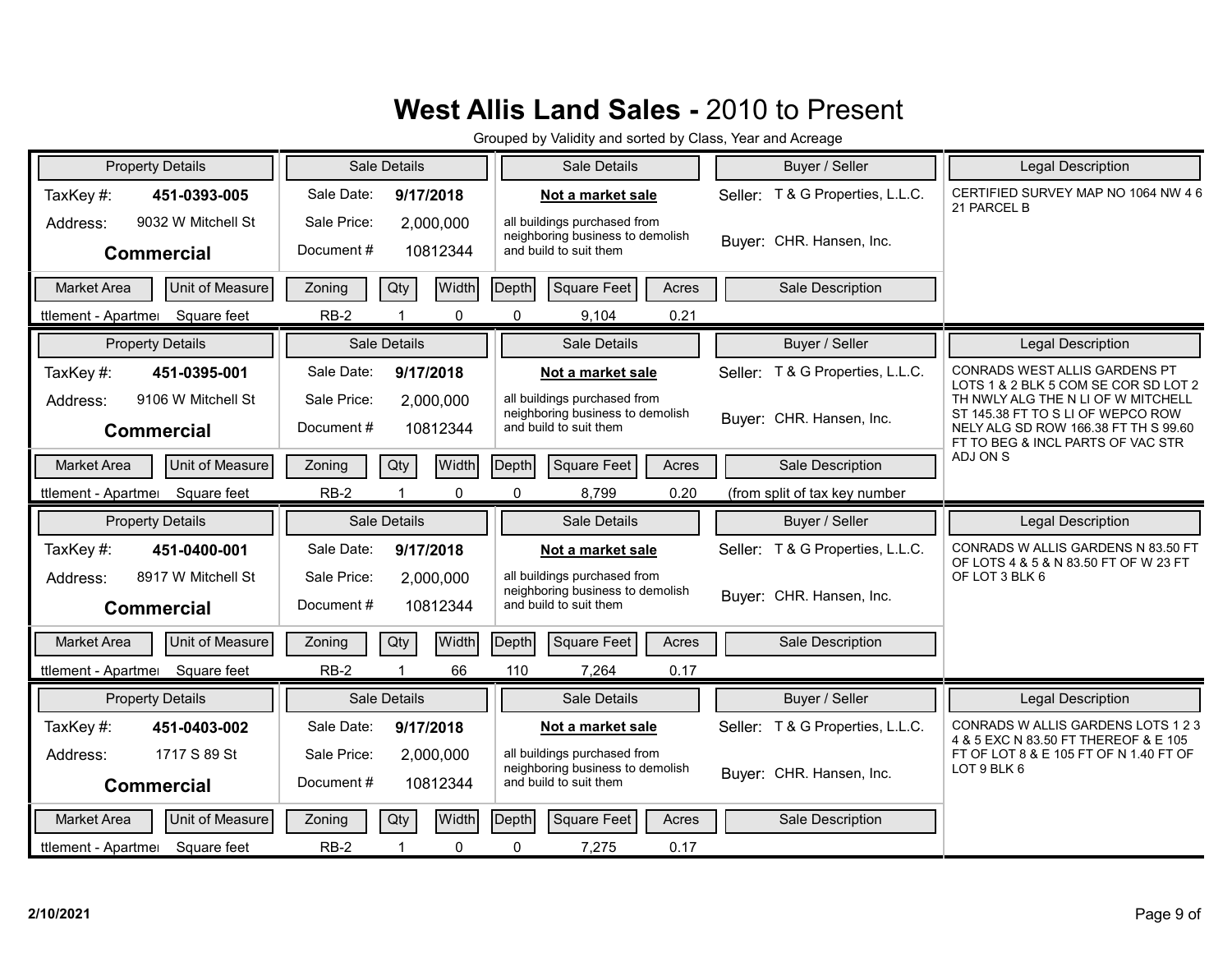| <b>Property Details</b>                             | Sale Details                                      | Sale Details                                                                               | Buyer / Seller                   | Legal Description                                                                                |
|-----------------------------------------------------|---------------------------------------------------|--------------------------------------------------------------------------------------------|----------------------------------|--------------------------------------------------------------------------------------------------|
| TaxKey#:<br>451-0403-003                            | Sale Date:<br>9/17/2018                           | Not a market sale                                                                          | Seller: T & G Properties, L.L.C. | CONRADS W ALLIS GARDENS E 105 FT<br>OF LOT 10 & E 105 FT OF S 33.60 FT OF                        |
| 1721 S 89 St<br>Address:<br><b>Commercial</b>       | Sale Price:<br>2,000,000<br>Document#<br>10812344 | all buildings purchased from<br>neighboring business to demolish<br>and build to suit them | Buyer: CHR. Hansen, Inc.         | LOT 9 BLK 6                                                                                      |
| Unit of Measure<br><b>Market Area</b>               | Qty<br>Width<br>Zoning                            | Depth<br>Square Feet<br>Acres                                                              | Sale Description                 |                                                                                                  |
| Square feet<br>ttlement - Apartmer                  | $RB-2$<br>80<br>$\overline{1}$                    | 90<br>0.17<br>7,231                                                                        |                                  |                                                                                                  |
| <b>Property Details</b>                             | Sale Details                                      | Sale Details                                                                               | Buyer / Seller                   | Legal Description                                                                                |
| TaxKey#:<br>451-0406-000                            | Sale Date:<br>9/17/2018                           | Not a market sale                                                                          | Seller: T & G Properties, L.L.C. | CONRADS W. ALLIS GARDENS LOT 13 &<br>14 BLK 6                                                    |
| 8908 W Maple St<br>Address:<br><b>Commercial</b>    | Sale Price:<br>2,000,000<br>Document#<br>10812344 | all buildings purchased from<br>neighboring business to demolish<br>and build to suit them | Buyer: CHR. Hansen, Inc.         |                                                                                                  |
| Unit of Measure<br><b>Market Area</b>               | Width<br>Qty<br>Zoning                            | Square Feet<br>Depth<br>Acres                                                              | Sale Description                 |                                                                                                  |
| Square feet<br>ttlement - Apartmer                  | $RB-2$<br>64                                      | 110<br>7,040<br>0.16                                                                       | <b>Total land</b>                |                                                                                                  |
|                                                     |                                                   |                                                                                            |                                  |                                                                                                  |
| <b>Property Details</b>                             | Sale Details                                      | Sale Details                                                                               | Buyer / Seller                   | Legal Description                                                                                |
| TaxKey#:<br>451-0407-001                            | Sale Date:<br>9/17/2018                           | Not a market sale                                                                          | Seller: T & G Properties, L.L.C. | CONRAD'S WEST ALLIS GARDENS LOT                                                                  |
| 8914 W Maple St<br>Address:<br><b>Commercial</b>    | Sale Price:<br>2,000,000<br>Document#<br>10812344 | all buildings purchased from<br>neighboring business to demolish<br>and build to suit them | Buyer: CHR. Hansen, Inc.         | 15 & THAT PT OF LOT 16 BLK 6 & PT LOT<br>5 BLK 3 ASSESSORS PLAT NO 255 COM<br>TH S 110 FT TO BEG |
| Unit of Measure<br><b>Market Area</b>               | Width<br>Qty<br>Zoning                            | $\vert$ Depth $\vert$<br>Square Feet<br>Acres                                              | Sale Description                 | SE COR SD LOT 16 TH W 32 FT N 110 E 32                                                           |
| Square feet<br>ttlement - Apartmer                  | $RB-2$<br>1<br>64                                 | 110<br>7,040<br>0.16                                                                       |                                  |                                                                                                  |
| <b>Property Details</b>                             | Sale Details                                      | Sale Details                                                                               | Buyer / Seller                   | Legal Description                                                                                |
| TaxKey#:<br>451-0396-001                            | Sale Date:<br>9/17/2018                           | Not a market sale                                                                          | Seller: T & G Properties, L.L.C. | CONRADS W ALLIS GARDENS N 83.50 FT                                                               |
| 8905 W Mitchell St<br>Address:<br><b>Commercial</b> | Sale Price:<br>2,000,000<br>Document#<br>10812344 | all buildings purchased from<br>neighboring business to demolish<br>and build to suit them | Buyer: CHR. Hansen, Inc.         | OF LOTS 1 & 2 & N 83.50 FT OF E 9 FT OF<br>LOT 3 BLK 6                                           |
| Unit of Measure<br><b>Market Area</b>               | Zoning<br>Qty<br>Width                            | Depth<br>Square Feet<br>Acres                                                              | Sale Description                 |                                                                                                  |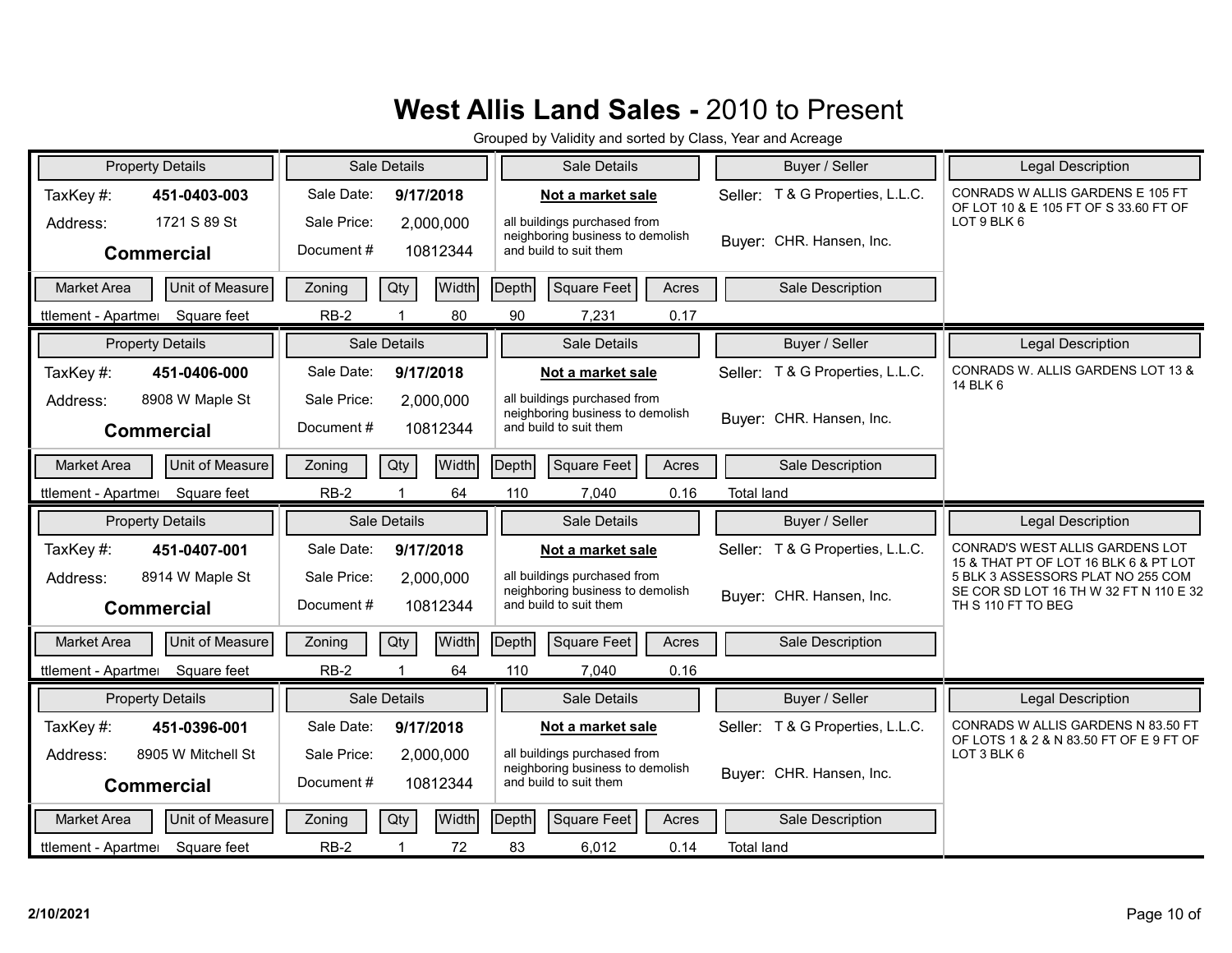|                     | <b>Property Details</b> | Sale Details |                     |              |                | Sale Details                                                              |       |         | Buyer / Seller                                 | <b>Legal Description</b>                            |
|---------------------|-------------------------|--------------|---------------------|--------------|----------------|---------------------------------------------------------------------------|-------|---------|------------------------------------------------|-----------------------------------------------------|
| TaxKey#:            | 474-0006-000            | Sale Date:   |                     | 12/20/2018   |                | Not a market sale                                                         |       | Seller: | <b>General Electric</b><br>Company, A New York | ASSESSORS PLAT NO 272 LOT 1 BLK 4                   |
| Address:            | 51 Electric Ave         | Sale Price:  |                     | 5,998,100    | related entity | Transfer type: Conveyance to                                              |       |         |                                                |                                                     |
|                     | <b>Commercial</b>       | Document#    |                     | 10839441     |                |                                                                           |       |         | Buyer: GE Medical Systems,<br>L.L.C.           |                                                     |
| <b>Market Area</b>  | Unit of Measure         | Zoning       | Qty                 | Width        | Depth          | <b>Square Feet</b>                                                        | Acres |         | Sale Description                               |                                                     |
| 100 - Heavy Indus   | Square feet             | $M-1$        |                     | 0            | 0              | 4,731                                                                     | 0.11  |         |                                                |                                                     |
|                     | <b>Property Details</b> |              | <b>Sale Details</b> |              |                | Sale Details                                                              |       |         | Buyer / Seller                                 | <b>Legal Description</b>                            |
| TaxKey#:            | 451-0405-000            | Sale Date:   |                     | 9/17/2018    |                | Not a market sale                                                         |       | Seller: | T & G Properties, L.L.C.                       | CONRADS W. ALLIS GARDENS LOT 12<br>BLK <sub>6</sub> |
| Address:            | 8902 W Maple St         | Sale Price:  |                     | 2,000,000    |                | all buildings purchased from<br>neighboring business to demolish          |       |         |                                                |                                                     |
|                     | <b>Commercial</b>       | Document#    |                     | 10812344     |                | and build to suit them                                                    |       |         | Buver: CHR. Hansen, Inc.                       |                                                     |
| <b>Market Area</b>  | Unit of Measure         | Zoning       | Qty                 | Width        | <b>Depth</b>   | Square Feet                                                               | Acres |         | Sale Description                               |                                                     |
| ttlement - Apartmer | Square feet             | $RB-2$       | $\overline{1}$      | 31           | 110            | 3,441                                                                     | 0.08  |         |                                                |                                                     |
|                     |                         |              |                     |              |                |                                                                           |       |         |                                                |                                                     |
|                     | <b>Property Details</b> |              | Sale Details        |              |                | Sale Details                                                              |       |         | Buyer / Seller                                 | <b>Legal Description</b>                            |
| TaxKey#:            | 476-0266-002            | Sale Date:   |                     | 10/25/2017   |                | Not a market sale                                                         |       |         | Seller: Cuywreco Inc.                          | LAUDERDALE NO 2 LOTS 14 15 & 16 BLK                 |
| Address:            | 19 73 St                | Sale Price:  |                     | $\mathbf 0$  |                | Transfer type: Tax Lien                                                   |       |         |                                                | 1                                                   |
|                     | <b>Commercial</b>       | Document#    |                     | 10726886     |                | Judgement of Foreclosure<br>Deed type: Order for Judgment<br>and Judgment |       |         | Buver: County of Milwaukee                     |                                                     |
| <b>Market Area</b>  | Unit of Measure         | Zoning       | Qty                 | <b>Width</b> | Depth          | Square Feet                                                               | Acres |         | Sale Description                               |                                                     |
| ettlement - Mixed U | Square feet             | $M-1$        | $\overline{1}$      | 90           | 120            | 10,800                                                                    | 0.25  |         |                                                |                                                     |
|                     | <b>Property Details</b> |              | <b>Sale Details</b> |              |                | Sale Details                                                              |       |         | Buyer / Seller                                 | <b>Legal Description</b>                            |
| TaxKey#:            | 454-0594-000            | Sale Date:   |                     | 2/23/2017    |                | Not a market sale                                                         |       | Seller: | Wisconsin Plating &                            | CENT IMPR CO SUBD NO 2 LOTS 1 & 2                   |
| Address:            | 17 60 St                | Sale Price:  |                     | 23,000       |                | Seller relation to buyer: Financial                                       |       |         | Polishing Inc.                                 | BLK7                                                |
|                     | <b>Commercial</b>       | Document#    |                     | 10654810     | -no MLS        |                                                                           |       |         | Buyer: Galaxy LLC                              |                                                     |
| <b>Market Area</b>  | Unit of Measure         | Zoning       | Qty                 | Width        | Depth          | Square Feet                                                               | Acres |         | Sale Description                               |                                                     |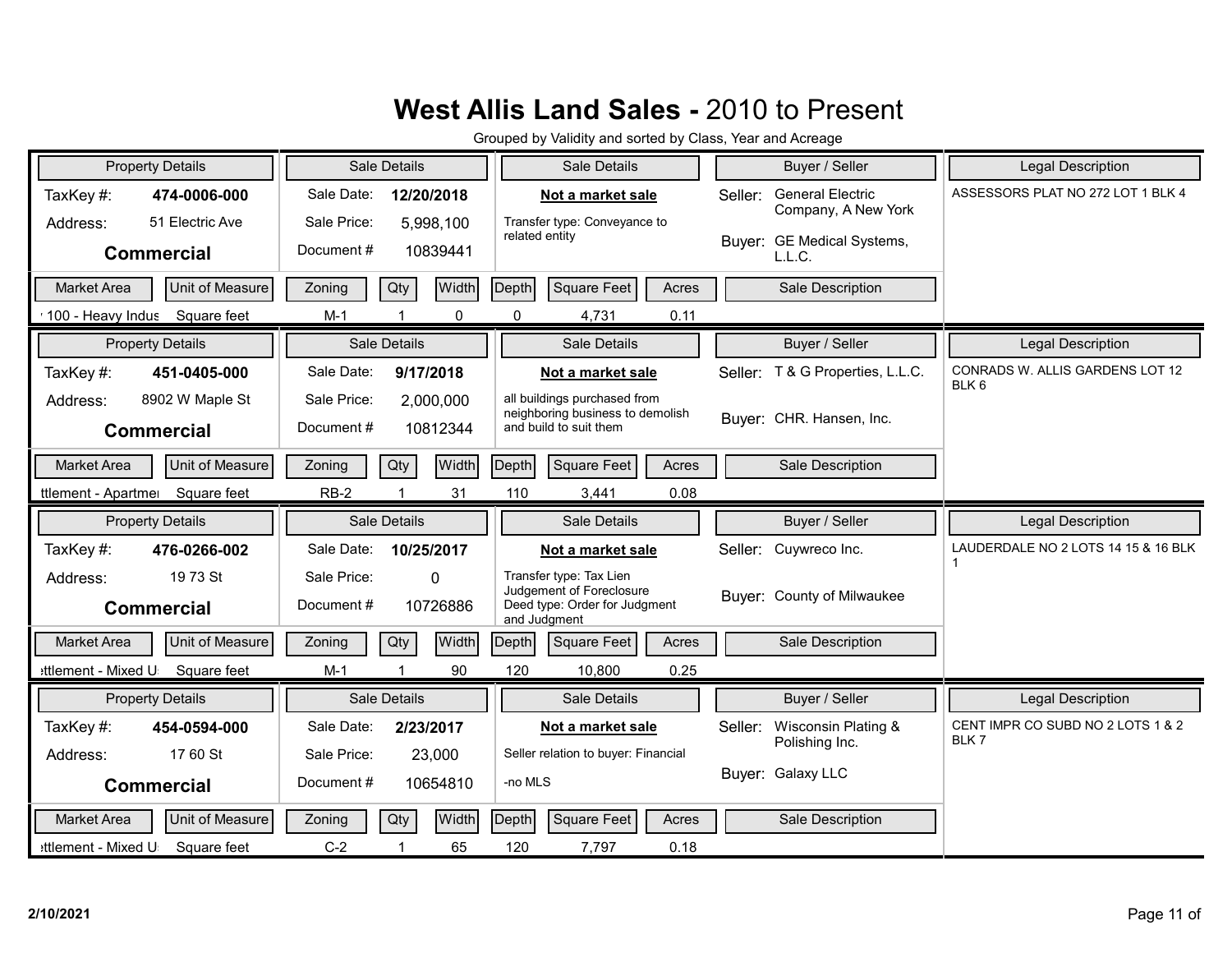| <b>Property Details</b>               | Sale Details                  | Sale Details                                  | Buyer / Seller                            | Legal Description                                                                |
|---------------------------------------|-------------------------------|-----------------------------------------------|-------------------------------------------|----------------------------------------------------------------------------------|
| TaxKey#:<br>439-0349-000              | Sale Date:<br>9/28/2017       | Not a market sale                             | Milwaukee County<br>Seller:               | RESUBD OF SOLD HOME HTS LOT 13<br>EXC N 45FT BLK 8                               |
| 6026 W National Ave<br>Address:       | Sale Price:<br>15,000         |                                               |                                           |                                                                                  |
| <b>Commercial</b>                     | Document#<br>10716743         |                                               | Buyer: Steven Dunn                        |                                                                                  |
| Unit of Measure<br><b>Market Area</b> | <b>Width</b><br>Zoning<br>Qty | Square Feet<br>Depth<br>Acres                 | Sale Description                          |                                                                                  |
| ettlement - Mixed U<br>Square feet    | $C-3$<br>42                   | 65<br>0.06<br>2,736                           |                                           |                                                                                  |
| <b>Property Details</b>               | Sale Details                  | Sale Details                                  | Buyer / Seller                            | <b>Legal Description</b>                                                         |
| TaxKey#:<br>439-0349-000              | Sale Date:<br>1/18/2017       | Not a market sale                             | Donald A. Bedroske<br>Seller:             | RESUBD OF SOLD HOME HTS LOT 13                                                   |
| 6026 W National Ave<br>Address:       | Sale Price:<br>1,665,600      | Transfer type: Foreclosure                    |                                           | EXC N 45FT BLK 8                                                                 |
| <b>Commercial</b>                     | Document#<br>10657493         | Judgment<br>Deed type: Order for Judgment     | <b>Buyer: Milwaukee County</b>            |                                                                                  |
| Unit of Measure<br><b>Market Area</b> | <b>Width</b><br>Qty<br>Zoning | and Judgment<br>Square Feet<br>Depth<br>Acres | Sale Description                          |                                                                                  |
| ettlement - Mixed U<br>Square feet    | 42<br>$C-3$                   | 65<br>2,736<br>0.06                           |                                           |                                                                                  |
| <b>Property Details</b>               | Sale Details                  | Sale Details                                  | Buyer / Seller                            | Legal Description                                                                |
|                                       |                               |                                               |                                           | GROSS WEST ALLIS ADDN BLK 11 EXC                                                 |
| TaxKey#:<br>453-0776-003              | Sale Date:<br>12/22/2016      | Not a market sale                             | Seller: The MRD Group Inc                 | PT FOR STR LOTS 1 & 2 BLK 3                                                      |
| 1706 S 68 St<br>Address:              | Sale Price:<br>$\mathbf{0}$   |                                               | <b>Buyer: Community Development</b>       | ASSESSORS PLAT NO 269 & VAC STR<br>ADJ ON S ALSO PT RR R-O-W COM 99.67           |
| <b>Commercial</b>                     | Document#<br>10635895         |                                               | Authority                                 | FT E OF SW COR NE 3-6-21 TH SLY 8.93<br>FT IN SE 1/4 SEC 3 SELY 272FT SLY        |
| Unit of Measure<br><b>Market Area</b> | <b>Width</b><br>Qty<br>Zoning | Depth<br>Square Feet<br>Acres                 | Sale Description                          | 2.40FT SELY 186.10FT NELY 15 FT NWLY<br>ON N LI SD RR R-O-W TO W LI NE 1/4 SEC   |
| Redevelopment<br>Square feet          | $M-1$<br>0<br>$\overline{1}$  | 0<br>327,571<br>7.52                          | <b>Total land</b>                         | 3 S 15 FT SELY TO A PT 99.67 FT<br><u>(EVTENDED) E QE WILL 8 11 20 ET C QE C</u> |
|                                       |                               |                                               |                                           | LI SD 1/4 SEC TH NLY 11.20 FT TO POC                                             |
| <b>Property Details</b>               | Sale Details                  | Sale Details                                  | Buyer / Seller                            | Legal Description                                                                |
| TaxKey#:<br>517-9977-001              | Sale Date:<br>3/17/2016       | Not a market sale                             | Seller: Village at Manor Park Inc         | CERTIFIED SURVEY MAP 815 LOT 1 SW 9<br>621                                       |
| 8808 W Oklahoma Ave<br>Address:       | Sale Price:<br>$\Omega$       | Correction of doc #10370810                   |                                           |                                                                                  |
| <b>Commercial</b>                     | Document#<br>10550517         |                                               | Buyer: Methodist Manor Of<br>Waukesha Inc |                                                                                  |
| Unit of Measure<br><b>Market Area</b> | <b>Width</b><br>Qty<br>Zoning | Depth<br>Square Feet<br>Acres                 | Sale Description                          |                                                                                  |
| lwy 100 - Mixed Us Square feet        | $C-3$<br>$\mathbf{1}$<br>0    | 0<br>0.28<br>12,102                           |                                           |                                                                                  |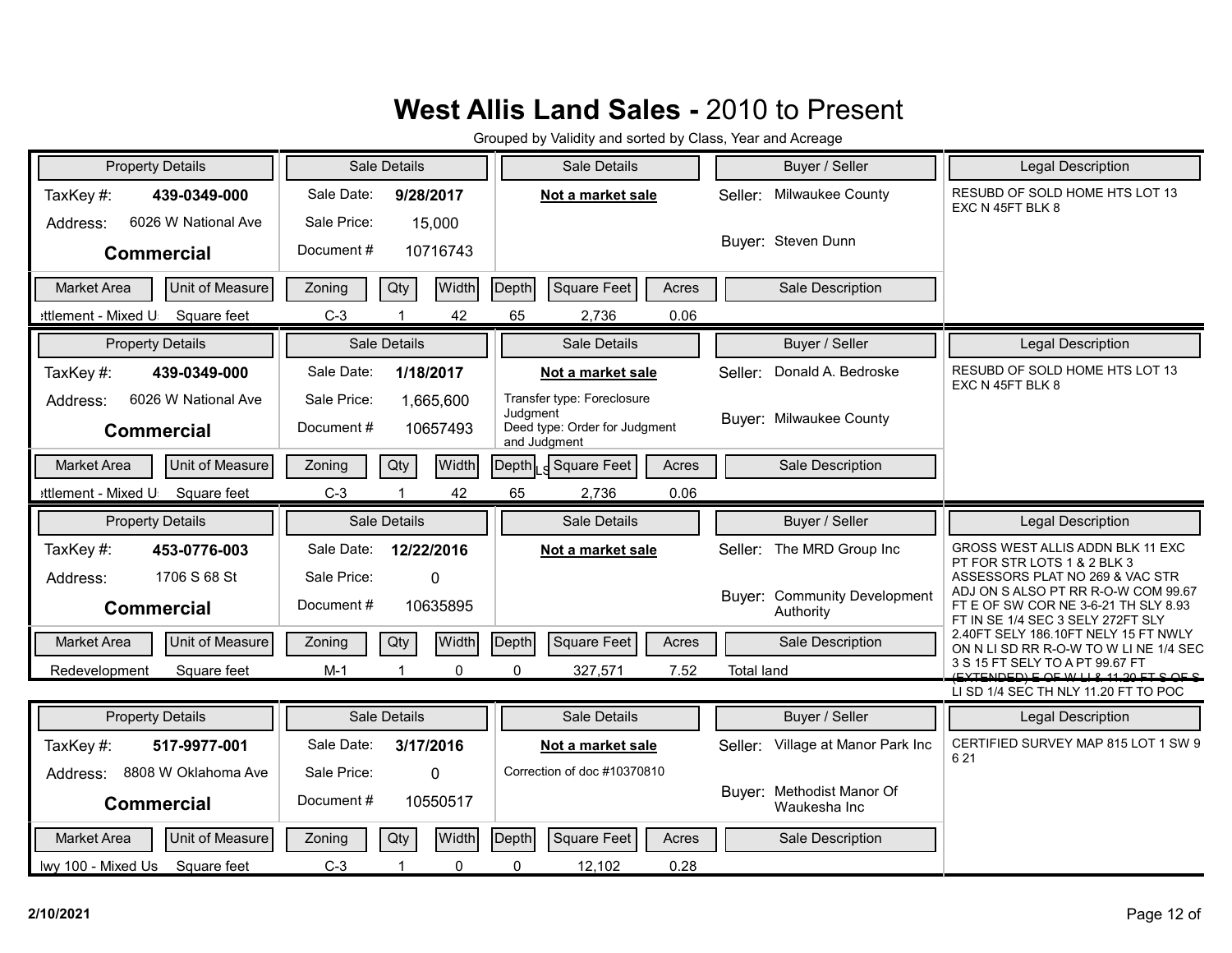| <b>Property Details</b>                                 | Sale Details                                       | Sale Details                                                                                                                 | Buyer / Seller                                     | <b>Legal Description</b>                                          |
|---------------------------------------------------------|----------------------------------------------------|------------------------------------------------------------------------------------------------------------------------------|----------------------------------------------------|-------------------------------------------------------------------|
| TaxKey#:<br>452-0707-000<br>77 National Ave<br>Address: | Sale Date:<br>10/5/2015<br>Sale Price:<br>$\Omega$ | Not a market sale<br>Merger dated 4-1-2015 did NOT                                                                           | Heritage Senior Living<br>Seller:<br>LLC           | CERTIFIED SURVEY MAP NO 7986 NE 1/4<br><b>SEC 4-6-21 PARCEL 4</b> |
| <b>Commercial</b>                                       | Document#                                          | occur - revert back to previous<br>owner                                                                                     | Buyer: Heritage 8 LLC                              |                                                                   |
| Unit of Measure<br><b>Market Area</b>                   | Qty<br>Width<br>Zoning                             | Depth<br><b>Square Feet</b><br>Acres                                                                                         | Sale Description                                   |                                                                   |
| ettlement - Mixed U<br>Square feet                      | $C-2$<br>$\mathbf{0}$                              | $\Omega$<br>51,793<br>1.19                                                                                                   | (from split of tax key number                      |                                                                   |
| <b>Property Details</b>                                 | Sale Details                                       | Sale Details                                                                                                                 | Buyer / Seller                                     | <b>Legal Description</b>                                          |
| TaxKey#:<br>452-0707-000                                | Sale Date:<br>4/1/2015                             | Not a market sale                                                                                                            | Heritage 6 LLC<br>Seller:                          | CERTIFIED SURVEY MAP NO 7986 NE 1/4<br><b>SEC 4-6-21 PARCEL 4</b> |
| 77 National Ave<br>Address:<br><b>Commercial</b>        | Sale Price:<br>$\Omega$<br>Document#               | Is a Merger - surviving entity is<br>Heritage Senior Living LLC.<br>Document not required to be<br>recorded at Reg of Deeds. | Buyer: Heritage Senior Living<br><b>LLC</b>        |                                                                   |
| Unit of Measure<br><b>Market Area</b>                   | Qty<br>Width<br>Zoning                             | Depth<br>Square Feet<br>Acres                                                                                                | Sale Description                                   |                                                                   |
| ettlement - Mixed U<br>Square feet                      | $C-2$<br>0                                         | 0<br>51,793<br>1.19                                                                                                          | (from split of tax key number                      |                                                                   |
|                                                         |                                                    |                                                                                                                              |                                                    |                                                                   |
| <b>Property Details</b>                                 | Sale Details                                       | Sale Details                                                                                                                 | Buyer / Seller                                     | <b>Legal Description</b>                                          |
| TaxKey#:<br>438-0299-000                                | Sale Date:<br>12/8/2015                            | Not a market sale                                                                                                            | Church Mt Calvary<br>Seller:<br>Pentecostal        | BRADYS SUB LOTS 7 & 8 BLK 5 SUBJ TO<br><b>EASEMENT</b>            |
| 58 W National Ave<br>Address:<br><b>Commercial</b>      | Sale Price:<br>450,000<br>Document#<br>10526074    | Sale includes 438-0298, 438-0299<br>& 438-0300                                                                               | Buyer: St Ann's Inter Church Inc<br>Light of Grace |                                                                   |
| <b>Unit of Measure</b><br><b>Market Area</b>            | Width<br>Qty<br>Zoning                             | Depth<br>Square Feet<br>Acres                                                                                                | Sale Description                                   |                                                                   |
| Square feet<br>ettlement - Mixed U                      | $C-3$<br>$\Omega$                                  | $\Omega$<br>7,660<br>0.18                                                                                                    |                                                    |                                                                   |
| <b>Property Details</b>                                 | Sale Details                                       | Sale Details                                                                                                                 | Buyer / Seller                                     | <b>Legal Description</b>                                          |
| TaxKey#:<br>438-0553-000                                | Sale Date:<br>5/14/2015                            | Not a market sale                                                                                                            | <b>Estate of Antonios</b><br>Seller:               | BRACKEN BRAE GARDENS LOT 3 BLK 1                                  |
| 56 National Ave<br>Address:                             | Sale Price:<br>$\Omega$                            | Related                                                                                                                      | Ladogiannis                                        |                                                                   |
| <b>Commercial</b>                                       | Document#<br>10462969                              | Transfer included 438-0552-000 &<br>438-0553-000                                                                             | Buyer: Haralambos Giannos                          |                                                                   |
| <b>Unit of Measure</b><br><b>Market Area</b>            | Width<br>Qty<br>Zoning                             | Depth<br>Square Feet<br>Acres                                                                                                | Sale Description                                   |                                                                   |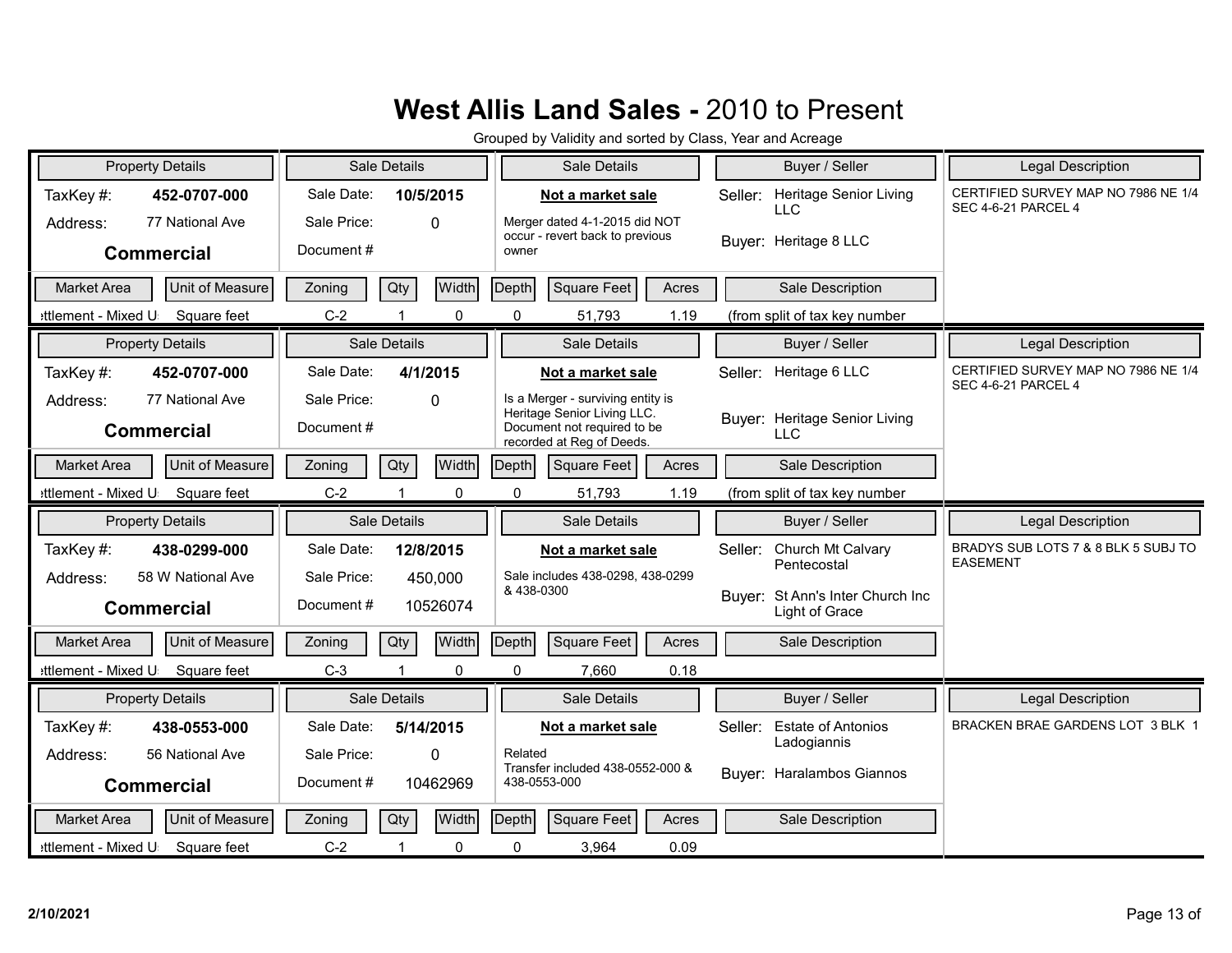| <b>Property Details</b>                            | Sale Details                                      |                            | Sale Details                                                                                                    | Buyer / Seller                           | <b>Legal Description</b>                                |
|----------------------------------------------------|---------------------------------------------------|----------------------------|-----------------------------------------------------------------------------------------------------------------|------------------------------------------|---------------------------------------------------------|
| TaxKey#:<br>438-0553-000                           | Sale Date:<br>5/14/2015                           |                            | Not a market sale                                                                                               | Antonios N. Ladogiannis<br>Seller:       | BRACKEN BRAE GARDENS LOT 3 BLK 1                        |
| 56 National Ave<br>Address:<br><b>Commercial</b>   | Sale Price:<br>$\Omega$<br>Document#<br>10462967  |                            | HT-110 Marye Ellen Ladogiannis<br>(spouse) D.O.D. 5-21-1998<br>transferred to Estate of Antonios<br>Ladogiannis | Buyer: Estate of Antonios<br>Ladogiannis |                                                         |
| Unit of Measure<br><b>Market Area</b>              | Qty<br>Zoning                                     | Width<br>Depth             | <b>Square Feet</b><br>Acres                                                                                     | Sale Description                         |                                                         |
| ettlement - Mixed U<br>Square feet                 | $C-2$                                             | $\mathbf 0$<br>$\mathbf 0$ | 3,964<br>0.09                                                                                                   |                                          |                                                         |
| <b>Property Details</b>                            | Sale Details                                      |                            | Sale Details                                                                                                    | Buyer / Seller                           | <b>Legal Description</b>                                |
| TaxKey#:<br>484-9986-014                           | Sale Date:<br>10/3/2014                           |                            | Not a market sale                                                                                               | JDN West Allis Associate<br>Seller:      | CERTIFIED SURVEY MAP NO 8616 NE 1/4<br>SEC 7-6-21 LOT 2 |
| 111 Cleveland Ave<br>Address:<br><b>Commercial</b> | Sale Price:<br>2,000,000<br>Document#<br>10401045 |                            | Sale includes 484-9986-013 &<br>484-9986-014                                                                    | Buyer: WI Self Storage West<br>Allis LLC |                                                         |
| Unit of Measure<br><b>Market Area</b>              | Qty<br>Zoning                                     | Width<br>Depth             | <b>Square Feet</b><br>Acres                                                                                     | Sale Description                         |                                                         |
| Hwy 100 - Retail<br>Square feet                    | $M-1$                                             | $\mathbf 0$<br>$\Omega$    | 110,741<br>2.54                                                                                                 | <b>Total land</b>                        |                                                         |
|                                                    |                                                   |                            |                                                                                                                 |                                          |                                                         |
| <b>Property Details</b>                            | Sale Details                                      |                            | Sale Details                                                                                                    | Buyer / Seller                           | Legal Description                                       |
| TaxKey#:<br>440-0213-003                           | Sale Date:<br>12/12/2014                          |                            | Not a market sale                                                                                               | City Of West Allis<br>Seller:            | CERTIFIED SURVEY MAP NO 3890 SW 34                      |
| 1000 S 72 St<br>Address:<br><b>Commercial</b>      | Sale Price:<br>$\Omega$<br>Document#<br>10420439  |                            | Document included<br>440-0004-001, 440-0213-002 &<br>440-0213-003<br>No transfer return                         | Buver: Sch Dist of Wa Wm Et Al           | 7 21 PARCEL 3                                           |
| <b>Unit of Measure</b><br><b>Market Area</b>       | Zoning<br>Qty                                     | Width<br><b>Depth</b>      | <b>Square Feet</b><br>Acres                                                                                     | Sale Description                         |                                                         |
| Square feet<br>Redevelopment                       | $M-1$                                             | $\Omega$<br>$\Omega$       | 2.41<br>105,067                                                                                                 | <b>Total land</b>                        |                                                         |
| <b>Property Details</b>                            | Sale Details                                      |                            | Sale Details                                                                                                    | Buyer / Seller                           | <b>Legal Description</b>                                |
| TaxKey#:<br>440-0004-001                           | Sale Date:<br>12/12/2014                          |                            | Not a market sale                                                                                               | City Of West Allis<br>Seller:            | CERTIFIED SURVEY MAP NO 6524                            |
| 872 St<br>Address:<br><b>Commercial</b>            | Sale Price:<br>$\Omega$<br>Document#<br>10420439  |                            | Document included<br>440-0004-001, 440-0213-002 &<br>440-0213-003<br>No transfer return                         | Buyer: Sch Dist of Wa Wm Et Al           | PARCEL 1 (1.722 AC) SW 1/4 SEC 34-7-21                  |
| Unit of Measure<br><b>Market Area</b>              | Qty<br>Zoning                                     | Width<br>Depth             | <b>Square Feet</b><br>Acres                                                                                     | Sale Description                         |                                                         |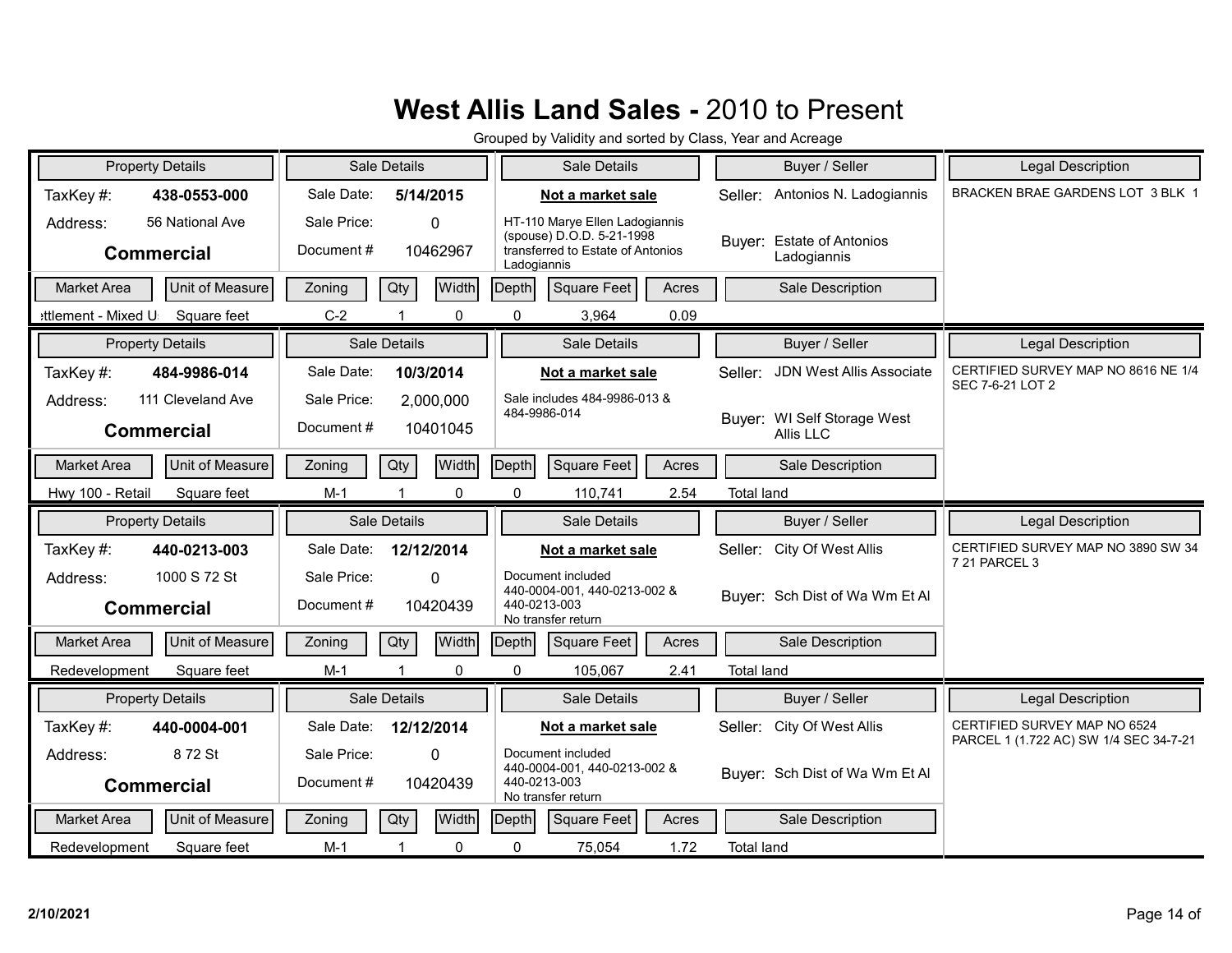| <b>Property Details</b>                      | Sale Details                  | Sale Details                                      | Buyer / Seller                                       | Legal Description                                                             |
|----------------------------------------------|-------------------------------|---------------------------------------------------|------------------------------------------------------|-------------------------------------------------------------------------------|
| TaxKey#:<br>440-0004-001                     | Sale Date:<br>6/4/2014        | Not a market sale                                 | <b>Community Development</b><br>Seller:<br>Authority | CERTIFIED SURVEY MAP NO 6524<br>PARCEL 1 (1.722 AC) SW 1/4 SEC 34-7-21        |
| 872 St<br>Address:                           | Sale Price:<br>$\mathbf{0}$   |                                                   |                                                      |                                                                               |
| <b>Commercial</b>                            | Document#<br>10371931         |                                                   | Buyer: City Of West Allis                            |                                                                               |
| Unit of Measure<br><b>Market Area</b>        | Width<br>Qty<br>Zoning        | Depth<br>Square Feet<br>Acres                     | Sale Description                                     |                                                                               |
| Square feet<br>Redevelopment                 | $M-1$<br>0                    | 1.72<br>0<br>75,054                               | <b>Total land</b>                                    |                                                                               |
| <b>Property Details</b>                      | Sale Details                  | Sale Details                                      | Buyer / Seller                                       | <b>Legal Description</b>                                                      |
| TaxKey#:<br>440-0213-002                     | Sale Date:<br>12/12/2014      | Not a market sale                                 | City Of West Allis<br>Seller:                        | CERTIFIED SURVEY MAP NO 3890 SW 34<br>7 21 PARCEL 2                           |
| 10 72 St<br>Address:                         | Sale Price:<br>$\Omega$       | Document included<br>440-0004-001, 440-0213-002 & |                                                      |                                                                               |
| <b>Commercial</b>                            | Document#<br>10420439         | 440-0213-003<br>No transfer return                | Buyer: Sch Dist of Wa Wm Et Al                       |                                                                               |
| Unit of Measure<br><b>Market Area</b>        | <b>Width</b><br>Qty<br>Zoning | Square Feet<br>Depth<br>Acres                     | Sale Description                                     |                                                                               |
| Redevelopment<br>Square feet                 | $RB-2$<br>0                   | 0<br>43,124<br>0.99                               | <b>Total land</b>                                    |                                                                               |
| <b>Property Details</b>                      | Sale Details                  | Sale Details                                      | Buyer / Seller                                       | Legal Description                                                             |
| TaxKey#:<br>448-9979-006                     | Sale Date:<br>5/27/2014       | Not a market sale                                 | Seller: Steve Haidemenos                             | COM 690 FT N OF SE COR & 689 FT W OF<br>ELI OF NE 6 6 21 TH W 110.83 FT N 300 |
| 109 W Mitchell St<br>Address:                | Sale Price:<br>50,000         | Business relationship on this<br>property         |                                                      | FT E 110.98 FT TH S 300 FT TO BEG                                             |
| <b>Commercial</b>                            | Document#<br>10365440         |                                                   | Buyer: George Glavas                                 |                                                                               |
| <b>Unit of Measure</b><br><b>Market Area</b> | Width<br>Qty<br>Zoning        | Square Feet<br>Depth<br>Acres                     | Sale Description                                     |                                                                               |
| Square feet<br>Hwy 100 - Industria           | $C-3$<br>111                  | 300<br>33,268<br>0.76                             |                                                      |                                                                               |
| <b>Property Details</b>                      | <b>Sale Details</b>           | Sale Details                                      | Buyer / Seller                                       | Legal Description                                                             |
| TaxKey#:<br>517-9977-001                     | Sale Date:                    |                                                   |                                                      | CERTIFIED SURVEY MAP 815 LOT 1 SW 9                                           |
|                                              | 6/20/2014                     | Not a market sale                                 | Seller: Pakhar Singh                                 |                                                                               |
| 8808 W Oklahoma Ave<br>Address:              | Sale Price:<br>300,000        |                                                   |                                                      | 621                                                                           |
| <b>Commercial</b>                            | Document#<br>10370810         |                                                   | Buyer: Village at Manor Park Inc                     |                                                                               |
| <b>Market Area</b><br>Unit of Measure        | Qty<br><b>Width</b><br>Zoning | Square Feet<br>Depth<br>Acres                     | Sale Description                                     |                                                                               |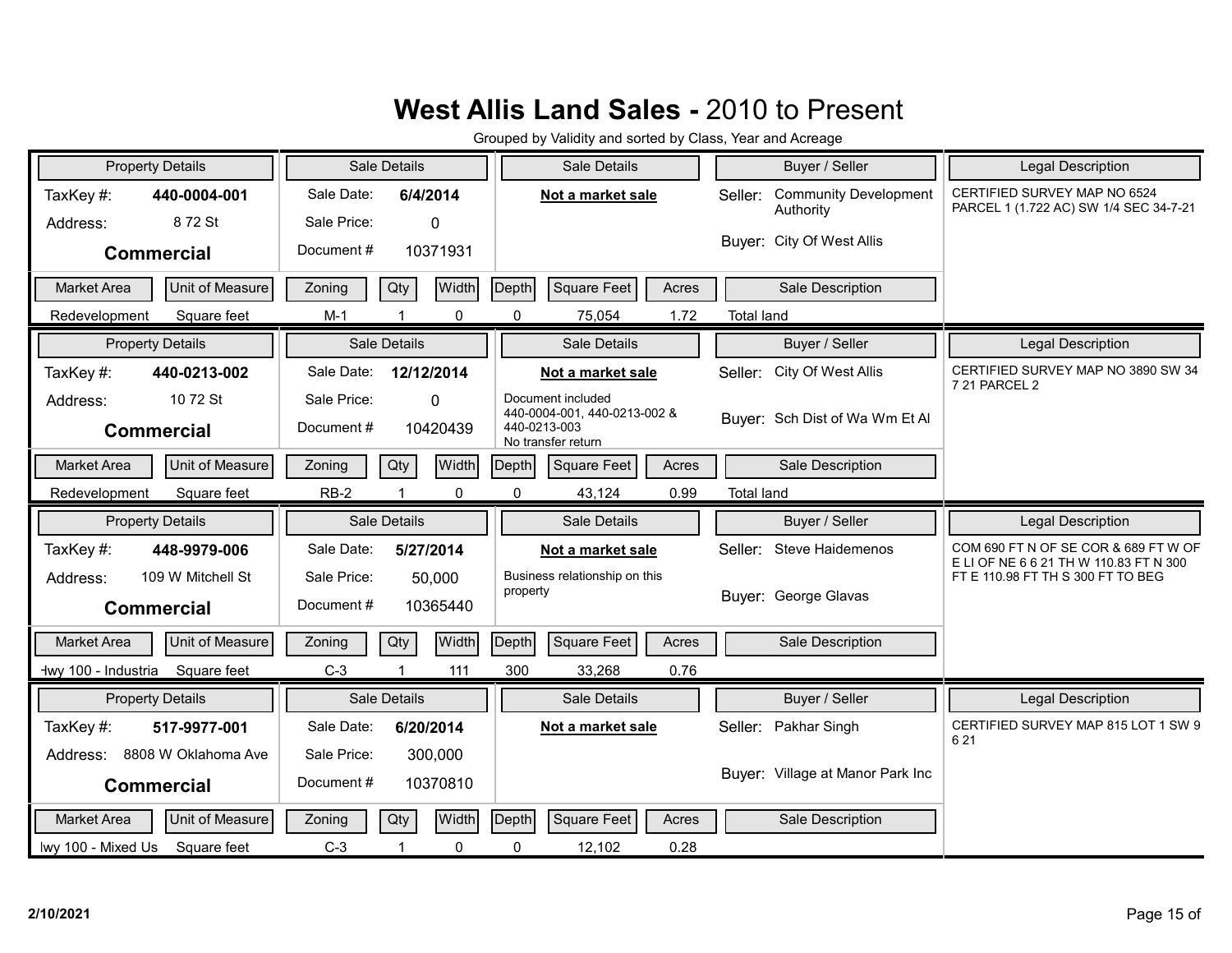| <b>Property Details</b>                               | Sale Details                                      | Sale Details                                                                                                               | Buyer / Seller                                | Legal Description                                                                                                          |
|-------------------------------------------------------|---------------------------------------------------|----------------------------------------------------------------------------------------------------------------------------|-----------------------------------------------|----------------------------------------------------------------------------------------------------------------------------|
| TaxKey#:<br>454-0390-000<br>63 Burnham St<br>Address: | Sale Date:<br>10/3/2014<br>Sale Price:<br>7,000   | Not a market sale<br><b>Trustees Deed</b>                                                                                  | Donald Sorce Revoc<br>Seller:<br><b>Trust</b> | CENT IMPR CO SUBD NO 7 LOT 25 & W 10<br>FT OF LOT 26 BLK 12                                                                |
| <b>Commercial</b>                                     | Document#<br>10403014                             |                                                                                                                            | Buyer: Classic Realty of West<br>Allis LLC    |                                                                                                                            |
| Unit of Measure<br><b>Market Area</b>                 | Width<br>Qty<br>Zoning                            | Square Feet<br>Depth<br>Acres                                                                                              | Sale Description                              |                                                                                                                            |
| ettlement - Mixed U<br>Square feet                    | $M-1$<br>40                                       | 106<br>0.10<br>4,269                                                                                                       |                                               |                                                                                                                            |
| <b>Property Details</b>                               | Sale Details                                      | Sale Details                                                                                                               | Buyer / Seller                                | <b>Legal Description</b>                                                                                                   |
| TaxKey#:<br>453-0776-003                              | Sale Date:<br>11/8/2013                           | Not a market sale                                                                                                          | Milwaukee Ductile Iron<br>Seller:             | GROSS WEST ALLIS ADDN BLK 11 EXC<br>PT FOR STR LOTS 1 & 2 BLK 3                                                            |
| 1706 S 68 St<br>Address:<br><b>Commercial</b>         | Sale Price:<br>1,050,000<br>Document#<br>10313518 | Sale includes 453-0776-003.<br>453-0747-001, 453-0564-003,<br>453-0564-002 & 454-0254-003<br>(Dark Building - To be Razed) | Buyer: The MRD Group Inc                      | ASSESSORS PLAT NO 269 & VAC STR<br>ADJ ON S ALSO PT RR R-O-W COM 99.67<br>FT E OF SW COR NE 3-6-21 TH SLY 8.93             |
| <b>Market Area</b><br>Unit of Measure                 | Qty<br>Width<br>Zoning                            | Square Feet<br>Depth<br>Acres                                                                                              | Sale Description                              | FT IN SE 1/4 SEC 3 SELY 272FT SLY<br>2.40FT SELY 186.10FT NELY 15 FT NWLY                                                  |
| Redevelopment<br>Square feet                          | $\Omega$<br>$M-1$                                 | 0<br>327,571<br>7.52                                                                                                       | <b>Total land</b>                             | ON N LI SD RR R-O-W TO W LI NE 1/4 SEC<br>3 S 15 FT SELY TO A PT 99.67 FT<br><u>(EVTENDED) E QE WILL 2 11 20 ET S QE S</u> |
|                                                       |                                                   |                                                                                                                            |                                               | LI SD 1/4 SEC TH NLY 11.20 FT TO POC                                                                                       |
| <b>Property Details</b>                               | Sale Details                                      | Sale Details                                                                                                               | Buyer / Seller                                | Legal Description                                                                                                          |
| TaxKey#:<br>454-0390-000                              | Sale Date:<br>5/21/2013                           | Not a market sale                                                                                                          | Seller: Frankie A. Jordan                     | CENT IMPR CO SUBD NO 7 LOT 25 & W 10<br>FT OF LOT 26 BLK 12                                                                |
| 63 Burnham St<br>Address:                             | Sale Price:<br>0                                  | Deed in lieu of foreclosure                                                                                                |                                               |                                                                                                                            |
| <b>Commercial</b>                                     | Document#<br>10257709                             |                                                                                                                            | Buyer: Donald Sorce Revoc<br>Trust            |                                                                                                                            |
| Unit of Measure<br><b>Market Area</b>                 | Qty<br><b>Width</b><br>Zoning                     | Depth<br><b>Square Feet</b><br>Acres                                                                                       | Sale Description                              |                                                                                                                            |
| ettlement - Mixed U<br>Square feet                    | 40<br>$M-1$                                       | 106<br>4,269<br>0.10                                                                                                       |                                               |                                                                                                                            |
| <b>Property Details</b>                               | Sale Details                                      | Sale Details                                                                                                               | Buyer / Seller                                | Legal Description                                                                                                          |
| TaxKey#:<br>454-0594-000                              | Sale Date:<br>5/8/2012                            | Not a market sale                                                                                                          | Seller: Galaxy Properties LLC                 | CENT IMPR CO SUBD NO 2 LOTS 1 & 2                                                                                          |
| 17 60 St<br>Address:                                  | Sale Price:<br>29,800                             | Transfer between related                                                                                                   |                                               | BLK 7                                                                                                                      |
| <b>Commercial</b>                                     | 10118195<br>Document#                             | corporate entities per<br>buyer---Mohammed Motlani                                                                         | Buyer: Wisconsin Plating &<br>Polishing Inc   |                                                                                                                            |
| Unit of Measure<br><b>Market Area</b>                 | <b>Width</b><br>Qty<br>Zoning                     | Depth<br>Square Feet<br>Acres                                                                                              | Sale Description                              |                                                                                                                            |
| ettlement - Mixed U<br>Square feet                    | 65<br>$C-2$<br>-1                                 | 120<br>7,797<br>0.18                                                                                                       |                                               |                                                                                                                            |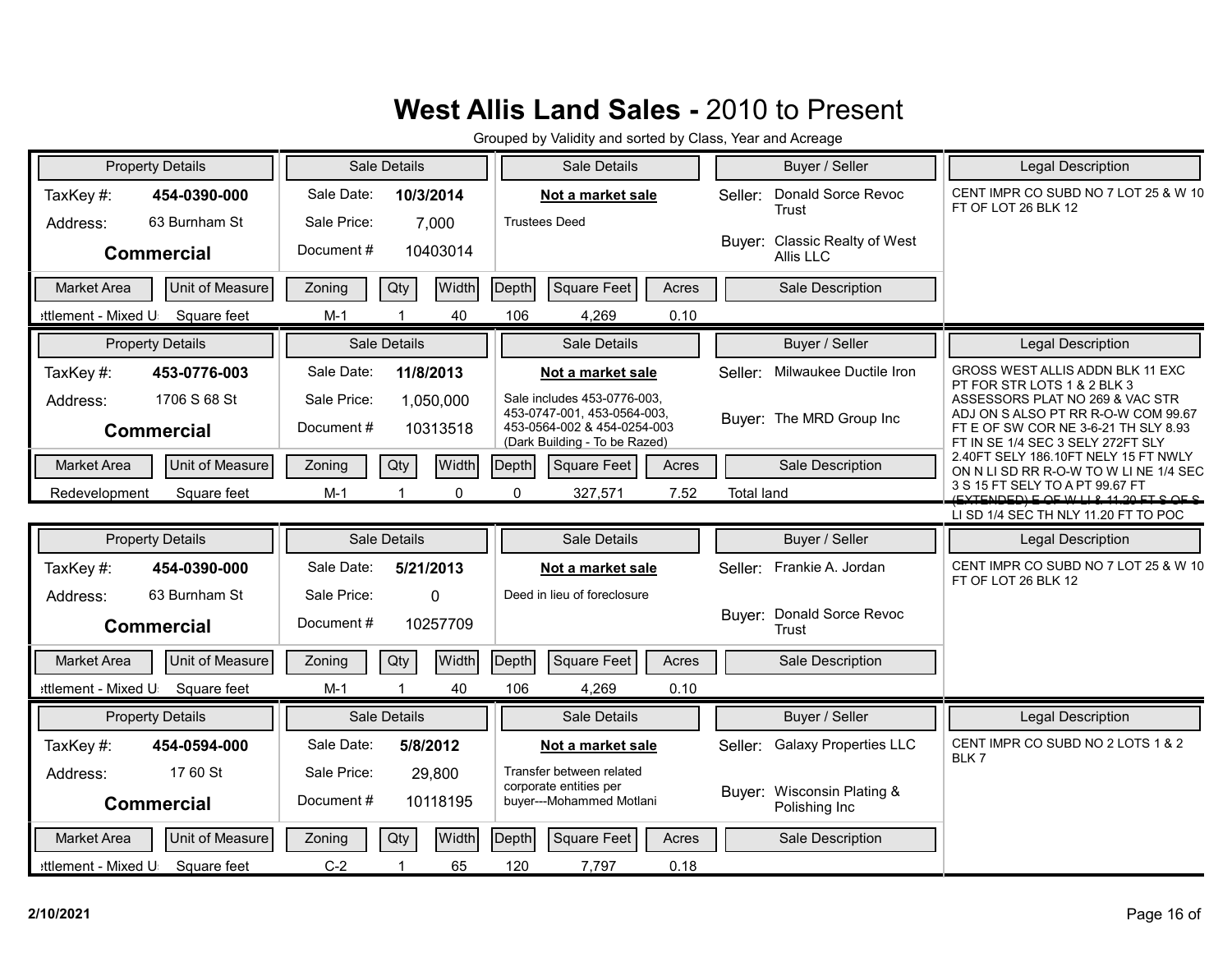| <b>Property Details</b>                                                      | Sale Details                                                                | Sale Details                                                                                                                                      | Buyer / Seller                                                             | Legal Description                                                                                                                                                             |
|------------------------------------------------------------------------------|-----------------------------------------------------------------------------|---------------------------------------------------------------------------------------------------------------------------------------------------|----------------------------------------------------------------------------|-------------------------------------------------------------------------------------------------------------------------------------------------------------------------------|
| TaxKey#:<br>451-0406-000                                                     | Sale Date:<br>5/16/2012                                                     | Not a market sale                                                                                                                                 | Maple Street Real Estate<br>Seller:                                        | CONRADS W. ALLIS GARDENS LOT 13 &<br>14 BLK 6                                                                                                                                 |
| 8908 W Maple St<br>Address:<br><b>Commercial</b>                             | Sale Price:<br>$\Omega$<br>Document#<br>10117862                            | Affidavit of Correction conveys<br>451-0396-001, 451-0400-001,<br>451-0403-002, 451-0403-003,<br>451-0405-000, 451-0403-005,                      | Co Inc<br>Buyer: T&G Properties LLC                                        |                                                                                                                                                                               |
| Unit of Measure<br><b>Market Area</b>                                        | Qty<br>Width<br>Zoning                                                      | $\left  \text{Depth}^{4}_{40} \right $ Square Feet<br>Acres                                                                                       | Sale Description                                                           |                                                                                                                                                                               |
| Square feet<br>ttlement - Apartme                                            | 64<br>$RB-2$                                                                | conveyance from 2008.<br>0.16                                                                                                                     | <b>Total land</b>                                                          |                                                                                                                                                                               |
| <b>Property Details</b>                                                      | Sale Details                                                                | Sale Details                                                                                                                                      | Buyer / Seller                                                             | <b>Legal Description</b>                                                                                                                                                      |
| TaxKey#:<br>451-0407-001<br>8914 W Maple St<br>Address:<br><b>Commercial</b> | Sale Date:<br>5/16/2012<br>Sale Price:<br>$\Omega$<br>Document#<br>10117862 | Not a market sale<br>Affidavit of Correction conveys<br>451-0396-001, 451-0400-001,<br>451-0403-002, 451-0403-003,<br>451-0405-000, 451-0403-005, | Maple Street Real Estate<br>Seller:<br>Co Inc<br>Buyer: T&G Properties LLC | CONRAD'S WEST ALLIS GARDENS LOT<br>15 & THAT PT OF LOT 16 BLK 6 & PT LOT<br>5 BLK 3 ASSESSORS PLAT NO 255 COM<br>SE COR SD LOT 16 TH W 32 FT N 110 E 32<br>TH S 110 FT TO BEG |
| Unit of Measure<br><b>Market Area</b>                                        | Qty<br>Width<br>Zoning                                                      | $\overline{\text{Depth}}^{\text{40}}_{\text{40}}$ Square Feet<br>Acres                                                                            | Sale Description                                                           |                                                                                                                                                                               |
| Square feet<br>ttlement - Apartmer                                           | $RB-2$<br>64                                                                | conveyance from 2008.<br>0.16                                                                                                                     |                                                                            |                                                                                                                                                                               |
| <b>Property Details</b>                                                      | Sale Details                                                                | Sale Details                                                                                                                                      | Buyer / Seller                                                             | Legal Description                                                                                                                                                             |
| TaxKey#:<br>478-0070-000                                                     | Sale Date:<br>12/3/2012                                                     | Not a market sale                                                                                                                                 | Teresita M. Hageman<br>Seller:                                             | ASSESSORS PLAT NO 254 LOT 2 BLK 5                                                                                                                                             |
| 88 Becher St<br>Address:<br><b>Commercial</b>                                | Sale Price:<br>$\Omega$<br>Document#<br>10195863                            | Transfer from mother to children -<br>mother retaining a life estate.                                                                             | Buyer: Paul F. Gantz                                                       |                                                                                                                                                                               |
| Unit of Measure<br><b>Market Area</b>                                        | Width<br>Qty<br>Zoning                                                      | Square Feet<br>$\vert$ Depth $\vert$<br>Acres                                                                                                     | Sale Description                                                           |                                                                                                                                                                               |
| Square feet<br>:ttlement - Mixed U                                           | $C-2$<br>1<br>40                                                            | 112<br>4,530<br>0.10                                                                                                                              |                                                                            |                                                                                                                                                                               |
| <b>Property Details</b>                                                      | Sale Details                                                                | Sale Details                                                                                                                                      | Buyer / Seller                                                             | Legal Description                                                                                                                                                             |
| TaxKey#:<br>489-0271-000                                                     | Sale Date:<br>9/29/2012                                                     | Not a market sale                                                                                                                                 | Seller: Caroline M. Pintar                                                 | AGNEWS HIGHLAND ACRES 2 W 35 FT<br>OF LOT 1 BLK 2 EXC N 14 FT FOR STR                                                                                                         |
| 73 Lincoln Ave<br>Address:                                                   | Sale Price:<br>0                                                            | No transfer return related                                                                                                                        |                                                                            |                                                                                                                                                                               |
| <b>Commercial</b>                                                            | Document#<br>10168846                                                       |                                                                                                                                                   | Buyer: Karen Jadin                                                         |                                                                                                                                                                               |
| Unit of Measure<br><b>Market Area</b>                                        | Zoning<br>Qty<br>Width                                                      | Depth<br>Square Feet<br>Acres                                                                                                                     | Sale Description                                                           |                                                                                                                                                                               |
| ettlement - Mixed U<br>Square feet                                           | $C-2$<br>35                                                                 | 106<br>0.09<br>3,746                                                                                                                              |                                                                            |                                                                                                                                                                               |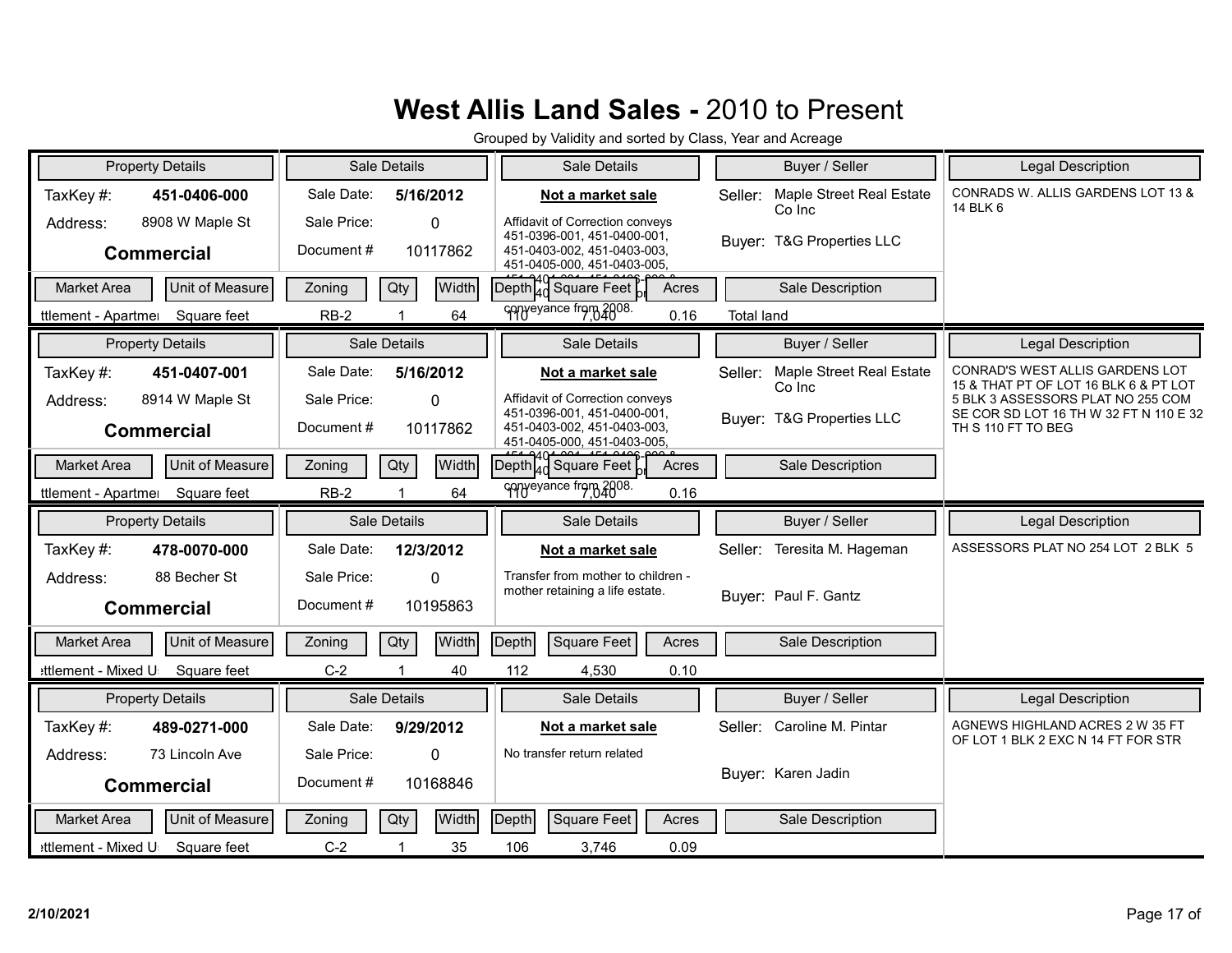| <b>Property Details</b>                              | Sale Details                              | Sale Details                                                              | Buyer / Seller                 | <b>Legal Description</b>                                                                        |
|------------------------------------------------------|-------------------------------------------|---------------------------------------------------------------------------|--------------------------------|-------------------------------------------------------------------------------------------------|
| TaxKey#:<br>520-1008-000                             | Sale Date:<br>12/21/2011                  | Not a market sale                                                         | City Of West Allis<br>Seller:  | CERTIFIED SURVEY MAP NO 8365 SE 1/4<br><b>SEC 7-6-21 PARCEL 2</b>                               |
| 115 National Ave<br>Address:                         | Sale Price:<br>1                          | No Transfer Return                                                        |                                |                                                                                                 |
| <b>Commercial</b>                                    | Document#<br>10068156                     |                                                                           | Buyer: Blues LLC               |                                                                                                 |
| Unit of Measure<br><b>Market Area</b>                | Zoning<br>Qty<br>Width                    | <b>Square Feet</b><br>Depth<br>Acres                                      | Sale Description               |                                                                                                 |
| lwy 100 - Mixed Us<br>Square feet                    | $C-4$<br>0                                | $\mathbf 0$<br>0.20<br>8,814                                              |                                |                                                                                                 |
| <b>Property Details</b>                              | Sale Details                              | Sale Details                                                              | Buyer / Seller                 | <b>Legal Description</b>                                                                        |
| TaxKey#:<br>455-0098-000                             | Sale Date:<br>5/26/2020                   | Not a market sale                                                         | Milwaukee County<br>Seller:    | MCGEOCH FARM SUBD NO 1 LOT 1 & NE<br>30 FT LOT 2 BLK 9 EXC COM NE COR LOT                       |
| 5801 W Beloit Rd<br>Address:<br><b>Exempt county</b> | Sale Price:<br>0<br>Document#<br>10981590 |                                                                           | Buyer: Ana X Razo Basurto      | 1 TH S ALG E LI 9 FT TH N 66D09M30S W<br>7.20 FT TH N 47D24M E 9 FT TO BEG FOR<br><b>STREET</b> |
| Unit of Measure<br><b>Market Area</b>                | Width<br>Qty<br>Zoning                    | Square Feet<br>Depth<br>Acres                                             | Sale Description               |                                                                                                 |
| Public<br>Square feet                                | $C-2$<br>0                                | $\pmb{0}$<br>0.22<br>9,714                                                |                                |                                                                                                 |
|                                                      |                                           |                                                                           |                                |                                                                                                 |
| <b>Property Details</b>                              | Sale Details                              | Sale Details                                                              | Buyer / Seller                 | Legal Description                                                                               |
| TaxKey#:<br>474-0002-001                             | Sale Date:<br>4/4/2017                    | Not a market sale                                                         | 5209 Burnham LLC<br>Seller:    | ASSESSORS PLAT NO 272 LOT 1 EXC S                                                               |
| 52 Burnham St<br>Address:                            | Sale Price:<br>0                          | Transfer type: Tax Foreclosure                                            |                                | 25 FT OF E 280 FT & N 475 FT OF LOT 2<br>BLK <sub>2</sub>                                       |
| <b>Exempt county</b>                                 | Document#<br>10666819                     | Deed type: Order for Judgment<br>and Judgment                             | <b>Buyer: Milwaukee County</b> |                                                                                                 |
| Unit of Measure<br>Market Area                       | Width<br>Qty<br>Zoning                    | Square Feet<br><b>Depth</b><br>Acres                                      | Sale Description               |                                                                                                 |
| ement - Heavy Indu Square feet                       | $M-1$<br>0<br>$\overline{1}$              | $\mathbf 0$<br>390,341<br>8.96                                            |                                |                                                                                                 |
| <b>Property Details</b>                              | Sale Details                              | Sale Details                                                              | Buyer / Seller                 | <b>Legal Description</b>                                                                        |
| TaxKey#:<br>475-0039-001                             | Sale Date:<br>10/25/2017                  | Not a market sale                                                         | Seller: Cuywreco Inc.          | ASSESSORS PLAT NO 268 LOT 22 & N 30                                                             |
| 1962 St<br>Address:                                  | Sale Price:<br>0                          | Transfer type: Tax Lien                                                   |                                | FT OF LOT 21 BLK 8                                                                              |
| <b>Exempt county</b>                                 | Document#<br>10726886                     | Judgement of Foreclosure<br>Deed type: Order for Judgment<br>and Judgment | Buyer: County of Milwaukee     |                                                                                                 |
| Unit of Measure<br><b>Market Area</b>                | Zoning<br>Qty<br>Width                    | Square Feet<br>Depth<br>Acres                                             | Sale Description               |                                                                                                 |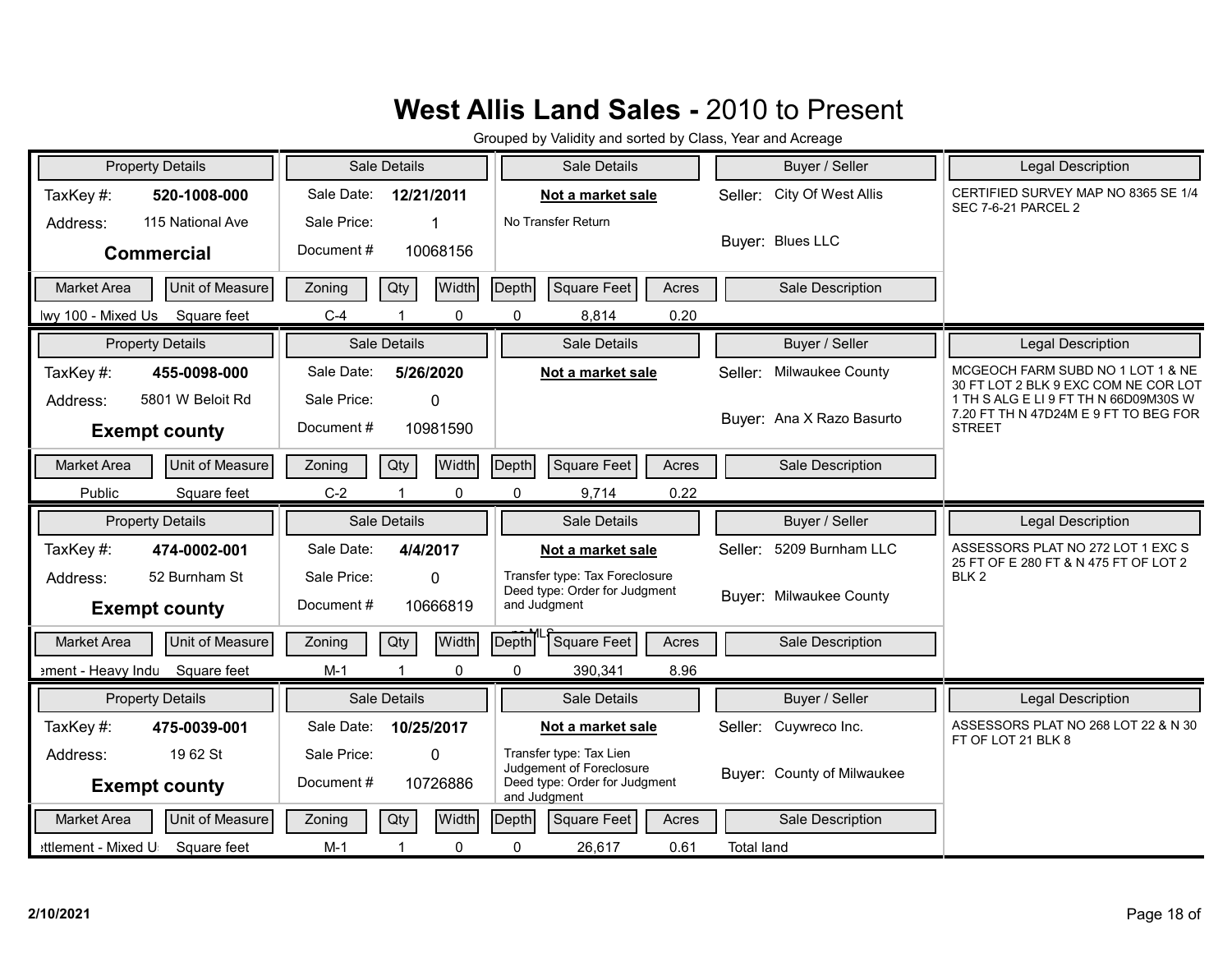| <b>Property Details</b> |                         |             | Sale Details   |              |              | Sale Details                                                 |       |         | Buyer / Seller                 | Legal Description                                                              |
|-------------------------|-------------------------|-------------|----------------|--------------|--------------|--------------------------------------------------------------|-------|---------|--------------------------------|--------------------------------------------------------------------------------|
| TaxKey#:                | 455-0098-000            | Sale Date:  | 6/29/2016      |              |              | Not a market sale                                            |       |         | Seller: Amigo Real Estate LLC  | MCGEOCH FARM SUBD NO 1 LOT 1 & NE<br>30 FT LOT 2 BLK 9 EXC COM NE COR LOT      |
| Address:                | 5801 W Beloit Rd        | Sale Price: |                | $\Omega$     |              | Milwaukee County foreclosed<br>Judgement filed Circuit Court |       |         |                                | 1 TH S ALG E LI 9 FT TH N 66D09M30S W<br>7.20 FT TH N 47D24M E 9 FT TO BEG FOR |
|                         | <b>Exempt county</b>    | Document#   |                |              |              | Case # 2015CV005958                                          |       |         | <b>Buyer: Milwaukee County</b> | <b>STREET</b>                                                                  |
| <b>Market Area</b>      | Unit of Measure         | Zoning      | Qty            | Width        | Depth        | <b>Square Feet</b>                                           | Acres |         | Sale Description               |                                                                                |
| Public                  | Square feet             | $C-2$       |                | $\mathbf{0}$ | $\Omega$     | 9,714                                                        | 0.22  |         |                                |                                                                                |
|                         | <b>Property Details</b> |             | Sale Details   |              |              | Sale Details                                                 |       |         | Buyer / Seller                 | <b>Legal Description</b>                                                       |
| TaxKey#:                | 443-0044-000            | Sale Date:  | 6/29/2016      |              |              | Not a market sale                                            |       | Seller: | <b>Grant Young</b>             | LA FOLLETTE GARDENS SUBD W HALF<br>OF LOT 3 & ALL OF LOT 4 BLK 2               |
| Address:                | 9319 W Schlinger Ave    | Sale Price: |                | $\Omega$     |              | Milwaukee County foreclosed<br>Judgement filed Circuit Court |       |         |                                |                                                                                |
|                         | <b>Exempt county</b>    | Document#   |                | 10619781     |              | Case # 2015CV005958                                          |       |         | Buyer: Milwaukee County        |                                                                                |
| Market Area             | Unit of Measure         | Zoning      | Qty            | Width        | <b>Depth</b> | <b>Square Feet</b>                                           | Acres |         | Sale Description               |                                                                                |
| Public                  | Front feet              | $RA-3$      |                | 60           | 120          | 7,231                                                        | 0.17  |         |                                |                                                                                |
|                         |                         |             |                |              |              |                                                              |       |         |                                |                                                                                |
|                         | <b>Property Details</b> |             | Sale Details   |              |              | Sale Details                                                 |       |         | Buyer / Seller                 | Legal Description                                                              |
| TaxKey #:               | 442-0056-000            | Sale Date:  | 6/29/2016      |              |              | Not a market sale                                            |       | Seller: | June E. Johanneson             | ASSESSMENT SUBD NO 71 LOT 12 BLK 3                                             |
| Address:                | 912 S 92 St             | Sale Price: |                | $\Omega$     |              | Milwaukee County foreclosed                                  |       |         |                                | EX W 22 FT FOR ST                                                              |
|                         | <b>Exempt county</b>    | Document#   |                | 10619781     |              | Judgement filed Circuit Court<br>Case # 2015CV005958         |       |         | Buyer: Milwaukee County        |                                                                                |
| <b>Market Area</b>      | Unit of Measure         | Zoning      | Qty            | Width        | Depth        | Square Feet                                                  | Acres |         | Sale Description               |                                                                                |
| Public                  | Front feet              | <b>RA-3</b> | $\overline{1}$ | 40           | 114          | 4,574                                                        | 0.11  |         |                                |                                                                                |
|                         | <b>Property Details</b> |             | Sale Details   |              |              | Sale Details                                                 |       |         | Buyer / Seller                 | <b>Legal Description</b>                                                       |
| TaxKey#:                | 438-0715-000            | Sale Date:  | 6/29/2016      |              |              | Not a market sale                                            |       |         | Seller: Merge Financial LLC    | BRACKEN BRAE GARDENS LOT 35 BLK 9                                              |
| Address:                | 1606 S 59 St            | Sale Price: |                | $\mathbf{0}$ |              | Milwaukee County foreclosed                                  |       |         |                                |                                                                                |
|                         | <b>Exempt county</b>    | Document#   |                | 10619781     |              | Judgement filed Circuit Court<br>Case # 2015CV005958         |       |         | Buyer: Milwaukee County        |                                                                                |
| <b>Market Area</b>      | Unit of Measure         | Zoning      | Qty            | <b>Width</b> | Depth        | Square Feet                                                  | Acres |         | Sale Description               |                                                                                |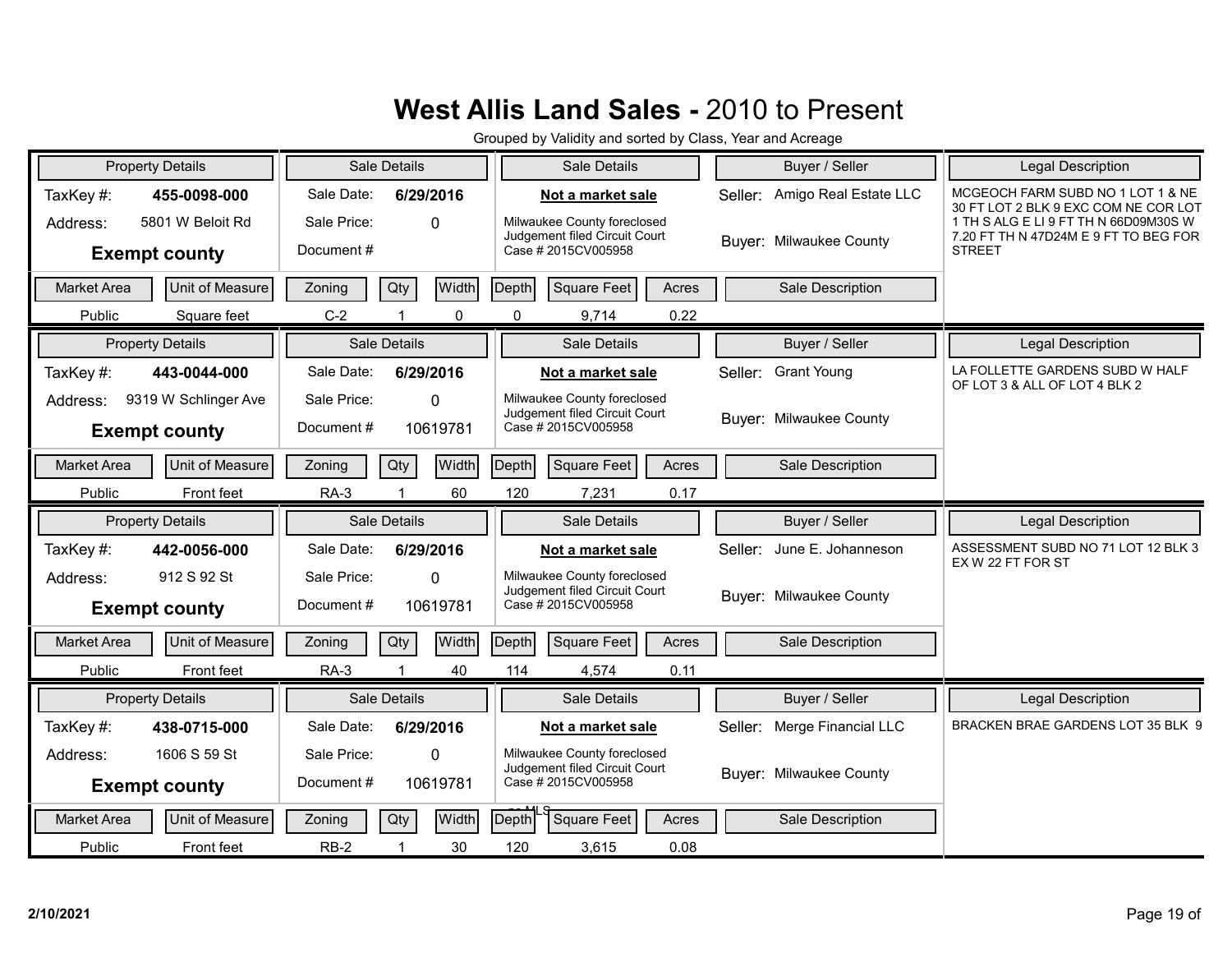| <b>Property Details</b>                                                           | Sale Details                                                                 | Sale Details                                                                        | Buyer / Seller                                                                  | Legal Description                                                                                                                                                                         |
|-----------------------------------------------------------------------------------|------------------------------------------------------------------------------|-------------------------------------------------------------------------------------|---------------------------------------------------------------------------------|-------------------------------------------------------------------------------------------------------------------------------------------------------------------------------------------|
| TaxKey#:<br>474-0320-000                                                          | Sale Date:<br>6/29/2016                                                      | Not a market sale                                                                   | Dale A. Bonaparte<br>Seller:                                                    | MC GEOCHS LINC. AVE ADD LOT 28 BLK<br>$\overline{2}$                                                                                                                                      |
| 2124 S 59 St<br>Address:<br><b>Exempt county</b>                                  | Sale Price:<br>$\Omega$<br>Document#<br>10619781                             | Milwaukee County foreclosed<br>Judgement filed Circuit Court<br>Case # 2015CV005958 | <b>Buyer: Milwaukee County</b>                                                  |                                                                                                                                                                                           |
| <b>Unit of Measure</b><br><b>Market Area</b>                                      | Qty<br>Zoning                                                                | Width<br>Depth<br>Square Feet                                                       | Acres<br>Sale Description                                                       |                                                                                                                                                                                           |
| Public<br>Front feet                                                              | $RB-2$<br>$\overline{1}$                                                     | 30<br>120<br>3,615                                                                  | 0.08                                                                            |                                                                                                                                                                                           |
| <b>Property Details</b>                                                           | Sale Details                                                                 | Sale Details                                                                        | Buyer / Seller                                                                  | <b>Legal Description</b>                                                                                                                                                                  |
| TaxKey#:<br>454-0073-001                                                          | Sale Date:<br>7/31/2014                                                      | Not a market sale                                                                   | Milwaukee County<br>Seller:                                                     | LIBERTY HEIGHTS LOTS 3 & 10 BLK 3                                                                                                                                                         |
| 6215 W National Ave<br>Address:<br><b>Exempt county</b>                           | Sale Price:<br>$\Omega$<br>Document#<br>10383775                             | Transfer from Milw County to City<br>of West Allis                                  | Buver: City Of West Allis                                                       |                                                                                                                                                                                           |
| Unit of Measure<br><b>Market Area</b>                                             | Qty<br>Zoning                                                                | Width<br>Square Feet<br>Depth                                                       | Acres<br>Sale Description                                                       |                                                                                                                                                                                           |
| Public<br>Acres                                                                   | $C-3$                                                                        | 75<br>142<br>10,629                                                                 | 0.24                                                                            |                                                                                                                                                                                           |
|                                                                                   |                                                                              |                                                                                     |                                                                                 |                                                                                                                                                                                           |
| <b>Property Details</b>                                                           | Sale Details                                                                 | Sale Details                                                                        | Buyer / Seller                                                                  | Legal Description                                                                                                                                                                         |
| TaxKey#:<br>438-0554-000                                                          | Sale Date:<br>5/9/2014                                                       | Not a market sale                                                                   | Stargate Investments<br>Seller:                                                 | BRACKEN BRAE GARDENS LOT 4 BLK 1                                                                                                                                                          |
| 5617 W National Ave<br>Address:<br><b>Exempt county</b>                           | Sale Price:<br>$\Omega$<br>Document#<br>10360708                             | Milwaukee County foreclosed for<br>back taxes                                       | <b>LLC</b><br>Buyer: Milwaukee County                                           |                                                                                                                                                                                           |
| Unit of Measure<br><b>Market Area</b>                                             | Qty<br>Zoning                                                                | Width<br><b>Square Feet</b><br>Depth                                                | Acres<br>Sale Description                                                       |                                                                                                                                                                                           |
| Public                                                                            | $C-2$<br>$\overline{1}$                                                      | $\Omega$<br>$\Omega$<br>3,746                                                       | 0.09                                                                            |                                                                                                                                                                                           |
| <b>Property Details</b>                                                           | Sale Details                                                                 | Sale Details                                                                        | Buyer / Seller                                                                  | Legal Description                                                                                                                                                                         |
| TaxKey#:<br>448-9996-005<br>10930 W Lapham St<br>Address:<br><b>Exempt county</b> | Sale Date:<br>8/12/2013<br>Sale Price:<br>1,850,000<br>Document#<br>10282375 | Not a market sale<br>Milw Cty purchased for their own<br>use.                       | C.D.D.M. Enterprises<br>Seller:<br><b>LLC</b><br><b>Buyer: Milwaukee County</b> | CERTIFIED SURVEY MAP NO 731 NE<br>6-6-21 EX PT COM NW COR CSM 731 TH E<br>194.12 FT S 87 FT W TO W LI SD CSM TH<br>N TO BEG & INCL CERTIFIED SURVEY<br>MAP NO 3738 PAR 2 NE 6-6-21 EXC PT |
| Unit of Measure<br><b>Market Area</b>                                             | Zoning<br>Qty                                                                | Width<br>Depth<br><b>Square Feet</b>                                                | Acres<br>Sale Description                                                       | COM SW COR PAR 2 TH E 58.21 FT NELY<br>49.22 FT N 476.27 FT ELY TO E LI SD<br>PARCEL N TO NE COR W TO NW COR TH                                                                           |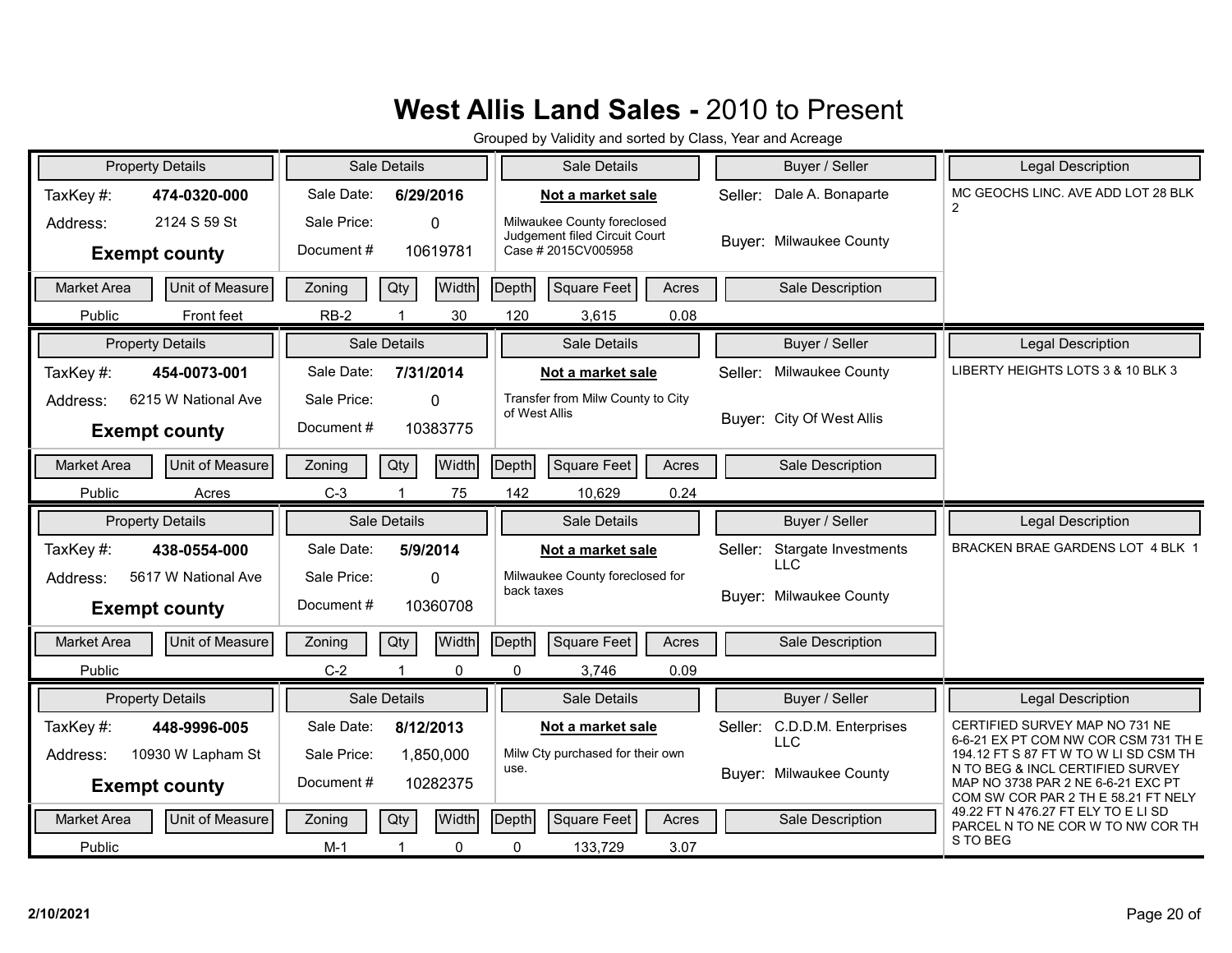|                    | <b>Property Details</b>                  |                          | Sale Details |              |             | Sale Details                                                                                                                        |       |                   | Buyer / Seller                            | <b>Legal Description</b>                                                        |
|--------------------|------------------------------------------|--------------------------|--------------|--------------|-------------|-------------------------------------------------------------------------------------------------------------------------------------|-------|-------------------|-------------------------------------------|---------------------------------------------------------------------------------|
| TaxKey#:           | 415-9997-000                             | Sale Date:               | 6/25/2013    |              |             | Not a market sale                                                                                                                   |       | Seller:           | Milwaukee County                          | S 300 FT OF N 419 FT OF NW 32 7 21 LY<br>W OF C&NW RY ROW EXC W 40 FT &         |
| Address:           | 1 108 St<br><b>Exempt county</b>         | Sale Price:<br>Document# | 30,000       | 10266372     |             | Award of Damages includes<br>415-9997-000 & 415-9998-000<br>Doc was mis-coded at Milw Ctv -<br>we didn't receive it until 4-18-2016 |       |                   | Buyer: WI Department of<br>Transportation | EXC PT FOR EX WAY                                                               |
| <b>Market Area</b> | Unit of Measure                          | Zoning                   | Qty          | Width        | Depth       | <b>Square Feet</b>                                                                                                                  | Acres |                   | Sale Description                          |                                                                                 |
| Public             | Acres                                    | $M-1$                    | $\mathbf 1$  | $\mathbf{0}$ | $\Omega$    | 16,553                                                                                                                              | 0.38  | <b>Total land</b> |                                           |                                                                                 |
|                    | <b>Property Details</b>                  |                          | Sale Details |              |             | Sale Details                                                                                                                        |       |                   | Buyer / Seller                            | Legal Description                                                               |
| TaxKey#:           | 415-9998-000                             | Sale Date:               | 6/25/2013    |              |             | Not a market sale                                                                                                                   |       | Seller:           | Milwaukee County                          | COM IN N LI 100 FT E OF NW COR OF NW<br>32 7 21 TH SELY 135 FT M OR L E 45 FT M |
| Address:           | 1 108 St<br><b>Exempt county</b>         | Sale Price:<br>Document# | 30,000       | 10266372     |             | Award of Damages includes<br>415-9997-000 & 415-9998-000<br>Doc was mis-coded at Milw Cty -<br>we didn't receive it until 4-18-2016 |       |                   | Buyer: WI Department of<br>Transportation | OR L NWLY 120 FT M OR L TH W 40 FT M<br>OR L TO BEG                             |
| <b>Market Area</b> | Unit of Measure                          | Zoning                   | Qty          | Width        | Depth       | <b>Square Feet</b>                                                                                                                  | Acres |                   | Sale Description                          |                                                                                 |
| Public             | Acres                                    | $M-1$                    |              | 0            | 0           | 5,663                                                                                                                               | 0.13  | <b>Total land</b> |                                           |                                                                                 |
|                    |                                          |                          |              |              |             |                                                                                                                                     |       |                   |                                           |                                                                                 |
|                    | <b>Property Details</b>                  |                          | Sale Details |              |             | Sale Details                                                                                                                        |       |                   | Buyer / Seller                            | Legal Description                                                               |
| TaxKey#:           | 520-1007-000                             | Sale Date:               | 7/19/2011    |              |             | Not a market sale                                                                                                                   |       |                   | Seller: City Of West Allis                | CERTIFIED SURVEY MAP NO 8365 SE 1/4                                             |
| Address:           | 115 National Ave<br><b>Exempt county</b> | Sale Price:<br>Document# | $\Omega$     | 10017170     | purposes.   | Conveyed for public right of way<br>No Transfer Return                                                                              |       |                   | Buyer: Milwaukee County                   | <b>SEC 7-6-21 PARCEL 1</b>                                                      |
| <b>Market Area</b> | <b>Unit of Measure</b>                   | Zoning                   | Qty          | Width        | Depth       | Square Feet                                                                                                                         | Acres |                   | Sale Description                          |                                                                                 |
| Public             | Acres                                    | $C-4$                    |              | $\Omega$     | $\Omega$    | 6,847                                                                                                                               | 0.16  |                   |                                           |                                                                                 |
|                    | <b>Property Details</b>                  |                          | Sale Details |              |             | Sale Details                                                                                                                        |       |                   | Buyer / Seller                            | <b>Legal Description</b>                                                        |
| TaxKey#:           | 438-0715-000                             | Sale Date:               | 10/27/2010   |              |             | Not a market sale                                                                                                                   |       |                   | Seller: Robert Schumacher                 | BRACKEN BRAE GARDENS LOT 35 BLK 9                                               |
| Address:           | 1606 S 59 St                             | Sale Price:              | 86,700       |              | Foreclosure |                                                                                                                                     |       |                   |                                           |                                                                                 |
|                    | <b>Exempt county</b>                     | Document#                |              | 9950106      |             |                                                                                                                                     |       |                   | Buyer: Merge Financial LLC                |                                                                                 |
| <b>Market Area</b> | Unit of Measure                          | Zoning                   | Qty          | Width        | Depth       | <b>Square Feet</b>                                                                                                                  | Acres |                   | Sale Description                          |                                                                                 |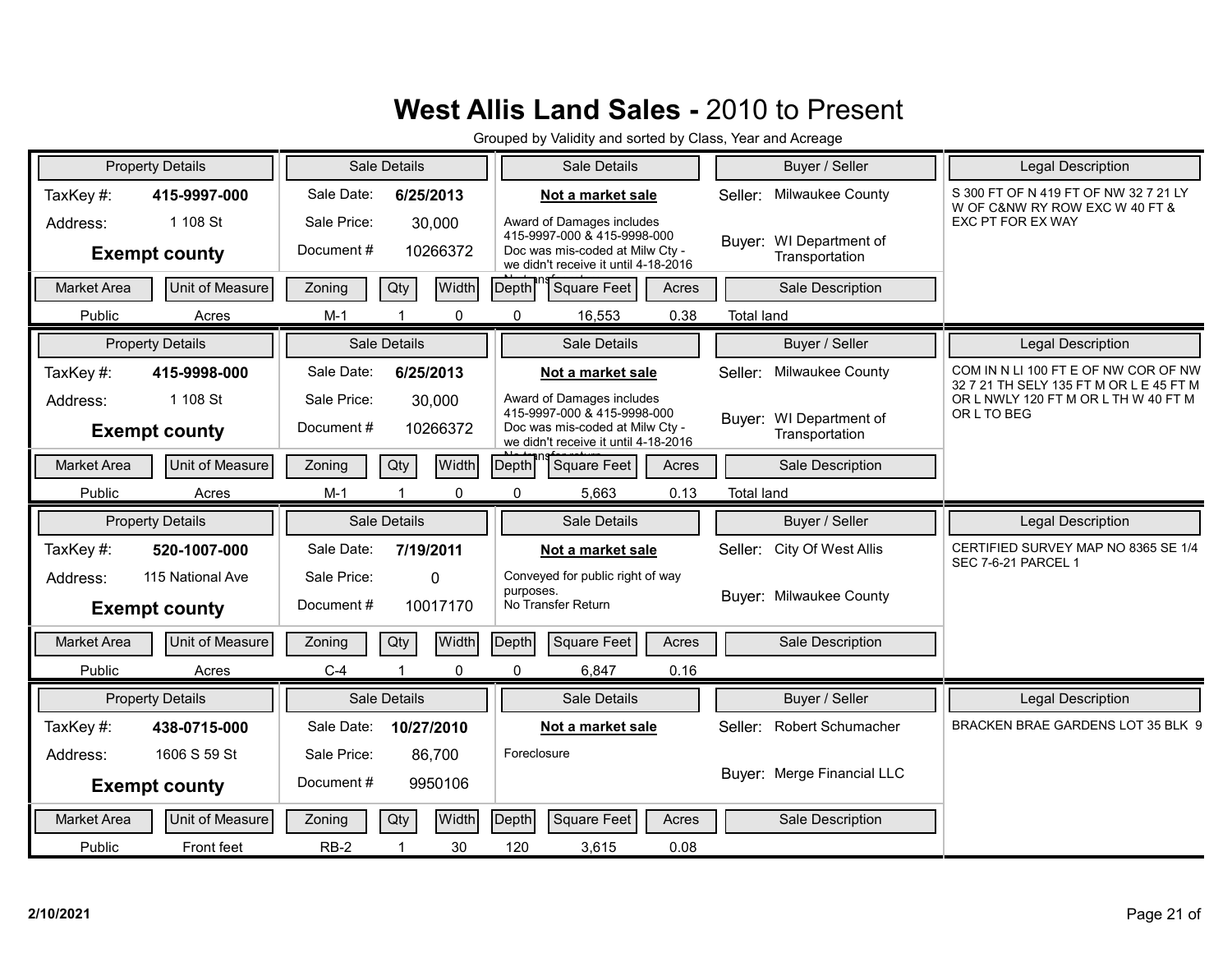| <b>Property Details</b>                                       |                           | Sale Details                  | Sale Details                              | Buyer / Seller                                                      | <b>Legal Description</b>                                                                                                                  |
|---------------------------------------------------------------|---------------------------|-------------------------------|-------------------------------------------|---------------------------------------------------------------------|-------------------------------------------------------------------------------------------------------------------------------------------|
| TaxKey#:<br>439-0001-032<br>6610 W Greenfield Ave<br>Address: | Sale Date:<br>Sale Price: | 4/8/2020<br>625,000           | Not a market sale                         | <b>Community Development</b><br>Seller:<br>Authority of the City of | CERTIFIED SURVEY MAP NO 7256<br>PARCEL 2 SW 34-7-21                                                                                       |
| <b>Exempt local</b>                                           | Document#                 | 10968590                      |                                           | Buyer: Bad Charlie LLC                                              |                                                                                                                                           |
| Unit of Measure<br><b>Market Area</b>                         | Zoning                    | Width<br>Qty                  | Square Feet<br>Depth<br>Acres             | Sale Description                                                    |                                                                                                                                           |
| Square feet<br>ettlement - Mixed U                            | $M-1$                     | 0<br>-1                       | 0<br>30,533<br>0.70                       | split of #439-0001-030 \$34,5                                       |                                                                                                                                           |
| <b>Property Details</b>                                       |                           | Sale Details                  | Sale Details                              | Buyer / Seller                                                      | <b>Legal Description</b>                                                                                                                  |
| TaxKey#:<br>454-0251-001                                      | Sale Date:                | 3/25/2019                     | Not a market sale                         | Richard A. Jackson<br>Seller:                                       | ASSESSORS PLAT NO 269 PT LOTS 1&2<br>BLK 2 COM SE COR SD LOT 2 TH E 150FT                                                                 |
| Address: '49 W National Ave Unit<br><b>Exempt local</b>       | Sale Price:<br>Document#  | 587,105<br>10859134           | Transfer type: In lieu of<br>condemnation | Buver: Community Development<br>Authority - City of West            | S 80.92FT W 6.36FT SWLY ON CUR 104.02<br>FT SWLY 26.49FT SWLY ON CUR 104.02FT<br>W 25 FT N 259.14FT NELY 87.18 FT TH S<br>108.28FT TO BEG |
| Unit of Measure<br><b>Market Area</b>                         | Zoning                    | Width<br>Qty                  | Depth<br>Square Feet<br>Acres             | Sale Description                                                    |                                                                                                                                           |
| Central Industry<br>Acres                                     | $M-1$                     | 0                             | 0<br>42,907<br>0.99                       | <b>Total land</b>                                                   |                                                                                                                                           |
|                                                               |                           |                               |                                           |                                                                     |                                                                                                                                           |
| <b>Property Details</b>                                       |                           | <b>Sale Details</b>           | Sale Details                              | Buyer / Seller                                                      | Legal Description                                                                                                                         |
| TaxKey #:<br>479-0784-002                                     | Sale Date:                | 2/12/2019                     | Not a market sale                         | <b>First-Ring Industrial</b><br>Seller:                             | MCGEOCH HIGHLANDS, LOTS 6 & 7, BLK                                                                                                        |
| 9235 W National Ave<br>Address:                               | Sale Price:               | $\Omega$                      | related parties (redevelopment            | Redevelopment                                                       | 7, EXC PTS CONV IN DOC NO. 10774085<br><b>FOR ST</b>                                                                                      |
| <b>Exempt local</b>                                           | Document#                 | 10859268                      | project)                                  | Buyer: City of West Allis                                           |                                                                                                                                           |
| Unit of Measure<br><b>Market Area</b>                         | Zoning                    | Width<br>Qty                  | <b>Square Feet</b><br>Depth<br>Acres      | Sale Description                                                    |                                                                                                                                           |
| Neighborhood 7<br>Front feet                                  | $C-2$                     | 60<br>$\overline{\mathbf{1}}$ | 156<br>9,322<br>0.21                      |                                                                     |                                                                                                                                           |
| <b>Property Details</b>                                       |                           | Sale Details                  | Sale Details                              | Buyer / Seller                                                      | Legal Description                                                                                                                         |
| TaxKey#:<br>439-0001-032                                      | Sale Date:                | 6/13/2018                     | Not a market sale                         | Seller: Lrb LLC                                                     | CERTIFIED SURVEY MAP NO 7256                                                                                                              |
| Address: 6610 W Greenfield Ave                                | Sale Price:               | 640,000                       |                                           |                                                                     | PARCEL 2 SW 34-7-21                                                                                                                       |
| <b>Exempt local</b>                                           | Document#                 | 10787572                      |                                           | <b>Buyer: Community Development</b><br>Authority of the City of     |                                                                                                                                           |
| Unit of Measure<br><b>Market Area</b>                         | Zoning                    | Width<br>Qty                  | Depth<br><b>Square Feet</b><br>Acres      | Sale Description                                                    |                                                                                                                                           |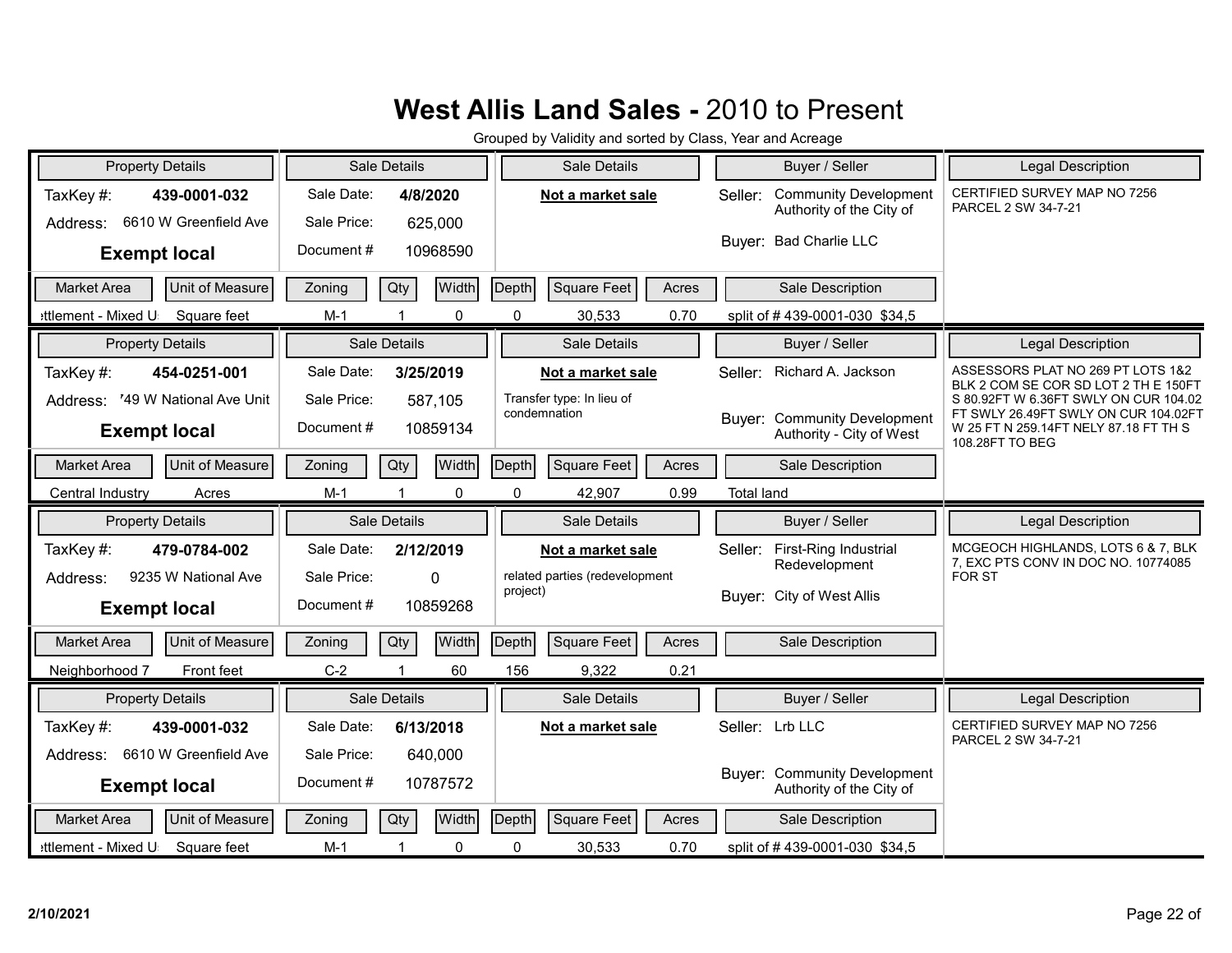| <b>Property Details</b>               | Sale Details                                 | Sale Details                         | Buyer / Seller                                                      | Legal Description                                                                                             |
|---------------------------------------|----------------------------------------------|--------------------------------------|---------------------------------------------------------------------|---------------------------------------------------------------------------------------------------------------|
| TaxKey#:<br>438-1301-000              | Sale Date:<br>8/17/2017                      | Not a market sale                    | West Allis West<br>Seller:<br>Milwaukee School                      | CERTIFIED SURVEY MAP NO 8845 NW 1/4<br>OF SW 1/4 SEC 35-7-21 LOT 2                                            |
| 958 St<br>Address:                    | Sale Price:                                  |                                      |                                                                     |                                                                                                               |
| <b>Exempt local</b>                   | Document#<br>10707604                        |                                      | Buyer: City of West Allis                                           |                                                                                                               |
| Unit of Measure<br><b>Market Area</b> | Width<br>Qty<br>Zoning                       | <b>Square Feet</b><br>Depth<br>Acres | Sale Description                                                    |                                                                                                               |
| Public<br>Acres                       | $RB-2$<br>10                                 | 14,810<br>43,778<br>1.01             | <b>Total land</b>                                                   |                                                                                                               |
| <b>Property Details</b>               | Sale Details                                 | Sale Details                         | Buyer / Seller                                                      | <b>Legal Description</b>                                                                                      |
| TaxKey#:<br>454-0652-000              | Sale Date:<br>3/22/2017                      | Not a market sale                    | <b>Community Development</b><br>Seller:<br>Authority of the City of | CERTIFIED SURVEY MAP NO 8867 NE 1/4<br><b>SEC 3-6-21 OUTLOT 1</b>                                             |
| 14 Six Points Cros<br>Address:        | Sale Price:<br>$\Omega$                      | -no MLS                              | Buyer: City of West Allis                                           |                                                                                                               |
| <b>Exempt local</b>                   | Document#<br>10664755                        |                                      |                                                                     |                                                                                                               |
| Unit of Measure<br><b>Market Area</b> | Width<br>Qty<br>Zoning                       | Depth<br><b>Square Feet</b><br>Acres | Sale Description                                                    |                                                                                                               |
| Public<br>Acres                       | $C-3$<br>0                                   | 0.01<br>0<br>600                     | <b>Total land</b>                                                   |                                                                                                               |
|                                       |                                              |                                      |                                                                     |                                                                                                               |
| <b>Property Details</b>               | Sale Details                                 | Sale Details                         | Buyer / Seller                                                      | <b>Legal Description</b>                                                                                      |
| TaxKey#:<br>453-0564-003              | Sale Date:<br>5/5/2016                       | Not a market sale                    | The MRD Group Inc<br>Seller:                                        | GROSS WEST ALLIS ADD ALL BLK 1 &                                                                              |
| 6771 W National Ave<br>Address:       | Sale Price:<br>71,300                        | In lieu of condemnation              |                                                                     | VAC ALLEY EXC PART FOR STR ALSO<br>PART LOT 1 BLK 2 ASSESSORS PLAT NO                                         |
| <b>Exempt local</b>                   | Document#<br>10562514                        |                                      | <b>Buyer: Community Development</b><br>Authority                    | 269 COM SW COR SD LOT 1 TH N 524.06<br>FT NELY 25.73 FT SLY 533.23 FT TO S LI<br>SD LOT 1 TH WLY 24 FT TO POC |
| Unit of Measure<br><b>Market Area</b> | Width<br>Zoning<br>Qty                       | <b>Square Feet</b><br>Depth<br>Acres | Sale Description                                                    |                                                                                                               |
| Redevelopment<br>Square feet          | $M-1$<br>$\Omega$<br>$\overline{\mathbf{1}}$ | $\Omega$<br>72,963<br>1.68           | <b>Total land</b>                                                   |                                                                                                               |
| <b>Property Details</b>               | Sale Details                                 | Sale Details                         | Buyer / Seller                                                      | Legal Description                                                                                             |
| TaxKey#:<br>453-0564-002              | Sale Date:<br>10/8/2015                      | Not a market sale                    | The MRD Group Inc<br>Seller:                                        | ASSESSORS PLAT NO 269 PT LOT 1 BLK                                                                            |
| 67 Mitchell St<br>Address:            | Sale Price:<br>177,000                       | <b>Buyer is Exempt</b>               |                                                                     | 2 COM SE COR SD LOT TH N 375.14 FT W<br>6.36 FT SWLY ON CUR 104.02 FT SWLY                                    |
| <b>Exempt local</b>                   | Document#<br>10542151                        |                                      | <b>Buyer: Community Development</b><br>Authority                    | 26.49 FT SWLY ON CUR 104.02 FT W 25<br>FT S 274.09 FT TH E 230.92 FT TO BEG                                   |
| Unit of Measure<br><b>Market Area</b> | Width<br>Zoning<br>Qty                       | Depth<br><b>Square Feet</b><br>Acres | Sale Description                                                    |                                                                                                               |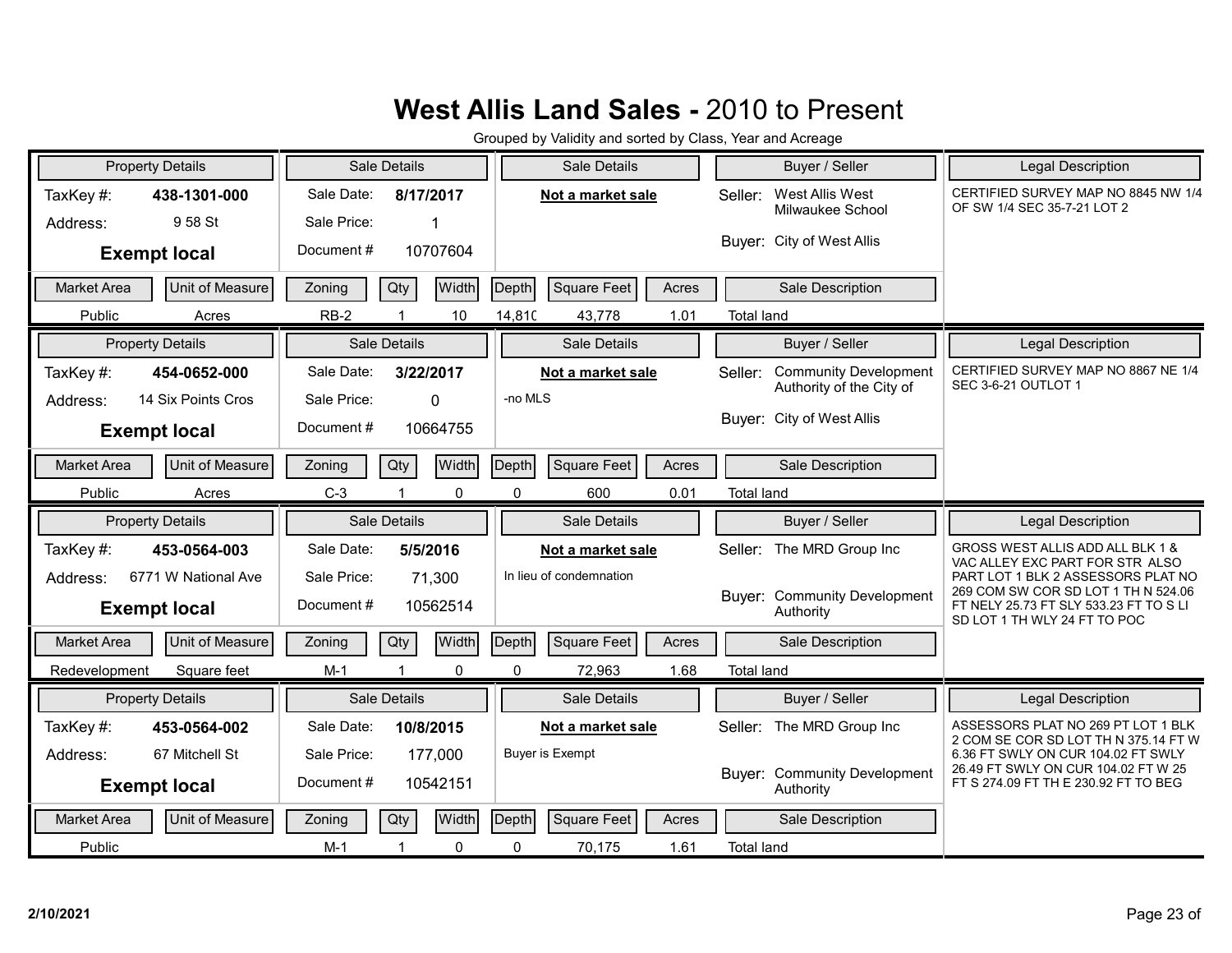| <b>Property Details</b>               | Sale Details               | Sale Details                                                         | Buyer / Seller                                                 | <b>Legal Description</b>                                                     |
|---------------------------------------|----------------------------|----------------------------------------------------------------------|----------------------------------------------------------------|------------------------------------------------------------------------------|
| TaxKey#:<br>479-0842-000              | Sale Date:<br>6/30/2015    | Not a market sale                                                    | Henry James & Marjorie<br>Seller:<br>Jt Trust                  | ASSESSORS PLAT NO 252 LOT 38 BLK 2                                           |
| 9141 W National Ave<br>Address:       | Sale Price:<br>135,000     | Sale to Exempt (City)<br>Organization                                |                                                                |                                                                              |
| <b>Exempt local</b>                   | Document#<br>10496373      |                                                                      | Buyer: First Ring Industrial<br>Redevel Enterprise             |                                                                              |
| Unit of Measure<br>Market Area        | Qty<br>Width<br>Zoning     | Square Feet<br>Depth<br>Acres                                        | Sale Description                                               |                                                                              |
| Public                                | $C-2$<br>66                | 80<br>0.12<br>5,314                                                  |                                                                |                                                                              |
| <b>Property Details</b>               | Sale Details               | Sale Details                                                         | Buyer / Seller                                                 | <b>Legal Description</b>                                                     |
| TaxKey#:<br>439-0001-045              | Sale Date:<br>1/29/2014    | Not a market sale                                                    | Seller: 6750 North Acres LLC                                   | CERTIFIED SURVEY MAP NO 7906 SE 1/4<br>SEC 34-7-21 PTS OF OUTLOT 2 CONV TO   |
| 66 Washington St<br>Address:          | Sale Price:<br>$\mathbf 0$ | For 2015 roll: 443-0001-043<br>divided as 439-0001-044 (6750         |                                                                | CITY OF WEST ALLIS IN DOC NO<br>10348605                                     |
| <b>Exempt local</b>                   | Document#<br>10348605      | North Acres LLC) and<br>439-0001-045 (CWA)                           | Buyer: City Of West Allis                                      |                                                                              |
| Unit of Measure<br><b>Market Area</b> | Width<br>Qty<br>Zoning     | <b>Square Feet</b><br>Depth<br>Acres                                 | Sale Description                                               |                                                                              |
| Public                                | $M-1$<br>0                 | 0<br>2.00<br>87,294                                                  | (from split of tax key number                                  |                                                                              |
|                                       |                            |                                                                      | 439-0001-043)                                                  |                                                                              |
| <b>Property Details</b>               | Sale Details               | Sale Details                                                         | Buyer / Seller                                                 | <b>Legal Description</b>                                                     |
| TaxKey#:<br>445-0715-002              | Sale Date:<br>11/15/2013   | Not a market sale                                                    | <b>Evangelical Christian</b><br>Seller:<br><b>Credit Union</b> | ASSESSMENT SUBD NO 64 ALL OF THE<br>FOLLOWING LOTS WHICH ARE LYING           |
| 1300 S 109 St<br>Address:             | Sale Price:<br>1,795,000   | Buyer is West Allis School District<br>- This was a liquidation sale | Buyer: Sch Dist of Wa Wm Et Al                                 | BETWEEN THE ADJ NLY ELY & WLY ST<br>LINES LOT 1 EX S 40 FT OF E 166.5 FT &   |
| <b>Exempt local</b>                   | Document#<br>10314747      |                                                                      |                                                                | W 165 FT OF LOT 2 & LOTS 3 THRU 7 BLK<br>2 & LOTS 1 THRU 3 BLK 3 INCL VAC ST |
| Unit of Measure<br><b>Market Area</b> | Qty<br>Width<br>Zoning     | Depth<br>Square Feet<br>Acres                                        | Sale Description                                               |                                                                              |
| Public                                | $\mathbf 0$<br>$RA-3$      | $\mathbf 0$<br>4.21<br>183,562                                       | <b>Total land</b>                                              |                                                                              |
| <b>Property Details</b>               | Sale Details               | <b>Sale Details</b>                                                  | Buyer / Seller                                                 | <b>Legal Description</b>                                                     |
| TaxKey#:<br>484-9991-000              | Sale Date:<br>11/15/2013   | Not a market sale                                                    | Caroline A Jeske Estate<br>Seller:                             | E 3 ACS OF W 30 ACS OF SW QUAR OF<br>NE 7 6 21 EXC S 45 FT FOR STR           |
| Address: 11300 W Cleveland Ave        | Sale Price:<br>105,000     |                                                                      |                                                                |                                                                              |
| <b>Exempt local</b>                   | Document#<br>10318180      |                                                                      | Buyer: City Of West Allis                                      |                                                                              |
| Unit of Measure<br><b>Market Area</b> | Width<br>Zoning<br>Qty     | <b>Square Feet</b><br>Depth<br>Acres                                 | Sale Description                                               |                                                                              |
| Public<br>Front feet                  | $RC-1$<br>99<br>-1         | 400<br>127,892<br>2.94                                               |                                                                |                                                                              |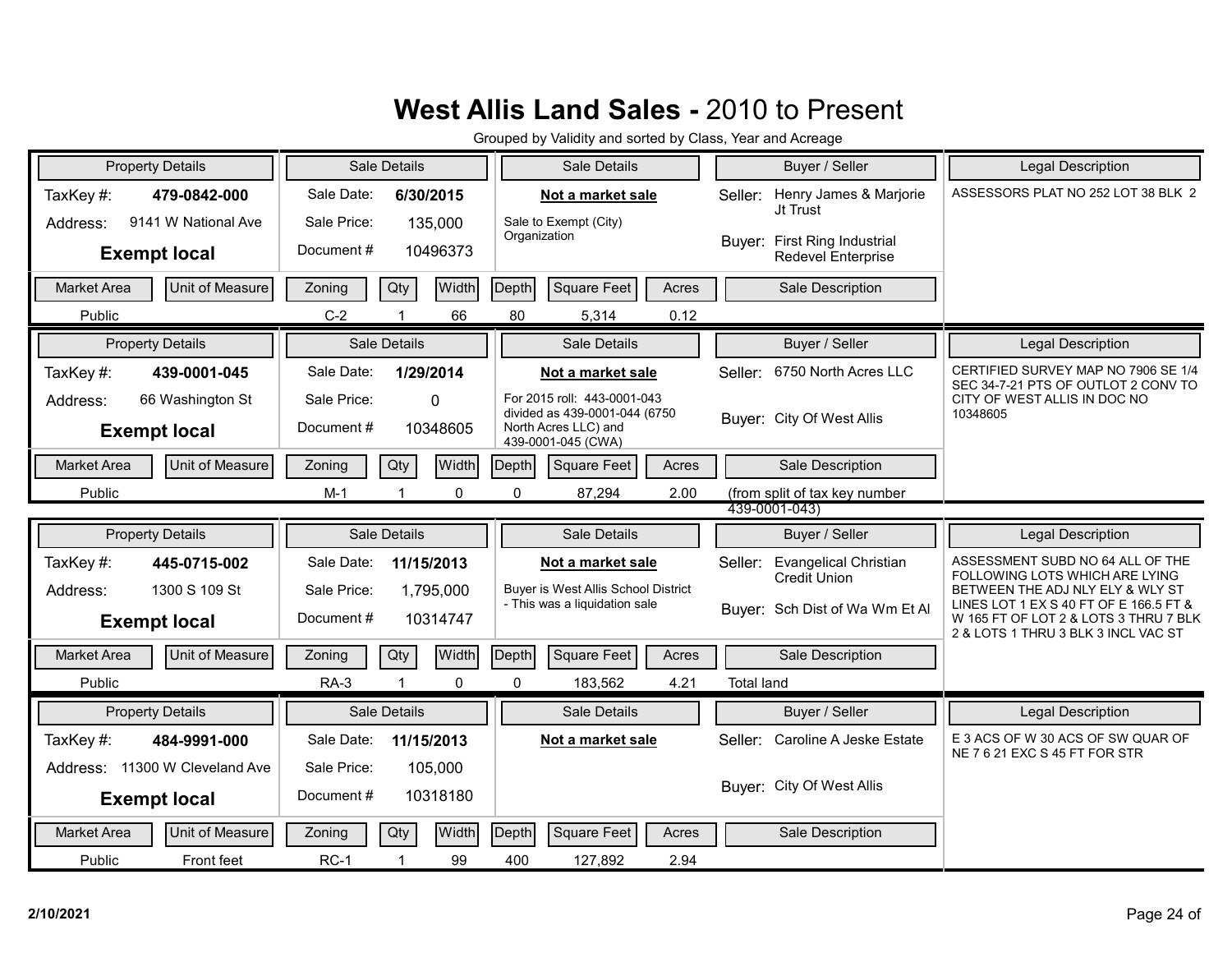|                    | <b>Property Details</b> |             | Sale Details         |              |             | Sale Details                                                 |       |                   | Buyer / Seller                                      | <b>Legal Description</b>                                                                                               |
|--------------------|-------------------------|-------------|----------------------|--------------|-------------|--------------------------------------------------------------|-------|-------------------|-----------------------------------------------------|------------------------------------------------------------------------------------------------------------------------|
| TaxKey#:           | 453-0564-003            | Sale Date:  | 11/8/2013            |              |             | Not a market sale                                            |       | Seller:           | Milwaukee Ductile Iron                              | GROSS WEST ALLIS ADD ALL BLK 1 &<br>VAC ALLEY EXC PART FOR STR ALSO                                                    |
| Address:           | 6771 W National Ave     | Sale Price: | 1,050,000            |              |             | Sale includes 453-0776-003.<br>453-0747-001, 453-0564-003,   |       |                   |                                                     | PART LOT 1 BLK 2 ASSESSORS PLAT NO<br>269 COM SW COR SD LOT 1 TH N 524.06                                              |
|                    | <b>Exempt local</b>     | Document#   |                      | 10313518     |             | 453-0564-002 & 454-0254-003<br>(Dark Building - To be Razed) |       |                   | Buyer: The MRD Group Inc                            | FT NELY 25.73 FT SLY 533.23 FT TO S LI<br>SD LOT 1 TH WLY 24 FT TO POC                                                 |
| <b>Market Area</b> | Unit of Measure         | Zoning      | Qty                  | <b>Width</b> | Depth       | Square Feet                                                  | Acres |                   | Sale Description                                    |                                                                                                                        |
| Redevelopment      | Square feet             | $M-1$       |                      | 0            | $\Omega$    | 72,963                                                       | 1.68  | <b>Total land</b> |                                                     |                                                                                                                        |
|                    | <b>Property Details</b> |             | Sale Details         |              |             | Sale Details                                                 |       |                   | Buyer / Seller                                      | <b>Legal Description</b>                                                                                               |
| TaxKey#:           | 453-0564-002            | Sale Date:  | 11/8/2013            |              |             | Not a market sale                                            |       | Seller:           | Milwaukee Ductile Iron                              | ASSESSORS PLAT NO 269 PT LOT 1 BLK<br>2 COM SE COR SD LOT TH N 375.14 FT W                                             |
| Address:           | 67 Mitchell St          | Sale Price: | 1,050,000            |              |             | Sale includes 453-0776-003.<br>453-0747-001, 453-0564-003,   |       |                   |                                                     | 6.36 FT SWLY ON CUR 104.02 FT SWLY<br>26.49 FT SWLY ON CUR 104.02 FT W 25                                              |
|                    | <b>Exempt local</b>     | Document#   | 10313518             |              |             | 453-0564-002 & 454-0254-003<br>(Dark Building - To be Razed) |       |                   | Buyer: The MRD Group Inc                            | FT S 274.09 FT TH E 230.92 FT TO BEG                                                                                   |
| <b>Market Area</b> | Unit of Measure         | Zoning      | Qty                  | Width        | Depth       | Square Feet                                                  | Acres |                   | Sale Description                                    |                                                                                                                        |
| Public             |                         | $M-1$       |                      | 0            | 0           | 70,175                                                       | 1.61  | <b>Total land</b> |                                                     |                                                                                                                        |
|                    |                         |             |                      |              |             |                                                              |       |                   |                                                     |                                                                                                                        |
|                    | <b>Property Details</b> |             | Sale Details         |              |             | Sale Details                                                 |       |                   | Buyer / Seller                                      | Legal Description                                                                                                      |
| TaxKey#:           | 454-0269-000            | Sale Date:  | 9/9/2012             |              |             | Not a market sale                                            |       | Seller:           | Toldt Development, Inc                              | CENT IMPR CO SUBD NO 7 LOTS 1 2 & 3                                                                                    |
| Address:           | 65 Lapham St            | Sale Price: | 150,000              |              |             |                                                              |       |                   |                                                     | BLK 9                                                                                                                  |
|                    | <b>Exempt local</b>     | Document#   | 10195272             |              |             |                                                              |       |                   | Buver: City Of West Allis                           |                                                                                                                        |
| <b>Market Area</b> | Unit of Measure         | Zoning      | Qty                  | Width        | Depth       | Square Feet                                                  | Acres |                   | Sale Description                                    |                                                                                                                        |
| Public             |                         | $C-3$       | $\blacktriangleleft$ | 10           | 1,080       | 10,797                                                       | 0.25  |                   | Value influenced by shape or s                      |                                                                                                                        |
|                    | <b>Property Details</b> |             | Sale Details         |              |             | Sale Details                                                 |       |                   | Buyer / Seller                                      | <b>Legal Description</b>                                                                                               |
| TaxKey#:           | 445-0715-002            | Sale Date:  | 5/28/2010            |              |             | Not a market sale                                            |       | Seller:           | Heritage Christian                                  | ASSESSMENT SUBD NO 64 ALL OF THE                                                                                       |
| Address:           | 1300 S 109 St           | Sale Price: | 7,421,900            |              | Foreclosure |                                                              |       |                   | School                                              | FOLLOWING LOTS WHICH ARE LYING<br>BETWEEN THE ADJ NLY ELY & WLY ST                                                     |
|                    | <b>Exempt local</b>     | Document#   |                      | 9879898      |             |                                                              |       |                   | Buyer: Evangelical Christian<br><b>Credit Union</b> | LINES LOT 1 EX S 40 FT OF E 166.5 FT &<br>W 165 FT OF LOT 2 & LOTS 3 THRU 7 BLK<br>2 & LOTS 1 THRU 3 BLK 3 INCL VAC ST |
| <b>Market Area</b> | Unit of Measure         | Zoning      | Qty                  | <b>Width</b> | Depth       | Square Feet                                                  | Acres |                   | Sale Description                                    |                                                                                                                        |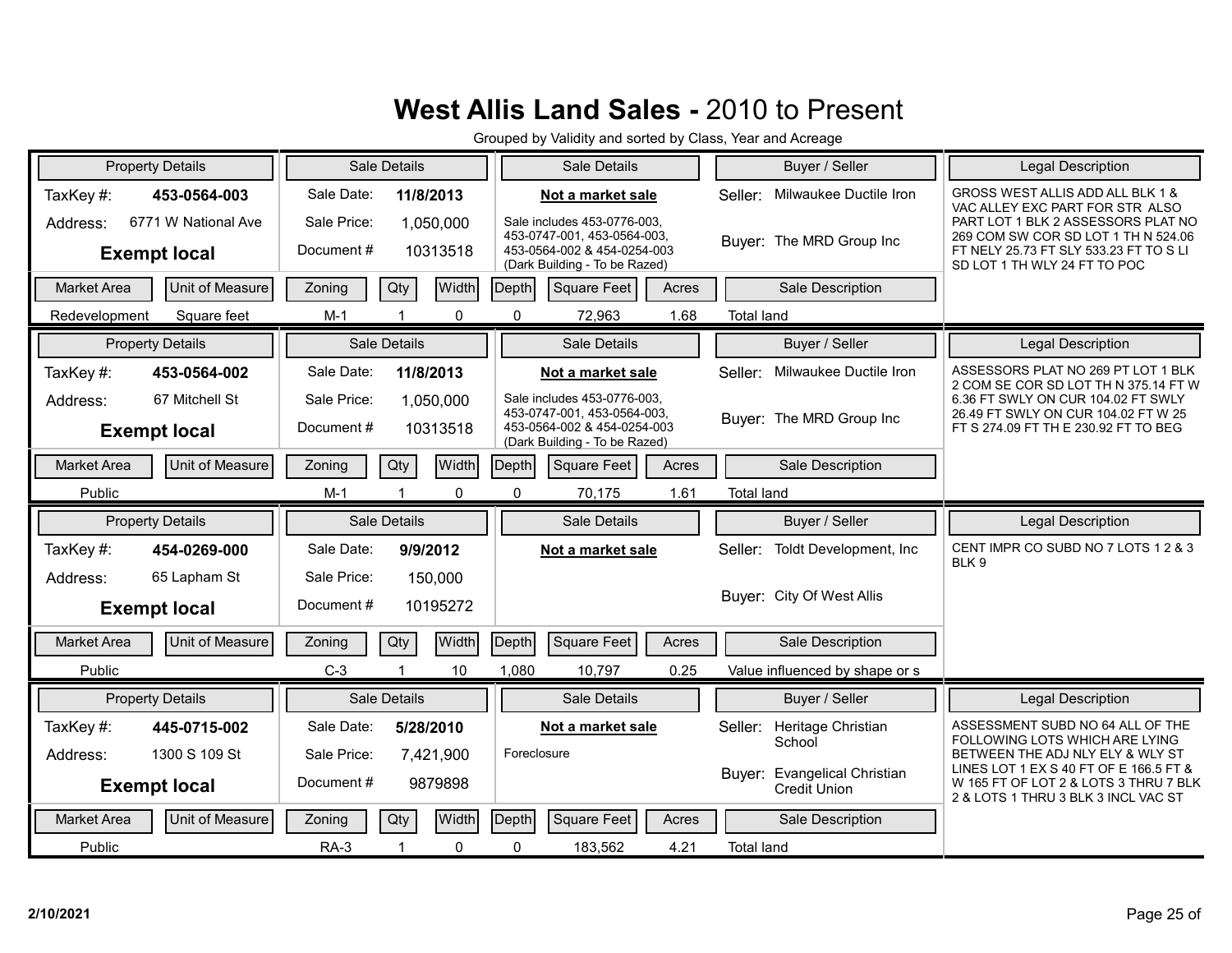| <b>Property Details</b>               | Sale Details  |              |          | Sale Details                | Buyer / Seller                                       | <b>Legal Description</b>                              |
|---------------------------------------|---------------|--------------|----------|-----------------------------|------------------------------------------------------|-------------------------------------------------------|
| TaxKey#:<br>439-0369-001              | Sale Date:    | 10/1/2020    |          | Not a market sale           | Crimson Way Church<br>Seller:                        | CUPPEL'S SUBD LOTS 1, 2 & 3 BLK 2 EXC<br>PTS FOR AVE  |
| 6125 W National Ave<br>Address:       | Sale Price:   | 350,000      |          |                             | Buyer: The Croix Company, LLC                        |                                                       |
| <b>Exempt other</b>                   | Document#     | 11027419     |          |                             |                                                      |                                                       |
| Unit of Measure<br><b>Market Area</b> | Qty<br>Zoning | Width        | Depth    | <b>Square Feet</b><br>Acres | Sale Description                                     |                                                       |
| ettlement - Mixed U<br>Square feet    | $C-3$         | $\mathbf{0}$ | $\Omega$ | 0.19<br>8,451               |                                                      |                                                       |
| <b>Property Details</b>               | Sale Details  |              |          | Sale Details                | Buyer / Seller                                       | <b>Legal Description</b>                              |
| TaxKey#:<br>487-0029-001              | Sale Date:    | 2/4/2020     |          | Not a market sale           | <b>RMS Property</b><br>Seller:<br>Management, LLC, A | ASSESSORS PLAT NO 262 E 72 FT OF<br>LOTS 9 & 10 BLK 2 |
| 8501 W Lincoln Ave<br>Address:        | Sale Price:   | 250,000      |          |                             | Buyer: WELS Lutherans For                            |                                                       |
| <b>Exempt other</b>                   | Document#     | 10952644     |          |                             | Life Metro Milwaukee,                                |                                                       |
| Unit of Measure<br>Market Area        | Qty<br>Zoning | Width        | Depth    | <b>Square Feet</b><br>Acres | Sale Description                                     |                                                       |
| ettlement - Mixed U<br>Square feet    | $C-2$         | 82           | 100      | 8,233<br>0.19               |                                                      |                                                       |
|                                       |               |              |          |                             |                                                      |                                                       |
| <b>Property Details</b>               | Sale Details  |              |          | Sale Details                | Buyer / Seller                                       | Legal Description                                     |
| TaxKey #:<br>453-0408-001             | Sale Date:    | 12/23/2019   |          | Not a market sale           | The Trustees of the<br>Seller:                       | LINWOOD LOTS 2 THRU 6 & N 10 FT OF                    |
| 7515 W National Ave<br>Address:       | Sale Price:   | 700,000      |          |                             | WEst Allis Lodge No 291                              | W 76 FT OF LOT 35 BLK 2 & VAC ALLEY<br>ADJ            |
| <b>Exempt other</b>                   | Document#     | 10939804     |          |                             | Buyer: The LifeWay Church,<br>Inc.                   |                                                       |
| Unit of Measure<br><b>Market Area</b> | Qty<br>Zoning | Width        | Depth    | Square Feet<br>Acres        | Sale Description                                     |                                                       |
| Non-Profit<br>Acres                   | $C-2$         | $\Omega$     | $\Omega$ | 0.49<br>21,519              | <b>Total land</b>                                    |                                                       |
| <b>Property Details</b>               | Sale Details  |              |          | Sale Details                | Buyer / Seller                                       | Legal Description                                     |
| TaxKey#:<br>453-0407-001              | Sale Date:    | 12/23/2019   |          | Not a market sale           | The Trustees of the<br>Seller:                       | LINWOOD LOT 1 & N 10 FT OF E 44 FT OF                 |
| 15 75 St<br>Address:                  | Sale Price:   | 700,000      |          |                             | WEst Allis Lodge No 291                              | LOT 35 BLK 2 & VAC ALLEY ADJ                          |
| <b>Exempt other</b>                   | Document#     | 10939804     |          |                             | Buyer: The LifeWay Church,<br>Inc.                   |                                                       |
| Unit of Measure<br><b>Market Area</b> | Qty<br>Zoning | Width        | Depth    | Square Feet<br>Acres        | Sale Description                                     |                                                       |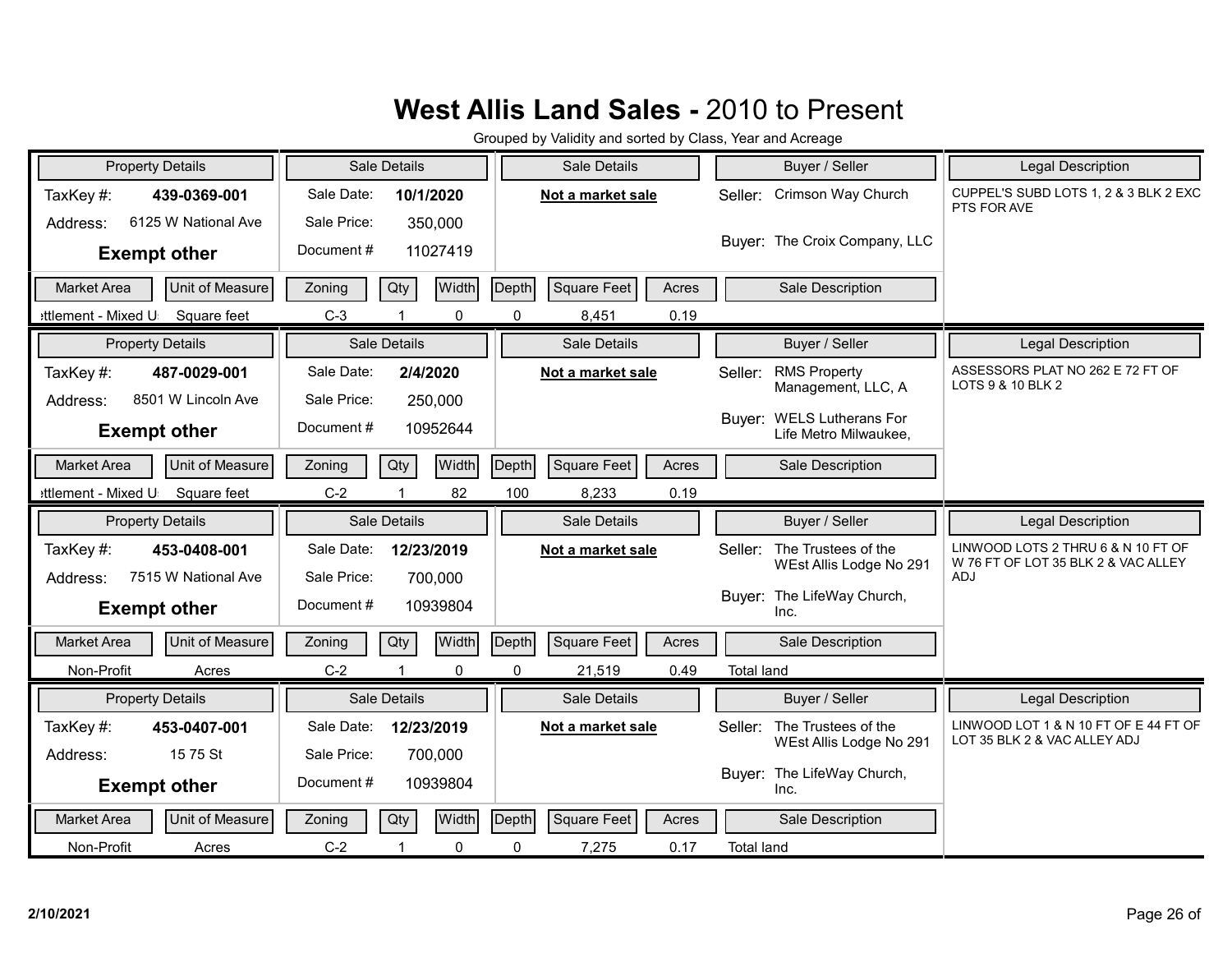|                    | <b>Property Details</b> |             | Sale Details            |          |       | Sale Details       |       |                   | Buyer / Seller                                | <b>Legal Description</b>                                             |
|--------------------|-------------------------|-------------|-------------------------|----------|-------|--------------------|-------|-------------------|-----------------------------------------------|----------------------------------------------------------------------|
| TaxKey#:           | 488-0267-000            | Sale Date:  | 8/30/2019               |          |       | Not a market sale  |       | Seller:           | Benjamin C. Horvath                           | MAPLE GROVE ACRES LOT 11 & S 15 FT<br>OF LOT 10 BLK 4                |
| Address:           | 2439 S 81 St            | Sale Price: |                         | 194,500  |       |                    |       |                   |                                               |                                                                      |
|                    | <b>Exempt other</b>     | Document#   |                         | 10906925 |       |                    |       |                   | Buyer: St. Peters Episcopal<br>Church         |                                                                      |
| <b>Market Area</b> | Unit of Measure         | Zoning      | Qty                     | Width    | Depth | Square Feet        | Acres |                   | Sale Description                              |                                                                      |
| Neighborhood 6     | Front feet              | $RB-2$      |                         | 45       | 120   | 5,401              | 0.12  |                   |                                               |                                                                      |
|                    | <b>Property Details</b> |             | Sale Details            |          |       | Sale Details       |       |                   | Buyer / Seller                                | Legal Description                                                    |
| TaxKey#:           | 454-0262-004            | Sale Date:  | 6/15/2018               |          |       | Not a market sale  |       | Seller:           | State Bank of Texas                           | CERTIFIED SURVEY MAP NO 3415<br>PARCEL 2 EXC S 18 FT OF E 62.6 FT NE |
| Address:           | 1642 S 65 St            | Sale Price: |                         | 395,000  |       |                    |       |                   |                                               | 1/4 SEC 3-6-21                                                       |
|                    | <b>Exempt other</b>     | Document#   |                         | 10786255 |       |                    |       |                   | Buyer: City of Faith Church<br>Corporation, A |                                                                      |
| <b>Market Area</b> | Unit of Measure         | Zoning      | Qty                     | Width    | Depth | <b>Square Feet</b> | Acres |                   | Sale Description                              |                                                                      |
| Redevelopment      | Square feet             | $RB-2$      |                         | 0        | 0     | 58,501             | 1.34  | <b>Total land</b> |                                               |                                                                      |
|                    |                         |             |                         |          |       |                    |       |                   |                                               |                                                                      |
|                    | <b>Property Details</b> |             | Sale Details            |          |       | Sale Details       |       |                   | Buyer / Seller                                | Legal Description                                                    |
| TaxKey#:           | 454-0262-004            | Sale Date:  | 5/31/2018               |          |       | Not a market sale  |       | Seller:           | FDIC, As Receiver of                          | CERTIFIED SURVEY MAP NO 3415                                         |
| Address:           | 1642 S 65 St            | Sale Price: |                         | $\Omega$ |       |                    |       |                   | Seaway Bank and Trust                         | PARCEL 2 EXC S 18 FT OF E 62.6 FT NE<br>1/4 SEC 3-6-21               |
|                    | <b>Exempt other</b>     | Document #  |                         | 10786254 |       |                    |       |                   | Buyer: State Bank of Texas                    |                                                                      |
| <b>Market Area</b> | Unit of Measure         | Zoning      | Qty                     | Width    | Depth | <b>Square Feet</b> | Acres |                   | Sale Description                              |                                                                      |
| Redevelopment      | Square feet             | $RB-2$      | $\overline{\mathbf{1}}$ | 0        | 0     | 58,501             | 1.34  | <b>Total land</b> |                                               |                                                                      |
|                    | <b>Property Details</b> |             | Sale Details            |          |       | Sale Details       |       |                   | Buyer / Seller                                | Legal Description                                                    |
| TaxKey#:           | 439-0167-000            | Sale Date:  | 1/23/2018               |          |       | Not a market sale  |       | Seller:           | Guevara LLC                                   | RESUBD OF SOLD HOME HTS LOTS 19                                      |
| Address:           | 1204 S 61 St            | Sale Price: |                         | 262,000  |       |                    |       |                   |                                               | TO 26 INCL EXC E 7 FT BLK 1                                          |
|                    | <b>Exempt other</b>     | Document#   |                         | 10747139 |       |                    |       |                   | Buyer: Victory Outreach -<br>Milwaukee, Inc   |                                                                      |
| <b>Market Area</b> | Unit of Measure         | Zoning      | Qty                     | Width    | Depth | <b>Square Feet</b> | Acres |                   | Sale Description                              |                                                                      |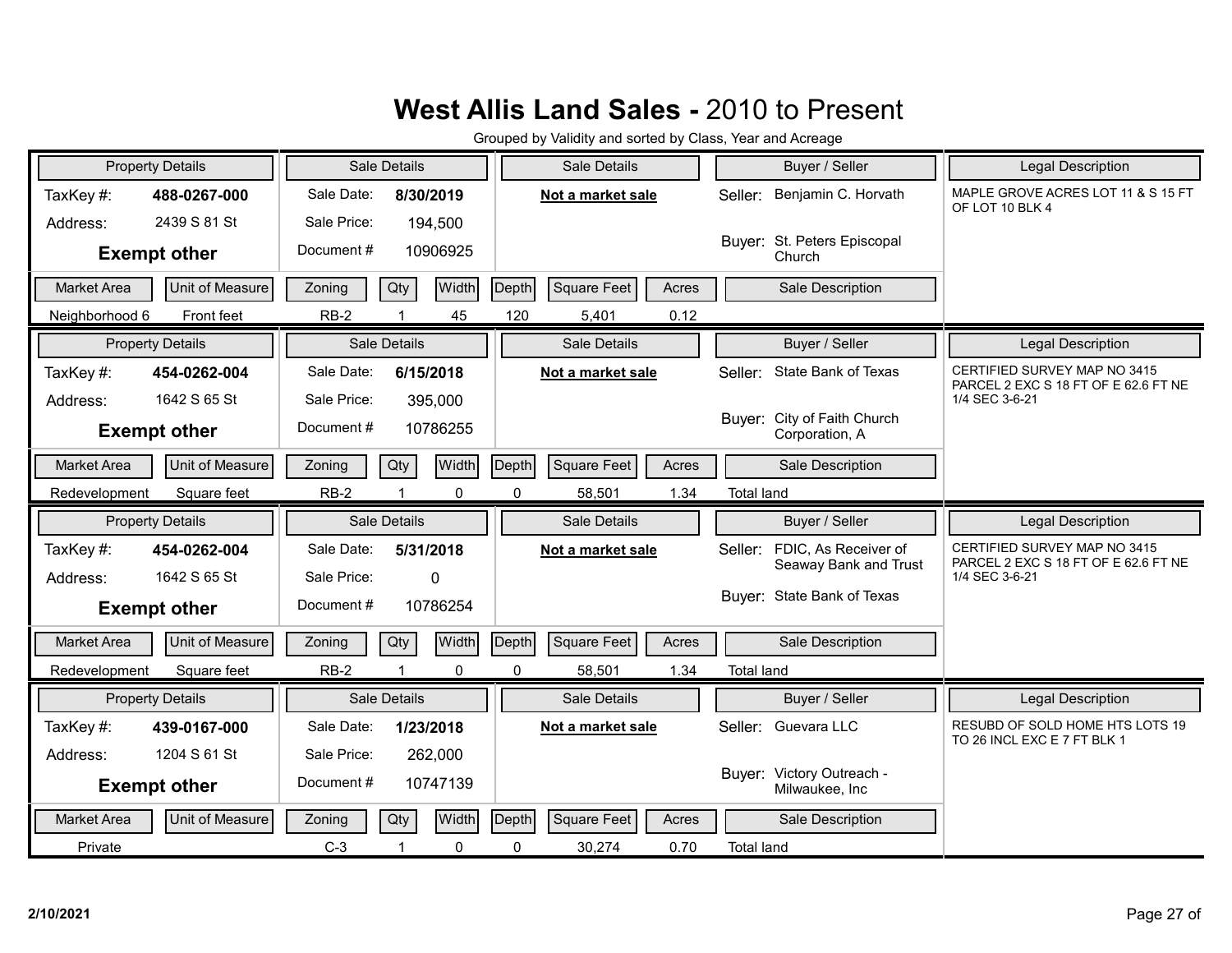|                    | <b>Property Details</b> |             | Sale Details |              |              | Sale Details      |       |                   | Buyer / Seller                              | <b>Legal Description</b>                                                     |
|--------------------|-------------------------|-------------|--------------|--------------|--------------|-------------------|-------|-------------------|---------------------------------------------|------------------------------------------------------------------------------|
| TaxKey#:           | 439-0169-000            | Sale Date:  | 1/23/2018    |              |              | Not a market sale |       |                   | Seller: Guevara LLC                         | RESUBD OF SOLD HOME HTS LOTS 28 &<br>29 EXC E 7 FT BLK 1                     |
| Address:           | 1132 S 61 St            | Sale Price: |              | 262,000      |              |                   |       |                   |                                             |                                                                              |
|                    | <b>Exempt other</b>     | Document#   |              | 10747139     |              |                   |       |                   | Buyer: Victory Outreach -<br>Milwaukee, Inc |                                                                              |
| <b>Market Area</b> | Unit of Measure         | Zoning      | Qty          | Width        | Depth        | Square Feet       | Acres |                   | Sale Description                            |                                                                              |
| Private            |                         | $RB-2$      |              | 0            | 0            | 7,579             | 0.17  | <b>Total land</b> |                                             |                                                                              |
|                    | <b>Property Details</b> |             | Sale Details |              |              | Sale Details      |       |                   | Buyer / Seller                              | <b>Legal Description</b>                                                     |
| TaxKey#:           | 438-0231-000            | Sale Date:  | 3/7/2018     |              |              | Not a market sale |       | Seller:           | Smyrna Church, Inc.                         | RESUB OF S HALF BLK 2 & N HALF BLK 3<br>BRADYS SUB S 15 FT OF LOT 3 & ALL OF |
| Address:           | 1029 S 58 St            | Sale Price: |              | 162,400      |              |                   |       |                   |                                             | LOT 4 BLK2                                                                   |
|                    | <b>Exempt other</b>     | Document#   |              | 10758062     |              |                   |       |                   | Buver: God Given Property LLC               |                                                                              |
| Market Area        | Unit of Measure         | Zoning      | Qty          | Width        | Depth        | Square Feet       | Acres |                   | Sale Description                            |                                                                              |
| Non-Profit         | Acres                   | $RB-2$      |              | 0            | 0            | 5,401             | 0.12  | <b>Total land</b> |                                             |                                                                              |
|                    |                         |             |              |              |              |                   |       |                   |                                             |                                                                              |
|                    | <b>Property Details</b> |             | Sale Details |              |              | Sale Details      |       |                   | Buyer / Seller                              | Legal Description                                                            |
| TaxKey#:           | 439-0168-000            | Sale Date:  | 1/23/2018    |              |              | Not a market sale |       |                   | Seller: Guevara LLC                         | RESUBD OF SOLD HOME HTS LOT 27                                               |
| Address:           | 11 61 St                | Sale Price: |              | 262,000      |              |                   |       |                   |                                             | EXC E 7 FT BLK 1                                                             |
|                    | <b>Exempt other</b>     | Document#   |              | 10747139     |              |                   |       |                   | Buyer: Victory Outreach -<br>Milwaukee, Inc |                                                                              |
| <b>Market Area</b> | Unit of Measure         | Zoning      | Qty          | <b>Width</b> | Depth        | Square Feet       | Acres |                   | Sale Description                            |                                                                              |
| Private            |                         | $RB-2$      |              | $\Omega$     | $\Omega$     | 3,790             | 0.09  | <b>Total land</b> |                                             |                                                                              |
|                    | <b>Property Details</b> |             | Sale Details |              |              | Sale Details      |       |                   | Buyer / Seller                              | <b>Legal Description</b>                                                     |
| TaxKey #:          | 475-0195-002            | Sale Date:  | 10/25/2017   |              |              | Not a market sale |       | Seller:           | KVM Development,                            | JUNEAU HIGHLANDS BLK 5 LOTS 5 & 6                                            |
| Address:           | 6626 W Beloit Rd        | Sale Price: |              | $\mathbf{0}$ |              |                   |       |                   | L.L.C.                                      | SE 3-6-21                                                                    |
|                    | <b>Exempt other</b>     | Document#   |              | 10737920     |              |                   |       |                   | Buyer: New Vintage Church,<br>Inc.          |                                                                              |
| <b>Market Area</b> | Unit of Measure         | Zoning      | Qty          | Width        | <b>Depth</b> | Square Feet       | Acres |                   | Sale Description                            |                                                                              |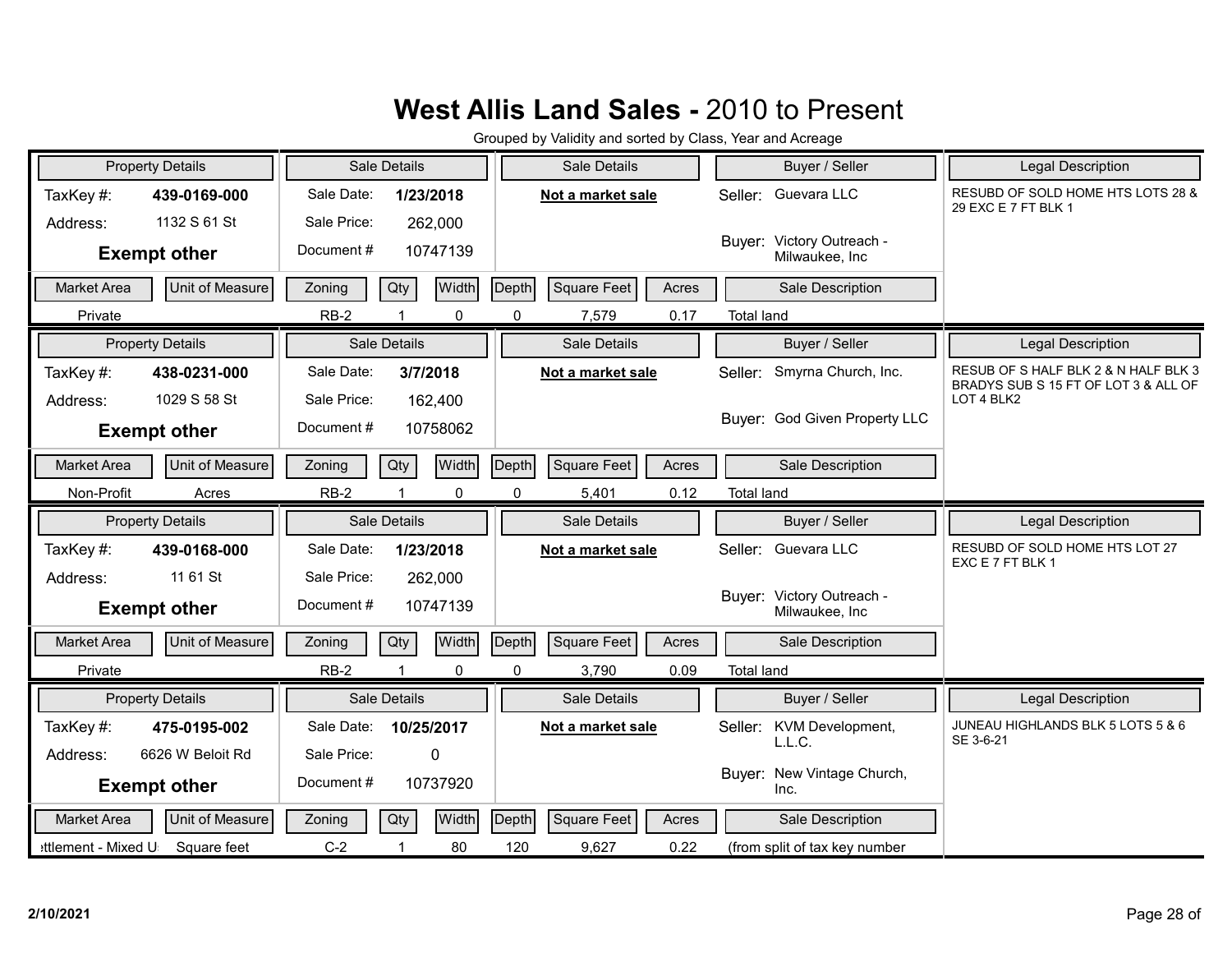| <b>Property Details</b>                                  | Sale Details                                                                | Sale Details                                                            | Buyer / Seller                                                    | Legal Description                                                    |
|----------------------------------------------------------|-----------------------------------------------------------------------------|-------------------------------------------------------------------------|-------------------------------------------------------------------|----------------------------------------------------------------------|
| TaxKey#:<br>475-0195-002<br>6626 W Beloit Rd<br>Address: | Sale Date:<br>9/27/2017<br>Sale Price:<br>$\Omega$<br>Document#<br>10733122 | Not a market sale<br>Transfer type: Correct prior deed<br>Doc #10674427 | New Vintage Church,<br>Seller:<br>Inc.<br>Buyer: KVM Development, | JUNEAU HIGHLANDS BLK 5 LOTS 5 & 6<br>SE 3-6-21                       |
| <b>Exempt other</b>                                      |                                                                             |                                                                         | L.L.C.                                                            |                                                                      |
| Unit of Measure<br><b>Market Area</b>                    | Width<br>Qty<br>Zoning                                                      | <b>Square Feet</b><br>Depth<br>Acres                                    | Sale Description                                                  |                                                                      |
| ettlement - Mixed U<br>Square feet                       | $C-2$<br>80                                                                 | 120<br>9,627<br>0.22                                                    | (from split of tax key number                                     |                                                                      |
| <b>Property Details</b>                                  | Sale Details                                                                | Sale Details                                                            | Buyer / Seller                                                    | Legal Description                                                    |
| TaxKey#:<br>475-0195-002<br>6626 W Beloit Rd<br>Address: | Sale Date:<br>4/28/2017<br>Sale Price:                                      | Not a market sale<br>-no MLS                                            | KVM Development,<br>Seller:<br>L.L.C.                             | JUNEAU HIGHLANDS BLK 5 LOTS 5 & 6<br>SE 3-6-21                       |
| <b>Exempt other</b>                                      | 279,000<br>Document#<br>10674427                                            |                                                                         | New Vintage Church,<br>Buyer:<br>Inc.                             |                                                                      |
| Unit of Measure<br><b>Market Area</b>                    | Width<br>Qty<br>Zoning                                                      | Square Feet<br>Depth<br>Acres                                           | Sale Description                                                  |                                                                      |
| ettlement - Mixed U<br>Square feet                       | 80<br>$C-2$                                                                 | 120<br>0.22<br>9,627                                                    | (from split of tax key number                                     |                                                                      |
|                                                          |                                                                             |                                                                         |                                                                   |                                                                      |
| <b>Property Details</b>                                  | Sale Details                                                                | <b>Sale Details</b>                                                     | Buyer / Seller                                                    | Legal Description                                                    |
| TaxKey#:<br>454-0262-004                                 | Sale Date:<br>4/5/2016                                                      | Not a market sale                                                       | Walking In The Spirit<br>Seller:<br>Ministries Inc                | CERTIFIED SURVEY MAP NO 3415<br>PARCEL 2 EXC S 18 FT OF E 62.6 FT NE |
| 1642 S 65 St<br>Address:<br><b>Exempt other</b>          | Sale Price:<br>252,453<br>Document#<br>10566303                             | Foreclosure                                                             | Buyer: Seaway Bank and Trust<br>Co                                | 1/4 SEC 3-6-21                                                       |
| Unit of Measure<br><b>Market Area</b>                    | Width<br>Qty<br>Zoning                                                      | Depth<br><b>Square Feet</b><br>Acres                                    | Sale Description                                                  |                                                                      |
| Redevelopment<br>Square feet                             | $RB-2$<br>$\mathbf 0$                                                       | 1.34<br>0<br>58,501                                                     | <b>Total land</b>                                                 |                                                                      |
| <b>Property Details</b>                                  | Sale Details                                                                | Sale Details                                                            | Buyer / Seller                                                    | <b>Legal Description</b>                                             |
| TaxKey#:<br>520-0153-001                                 | Sale Date:<br>3/4/2016                                                      | Not a market sale                                                       | ACG Acquisitions #3 LLC<br>Seller:                                | WESTLANE PARK LOT 4 & W 49 FT LOT 3                                  |
| Address: 11000 W Oklahoma Ave                            | Sale Price:<br>1,300,000                                                    | Exempt                                                                  |                                                                   |                                                                      |
| <b>Exempt other</b>                                      | Document#<br>10545055                                                       |                                                                         | Buyer: Cross Point Church of<br>West Allis Inc                    |                                                                      |
| <b>Unit of Measure</b><br>Market Area                    | Width<br>Qty<br>Zoning                                                      | Depth<br><b>Square Feet</b><br>Acres                                    | Sale Description                                                  |                                                                      |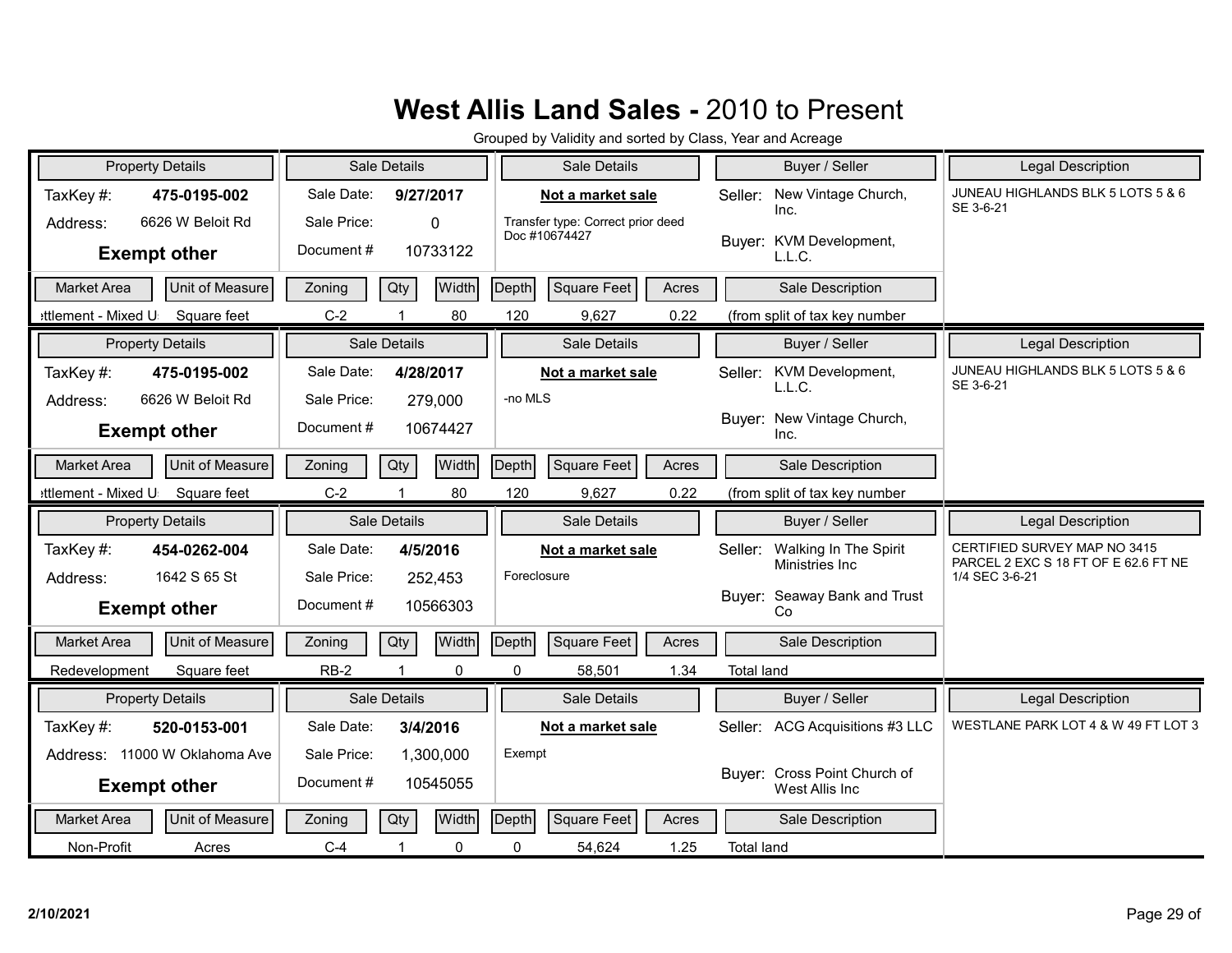| <b>Property Details</b>                                | Sale Details                                    | Sale Details                                                                                                             | Buyer / Seller                                      | <b>Legal Description</b>                             |
|--------------------------------------------------------|-------------------------------------------------|--------------------------------------------------------------------------------------------------------------------------|-----------------------------------------------------|------------------------------------------------------|
| TaxKey#:<br>520-0153-001                               | Sale Date:<br>2/16/2016                         | Not a market sale                                                                                                        | <b>Goodwill Industries</b><br>Seller:               | WESTLANE PARK LOT 4 & W 49 FT LOT 3                  |
| Address: 11000 W Oklahoma Ave<br><b>Exempt other</b>   | Sale Price:<br>900,000<br>Document#<br>10540753 | Exempt To Exempt                                                                                                         | Buyer: ACG Acquisitions #3 LLC                      |                                                      |
| Unit of Measure<br><b>Market Area</b>                  | Width<br>Qty<br>Zoning                          | Depth<br><b>Square Feet</b><br>Acres                                                                                     | Sale Description                                    |                                                      |
| Non-Profit<br>Acres                                    | $C-4$<br>$\mathbf 0$                            | 54,624<br>1.25<br>0                                                                                                      | <b>Total land</b>                                   |                                                      |
| <b>Property Details</b>                                | Sale Details                                    | Sale Details                                                                                                             | Buyer / Seller                                      | <b>Legal Description</b>                             |
| TaxKey#:<br>475-0195-002                               | Sale Date:<br>11/30/2016                        | Not a market sale                                                                                                        | <b>Church Living Waters</b><br>Seller:<br>Christian | JUNEAU HIGHLANDS BLK 5 LOTS 5 & 6<br>SE 3-6-21       |
| 6626 W Beloit Rd<br>Address:<br><b>Exempt other</b>    | Sale Price:<br>279,000<br>Document#<br>10627693 | KVM Development purchased the<br>church building on LC and will gift<br>it to the owner's son, who is the<br>new pastor. | Buver: KVM Development LLC                          |                                                      |
| Unit of Measure<br><b>Market Area</b>                  | Width<br>Qty<br>Zoning                          | <b>Square Feet</b><br>Depth<br>Acres                                                                                     | Sale Description                                    |                                                      |
| ettlement - Mixed U<br>Square feet                     | $C-2$<br>80                                     | 120<br>0.22<br>9,627                                                                                                     | (from split of tax key number                       |                                                      |
|                                                        |                                                 |                                                                                                                          |                                                     |                                                      |
| <b>Property Details</b>                                | Sale Details                                    | Sale Details                                                                                                             | Buyer / Seller                                      | Legal Description                                    |
| TaxKey#:<br>439-0369-001                               | Sale Date:<br>12/22/2016                        | Not a market sale                                                                                                        | QC Land Development<br>Seller:<br><b>LLC</b>        | CUPPEL'S SUBD LOTS 1, 2 & 3 BLK 2 EXC<br>PTS FOR AVE |
| 6125 W National Ave<br>Address:<br><b>Exempt other</b> | Sale Price:<br>280,000<br>Document#<br>10635032 |                                                                                                                          | Buver: Crimson Way Church                           |                                                      |
| Unit of Measure<br><b>Market Area</b>                  | Width<br>Qty<br>Zoning                          | Depth<br><b>Square Feet</b><br>Acres                                                                                     | Sale Description                                    |                                                      |
| ettlement - Mixed U<br>Square feet                     | $C-3$<br>$\Omega$<br>$\overline{1}$             | $\mathbf{0}$<br>8,451<br>0.19                                                                                            |                                                     |                                                      |
| <b>Property Details</b>                                | Sale Details                                    | Sale Details                                                                                                             | Buyer / Seller                                      | <b>Legal Description</b>                             |
| TaxKey#:<br>523-9986-007                               | Sale Date:<br>8/20/2015                         | Not a market sale                                                                                                        | Seller: Jared Corp                                  | CERTIFIED SURVEY MAP NO. 4558 NE 1/4                 |
| Address: 10909 W Oklahoma Ave                          | Sale Price:<br>1,500,000                        | <b>Buyer Exempt</b>                                                                                                      |                                                     | SEC 18-6-21 PARCEL 1                                 |
| <b>Exempt other</b>                                    | Document#<br>10492162                           |                                                                                                                          | Buyer: Goodwill Industries of SE<br>WI Inc          |                                                      |
| Unit of Measure<br><b>Market Area</b>                  | Width<br>Qty<br>Zoning                          | Depth<br><b>Square Feet</b><br>Acres                                                                                     | Sale Description                                    |                                                      |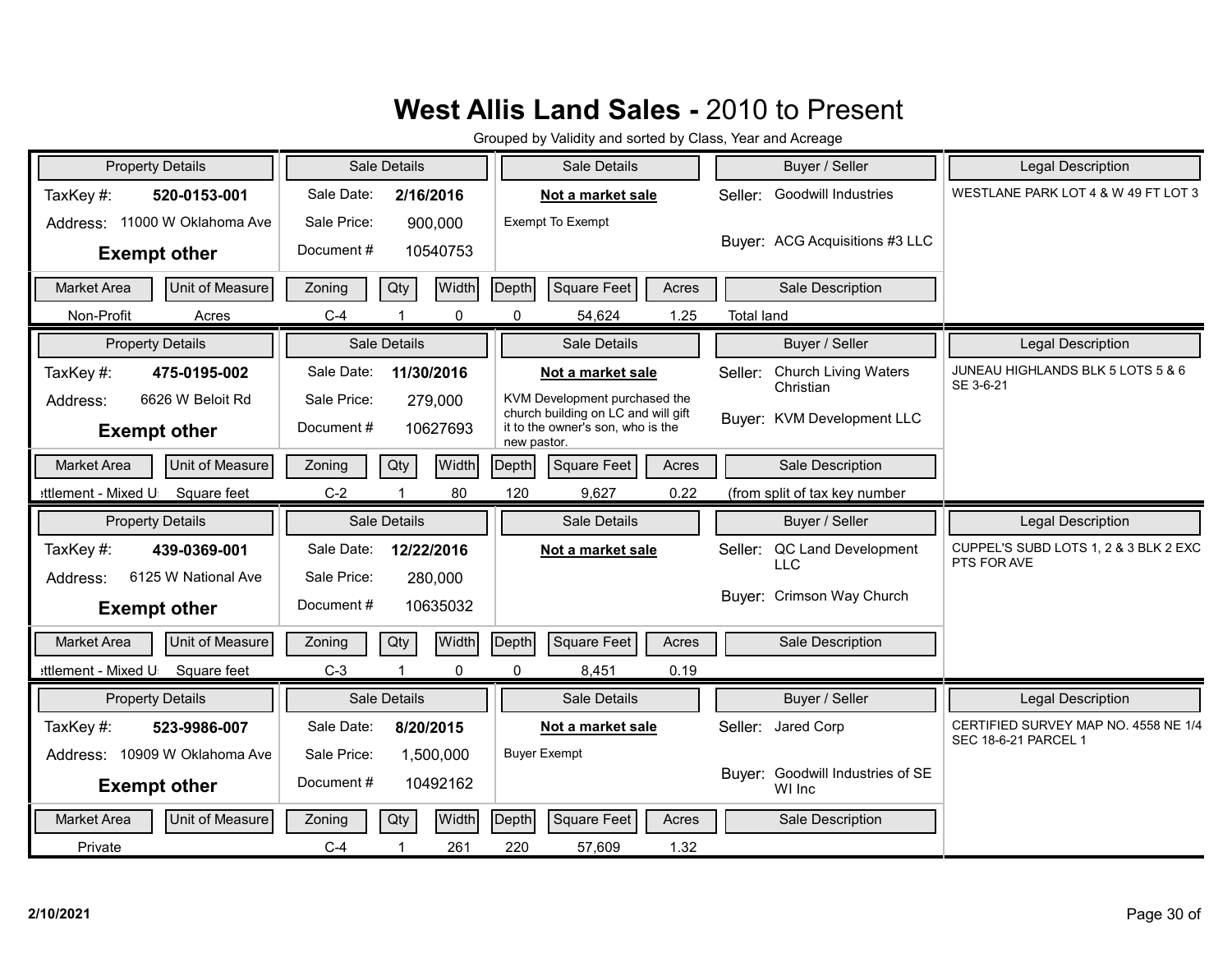| <b>Property Details</b>                      | <b>Sale Details</b>      | Sale Details                  | Buyer / Seller                                | <b>Legal Description</b>                                                        |
|----------------------------------------------|--------------------------|-------------------------------|-----------------------------------------------|---------------------------------------------------------------------------------|
| TaxKey#:<br>521-9980-000                     | Sale Date:<br>3/12/2015  | Not a market sale             | Seller: Lawrence Riley                        | COM 1600 FT NLY SW COR SW 7 6 21 TH<br>NLY 221.80 FT E 407.11 FT SELY 126.24 FT |
| 2820 S 124 St<br>Address:                    | Sale Price:<br>245,000   | Sale to Exempt Organization   |                                               | NELY 70 FT SELY 187.78 FT SLY 16.83 FT<br>TH W 657 FT TO BEG EXC S 97 FT        |
| <b>Exempt other</b>                          | Document#<br>10442858    |                               | Buyer: Milw Metro Sewerage<br><b>District</b> | THEREOF & EXC WLY 33 FT FOR STR                                                 |
| Unit of Measure<br><b>Market Area</b>        | Width<br>Qty<br>Zoning   | Depth<br>Square Feet<br>Acres | Sale Description                              |                                                                                 |
| Public                                       | 125<br><b>RA-1</b>       | 416<br>57,020<br>1.31         |                                               |                                                                                 |
| <b>Property Details</b>                      | <b>Sale Details</b>      | Sale Details                  | Buyer / Seller                                | Legal Description                                                               |
| TaxKey#:<br>485-9989-004                     | Sale Date:<br>1/27/2015  | Not a market sale             | Center For<br>Seller:                         | COM 1147.11FT E & NWLY 47.48FT OF SW<br>COR NW 8 6 21 TH E 212.60 FT TH NWLY    |
| 10243 W National Ave<br>Address:             | Sale Price:<br>$\Omega$  |                               | Communication, Hearing                        | 115 FT ELY 20.16 FT NWLY 152.07 FT                                              |
| <b>Exempt other</b>                          | Document#                |                               | Buyer: HEAR Wisconsin Inc                     | SWLY 57.63 FT NWLY 30 FT SWLY 236.75<br>FT SELY 127.69 FT TO BEG                |
| Market Area<br>Unit of Measure               | Qty<br>Width<br>Zoning   | Square Feet<br>Depth<br>Acres | Sale Description                              |                                                                                 |
| Non-Profit<br>Acres                          | $C-3$<br>0               | 0<br>48,482<br>1.11           |                                               |                                                                                 |
|                                              |                          |                               |                                               |                                                                                 |
| <b>Property Details</b>                      | Sale Details             | Sale Details                  | Buyer / Seller                                | Legal Description                                                               |
| TaxKey#:<br>454-0178-000                     | Sale Date:<br>10/14/2015 | Not a market sale             | <b>Horizon Enterprises LLC</b><br>Seller:     | KENNETH HEIGHTS LOTS 1 2 3 4 18 19 20                                           |
| 6309 W Greenfield Ave<br>Address:            | Sale Price:<br>$\Omega$  | Satisfaction of LC            |                                               | & VAC ALLEY ADJ BLK 1                                                           |
| <b>Exempt other</b>                          | Document#<br>10512825    | Not on open market            | Buver: Horizon Enterprises LLC                |                                                                                 |
| Unit of Measure<br><b>Market Area</b>        | Width<br>Zoning<br>Qty   | Depth<br>Square Feet<br>Acres | Sale Description                              |                                                                                 |
| Non-Profit<br>Square feet                    | $C-3$<br>$\Omega$<br>-1  | 0.52<br>$\Omega$<br>22,564    | <b>Total land</b>                             |                                                                                 |
| <b>Property Details</b>                      | Sale Details             | Sale Details                  | Buyer / Seller                                | <b>Legal Description</b>                                                        |
| TaxKey#:<br>439-0369-001                     | Sale Date:<br>6/30/2015  | Not a market sale             | Seller: 6 Points LLC                          | CUPPEL'S SUBD LOTS 1, 2 & 3 BLK 2 EXC                                           |
| 6125 W National Ave<br>Address:              | Sale Price:<br>300,000   | Deed In lieu of foreclosure   |                                               | PTS FOR AVE                                                                     |
| <b>Exempt other</b>                          | Document#<br>10476223    |                               | Buyer: QC Land Development<br><b>LLC</b>      |                                                                                 |
| <b>Unit of Measure</b><br><b>Market Area</b> | Width<br>Qty<br>Zoning   | Depth<br>Square Feet<br>Acres | Sale Description                              |                                                                                 |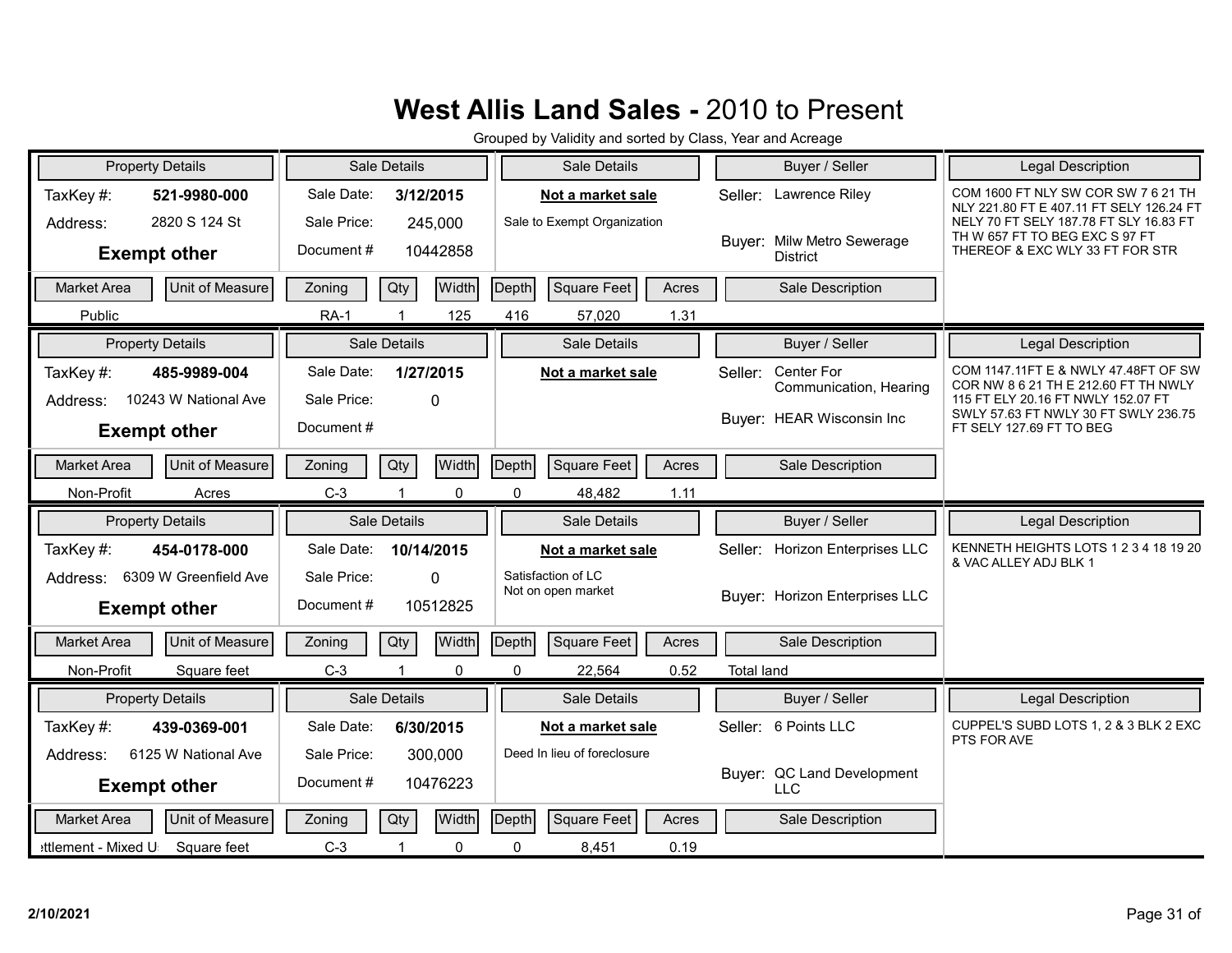|                    | <b>Property Details</b> |             | Sale Details |          |           | Sale Details                  |       |                   | Buyer / Seller                                  | <b>Legal Description</b>                                          |
|--------------------|-------------------------|-------------|--------------|----------|-----------|-------------------------------|-------|-------------------|-------------------------------------------------|-------------------------------------------------------------------|
| TaxKey#:           | 452-0106-004            | Sale Date:  | 11/24/2015   |          |           | Not a market sale             |       | Seller:           | William Nawrocki                                | CERTIFIED SURVEY MAP NO 7470 NE 1/4<br><b>SEC 4-6-21 OUTLOT 1</b> |
| Address:           | 15 77 St                | Sale Price: | 2,000        |          | To Exempt |                               |       |                   |                                                 |                                                                   |
|                    | <b>Exempt other</b>     | Document#   |              | 10520135 |           |                               |       |                   | Buyer: Apostle United<br>Presbyterian Church    |                                                                   |
| <b>Market Area</b> | Unit of Measure         | Zoning      | Qty          | Width    | Depth     | Square Feet                   | Acres |                   | Sale Description                                |                                                                   |
| Non-Profit         | Front feet              | $RB-2$      |              | 30       | 45        | 1,350                         | 0.03  |                   | Split from 452-0106-001 & Clas                  |                                                                   |
|                    | <b>Property Details</b> |             | Sale Details |          |           | <b>Sale Details</b>           |       |                   | Buyer / Seller                                  | Legal Description                                                 |
| TaxKey#:           | 438-0231-000            | Sale Date:  | 2/28/2014    |          |           | Not a market sale             |       | Seller:           | Church Metro Of Christ                          | RESUB OF S HALF BLK 2 & N HALF BLK 3                              |
| Address:           | 1029 S 58 St            | Sale Price: | 172,000      |          |           | Church to Church Sale (Not on |       |                   |                                                 | BRADYS SUB S 15 FT OF LOT 3 & ALL OF<br>LOT 4 BLK2                |
|                    | <b>Exempt other</b>     | Document#   |              | 10339608 |           | open market. jrk)             |       |                   | Buver: Smyrna Church Inc                        |                                                                   |
| <b>Market Area</b> | Unit of Measure         | Zoning      | Qty          | Width    | Depth     | <b>Square Feet</b>            | Acres |                   | Sale Description                                |                                                                   |
|                    |                         |             |              |          |           |                               |       |                   |                                                 |                                                                   |
| Non-Profit         | Acres                   | $RB-2$      |              | 0        | 0         | 5,401                         | 0.12  | <b>Total land</b> |                                                 |                                                                   |
|                    |                         |             |              |          |           |                               |       |                   |                                                 |                                                                   |
|                    | <b>Property Details</b> |             | Sale Details |          |           | Sale Details                  |       |                   | Buyer / Seller                                  | Legal Description                                                 |
| TaxKey#:           | 523-0076-000            | Sale Date:  | 12/31/2013   |          |           | Not a market sale             |       | Seller:           | <b>Transitional Living Serv</b>                 | RIVERWOOD ADDITION NO 1 LOT 8 BLK 3                               |
| Address:           | 3309 S 112 St           | Sale Price: | $\Omega$     |          |           | Affidavit of Merger           |       |                   | Inc                                             |                                                                   |
|                    | <b>Exempt other</b>     | Document#   |              | 10326343 |           |                               |       |                   | Buyer: Milwaukee Center For<br>Independence Inc |                                                                   |
| <b>Market Area</b> | Unit of Measure         | Zoning      | Qty          | Width    | Depth     | Square Feet                   | Acres |                   | Sale Description                                |                                                                   |
| Non-Profit         | Acres                   | RA-1        |              | 0        | 0         | 18,034                        | 0.41  | <b>Total land</b> |                                                 |                                                                   |
|                    | <b>Property Details</b> |             | Sale Details |          |           | Sale Details                  |       |                   | Buyer / Seller                                  | <b>Legal Description</b>                                          |
| TaxKey#:           | 454-0116-000            | Sale Date:  | 12/31/2013   |          |           | Not a market sale             |       | Seller:           | <b>Transitional Living Serv</b>                 | LIBERTY HEIGHTS LOT 30 & S 25.3 FT OF                             |
| Address:           | 1532 S 64 St            | Sale Price: | $\Omega$     |          |           | Affidavit of Merger           |       |                   | Inc                                             | LOT 31 BLK 5                                                      |
|                    | <b>Exempt other</b>     | Document#   |              | 10326343 |           |                               |       |                   | Buyer: Milwaukee Center For<br>Independence Inc |                                                                   |
| <b>Market Area</b> | Unit of Measure         | Zoning      | Qty          | Width    | Depth     | <b>Square Feet</b>            | Acres |                   | Sale Description                                |                                                                   |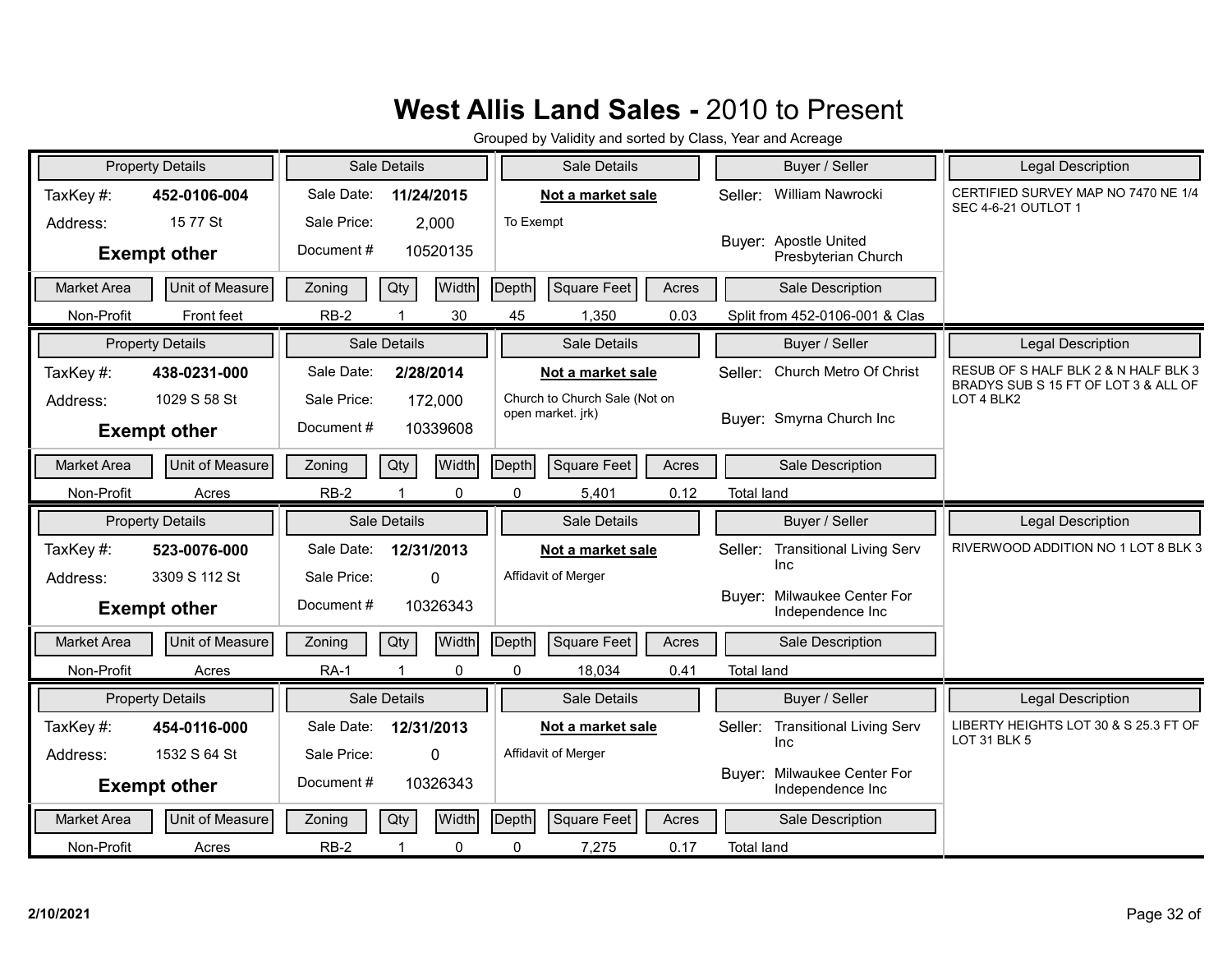| <b>Property Details</b>               | Sale Details                  | Sale Details                                                                         | Buyer / Seller                                                 | <b>Legal Description</b>                                                        |
|---------------------------------------|-------------------------------|--------------------------------------------------------------------------------------|----------------------------------------------------------------|---------------------------------------------------------------------------------|
| TaxKey#:<br>454-0576-000              | Sale Date:<br>12/31/2013      | Not a market sale                                                                    | <b>Transitional Living Serv</b><br>Seller:<br>Inc              | CENT IMPR CO SUBD NO 2 LOT 28 & E 3.5<br>FT OF LOT 27 & W 22.5 FT OF LOT 29 BLK |
| 6120 W Burnham St<br>Address:         | Sale Price:<br>0              | Affidavit of Merger                                                                  |                                                                | 6                                                                               |
| <b>Exempt other</b>                   | Document #<br>10326343        |                                                                                      | Buyer: Milwaukee Center For<br>Independence Inc                |                                                                                 |
| Unit of Measure<br>Market Area        | Qty<br>Width<br>Zoning        | Square Feet<br>Depth<br>Acres                                                        | Sale Description                                               |                                                                                 |
| Non-Profit<br>Acres                   | 56<br>$C-2$                   | 110<br>6,186<br>0.14                                                                 |                                                                |                                                                                 |
| <b>Property Details</b>               | Sale Details                  | Sale Details                                                                         | Buyer / Seller                                                 | Legal Description                                                               |
| TaxKey#:<br>439-0167-000              | Sale Date:<br>7/17/2012       | Not a market sale                                                                    | <b>Evangelical Christian</b><br>Seller:<br><b>Credit Union</b> | RESUBD OF SOLD HOME HTS LOTS 19<br>TO 26 INCL EXC E 7 FT BLK 1                  |
| 1204 S 61 St<br>Address:              | Sale Price:<br>775,000        | Sale incl 439-0160, 439-0161,<br>439-0162, 439-0163, 439-0164,                       | Buyer: Victory Outreach Church                                 |                                                                                 |
| <b>Exempt other</b>                   | Document#<br>10140135         | 439-0165-001, 439-0167,<br>439-0168 & 439-0169                                       | Inc                                                            |                                                                                 |
| Unit of Measure<br><b>Market Area</b> | Qty<br><b>Width</b><br>Zoning | Depth<br><b>Square Feet</b><br>Acres                                                 | Sale Description                                               |                                                                                 |
| Private                               | $C-3$<br>0<br>1               | Appraisal dated 12/14/2011<br>0.70                                                   | <b>Total land</b>                                              |                                                                                 |
|                                       |                               |                                                                                      |                                                                |                                                                                 |
| <b>Property Details</b>               | Sale Details                  | Sale Details                                                                         | Buyer / Seller                                                 | <b>Legal Description</b>                                                        |
| TaxKey#:<br>474-0019-001              | Sale Date:<br>9/11/2012       | Not a market sale                                                                    | Seller: Wiscor Credit Union                                    | MC GEOCH MEADOWS SW 1/4 SEC<br>2-6-21 LOTS 7 & 8 BLK 1                          |
| 5433 W Burnham St<br>Address:         | Sale Price:<br>100,000        | Lender sold property to exempt                                                       |                                                                |                                                                                 |
| <b>Exempt other</b>                   | Document#<br>10202825         | entitiv after foreclosure                                                            | Buyer: Cornerstone Christian<br>Life Tabernacle                |                                                                                 |
| <b>Market Area</b><br>Unit of Measure | Width<br>Zoning<br>Qty        | <b>Square Feet</b><br>Depth<br>Acres                                                 | Sale Description                                               |                                                                                 |
| Private                               | $C-2$<br>67                   | 120<br>0.19<br>8,040                                                                 |                                                                |                                                                                 |
| <b>Property Details</b>               | Sale Details                  | Sale Details                                                                         | Buyer / Seller                                                 | <b>Legal Description</b>                                                        |
| TaxKey#:<br>439-0169-000              | Sale Date:<br>7/17/2012       | Not a market sale                                                                    | <b>Evangelical Christian</b><br>Seller:                        | RESUBD OF SOLD HOME HTS LOTS 28 &                                               |
| 1132 S 61 St<br>Address:              | Sale Price:<br>775,000        | Sale incl 439-0160, 439-0161,                                                        | Credit Union                                                   | 29 EXC E 7 FT BLK 1                                                             |
| <b>Exempt other</b>                   | Document#<br>10140135         | 439-0162, 439-0163, 439-0164,<br>439-0165-001, 439-0167,<br>439-0168 & 439-0169      | Buyer: Victory Outreach Church<br>Inc                          |                                                                                 |
| Unit of Measure<br><b>Market Area</b> | Qty<br>Zoning<br>Width        | Depth<br>Square Feet<br>Acres<br>Appraisal dated 12/14/2011<br>strong non periativer | Sale Description                                               |                                                                                 |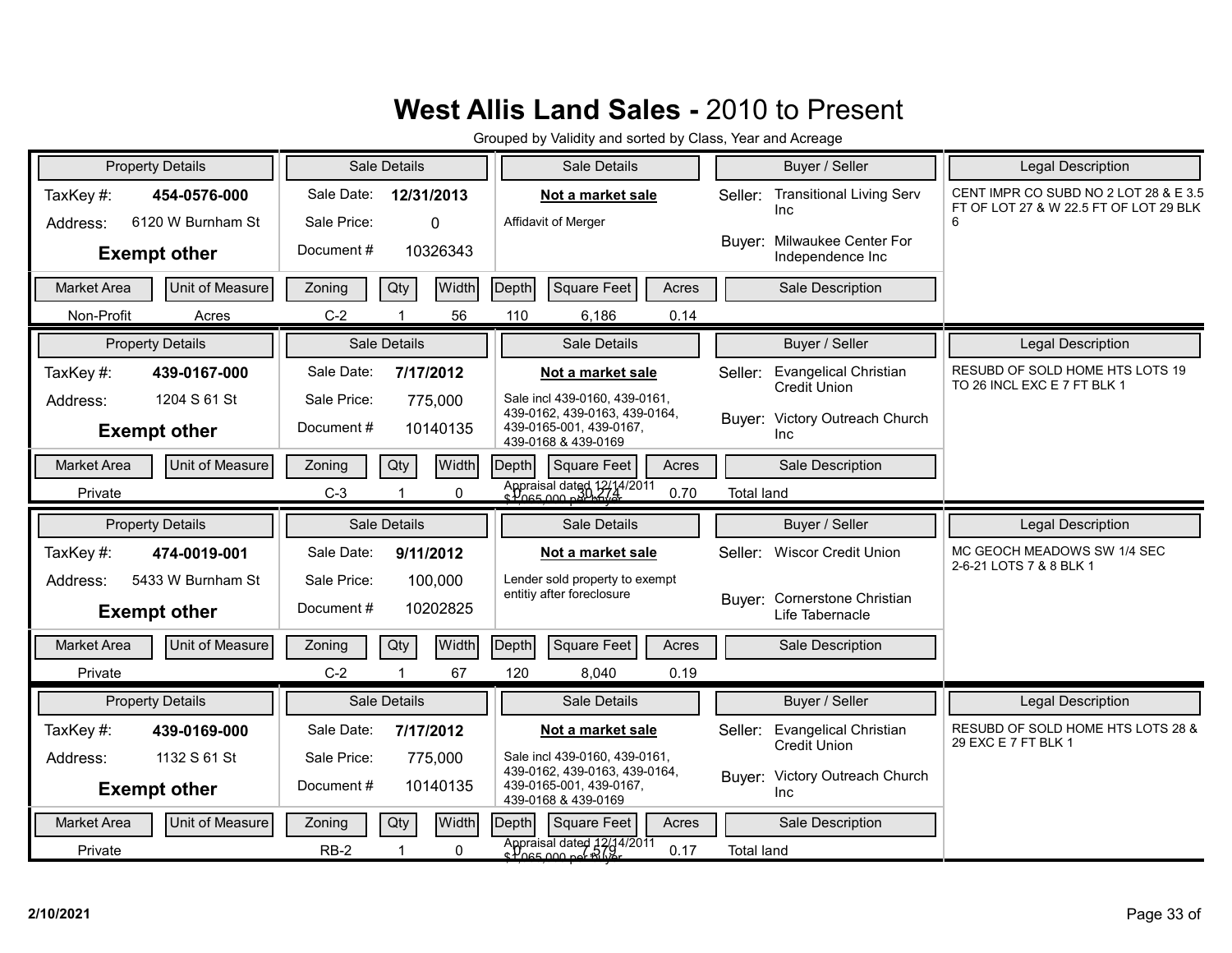| <b>Property Details</b>               | Sale Details                  | Sale Details                                                   | Buyer / Seller                                                 | <b>Legal Description</b>                                                     |
|---------------------------------------|-------------------------------|----------------------------------------------------------------|----------------------------------------------------------------|------------------------------------------------------------------------------|
| TaxKey#:<br>439-0168-000              | Sale Date:<br>7/17/2012       | Not a market sale                                              | <b>Evangelical Christian</b><br>Seller:<br><b>Credit Union</b> | RESUBD OF SOLD HOME HTS LOT 27<br>EXC E 7 FT BLK 1                           |
| 11 61 St<br>Address:                  | Sale Price:<br>775,000        | Sale incl 439-0160, 439-0161,<br>439-0162, 439-0163, 439-0164, |                                                                |                                                                              |
| <b>Exempt other</b>                   | Document#<br>10140135         | 439-0165-001, 439-0167,<br>439-0168 & 439-0169                 | Buyer: Victory Outreach Church<br><b>Inc</b>                   |                                                                              |
| Unit of Measure<br><b>Market Area</b> | <b>Width</b><br>Qty<br>Zoning | Square Feet<br>Acres<br>Depth                                  | Sale Description                                               |                                                                              |
| Private                               | $RB-2$<br>0                   | Appraisal dated 12/14/2011<br>s Poss 000 poi Minor<br>0.09     | <b>Total land</b>                                              |                                                                              |
| <b>Property Details</b>               | Sale Details                  | Sale Details                                                   | Buyer / Seller                                                 | <b>Legal Description</b>                                                     |
| TaxKey#:<br>521-9915-001              | Sale Date:<br>5/10/2011       | Not a market sale                                              | William D. Anderson<br>Seller:                                 | CERTIFIED SURVEY MAP NO 2763 SW<br>7-6-21 PARCEL 1                           |
| 29 Root River Pkwy<br>Address:        | Sale Price:<br>225,000        | Not on open market.                                            |                                                                |                                                                              |
| <b>Exempt other</b>                   | Document#<br>9995155          |                                                                | Buyer: Milw Metro Sewerage<br><b>District</b>                  |                                                                              |
| <b>Market Area</b><br>Unit of Measure | Width<br>Qty<br>Zoning        | <b>Square Feet</b><br>Depth<br>Acres                           | Sale Description                                               |                                                                              |
| Public<br>Acres                       | <b>RA-1</b><br>104            | 400<br>0.97<br>42,427                                          |                                                                |                                                                              |
|                                       |                               |                                                                |                                                                |                                                                              |
| <b>Property Details</b>               | Sale Details                  | Sale Details                                                   | Buyer / Seller                                                 | <b>Legal Description</b>                                                     |
| TaxKey#:<br>521-9918-000              | Sale Date:<br>6/22/2011       | Not a market sale                                              | Alan J. Melby<br>Seller:                                       | COM IN OLD WLY LI OF PKWY 241.55 FT                                          |
| 30 Root River Pkwy<br>Address:        | Sale Price:<br>235,000        | MMSD acquired for                                              |                                                                | NLY OF ITS INTER WITH SLISW 7621<br>TH SWLY 206.67 FT NWLY 160.77 FT E 210   |
| <b>Exempt other</b>                   | Document#<br>10008731         | condemnation. Not on open<br>market.                           | Buyer: Milw Metro Sewerage<br><b>District</b>                  | FT TH SLY ALG SD PKWY 156.11 FT TO<br>BEG EX PT FOR PKWY                     |
| Unit of Measure<br><b>Market Area</b> | <b>Width</b><br>Zoning<br>Qty | Depth<br><b>Square Feet</b><br>Acres                           | Sale Description                                               |                                                                              |
| Public<br>Acres                       | <b>RA-1</b><br>158            | 195<br>0.72<br>31,145                                          |                                                                |                                                                              |
| <b>Property Details</b>               | Sale Details                  | Sale Details                                                   | Buyer / Seller                                                 | <b>Legal Description</b>                                                     |
| TaxKey#:<br>521-9919-000              | Sale Date:<br>8/12/2011       | Not a market sale                                              | Seller: Shannon C. Achter                                      | COM IN OLD WLY LI OF PKWY 85.44FT                                            |
| 30 Root River Pkwy<br>Address:        | Sale Price:<br>230,000        | Not on open market.                                            |                                                                | NLY OF ITS INTER WITH S LI OF SW 76<br>21 TH SWLY ALG CUR 210 FT NELY 160.77 |
| <b>Exempt other</b>                   | Document#<br>10023460         |                                                                | Buyer: Milw Metro Sewerage<br><b>District</b>                  | FT NELY 206.67 FT TH SLY ALG SD PKWY<br>156.11 FT TO BEG EX PT FOR PKWY      |
| Unit of Measure<br><b>Market Area</b> | <b>Width</b><br>Zoning<br>Qty | Depth<br>Square Feet<br>Acres                                  | Sale Description                                               |                                                                              |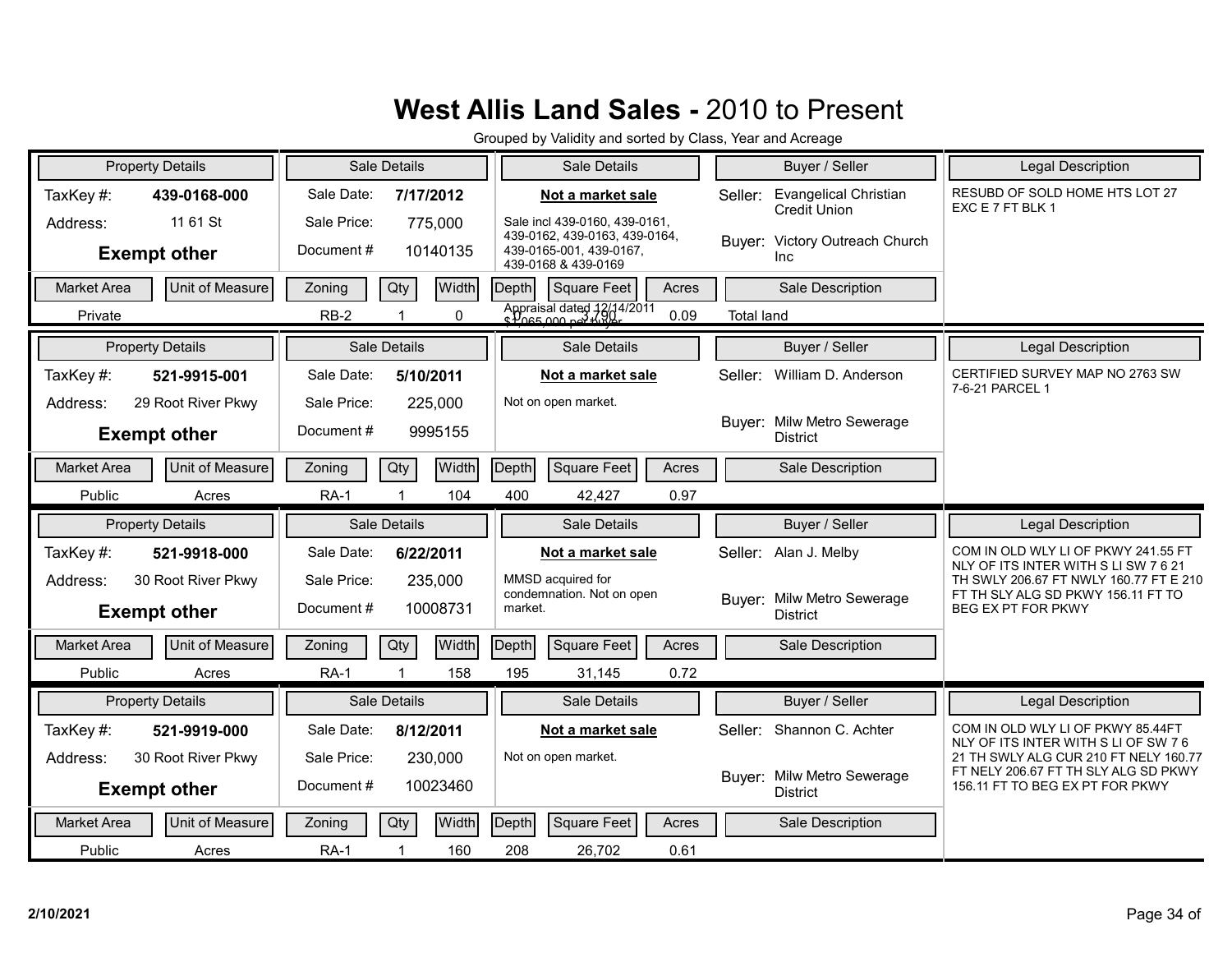|                    | <b>Property Details</b> |             | Sale Details                   |       | Sale Details                                                         |       |         | Buyer / Seller                                | <b>Legal Description</b>                                                                  |
|--------------------|-------------------------|-------------|--------------------------------|-------|----------------------------------------------------------------------|-------|---------|-----------------------------------------------|-------------------------------------------------------------------------------------------|
| TaxKey#:           | 454-0001-000            | Sale Date:  | 6/13/2011                      |       | Not a market sale                                                    |       | Seller: | Paradise LLC                                  | ASSESSORS PLAT NO 271 LOT 1 BLK 1                                                         |
| Address:           | 6217 W Greenfield Ave   | Sale Price: | 62,500                         |       |                                                                      |       |         |                                               |                                                                                           |
|                    | <b>Exempt other</b>     | Document#   | 10004789                       |       |                                                                      |       |         | Buyer: Epikos                                 |                                                                                           |
| <b>Market Area</b> | Unit of Measure         | Zoning      | Qty<br>Width                   | Depth | Square Feet                                                          | Acres |         | Sale Description                              |                                                                                           |
| Non-Profit         | Acres                   | $C-3$       | $\mathbf{0}$                   |       | 0<br>19,341                                                          | 0.44  |         |                                               |                                                                                           |
|                    | <b>Property Details</b> |             | Sale Details                   |       | Sale Details                                                         |       |         | Buyer / Seller                                | Legal Description                                                                         |
| TaxKey#:           | 446-0045-001            | Sale Date:  | 12/8/2011                      |       | Not a market sale                                                    |       |         | Seller: Lester W. Voge                        | SUBURBAN ESTATES LOT 24 EX N 12 FT<br>FOR AVE & ALL OF LOT 23 BLK 2                       |
| Address:           | 714 S 120 St            | Sale Price: | 78,000                         |       | Only on market 24 days. Buyers<br>are an exempt organization-they    |       |         |                                               |                                                                                           |
|                    | <b>Exempt other</b>     | Document#   | 10072666                       |       | have filed paperwork with us to be<br>considered an exempt property. |       |         | Buyer: Volunteers of America<br>WI Inc        |                                                                                           |
| Market Area        | Unit of Measure         | Zoning      | Qty<br>Width                   |       | Depth <sub>ati</sub> Square Feet                                     | Acres |         | Sale Description                              |                                                                                           |
| Non-Profit         | Acres                   | $RA-2$      | 88                             | 990   | 11,456                                                               | 0.26  |         |                                               |                                                                                           |
|                    |                         |             |                                |       |                                                                      |       |         |                                               |                                                                                           |
|                    | <b>Property Details</b> |             | Sale Details                   |       | <b>Sale Details</b>                                                  |       |         | Buyer / Seller                                | Legal Description                                                                         |
| TaxKey#:           | 485-9989-004            | Sale Date:  | 10/21/2010                     |       | Not a market sale                                                    |       |         | Seller: Center For Deaf & Hard                | COM 1147.11FT E & NWLY 47.48FT OF SW                                                      |
| Address:           | 10243 W National Ave    | Sale Price: | $\Omega$                       |       |                                                                      |       |         | Of Hearing                                    | COR NW 8 6 21 TH E 212.60 FT TH NWLY<br>115 FT ELY 20.16 FT NWLY 152.07 FT                |
|                    | <b>Exempt other</b>     | Document#   | 9938189                        |       |                                                                      |       |         | Buyer: Center For<br>Communication, Hearing   | SWLY 57.63 FT NWLY 30 FT SWLY 236.75<br>FT SELY 127.69 FT TO BEG                          |
| <b>Market Area</b> | Unit of Measure         | Zoning      | Width<br>Qty                   | Depth | Square Feet                                                          | Acres |         | Sale Description                              |                                                                                           |
| Non-Profit         | Acres                   | $C-3$       | $\mathbf{0}$<br>$\overline{1}$ |       | $\Omega$<br>48,482                                                   | 1.11  |         |                                               |                                                                                           |
|                    | <b>Property Details</b> |             | Sale Details                   |       | Sale Details                                                         |       |         | Buyer / Seller                                | <b>Legal Description</b>                                                                  |
| TaxKey#:           | 521-9916-000            | Sale Date:  | 9/15/2010                      |       | Not a market sale                                                    |       |         | Seller: Margaret Sommers                      | COM 1867.40 FT N 3D19M 47S E & 555.97                                                     |
| Address:           | 30 Root River Pkwy      | Sale Price: | 200,000                        |       | No Transfer Return received. Not                                     |       |         |                                               | FT S 83D 07M41S W OF SE COR OF SW 7<br>6 21 TH SLY ALG PKWY 1234.01 FT TO                 |
|                    | <b>Exempt other</b>     | Document#   | 9925440                        |       | on open market.                                                      |       |         | Buyer: Milw Metro Sewerage<br><b>District</b> | BEG TH SLY ALG PKWY 144.02 FT WLY<br>245.78 FT NWLY 148.06 FT TH ELY 295.54<br>FT TO BEG. |
| Market Area        | Unit of Measure         | Zoning      | Width<br>Qty                   | Depth | Square Feet                                                          | Acres |         | Sale Description                              |                                                                                           |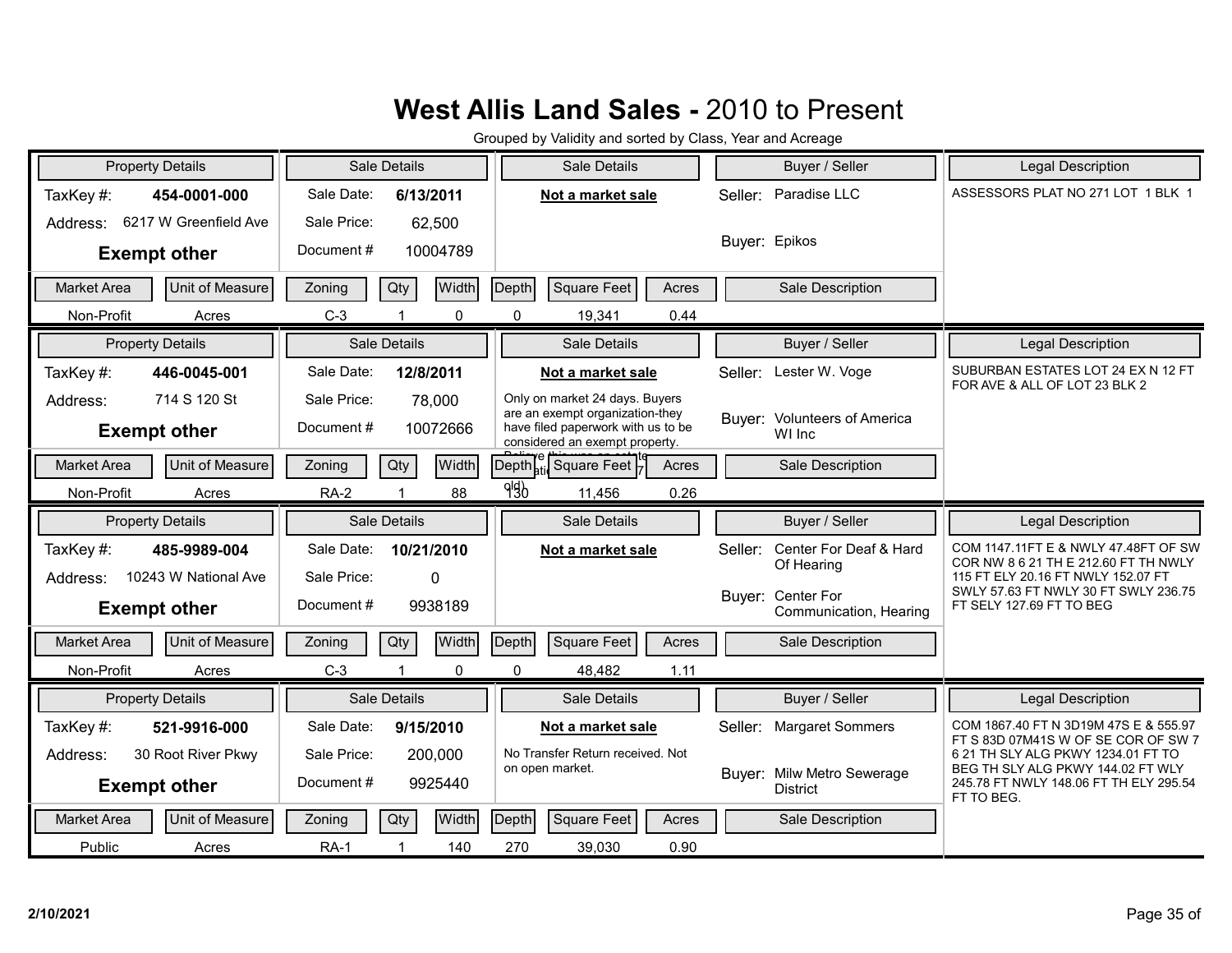| <b>Property Details</b> |                       |             | Sale Details |              |              | Sale Details                                                          |       |                   | Buyer / Seller                                      | <b>Legal Description</b>                                       |
|-------------------------|-----------------------|-------------|--------------|--------------|--------------|-----------------------------------------------------------------------|-------|-------------------|-----------------------------------------------------|----------------------------------------------------------------|
| TaxKey#:                | 439-0167-000          | Sale Date:  | 12/9/2010    |              |              | Not a market sale                                                     |       | Seller:           | Church Balm In Gilead<br>For All People Inc         | RESUBD OF SOLD HOME HTS LOTS 19<br>TO 26 INCL EXC E 7 FT BLK 1 |
| Address:                | 1204 S 61 St          | Sale Price: | 1,015,073    |              | Foreclosure. | Sale includes 439-0160,                                               |       |                   | Buyer: Evangelical Christian                        |                                                                |
| <b>Exempt other</b>     |                       | Document #  | 10061265     |              |              | 439-0161, 439-0162,<br>439-0163, 439-0164.                            |       |                   | <b>Credit Union</b>                                 |                                                                |
| <b>Market Area</b>      | Unit of Measure       | Zoning      | Qty          | <b>Width</b> | Depth        | <sup>1</sup> Square Feet                                              | Acres |                   | Sale Description                                    |                                                                |
| Private                 |                       | $C-3$       |              | 0            | 0            | 30,274                                                                | 0.70  | <b>Total land</b> |                                                     |                                                                |
| <b>Property Details</b> |                       |             | Sale Details |              |              | Sale Details                                                          |       |                   | Buyer / Seller                                      | <b>Legal Description</b>                                       |
| TaxKey#:                | 454-0001-000          | Sale Date:  | 5/27/2010    |              |              | Not a market sale                                                     |       |                   | Seller: State Bank of Chilton                       | ASSESSORS PLAT NO 271 LOT 1 BLK 1                              |
| Address:                | 6217 W Greenfield Ave | Sale Price: | 30,000       |              |              |                                                                       |       |                   |                                                     |                                                                |
| <b>Exempt other</b>     |                       | Document #  | 9883895      |              |              |                                                                       |       |                   | <b>Buyer: Courtney Hollis</b>                       |                                                                |
| <b>Market Area</b>      | Unit of Measure       | Zoning      | Qty          | Width        | Depth        | Square Feet                                                           | Acres |                   | Sale Description                                    |                                                                |
| Non-Profit              | Acres                 | $C-3$       |              | 0            | 0            | 19,341                                                                | 0.44  |                   |                                                     |                                                                |
|                         |                       |             |              |              |              |                                                                       |       |                   |                                                     |                                                                |
| <b>Property Details</b> |                       |             | Sale Details |              |              | <b>Sale Details</b>                                                   |       |                   | Buyer / Seller                                      | <b>Legal Description</b>                                       |
| TaxKey#:                | 439-0169-000          | Sale Date:  | 12/9/2010    |              |              | Not a market sale                                                     |       | Seller:           | Church Balm In Gilead                               | RESUBD OF SOLD HOME HTS LOTS 28 &                              |
| Address:                | 1132 S 61 St          | Sale Price: | 1,015,073    |              | Foreclosure. |                                                                       |       |                   | For All People Inc                                  | 29 EXC E 7 FT BLK 1                                            |
| <b>Exempt other</b>     |                       | Document#   | 10061265     |              |              | Sale includes 439-0160,<br>439-0161, 439-0162,<br>439-0163, 439-0164, |       | Buyer:            | <b>Evangelical Christian</b><br><b>Credit Union</b> |                                                                |
| <b>Market Area</b>      | Unit of Measure       | Zoning      | Qty          | Width        | Depth        | 10 Square Feet                                                        | Acres |                   | Sale Description                                    |                                                                |
| Private                 |                       | $RB-2$      |              | 0            | $\Omega$     | 7,579                                                                 | 0.17  | <b>Total land</b> |                                                     |                                                                |
| <b>Property Details</b> |                       |             | Sale Details |              |              | Sale Details                                                          |       |                   | Buyer / Seller                                      | <b>Legal Description</b>                                       |
| TaxKey#:                | 439-0168-000          | Sale Date:  | 12/9/2010    |              |              | Not a market sale                                                     |       | Seller:           | Church Balm In Gilead                               | RESUBD OF SOLD HOME HTS LOT 27                                 |
| Address:                | 11 61 St              | Sale Price: | 1,015,073    |              | Foreclosure. |                                                                       |       |                   | For All People Inc                                  | EXC E 7 FT BLK 1                                               |
| <b>Exempt other</b>     |                       | Document#   | 10061265     |              |              | Sale includes 439-0160.<br>439-0161, 439-0162,<br>439-0163, 439-0164, |       | Buyer:            | <b>Evangelical Christian</b><br><b>Credit Union</b> |                                                                |
| <b>Market Area</b>      | Unit of Measure       | Zoning      | Qty          | <b>Width</b> | Depth        | 19 Square Feet                                                        | Acres |                   | Sale Description                                    |                                                                |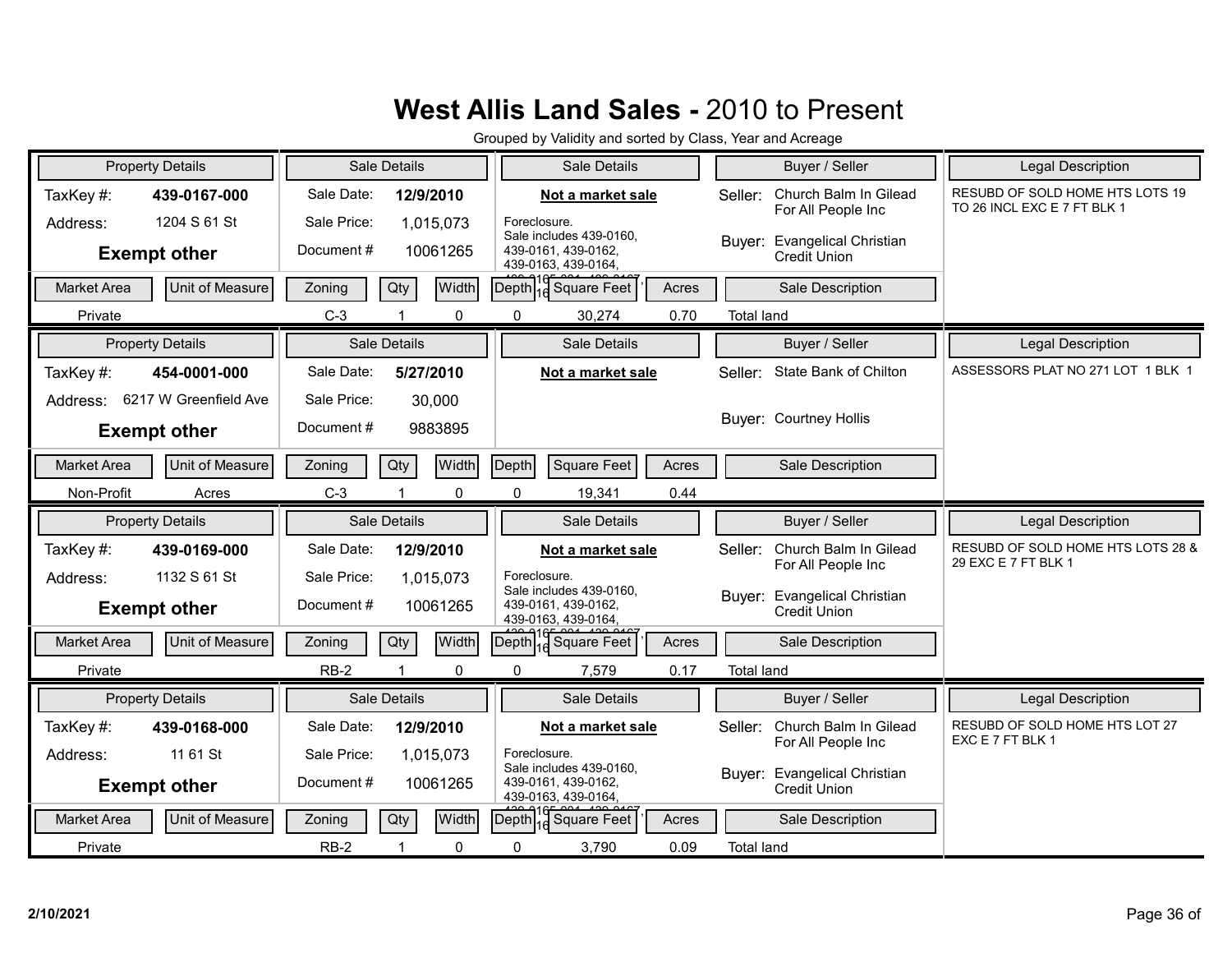|                      | <b>Property Details</b>  |                           | Sale Details        |          |                         | Sale Details                                                                      |       |                   | Buyer / Seller                            | <b>Legal Description</b>                                                                             |
|----------------------|--------------------------|---------------------------|---------------------|----------|-------------------------|-----------------------------------------------------------------------------------|-------|-------------------|-------------------------------------------|------------------------------------------------------------------------------------------------------|
| TaxKey#:<br>Address: | 414-9993-005<br>2 116 St | Sale Date:<br>Sale Price: | 6/10/2014<br>28,700 |          |                         | Not a market sale<br>Part of 414-9993-003 (.329 ac)<br>was conveyed to WI Dept of |       | Seller:           | American Transmission<br>Co LLC           | CERTIFIED SURVEY MAP NO 6954 NE 1/4<br>SEC 31-7-21 PTS OF PARCEL 2 CONV TO<br>DOT IN DOC NO 10370375 |
|                      | <b>Exempt state</b>      | Document#                 |                     | 10370375 |                         | Transportation                                                                    |       |                   | Buyer: WI Department of<br>Transportation |                                                                                                      |
| <b>Market Area</b>   | Unit of Measure          | Zoning                    | Qty                 | Width    | Depth                   | Square Feet                                                                       | Acres |                   | Sale Description                          |                                                                                                      |
| Private              |                          | $M-1$                     |                     | 0        | 0                       | 14,331                                                                            | 0.33  |                   |                                           |                                                                                                      |
|                      | <b>Property Details</b>  |                           | Sale Details        |          |                         | Sale Details                                                                      |       |                   | Buyer / Seller                            | <b>Legal Description</b>                                                                             |
| TaxKey#:             | 414-9992-015             | Sale Date:                | 10/11/2019          |          |                         | Not a market sale                                                                 |       | Seller:           | Cleveland Gear<br>Company, Inc.           | CERTIFIED SURVEY MAP NO 6018<br>PARCEL 1 (4.062 AC) NE 1/4 SEC 31-7-21                               |
| Address:             | 404 S 116 St             | Sale Price:               | 3,600,000           |          |                         | MFG property                                                                      |       |                   |                                           |                                                                                                      |
|                      | Manufacturing            | Document#                 |                     | 10916677 |                         |                                                                                   |       |                   | Buyer: Carrier MFG LLC                    |                                                                                                      |
| <b>Market Area</b>   | Unit of Measure          | Zoning                    | Qty                 | Width    | Depth                   | Square Feet                                                                       | Acres |                   | Sale Description                          |                                                                                                      |
| Western Industry     | Acres                    | $M-1$                     |                     | 0        | 0                       | 176,984                                                                           | 4.06  | <b>Total land</b> |                                           |                                                                                                      |
|                      |                          |                           |                     |          |                         |                                                                                   |       |                   |                                           |                                                                                                      |
|                      | <b>Property Details</b>  |                           | Sale Details        |          |                         | Sale Details                                                                      |       |                   | Buyer / Seller                            | Legal Description                                                                                    |
| TaxKey #:            | 475-0004-000             | Sale Date:                | 5/9/2017            |          |                         | Not a market sale                                                                 |       |                   | Seller: The Community                     | ASSESSORS PLAT NO 268 PT OF LOT 1<br>BLK 2 COM AT NW COR SD LOT TH S                                 |
| Address:             | 6520 W Becher PI         | Sale Price:               | 100                 |          | -no MLS                 |                                                                                   |       |                   | Development Authority of                  | 748.20 FT E 596.55 FT NELY ALG LI OF W                                                               |
|                      | <b>Manufacturing</b>     | Document#                 |                     | 10673026 |                         |                                                                                   |       |                   | Buyer: Wooden Shamrock West<br>Allis LLC  | BECHER PL TO SLY RR ROW LI TH NWLY<br>ALG SD LI TO BG                                                |
| <b>Market Area</b>   | Unit of Measure          | Zoning                    | Qty                 | Width    | Depth                   | Square Feet                                                                       | Acres |                   | Sale Description                          |                                                                                                      |
| Redevelopment        | Acres                    | $M-1$                     |                     | $\Omega$ | $\Omega$                | 501,463                                                                           | 11.51 | <b>Total land</b> |                                           |                                                                                                      |
|                      | <b>Property Details</b>  |                           | Sale Details        |          |                         | Sale Details                                                                      |       |                   | Buyer / Seller                            | <b>Legal Description</b>                                                                             |
| TaxKey#:             | 477-0470-005             | Sale Date:                | 8/24/2017           |          |                         | Not a market sale                                                                 |       | Seller:           | <b>Allied Resource</b>                    | CERTIFIED SURVEY MAP NO 5950 LOT 3                                                                   |
| Address:             | 1909 S 80 St             | Sale Price:               | $\Omega$            |          |                         | Seller relation to buyer: sole                                                    |       |                   | Recovery, Inc.                            | (0.7238 AC) SE 4-6-21                                                                                |
|                      | Manufacturing            | Document#                 |                     | 10710995 | shareholder<br>interest | Ownership transferred: 50%                                                        |       |                   | Buyer: Phillip Rehberg                    |                                                                                                      |
| <b>Market Area</b>   | Unit of Measure          | Zoning                    | Qty                 | Width    | Depth                   | Square Feet                                                                       | Acres |                   | Sale Description                          |                                                                                                      |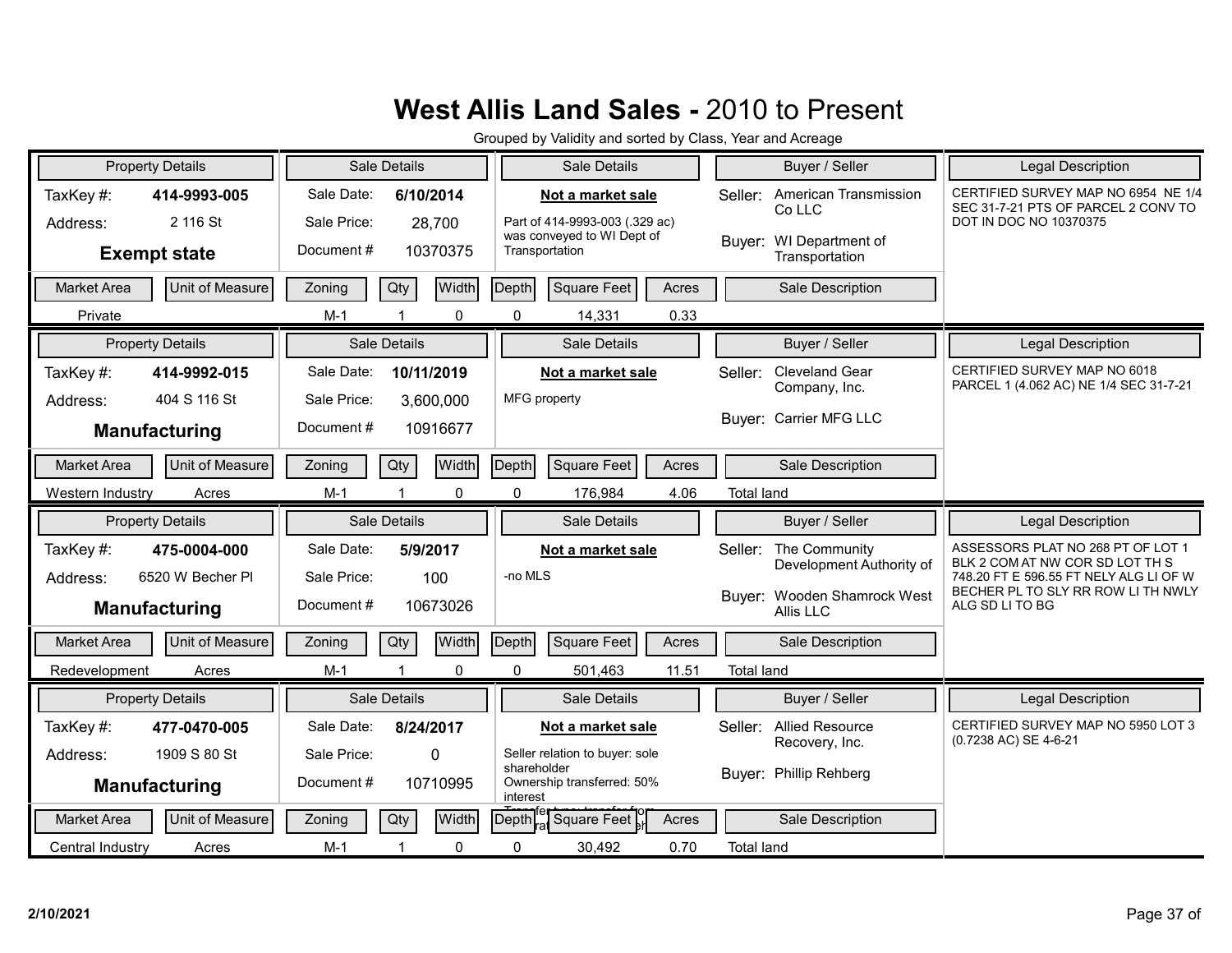| <b>Property Details</b>          |                              |                           | Sale Details          |                                                     | Sale Details                                                                                                                           |       | Buyer / Seller                                      | <b>Legal Description</b>                                    |
|----------------------------------|------------------------------|---------------------------|-----------------------|-----------------------------------------------------|----------------------------------------------------------------------------------------------------------------------------------------|-------|-----------------------------------------------------|-------------------------------------------------------------|
| TaxKey#:                         | 477-0470-005                 | Sale Date:                | 8/24/2017             |                                                     | Not a market sale                                                                                                                      |       | Phillip Rehberg<br>Seller:                          | CERTIFIED SURVEY MAP NO 5950 LOT 3<br>(0.7238 AC) SE 4-6-21 |
| Address:<br><b>Manufacturing</b> | 1909 S 80 St                 | Sale Price:<br>Document#  | $\Omega$<br>10711160  |                                                     | Seller relation to buyer: Grantor is<br>sole member of Grantee<br>Transfer type: Transfer from Sole<br>Member to his limited liability |       | Buver: The Rehberg Group, LLC                       |                                                             |
| Market Area                      | Unit of Measure              | Zoning                    | Width<br>Qty          | Depth <sup>al</sup>                                 | <b>Square Feet</b>                                                                                                                     | Acres | Sale Description                                    |                                                             |
| Central Industry                 | Acres                        | $M-1$                     | 0                     | 0                                                   | 30,492                                                                                                                                 | 0.70  | <b>Total land</b>                                   |                                                             |
| <b>Property Details</b>          |                              |                           | Sale Details          |                                                     | Sale Details                                                                                                                           |       | Buyer / Seller                                      | <b>Legal Description</b>                                    |
| TaxKey#:<br>Address:             | 477-0470-005<br>1909 S 80 St | Sale Date:<br>Sale Price: | 8/24/2017<br>$\Omega$ |                                                     | Not a market sale<br>Transfer type: transfer from                                                                                      |       | <b>Allied Resource</b><br>Seller:<br>Recovery, Inc. | CERTIFIED SURVEY MAP NO 5950 LOT 3<br>(0.7238 AC) SE 4-6-21 |
| <b>Manufacturing</b>             |                              | Document#                 | 10734357              |                                                     | corporation to sole shareholder                                                                                                        |       | Buyer: Phillip Rehberg                              |                                                             |
| <b>Market Area</b>               | Unit of Measure              | Zoning                    | Width<br>Qty          | Depth                                               | <b>Square Feet</b>                                                                                                                     | Acres | Sale Description                                    |                                                             |
| Central Industry                 | Acres                        | $M-1$                     | 0                     | 0                                                   | 30,492                                                                                                                                 | 0.70  | <b>Total land</b>                                   |                                                             |
|                                  |                              |                           |                       |                                                     |                                                                                                                                        |       |                                                     |                                                             |
| <b>Property Details</b>          |                              |                           | Sale Details          |                                                     | Sale Details                                                                                                                           |       | Buyer / Seller                                      | Legal Description                                           |
| TaxKey#:                         | 477-0470-005                 | Sale Date:                | 8/24/2017             |                                                     | Not a market sale                                                                                                                      |       | Phillip Rehberg<br>Seller:                          | CERTIFIED SURVEY MAP NO 5950 LOT 3                          |
| Address:<br><b>Manufacturing</b> | 1909 S 80 St                 | Sale Price:<br>Document#  | 360,000<br>10734369   |                                                     | Seller relation to buyer: Grantor is<br>sole member of Grantee<br>Transfer type: Transfer from Sole<br>Member to his limited liability |       | Buyer: The Rehberg Group, LLC                       | (0.7238 AC) SE 4-6-21                                       |
| <b>Market Area</b>               | <b>Unit of Measure</b>       | Zoning                    | Width<br>Qty          | Depth                                               | Square Feet                                                                                                                            | Acres | Sale Description                                    |                                                             |
| Central Industry                 | Acres                        | $M-1$                     | 0                     | 0                                                   | 30,492                                                                                                                                 | 0.70  | <b>Total land</b>                                   |                                                             |
| <b>Property Details</b>          |                              |                           | <b>Sale Details</b>   |                                                     | Sale Details                                                                                                                           |       | Buyer / Seller                                      | <b>Legal Description</b>                                    |
| TaxKey#:                         | 453-0686-000                 | Sale Date:                | 8/10/2017             |                                                     | Not a market sale                                                                                                                      |       | Robert E. Edenharder<br>Seller:                     | GROSS WEST ALLIS ADD. LOT 21 BLK 8                          |
| Address:<br><b>Manufacturing</b> | 7012 W Burnham St            | Sale Price:<br>Document#  | $\Omega$<br>10705859  | property                                            | Seller relation to buyer:<br>Termination of spouse's interest in<br>Transfer type: Termination of                                      |       | Buyer: Mary M. Edenharder                           |                                                             |
| <b>Market Area</b>               | Unit of Measure              | Zoning                    | Width<br>Qty          | $\left[\text{Depth}\right]_{\text{tv}}^{\text{pe}}$ | <b>Square Feet</b>                                                                                                                     | Acres | Sale Description                                    |                                                             |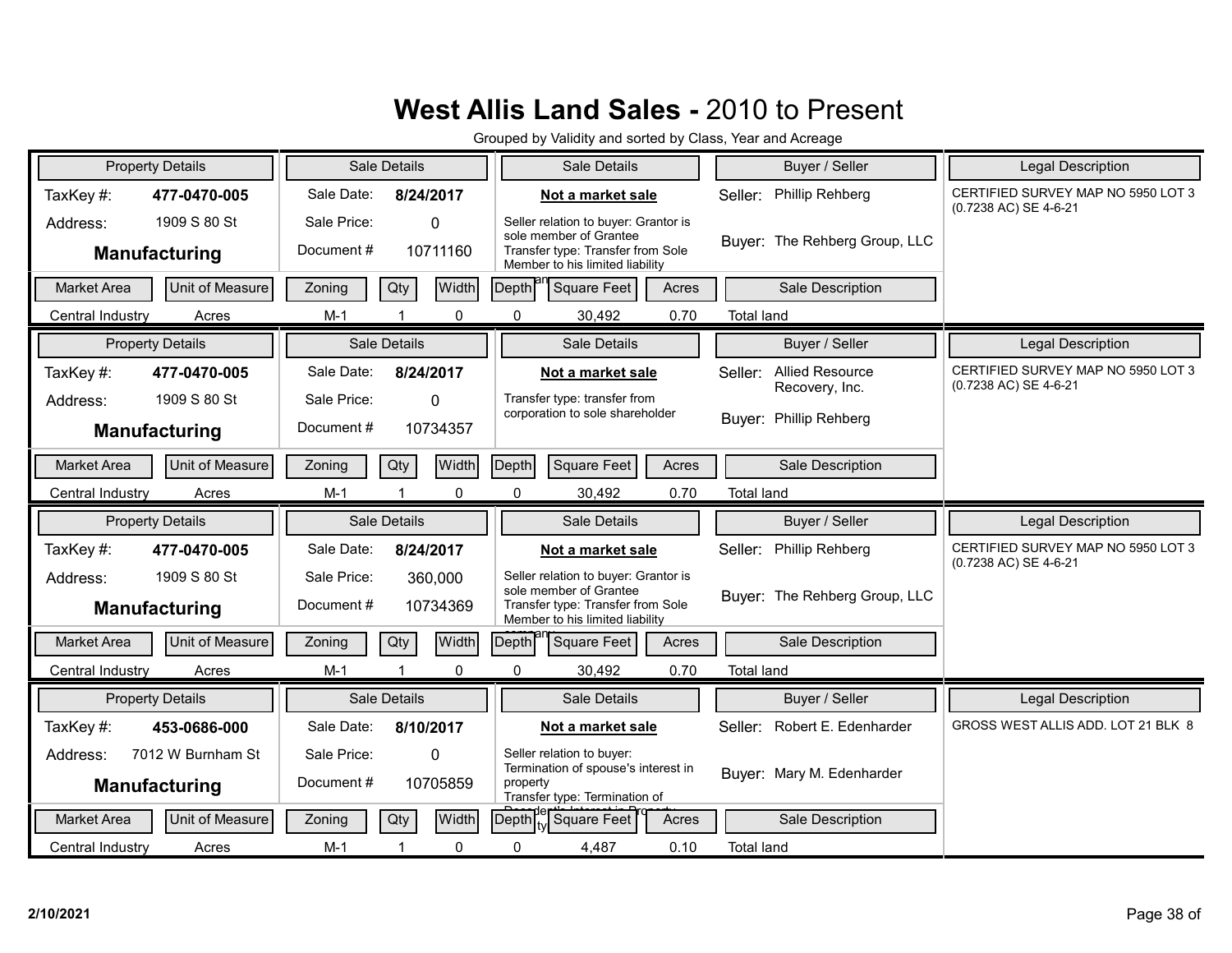| <b>Property Details</b>                               | Sale Details                                    | Sale Details                         | Buyer / Seller                                      | Legal Description                                                                |
|-------------------------------------------------------|-------------------------------------------------|--------------------------------------|-----------------------------------------------------|----------------------------------------------------------------------------------|
| TaxKey#:<br>413-9999-019                              | Sale Date:<br>8/31/2016                         | Not a market sale                    | <b>Robert Goelz</b><br>Seller:                      | COM IN E LI 558.72 FT S OF NE COR & 45<br>FT W OF SD E LI OF NW 31 7 21 TH W 132 |
| 11600 W Dixon St<br>Address:                          | Sale Price:<br>$\Omega$                         | Transfer to trust                    |                                                     | FT N 280 FT E 132 FT TH S 280 FT TO BEG<br><b>INCLDG VAC STADJ</b>               |
| <b>Manufacturing</b>                                  | Document#<br>10607471                           |                                      | Buyer: Robert W & Carol L<br><b>Goelz Fam Trust</b> |                                                                                  |
| Unit of Measure<br><b>Market Area</b>                 | <b>Width</b><br>Qty<br>Zoning                   | Square Feet<br>Depth<br>Acres        | Sale Description                                    |                                                                                  |
| Acres<br>Western Industry                             | $M-1$<br>0                                      | $\mathbf{0}$<br>41,164<br>0.95       |                                                     |                                                                                  |
| <b>Property Details</b>                               | Sale Details                                    | <b>Sale Details</b>                  | Buyer / Seller                                      | <b>Legal Description</b>                                                         |
| TaxKey#:<br>481-9995-010                              | Sale Date:<br>10/27/2016                        | Not a market sale                    | John & Carole Fox LLC<br>Seller:                    | E 80 FT OF COM IN CEN LI OF W BECHER<br>ST & 823.37 FT W OF E LI OF SE 6 6 21 TH |
| 11000 W Becher St<br>Address:<br><b>Manufacturing</b> | Sale Price:<br>629,900<br>Document#<br>10620254 |                                      | Buyer: Fox Factor Properties<br><b>LLC</b>          | E 160 FT N 330.60 FT W 160 FT TH S TO<br>BEG EXC S 30 FT FOR STR                 |
|                                                       |                                                 |                                      |                                                     |                                                                                  |
| Unit of Measure<br><b>Market Area</b>                 | Width<br>Qty<br>Zoning                          | Depth<br>Square Feet<br>Acres        | Sale Description                                    |                                                                                  |
| Western Industry<br>Acres                             | $M-1$<br>0                                      | 0<br>23,958<br>0.55                  | <b>Total land</b>                                   |                                                                                  |
| <b>Property Details</b>                               | Sale Details                                    | Sale Details                         | Buyer / Seller                                      | <b>Legal Description</b>                                                         |
|                                                       |                                                 | Not a market sale                    | Seller: Thomas W. Pangborn                          | CENT IMPR CO SUBD NO 2 LOTS 26 & 27                                              |
| TaxKey#:<br>454-0460-000                              | Sale Date:<br>12/13/2016                        |                                      |                                                     |                                                                                  |
| 6100 W Mitchell St<br>Address:                        | Sale Price:<br>100,000                          | One grantor conveying his 50%        |                                                     | BLK <sub>2</sub>                                                                 |
| Manufacturing                                         | Document#<br>10633264                           | interest                             | Buyer: Adam Stikel                                  |                                                                                  |
| <b>Unit of Measure</b><br><b>Market Area</b>          | Width<br>Qty<br>Zoning                          | Depth<br>Square Feet<br>Acres        | Sale Description                                    |                                                                                  |
| Central Industry<br>Acres                             | $C-2$<br>$\Omega$<br>$\blacktriangleleft$       | $\Omega$<br>6,970<br>0.16            | <b>Total land</b>                                   |                                                                                  |
| <b>Property Details</b>                               | Sale Details                                    | Sale Details                         | Buyer / Seller                                      | <b>Legal Description</b>                                                         |
| TaxKey#:<br>479-0457-001                              | Sale Date:<br>4/16/2015                         | Not a market sale                    | Seller: Ronald E. Loos                              | KINSEYS PARK GARDENS LOTS 19 & 20                                                |
| 9700 W National Ave<br>Address:                       | Sale Price:<br>$\Omega$                         | Create trust                         |                                                     | BLK 9 EXC PT FOR STR                                                             |
| <b>Manufacturing</b>                                  | Document#<br>10455784                           |                                      | Buyer: Ronald E Loos & Maria<br>M Loos Revoc Trust  |                                                                                  |
| <b>Market Area</b><br>Unit of Measure                 | Width<br>Qty<br>Zoning                          | <b>Depth</b><br>Square Feet<br>Acres | Sale Description                                    |                                                                                  |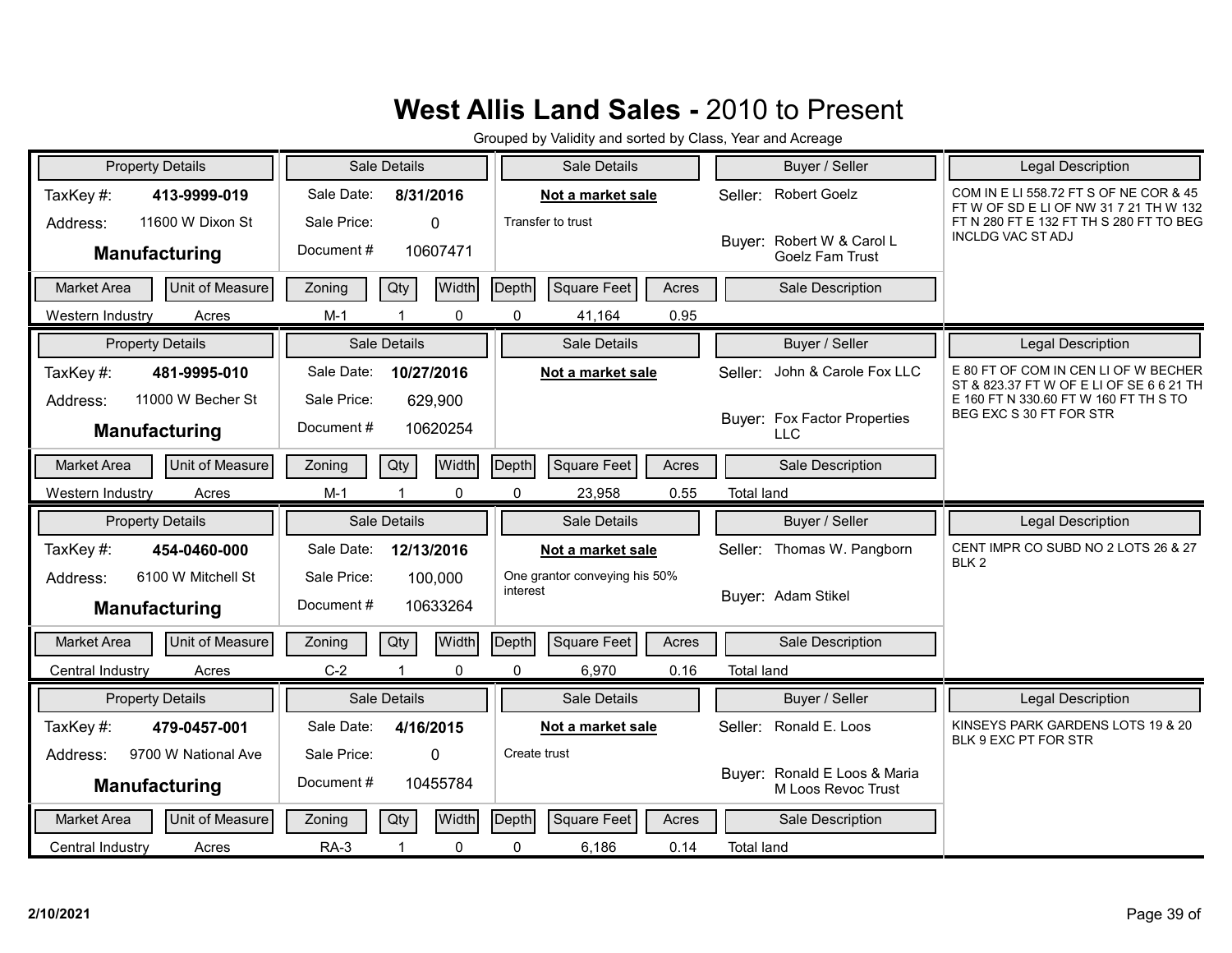| <b>Property Details</b>               |             | Sale Details        | Sale Details                                               | Buyer / Seller                                            | <b>Legal Description</b>                            |
|---------------------------------------|-------------|---------------------|------------------------------------------------------------|-----------------------------------------------------------|-----------------------------------------------------|
| TaxKey#:<br>445-0760-002              | Sale Date:  | 7/15/2014           | Not a market sale                                          | Hoffmann Alois &<br>Seller:<br><b>Elizabeth Rev Trust</b> | RAINBOW PARK W 93 FT OF LOT 5 & E 82<br>FT OF LOT 4 |
| Address: 411 W Theo Trecker Wa        | Sale Price: | $\Omega$            |                                                            | Buyer: Elizabeth M Hoffmann                               |                                                     |
| <b>Manufacturing</b>                  | Document#   | 10378775            |                                                            | Liv Trust                                                 |                                                     |
| <b>Market Area</b><br>Unit of Measure | Zoning      | Qty<br><b>Width</b> | Square Feet<br>Depth<br>Acres                              | Sale Description                                          |                                                     |
| Acres<br>Western Industry             | $M-1$       | $\Omega$            | $\Omega$<br>36,982<br>0.85                                 | <b>Total land</b>                                         |                                                     |
| <b>Property Details</b>               |             | Sale Details        | Sale Details                                               | Buyer / Seller                                            | Legal Description                                   |
| TaxKey#:<br>515-0058-000              | Sale Date:  | 8/22/2019           | Not a market sale                                          | Robert J. Senn<br>Seller:                                 | VAN DYKE CITY ADD NO 1 LOT 11 BLK 3                 |
| 28 74 St<br>Address:                  | Sale Price: | 20,000              | Seller relation to buyer:<br>Parents/Son & Daughter-in-law |                                                           |                                                     |
| <b>Residential</b>                    | Document#   | 10902884            | Seller relation to buyer:<br>Parents/Son & Daughter-in-Law | Buyer: Jeffrey Senn                                       |                                                     |
| Unit of Measure<br><b>Market Area</b> | Zoning      | Width<br>Qty        | Depth<br>Square Feet<br>Acres                              | Sale Description                                          |                                                     |
| Neighborhood 2<br>Front feet          | <b>RA-2</b> | 64                  | 103<br>0.17<br>7,231                                       |                                                           |                                                     |
|                                       |             |                     |                                                            |                                                           |                                                     |
| <b>Property Details</b>               |             | Sale Details        | Sale Details                                               | Buyer / Seller                                            | <b>Legal Description</b>                            |
| TaxKey#:<br>478-0455-000              | Sale Date:  | 10/5/2018           | Not a market sale                                          | Milwaukee County<br>Seller:                               | ASSESSORS PLAT NO 253 LOT 3 BLK 2                   |
| 2113 S 84 St<br>Address:              | Sale Price: | 11,000              |                                                            |                                                           |                                                     |
| <b>Residential</b>                    | Document #  | 10818200            |                                                            | Buver: Rudy Treml                                         |                                                     |
| Unit of Measure<br>Market Area        | Zoning      | Width<br>Qty        | Square Feet<br>Depth<br>Acres                              | Sale Description                                          |                                                     |
| Neighborhood 10<br>Front feet         | $C-2$       | 40                  | 176<br>7,057<br>0.16                                       |                                                           |                                                     |
| <b>Property Details</b>               |             | <b>Sale Details</b> | Sale Details                                               | Buyer / Seller                                            | <b>Legal Description</b>                            |
| TaxKey#:<br>479-0721-001              | Sale Date:  | 9/19/2018           | Not a market sale                                          | <b>Edward and Maria</b><br>Seller:                        | MCGEOCH HIGHLANDS LOT 35 & S 15 FT                  |
| 21 95 St<br>Address:                  | Sale Price: | 100,000             | Deed type: Trustees Deed, not on                           | <b>Susterich Family Trust</b>                             | OF LOT 34 BLK 4                                     |
| <b>Residential</b>                    | Document#   | 10816054            | mls or online                                              | Buyer: Jose A. Medellin                                   |                                                     |
| Unit of Measure<br><b>Market Area</b> | Zoning      | Qty<br>Width        | <b>Square Feet</b><br>Depth<br>Acres                       | Sale Description                                          |                                                     |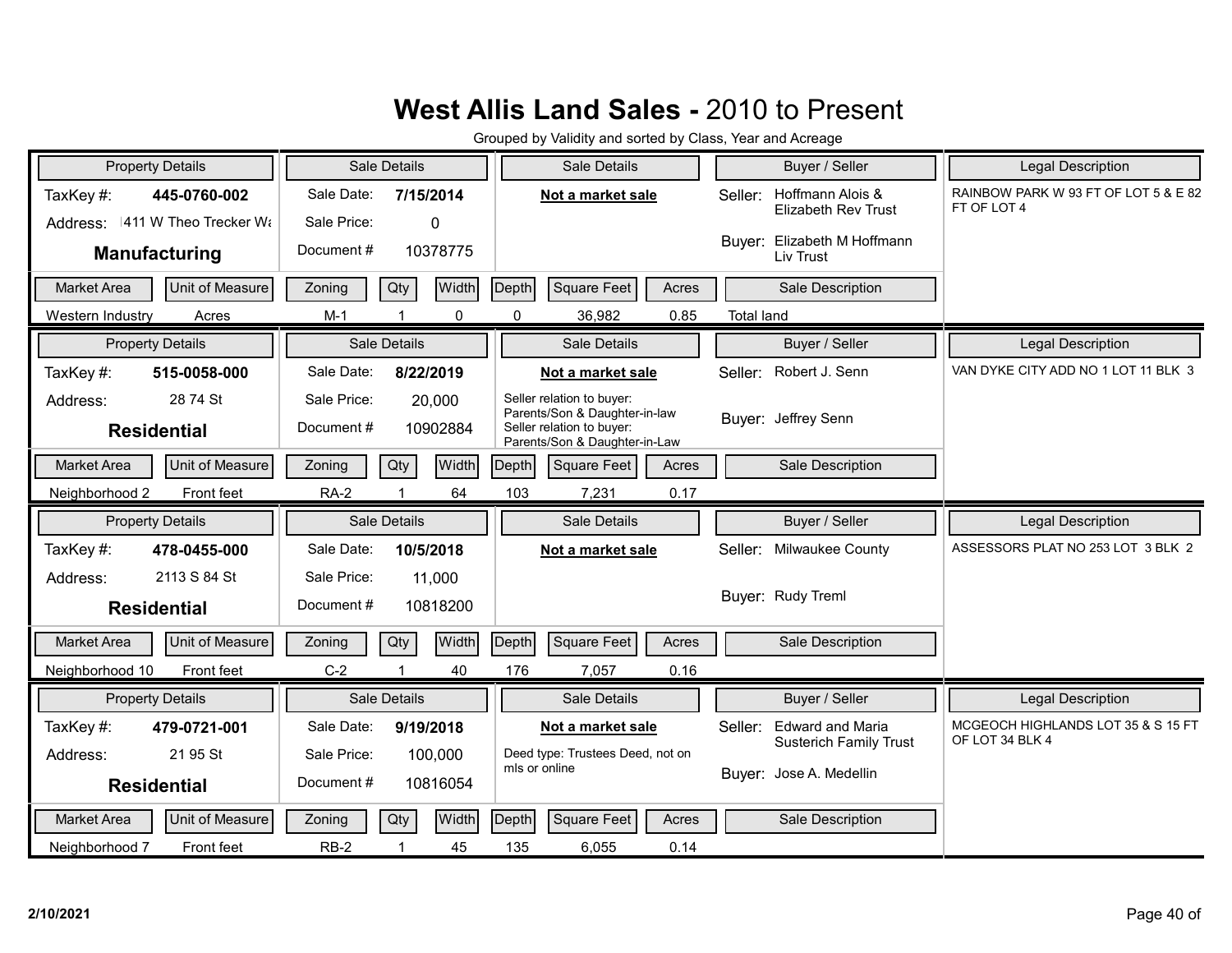| <b>Property Details</b>               | <b>Sale Details</b>         | Sale Details                                                     | Buyer / Seller                               | <b>Legal Description</b>                                               |
|---------------------------------------|-----------------------------|------------------------------------------------------------------|----------------------------------------------|------------------------------------------------------------------------|
| TaxKey#:<br>451-0403-005              | Sale Date:<br>9/17/2018     | Not a market sale                                                | Seller: T & G Properties, L.L.C.             | CONRADS W ALLIS GARDENS W 54 FT<br>OF E 159 FT OF LOTS 8 THRU 10 BLK 6 |
| 1789 St<br>Address:                   | Sale Price:<br>2,000,000    | all buildings purchased from<br>neighboring business to demolish |                                              |                                                                        |
| <b>Residential</b>                    | Document#<br>10812344       | and build to suit them                                           | Buyer: CHR. Hansen, Inc.                     |                                                                        |
| Unit of Measure<br><b>Market Area</b> | Width<br>Qty<br>Zoning      | Depth<br>Square Feet<br>Acres                                    | Sale Description                             |                                                                        |
| Neighborhood 13<br>Front feet         | $RB-2$<br>54<br>$\mathbf 1$ | 105<br>5,706<br>0.13                                             | <b>Total land</b>                            |                                                                        |
| <b>Property Details</b>               | Sale Details                | Sale Details                                                     | Buyer / Seller                               | <b>Legal Description</b>                                               |
| TaxKey#:<br>451-0404-001              | Sale Date:<br>9/17/2018     | Not a market sale                                                | Seller: T & G Properties, L.L.C.             | CONRADS W ALLIS GARDENS E 159 FT<br>OF LOT 11 BLK 6                    |
| 17 89 St<br>Address:                  | Sale Price:<br>2,000,000    | all buildings purchased from<br>neighboring business to demolish |                                              |                                                                        |
| <b>Residential</b>                    | Document#<br>10812344       | and build to suit them                                           | Buyer: CHR. Hansen, Inc.                     |                                                                        |
| Unit of Measure<br><b>Market Area</b> | Width<br>Qty<br>Zoning      | Depth<br>Square Feet<br>Acres                                    | Sale Description                             |                                                                        |
| Neighborhood 13<br>Front feet         | $RB-2$<br>35                | 159<br>0.13<br>5,576                                             |                                              |                                                                        |
| <b>Property Details</b>               | Sale Details                | Sale Details                                                     | Buyer / Seller                               | <b>Legal Description</b>                                               |
| TaxKey#:<br>521-9945-002              | Sale Date:<br>2/15/2017     | Not a market sale                                                | Julie A/K/A Julie L<br>Seller:<br>Gliszinski | CERTIFIED SURVEY MAP NO 2518 SW<br>7-6-21 OUTLOT 1 INCLDG EASEMENT     |
| 29 Waukesha Rd<br>Address:            | Sale Price:<br>1,000        | Seller relation to buyer:<br><b>GRANTOR AND GRANTEE ARE</b>      |                                              |                                                                        |
| <b>Residential</b>                    | Document#<br>10649585       | THE SAME PERSON<br>Transfer type: CONVEYANCE TO                  | Buyer: Julie L. Gliszinski                   |                                                                        |
| <b>Unit of Measure</b><br>Market Area | Width<br>Qty<br>Zoning      | Deptht, Square Feet<br>Acres                                     | Sale Description                             |                                                                        |
| Neighborhood 1<br>Front feet          | <b>RA-1</b><br>100          | 369 <sub>115</sub><br>36,024<br>0.83                             |                                              |                                                                        |
| <b>Property Details</b>               | Sale Details                | Sale Details                                                     | Buyer / Seller                               | Legal Description                                                      |
| TaxKey#:<br>521-9945-002              | Sale Date:<br>2/14/2017     | Not a market sale                                                | Julie Gliszinski<br>Seller:                  | CERTIFIED SURVEY MAP NO 2518 SW<br>7-6-21 OUTLOT 1 INCLDG EASEMENT     |
| 29 Waukesha Rd<br>Address:            | Sale Price:<br>0            | Conveyance to same owner to<br>add middle initial                |                                              |                                                                        |
| <b>Residential</b>                    | Document#<br>10649585       |                                                                  | Buyer: Julie L. Gliszinski                   |                                                                        |
|                                       |                             |                                                                  |                                              |                                                                        |
| Unit of Measure<br><b>Market Area</b> | Width<br>Qty<br>Zoning      | Depth<br>Square Feet<br>Acres                                    | Sale Description                             |                                                                        |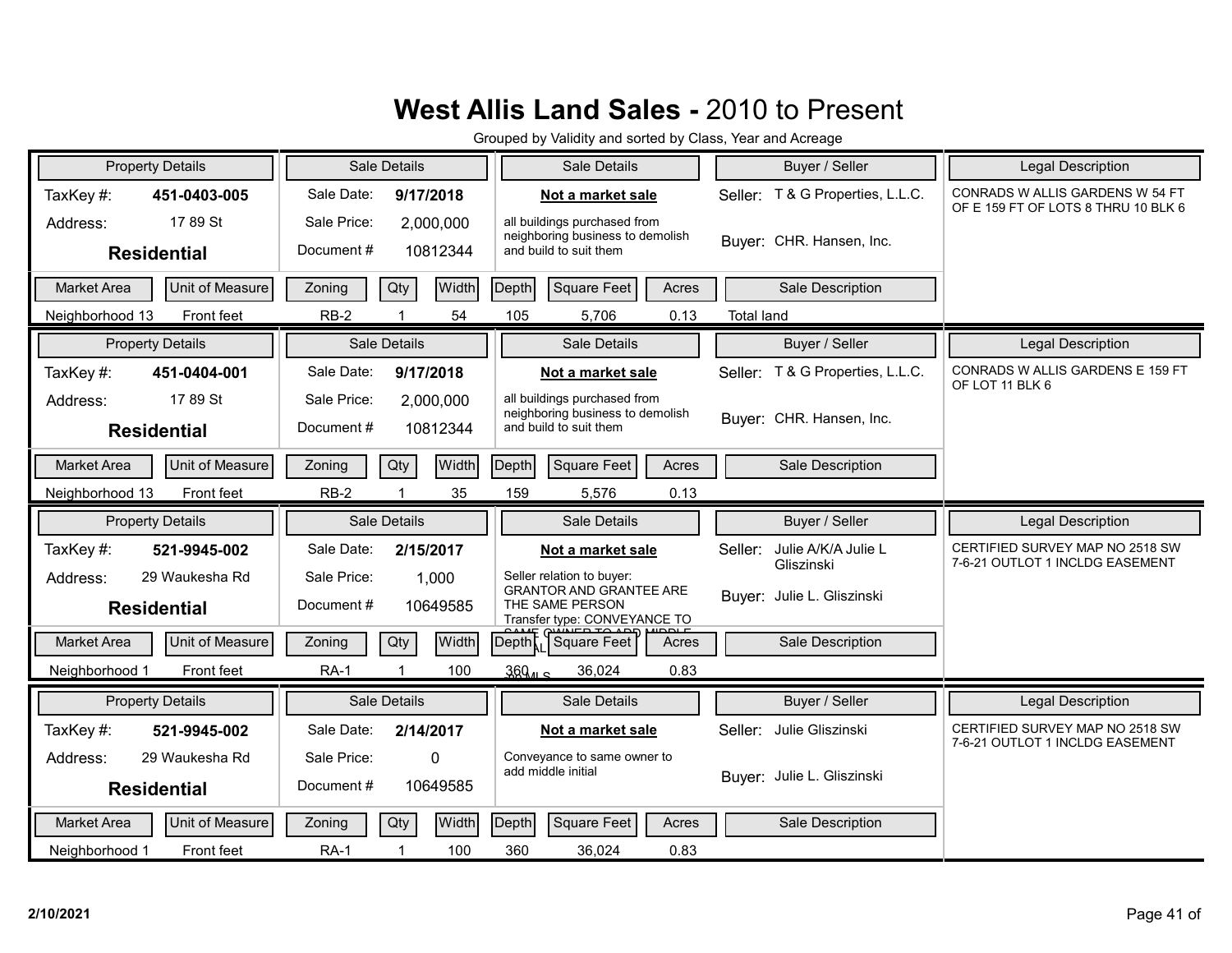| <b>Property Details</b>                            | Sale Details                                      | Sale Details                                                                                                | Buyer / Seller                 | Legal Description                                                  |
|----------------------------------------------------|---------------------------------------------------|-------------------------------------------------------------------------------------------------------------|--------------------------------|--------------------------------------------------------------------|
| TaxKey#:<br>521-9947-005                           | Sale Date:<br>1/18/2017                           | Not a market sale                                                                                           | Seller: Thomas W. Jungck       | CERTIFIED SURVEY MAP NO 2255<br>PARCEL 2 EXC NELY 35 FT RESERVING  |
| 29 Waukesha Rd<br>Address:<br><b>Residential</b>   | Sale Price:<br>2,098,400<br>Document#<br>10657492 | Transfer type: Tax Foreclosure<br>Deed type: Order for Judgment<br>and Judgment                             | <b>Buyer: Milwaukee County</b> | EASEMENT SW 1/4 SEC 7-6-21                                         |
| Unit of Measure<br><b>Market Area</b>              | Width<br>Qty<br>Zoning                            | Square Feet<br>Depth<br>Acres                                                                               | Sale Description               |                                                                    |
| Front feet<br>Neighborhood 1                       | 115<br><b>RA-1</b>                                | 162<br>18,630<br>0.43                                                                                       | <b>Total land</b>              |                                                                    |
| <b>Property Details</b>                            | Sale Details                                      | Sale Details                                                                                                | Buyer / Seller                 | <b>Legal Description</b>                                           |
| TaxKey#:<br>521-9947-003                           | Sale Date:<br>1/18/2017                           | Not a market sale                                                                                           | Thomas W. Jungck<br>Seller:    | CERTIFIED SURVEY MAP NO 2255 SW<br>7-6-21 PARCEL 3 INCLDG EASEMENT |
| 29 Waukesha Rd<br>Address:<br><b>Residential</b>   | Sale Price:<br>2,098,400<br>Document#<br>10657492 | Transfer type: Tax Foreclosure<br>Deed type: Order for Judgment<br>and Judgment                             | Buver: Milwaukee County        |                                                                    |
| Unit of Measure<br><b>Market Area</b>              | Width<br>Qty<br>Zoning                            | Depth Square Feet<br>Acres                                                                                  | Sale Description               |                                                                    |
| Front feet<br>Neighborhood 1                       | <b>RA-1</b><br>115                                | 150<br>17,250<br>0.40                                                                                       | <b>Total land</b>              |                                                                    |
|                                                    |                                                   |                                                                                                             |                                |                                                                    |
| <b>Property Details</b>                            | Sale Details                                      | Sale Details                                                                                                | Buyer / Seller                 | Legal Description                                                  |
| TaxKey#:<br>478-0455-000                           | Sale Date:<br>1/18/2017                           | Not a market sale                                                                                           | Seller: Thomas W. Jungck       | ASSESSORS PLAT NO 253 LOT 3 BLK 2                                  |
| 2113 S 84 St<br>Address:<br><b>Residential</b>     | Sale Price:<br>2,098,400<br>Document#<br>10657492 | Transfer type: Tax Foreclosure<br>Deed type: Order for Judgment<br>and Judgment                             | Buver: Milwaukee County        |                                                                    |
| <b>Unit of Measure</b><br><b>Market Area</b>       | Width<br>Zoning<br>Qty                            | Square Feet<br>Depth<br>Acres                                                                               | Sale Description               |                                                                    |
| Neighborhood 10<br>Front feet                      | $C-2$<br>40                                       | 176<br>0.16<br>7,057                                                                                        |                                |                                                                    |
| <b>Property Details</b>                            | Sale Details                                      | Sale Details                                                                                                | Buyer / Seller                 | Legal Description                                                  |
| TaxKey #:<br>442-0324-000                          | Sale Date:<br>12/20/2017                          | Not a market sale                                                                                           | Thomas J. Giljohann<br>Seller: | ASSESSMENT SUBD NO 71 E 43 FT OF                                   |
| 84 Schlinger Ave<br>Address:<br><b>Residential</b> | Sale Price:<br>180,000<br>Document#<br>10741319   | Ownership transferred: Land<br><b>Contract Purchase</b><br>Ownership transferred: Land<br>Contract Purchase | Buyer: Jacob Pastrich          | LOT 5 BLK 11 EX N 45 FT FOR AVE                                    |
| Unit of Measure<br><b>Market Area</b>              | Qty<br><b>Width</b><br>Zoning                     | Depth<br>Square Feet<br>Acres                                                                               | Sale Description               |                                                                    |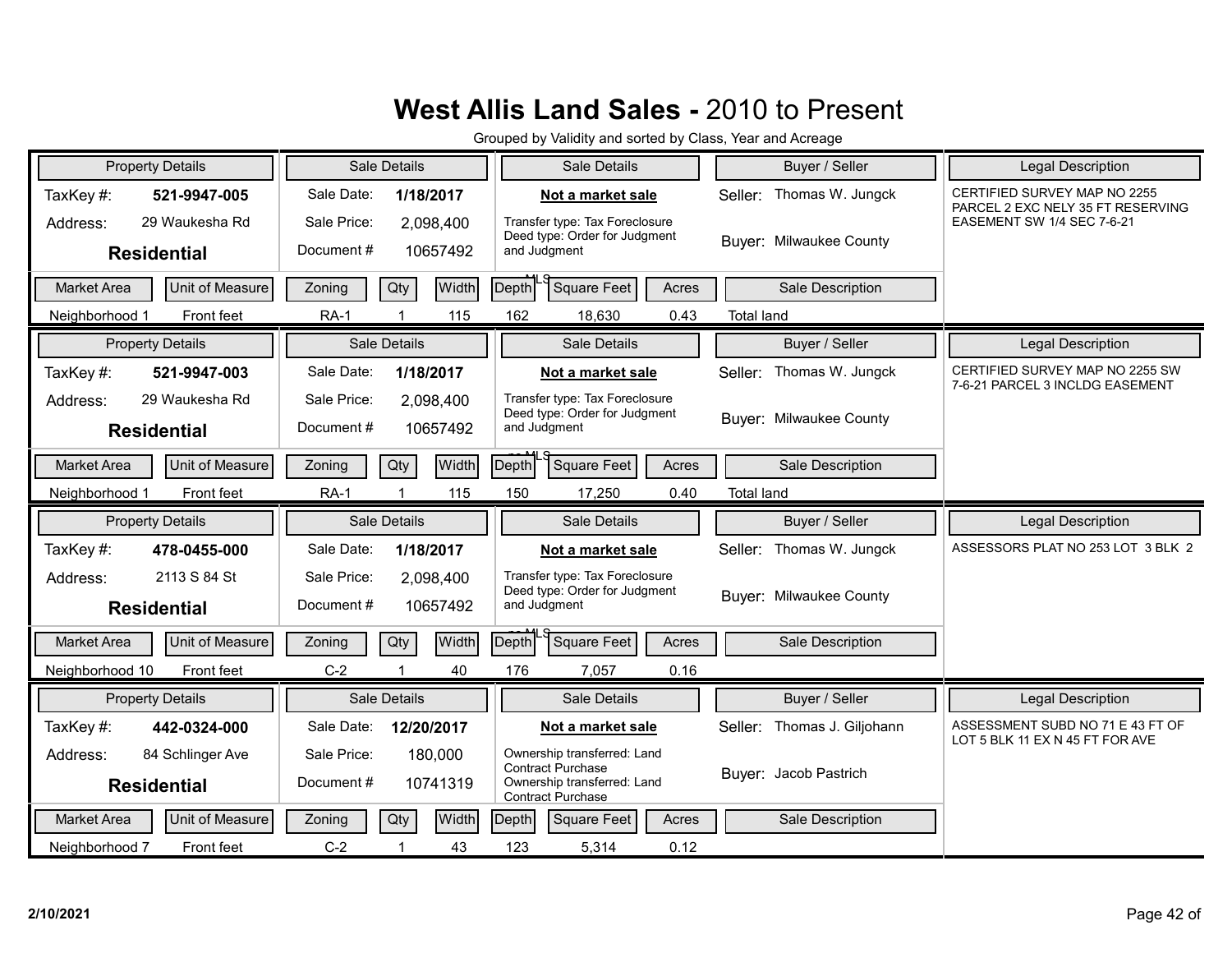| <b>Property Details</b>                            | Sale Details                                     | Sale Details                                                                                                                             | Buyer / Seller                 | <b>Legal Description</b>                                 |
|----------------------------------------------------|--------------------------------------------------|------------------------------------------------------------------------------------------------------------------------------------------|--------------------------------|----------------------------------------------------------|
| TaxKey#:<br>442-0326-000                           | Sale Date:<br>12/20/2017                         | Not a market sale                                                                                                                        | Thomas J. Giljohann<br>Seller: | ASSESSMENT SUBD NO 71 LOT 7 BLK 11<br>EX N 45 FT FOR AVE |
| 84 Schlinger Ave<br>Address:<br><b>Residential</b> | Sale Price:<br>180,000<br>Document#<br>10741319  | Ownership transferred: Land<br><b>Contract Purchase</b><br>Ownership transferred: Land<br><b>Contract Purchase</b>                       | Buyer: Jacob Pastrich          |                                                          |
| Unit of Measure<br><b>Market Area</b>              | Qty<br>Width<br>Zoning                           | Depth<br><b>Square Feet</b><br>Acres                                                                                                     | Sale Description               |                                                          |
| Front feet<br>Neighborhood 7                       | $C-2$<br>40                                      | 123<br>4,922<br>0.11                                                                                                                     |                                |                                                          |
| <b>Property Details</b>                            | Sale Details                                     | Sale Details                                                                                                                             | Buyer / Seller                 | <b>Legal Description</b>                                 |
| TaxKey#:<br>453-0461-000                           | Sale Date:<br>1/31/2017                          | Not a market sale                                                                                                                        | Robert F. Motola<br>Seller:    | LINWOOD SUBD LOT 13 & VAC ALLEY ADJ<br>SD LOT ON W BLK 4 |
| 18 77 St<br>Address:<br><b>Residential</b>         | Sale Price:<br>$\Omega$<br>Document#<br>10647838 | QCD - transfer to LLC<br>-no MLS                                                                                                         | Buyer: Robert Motola LLC       |                                                          |
| Unit of Measure<br><b>Market Area</b>              | Qty<br>Width<br>Zoning                           | Depth<br>Square Feet<br>Acres                                                                                                            | Sale Description               |                                                          |
| Neighborhood 14<br>Front feet                      | $C-2$<br>30                                      | 127<br>3,833<br>0.09                                                                                                                     |                                |                                                          |
|                                                    |                                                  |                                                                                                                                          |                                |                                                          |
| <b>Property Details</b>                            | Sale Details                                     | Sale Details                                                                                                                             | Buyer / Seller                 | Legal Description                                        |
| TaxKey#:<br>453-0070-001                           | Sale Date:<br>8/9/2017                           | Not a market sale                                                                                                                        | Seller: Juan He                | CENT IMPR CO SUBD NO 1 LOT 15 BLK 5                      |
| 1442 S 72 St<br>Address:<br><b>Residential</b>     | Sale Price:<br>12,000<br>Document #<br>10721078  |                                                                                                                                          | Buyer: Patricia A. Musta       |                                                          |
| Unit of Measure<br>Market Area                     | Width<br>Zoning<br>Qty                           | Depth<br><b>Square Feet</b><br>Acres                                                                                                     | Sale Description               |                                                          |
| Neighborhood 13<br>Front feet                      | $RB-2$<br>30<br>$\mathbf 1$                      | 0.08<br>120<br>3,615                                                                                                                     |                                |                                                          |
| <b>Property Details</b>                            | Sale Details                                     | Sale Details                                                                                                                             | Buyer / Seller                 | <b>Legal Description</b>                                 |
| TaxKey #:<br>521-9945-002                          | Sale Date:<br>1/4/2016                           | Not a market sale                                                                                                                        | Milwaukee County<br>Seller:    | CERTIFIED SURVEY MAP NO 2518 SW                          |
| 29 Waukesha Rd<br>Address:<br><b>Residential</b>   | Sale Price:<br>$\Omega$<br>Document#<br>10535920 | Milwaukee County transferred to<br>Julie Gliszinski (owns property<br>next door - 2917 S Waukesha Rd)<br>No transfer return - sale price | Buyer: Julie Gliszinski        | 7-6-21 OUTLOT 1 INCLDG EASEMENT                          |
| Unit of Measure<br><b>Market Area</b>              | Qty<br>Width<br>Zoning                           | Depth<br><b>Square Feet</b><br>Acres                                                                                                     | Sale Description               |                                                          |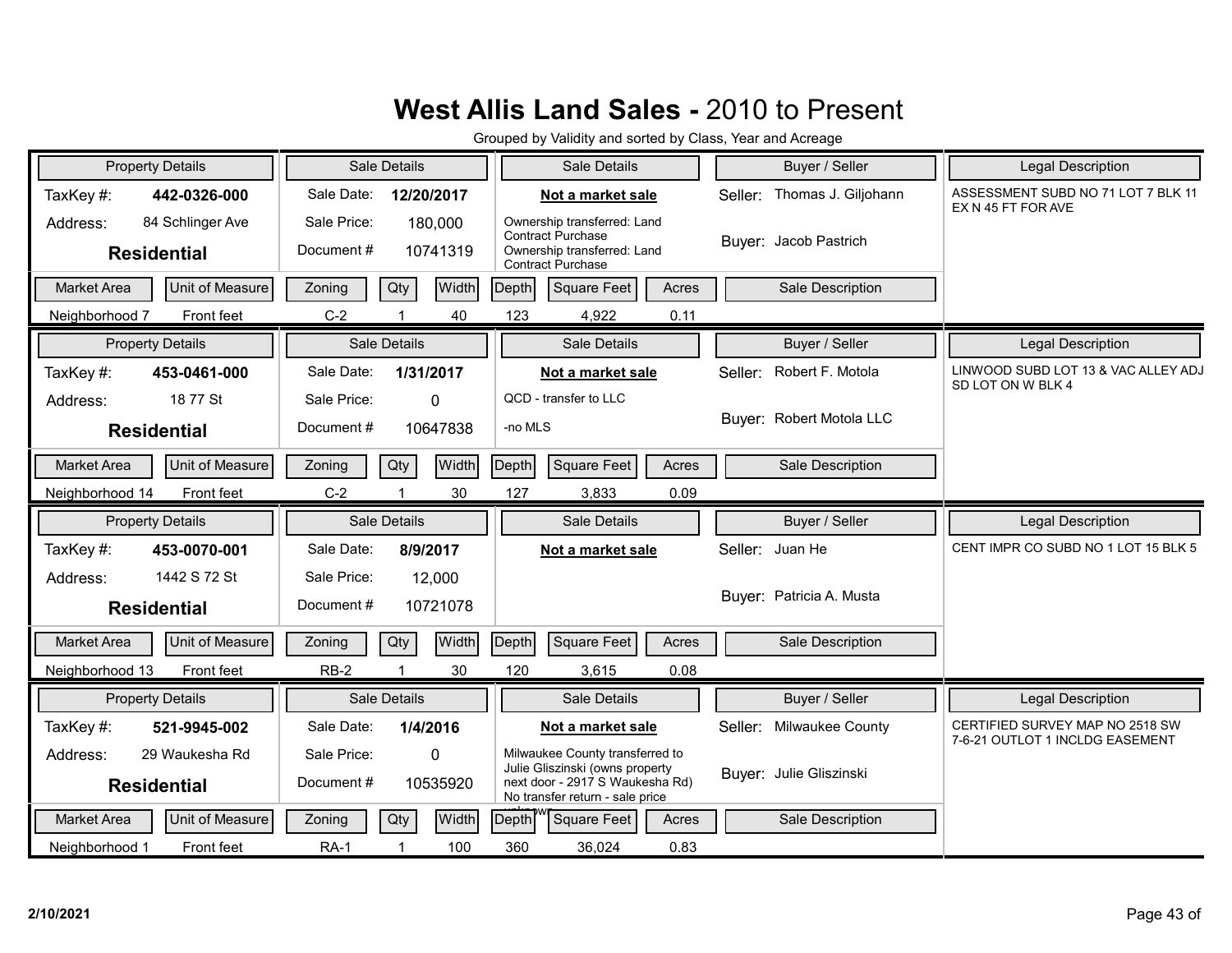| <b>Property Details</b>                              | Sale Details                                         | Sale Details                                          | Buyer / Seller                  | Legal Description                                       |
|------------------------------------------------------|------------------------------------------------------|-------------------------------------------------------|---------------------------------|---------------------------------------------------------|
| TaxKey#:<br>483-9982-013                             | Sale Date:<br>9/28/2016                              | Not a market sale                                     | Seller: Paul J. Kubenik         | CERTIFIED SURVEY MAP NO 7850 NW 1/4<br>SEC 7-6-21 LOT 2 |
| 25 Root River Pkwy<br>Address:<br><b>Residential</b> | Sale Price:<br>$\mathbf{0}$<br>Document#<br>10610293 | Designate T.O.D. Beneficiaries<br>-no RETR<br>-no MLS | Buyer: Paul J Kubenik Rev Trust |                                                         |
| Unit of Measure<br><b>Market Area</b>                | Width<br>Qty<br>Zoning                               | Depth<br>Square Feet<br>Acres                         | Sale Description                |                                                         |
| Front feet<br>Neighborhood 1                         | <b>RA-1</b><br>60                                    | 206<br>0.29<br>12,415                                 |                                 |                                                         |
|                                                      |                                                      |                                                       |                                 |                                                         |
| <b>Property Details</b>                              | Sale Details                                         | Sale Details                                          | Buyer / Seller                  | Legal Description                                       |
| TaxKey#:<br>524-0007-000                             | Sale Date:<br>6/16/2016                              | Not a market sale                                     | Seller: Rita L. Zyniel          | BLATZ HOMESTEAD SUBD. LOT 7 BLK 1                       |
| 31 107 St<br>Address:                                | Sale Price:<br>$\Omega$                              | Designate TOD beneficiary                             |                                 |                                                         |
| <b>Residential</b>                                   | Document#<br>10578379                                |                                                       | Buyer: Jeff Zyniel              |                                                         |
| Unit of Measure<br>Market Area                       | Width<br>Qty<br>Zoning                               | Square Feet<br>Depth<br>Acres                         | Sale Description                |                                                         |
| Front feet<br>Neighborhood 5                         | <b>RA-2</b><br>60                                    | 0.22<br>156<br>9,409                                  |                                 |                                                         |
| <b>Property Details</b>                              | Sale Details                                         | Sale Details                                          | Buyer / Seller                  | <b>Legal Description</b>                                |
| TaxKey#:<br>524-0007-000                             | Sale Date:<br>4/26/2016                              | Not a market sale                                     | Seller: Rita L. Zyniel          | BLATZ HOMESTEAD SUBD. LOT 7 BLK 1                       |
| 31 107 St<br>Address:                                | Sale Price:<br>$\mathbf 0$                           | Children to parent                                    |                                 |                                                         |
| <b>Residential</b>                                   | Document#<br>10567803                                |                                                       | Buyer: Rita L. Zyniel           |                                                         |
| <b>Unit of Measure</b><br><b>Market Area</b>         | Width<br>Qty<br>Zoning                               | Depth<br>Square Feet<br>Acres                         |                                 |                                                         |
| Front feet                                           |                                                      |                                                       | Sale Description                |                                                         |
| Neighborhood 5                                       | <b>RA-2</b><br>60                                    | 156<br>9,409<br>0.22                                  |                                 |                                                         |
| <b>Property Details</b>                              | Sale Details                                         | Sale Details                                          | Buyer / Seller                  | Legal Description                                       |
| TaxKey#:<br>479-0248-000                             | Sale Date:<br>4/30/2016                              | Not a market sale                                     | Seller: Thomas J. Kopesky       | KINSEYS PARK GARDENS LOT 28 BLK 2                       |
| 19 98 St<br>Address:                                 | Sale Price:<br>$\mathbf{0}$                          | From husband to wife                                  |                                 |                                                         |
| <b>Residential</b>                                   | Document#<br>10562803                                |                                                       | Buyer: Charlotte M. Kopesky     |                                                         |
| Unit of Measure<br><b>Market Area</b>                | Width<br>Qty<br>Zoning                               | <b>Depth</b><br>Square Feet<br>Acres                  | Sale Description                |                                                         |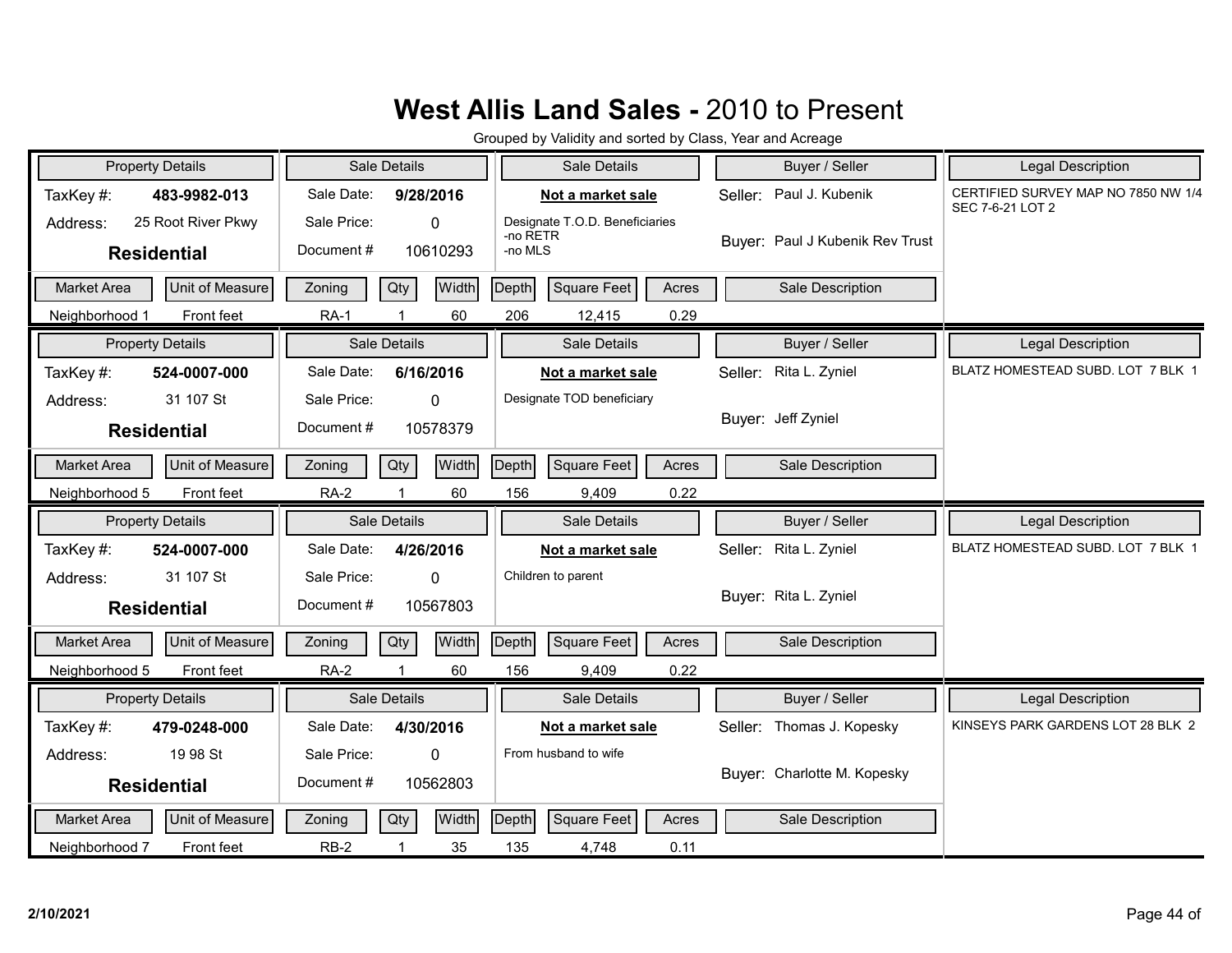| <b>Property Details</b>               | <b>Sale Details</b>      | Sale Details                                                    | Buyer / Seller                          | Legal Description                   |
|---------------------------------------|--------------------------|-----------------------------------------------------------------|-----------------------------------------|-------------------------------------|
| TaxKey#:<br>474-0024-002              | Sale Date:<br>11/28/2016 | Not a market sale                                               | Seller: PyraMax Bank FSB                | MC GEOCH MEADOWS LOT 14 BLK 1       |
| 19 55 St<br>Address:                  | Sale Price:<br>5,000     | -no MLS                                                         |                                         |                                     |
| <b>Residential</b>                    | Document#<br>10631121    |                                                                 | Buyer: Juan J. Corona Sr                |                                     |
| Unit of Measure<br><b>Market Area</b> | Qty<br>Width<br>Zoning   | Depth<br>Square Feet<br>Acres                                   | Sale Description                        |                                     |
| Front feet<br>Neighborhood 14         | $RB-2$<br>30             | 120<br>0.09<br>3,703                                            | (from split of tax key number           |                                     |
| <b>Property Details</b>               | <b>Sale Details</b>      | Sale Details                                                    | Buyer / Seller                          | Legal Description                   |
| TaxKey #:<br>453-0849-000             | Sale Date:<br>6/7/2016   | Not a market sale                                               | Dorothy J. Musich<br>Seller:            | GROSS WEST ALLIS ADD. LOT 30 BLK 14 |
| 19 72 St<br>Address:                  | Sale Price:<br>60,000    | Sale includes 453-0849-000 and<br>453-0850-000 (8-15-16: Estate |                                         |                                     |
| <b>Residential</b>                    | Document#<br>10572043    | Liquidation. jrk)                                               | Buyer: Golden Valley<br>Investments LLC |                                     |
| Unit of Measure<br><b>Market Area</b> | Width<br>Qty<br>Zoning   | Square Feet<br>Depth<br>Acres                                   | Sale Description                        |                                     |
| Neighborhood 14<br>Front feet         | $RB-2$<br>30             | 120<br>3,615<br>0.08                                            |                                         |                                     |
|                                       |                          |                                                                 |                                         |                                     |
| <b>Property Details</b>               | Sale Details             | Sale Details                                                    | Buyer / Seller                          | <b>Legal Description</b>            |
| TaxKey#:<br>474-0232-000              | Sale Date:<br>4/29/2016  | Not a market sale                                               | Seller: Loancare LLC                    | MC GEOCH MEADOWS LOT 18 BLK 8       |
| 20 57 St<br>Address:                  | Sale Price:<br>90,000    | Sale includes 474-0231 and                                      |                                         |                                     |
| <b>Residential</b>                    | Document#<br>10582105    | 474-0232 Foreclosure Liquidation                                | Buver: Jon Friske                       |                                     |
| Unit of Measure<br><b>Market Area</b> | Width<br>Qty<br>Zoning   | Square Feet<br>Depth<br>Acres                                   | Sale Description                        |                                     |
| Neighborhood 12<br>Front feet         | $RB-2$<br>30<br>1        | 120<br>0.08<br>3,615                                            |                                         |                                     |
| <b>Property Details</b>               | Sale Details             | Sale Details                                                    | Buyer / Seller                          | <b>Legal Description</b>            |
| TaxKey #:<br>474-0232-000             | Sale Date:<br>3/30/2016  | Not a market sale                                               | Seller: Freedom Mortgage Corp           | MC GEOCH MEADOWS LOT 18 BLK 8       |
| 20 57 St<br>Address:                  | Sale Price:<br>1         | complete foreclosure                                            |                                         |                                     |
| <b>Residential</b>                    | Document#<br>10553683    |                                                                 | Buyer: Loancare LLC                     |                                     |
| Unit of Measure<br><b>Market Area</b> | Width<br>Qty<br>Zoning   | Depth<br>Square Feet<br>Acres                                   | Sale Description                        |                                     |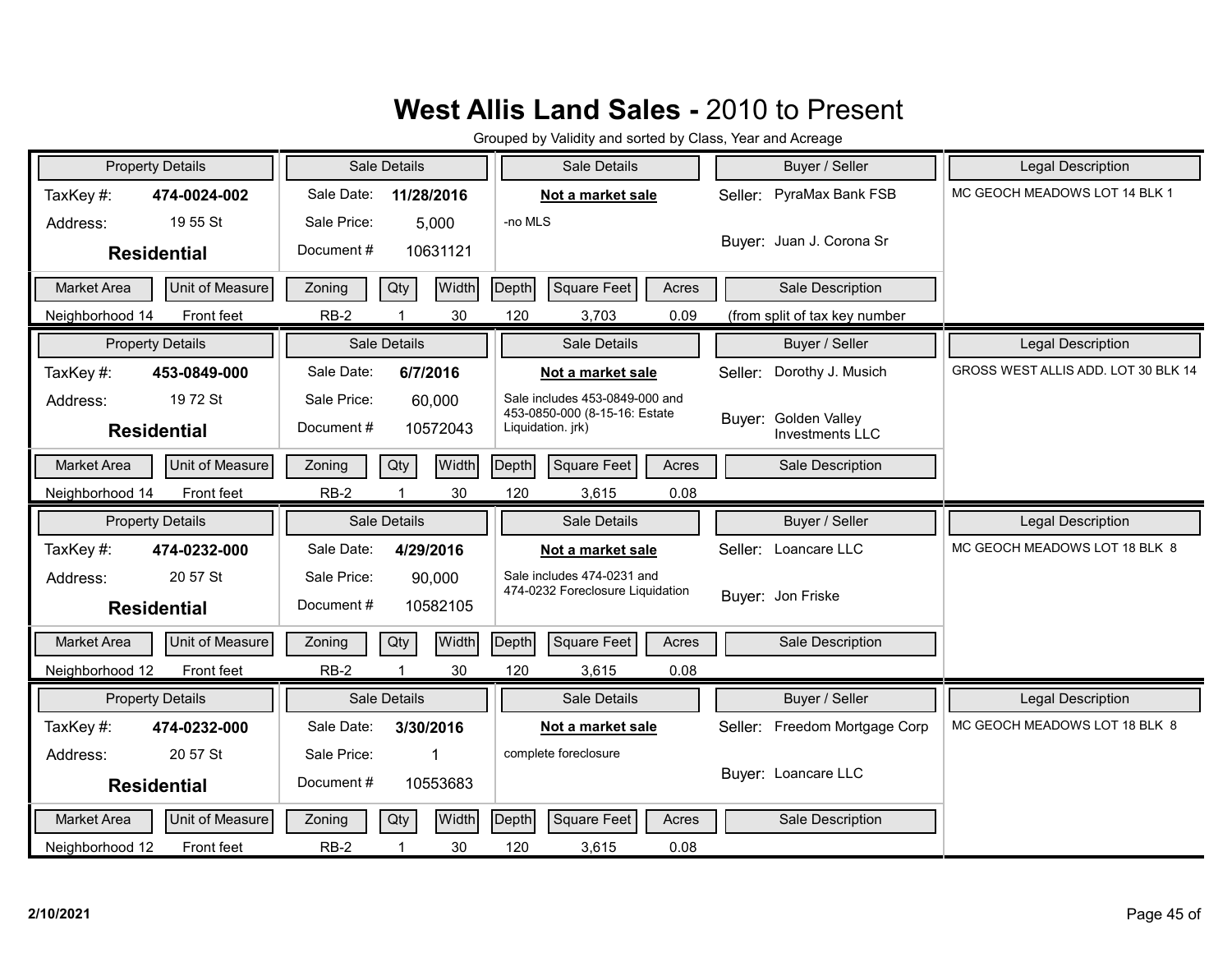| <b>Property Details</b>               | Sale Details                  | Sale Details                         | Buyer / Seller                               | Legal Description                                                              |
|---------------------------------------|-------------------------------|--------------------------------------|----------------------------------------------|--------------------------------------------------------------------------------|
| TaxKey#:<br>474-0025-000              | Sale Date:<br>11/28/2016      | Not a market sale                    | Seller: PyraMax Bank FSB                     | MC GEOCH MEADOWS LOT 15 BLK 1                                                  |
| 19 55 St<br>Address:                  | Sale Price:<br>5,000          | -no MLS                              |                                              |                                                                                |
| <b>Residential</b>                    | Document#<br>10631121         |                                      | Buyer: Juan J. Corona Sr                     |                                                                                |
| Unit of Measure<br><b>Market Area</b> | Width<br>Qty<br>Zoning        | Depth<br>Square Feet<br>Acres        | Sale Description                             |                                                                                |
| Neighborhood 14<br>Front feet         | $RB-2$<br>30                  | 120<br>0.08<br>3,615                 |                                              |                                                                                |
| <b>Property Details</b>               | Sale Details                  | Sale Details                         | Buyer / Seller                               | Legal Description                                                              |
| TaxKey#:<br>450-9974-000              | Sale Date:<br>2/6/2016        | Not a market sale                    | Seller: Lisa C. Cincotta                     | COM 1868.49 FT W & 923.71 FT S OF NE<br>COR NE 5 6 21 S 40 FT E 228.97 FT N 40 |
| 15 97 St<br>Address:                  | Sale Price:<br>0              | related add husband                  |                                              | FT W 228.97 FT TO BEG EX E 150 FT                                              |
| <b>Residential</b>                    | Document#<br>10539314         |                                      | Buyer: Lisa C. Griger                        |                                                                                |
| Unit of Measure<br><b>Market Area</b> | Width<br>Qty<br>Zoning        | Depth<br>Square Feet<br>Acres        | Sale Description                             |                                                                                |
| Front feet<br>Neighborhood 11         | $RB-2$<br>40                  | 79<br>0.07<br>3,180                  |                                              |                                                                                |
|                                       |                               |                                      |                                              |                                                                                |
| <b>Property Details</b>               | Sale Details                  | Sale Details                         | Buyer / Seller                               | Legal Description                                                              |
| TaxKey #:<br>477-0457-003             | Sale Date:<br>7/27/2015       | Not a market sale                    | <b>Christel Grubor Survivors</b><br>Seller:  | ASSESSORS PLAT NO 260 S 100 FT OF N                                            |
| 20 80 St<br>Address:                  | Sale Price:<br>$\Omega$       | Trust to Beneficiary                 | Trust                                        | 200 FT OF LOT 1 BLK 3                                                          |
| <b>Residential</b>                    | Document#<br>10486724         |                                      | Buyer: Alexander D. Grubor                   |                                                                                |
| <b>Market Area</b><br>Unit of Measure | <b>Width</b><br>Zoning<br>Qty | Depth<br><b>Square Feet</b><br>Acres | Sale Description                             |                                                                                |
| Neighborhood 10<br>Front feet         | $RB-2$<br>100                 | 0.12<br>50<br>5,053                  |                                              |                                                                                |
| <b>Property Details</b>               | <b>Sale Details</b>           | Sale Details                         | Buyer / Seller                               | <b>Legal Description</b>                                                       |
| TaxKey #:<br>480-0196-000             | Sale Date:<br>12/18/2015      | Not a market sale                    | Seller: Mark Lancourt                        | LINCOLN MANOR ADD LOT 12 BLK 12                                                |
| 105 Lincoln Ave<br>Address:           | Sale Price:<br>$\mathbf{0}$   | create LLC                           |                                              |                                                                                |
| <b>Residential</b>                    | Document#<br>10526583         |                                      | Buyer: Great Lakes Investments<br><b>LLC</b> |                                                                                |
| Unit of Measure<br>Market Area        | Width<br>Zoning<br>Qty        | Depth<br>Square Feet<br>Acres        | Sale Description                             |                                                                                |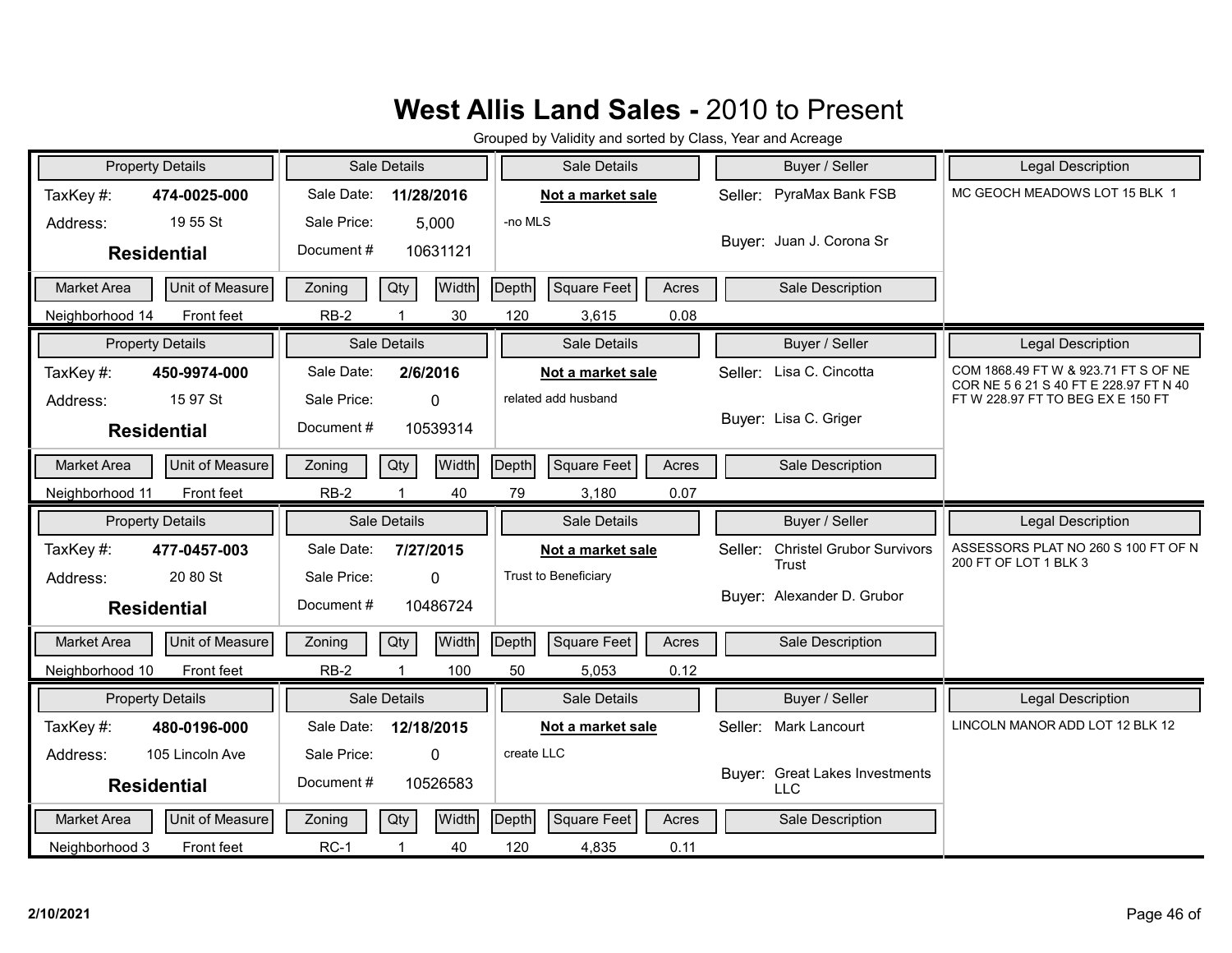|                    | <b>Property Details</b> |             | Sale Details        | Sale Details                                                                                     | Buyer / Seller                                         | <b>Legal Description</b>                                                   |
|--------------------|-------------------------|-------------|---------------------|--------------------------------------------------------------------------------------------------|--------------------------------------------------------|----------------------------------------------------------------------------|
| TaxKey#:           | 474-0232-000            | Sale Date:  | 1/20/2015           | Not a market sale                                                                                | US Department of<br>Seller:<br><b>Veterans Affairs</b> | MC GEOCH MEADOWS LOT 18 BLK 8                                              |
| Address:           | 20 57 St                | Sale Price: | 143,600             | Complete Foreclosure - not on<br>open market includes 474-0232                                   |                                                        |                                                                            |
|                    | <b>Residential</b>      | Document#   | 10428440            |                                                                                                  | Buyer: Freedom Mortgage Corp                           |                                                                            |
| Market Area        | Unit of Measure         | Zoning      | Width<br>Qty        | Depth<br>Square Feet<br>Acres                                                                    | Sale Description                                       |                                                                            |
| Neighborhood 12    | Front feet              | $RB-2$      | 30                  | 120<br>0.08<br>3,615                                                                             |                                                        |                                                                            |
|                    | <b>Property Details</b> |             | Sale Details        | Sale Details                                                                                     | Buyer / Seller                                         | <b>Legal Description</b>                                                   |
| TaxKey#:           | 517-9977-002            | Sale Date:  | 6/20/2014           | Not a market sale                                                                                | North Milwaukee State<br>Seller:                       | CERTIFIED SURVEY MAP 815 LOT 2 SW 9<br>6 2 1                               |
| Address:           | 8800 W Oklahoma Ave     | Sale Price: | 200,000             | (No MLS. Buyer is neighbor and is                                                                | <b>Bank</b>                                            |                                                                            |
|                    | <b>Residential</b>      | Document#   | 10372906            | a large elderly complex. No<br>response to sale letter mailed<br>9-16-14 with a response date of | Buyer: Methodist Manor Of<br>Waukesha Inc              |                                                                            |
| <b>Market Area</b> | Unit of Measure         | Zoning      | <b>Width</b><br>Qty | Depth H Square Feet<br>Acres                                                                     | Sale Description                                       |                                                                            |
| Neighborhood 9     | <b>Front feet</b>       | $C-3$       | 85                  | $\frac{1}{100}$ property which is near their 0.33                                                |                                                        |                                                                            |
|                    |                         |             |                     | about exterior maintenance-since<br>2012. Foreclosure Liquidation.<br>jrk)                       |                                                        |                                                                            |
|                    | <b>Property Details</b> |             | Sale Details        | Sale Details                                                                                     | Buyer / Seller                                         | <b>Legal Description</b>                                                   |
| TaxKey#:           | 524-0019-000            | Sale Date:  | 3/19/2014           | Not a market sale                                                                                | Roger C. Koehn<br>Seller:                              | NICKOLS & DE HAAS LOT 3                                                    |
| Address:           | 32 107 St               | Sale Price: | 30,000              | Related - to trust                                                                               |                                                        |                                                                            |
|                    | <b>Residential</b>      | Document#   | 10347404            |                                                                                                  | Buyer: Koehn 2004 Joint<br>Revocable Trust             |                                                                            |
| <b>Market Area</b> | Unit of Measure         | Zoning      | Width<br>Qty        | Depth<br>Square Feet<br>Acres                                                                    | Sale Description                                       |                                                                            |
| Neighborhood 5     | Front feet              | <b>RA-2</b> | 73                  | 150<br>11,631<br>0.27                                                                            |                                                        |                                                                            |
|                    | <b>Property Details</b> |             | Sale Details        | Sale Details                                                                                     | Buyer / Seller                                         | <b>Legal Description</b>                                                   |
| TaxKey#:           | 442-0225-000            | Sale Date:  | 4/16/2014           | Not a market sale                                                                                | <b>Clear Choice Homes</b><br>Seller:                   | ASSESSMENT SUBD NO 71 S 50 FT OF W<br>167.58 FT OF LOT 4 BLK 7 EXC W 30 FT |
| Address:           | 9 90 St                 | Sale Price: | 154,000             | includes 442-0225 &<br>442-0222-001 FLIPPER. (Seller                                             | <b>LLC</b>                                             | <b>FOR STR</b>                                                             |
|                    | <b>Residential</b>      | Document#   | 10353541            | under pressure.jrk)                                                                              | Buyer: Kristen M. Nummerdor                            |                                                                            |
| <b>Market Area</b> | Unit of Measure         | Zoning      | Width<br>Qty        | Depth<br>Square Feet<br>Acres                                                                    | Sale Description                                       |                                                                            |
| Neighborhood 7     | Front feet              | $RA-3$      | 50                  | 138<br>6,882<br>0.16                                                                             |                                                        |                                                                            |
| 2/10/2021          |                         |             |                     |                                                                                                  |                                                        | Page 47 of                                                                 |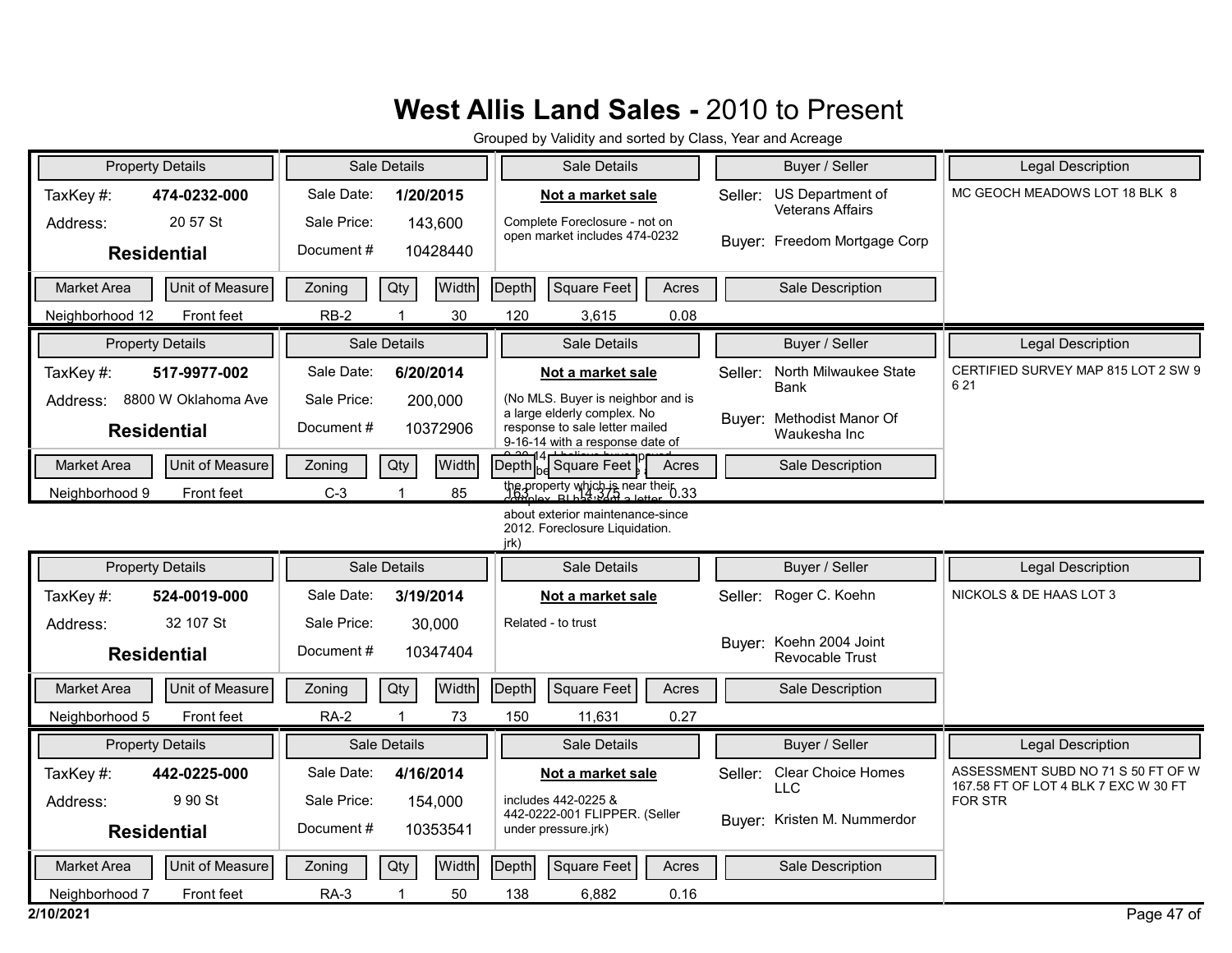| <b>Property Details</b>               |                               |                          | Sale Details         | Sale Details                                                                                                                  | Buyer / Seller                  | <b>Legal Description</b>                           |
|---------------------------------------|-------------------------------|--------------------------|----------------------|-------------------------------------------------------------------------------------------------------------------------------|---------------------------------|----------------------------------------------------|
| TaxKey#:                              | 450-0207-000                  | Sale Date:               | 3/27/2014            | Not a market sale                                                                                                             | Jon T. Keckeisen<br>Seller:     | WOODLAWN AVENUE SUBD LOT 3 BLK 2                   |
| Address:<br><b>Residential</b>        | 9513 W Mitchell St            | Sale Price:<br>Document# | 13,000<br>10350402   | (No MLS. No response to sale)<br>letter mailed out 6-27-14 with a<br>response date of 7-11-14.<br>Questionnaire mailed in and | Buyer: Neal Majszak             |                                                    |
| <b>Market Area</b><br>Neighborhood 11 | Unit of Measure<br>Front feet | Zoning<br>$RB-2$         | Qty<br>Width<br>40   | Depth   Square Feet<br>Acres<br>friend across the street. Home will                                                           | Sale Description                |                                                    |
|                                       |                               |                          |                      | rebuilding a wheelchair<br>accessable home for disables<br>sone & x-wife. jrk)                                                |                                 |                                                    |
| <b>Property Details</b>               |                               |                          | Sale Details         | Sale Details                                                                                                                  | Buyer / Seller                  | Legal Description                                  |
| TaxKey#:                              | 474-0222-000                  | Sale Date:               | 8/4/2014             | Not a market sale                                                                                                             | Seller: PyraMax Bank FSB        | MC GEOCH MEADOWS LOT 5 & E 15 FT<br>OF LOT 6 BLK 8 |
| Address:<br><b>Residential</b>        | 56 Rogers St                  | Sale Price:<br>Document# | 7,000<br>10385987    | Foreclosure Liquidation (This is<br>on MLS now in pending status<br>with an asking price of \$10,000.<br>jrk)                 | Buyer: Dennis R. Janczak        |                                                    |
| <b>Market Area</b>                    | Unit of Measure               | Zoning                   | Qty<br>Width         | Depth<br>Square Feet<br>Acres                                                                                                 | Sale Description                |                                                    |
| Neighborhood 12                       | Front feet                    | $RB-2$                   | $\overline{1}$<br>45 | 120<br>0.12<br>5,401                                                                                                          |                                 |                                                    |
| <b>Property Details</b>               |                               |                          | Sale Details         | Sale Details                                                                                                                  | Buyer / Seller                  | Legal Description                                  |
| TaxKey#:                              | 474-0222-000                  | Sale Date:               | 3/11/2014            | Not a market sale                                                                                                             | Gregory D. Nisenbaum<br>Seller: | MC GEOCH MEADOWS LOT 5 & E 15 FT<br>OF LOT 6 BLK 8 |
| Address:<br><b>Residential</b>        | 56 Rogers St                  | Sale Price:<br>Document# | 30,000<br>10345131   | Foreclosue (includes<br>474-0024-002 and 474-0222)                                                                            | Buyer: PyraMax Bank FSB         |                                                    |
| <b>Market Area</b>                    | Unit of Measure               | Zoning                   | Qty<br>Width         | <b>Square Feet</b><br>Acres<br>Depth                                                                                          | Sale Description                |                                                    |
| Neighborhood 12                       | Front feet                    | $RB-2$                   | 45                   | 120<br>0.12<br>5,401                                                                                                          |                                 |                                                    |
| <b>Property Details</b>               |                               |                          | Sale Details         | Sale Details                                                                                                                  | Buyer / Seller                  | <b>Legal Description</b>                           |
| TaxKey#:                              | 445-0112-000                  | Sale Date:               | 12/11/2014           | Not a market sale                                                                                                             | Seller:<br>Lester L. Brott      | GREENFIELD HIGHLANDS LOT 11 BLK E                  |
| Address:                              | 8 110 St                      | Sale Price:              | 0                    | related HT110 Lester DOD<br>11/10/14 no transfer return                                                                       |                                 |                                                    |
| <b>Residential</b>                    |                               | Document#                | 10423188             |                                                                                                                               | Buyer: Jared J. Nisenbaum       |                                                    |
| <b>Market Area</b>                    | Unit of Measure               | Zoning                   | Qty<br>Width         | <b>Square Feet</b><br>Depth<br>Acres                                                                                          | Sale Description                |                                                    |
| Neighborhood 8<br>2/10/2021           | Front feet                    | <b>RA-3</b>              | 50                   | 0.12<br>105<br>5,271                                                                                                          |                                 | Page 48 of                                         |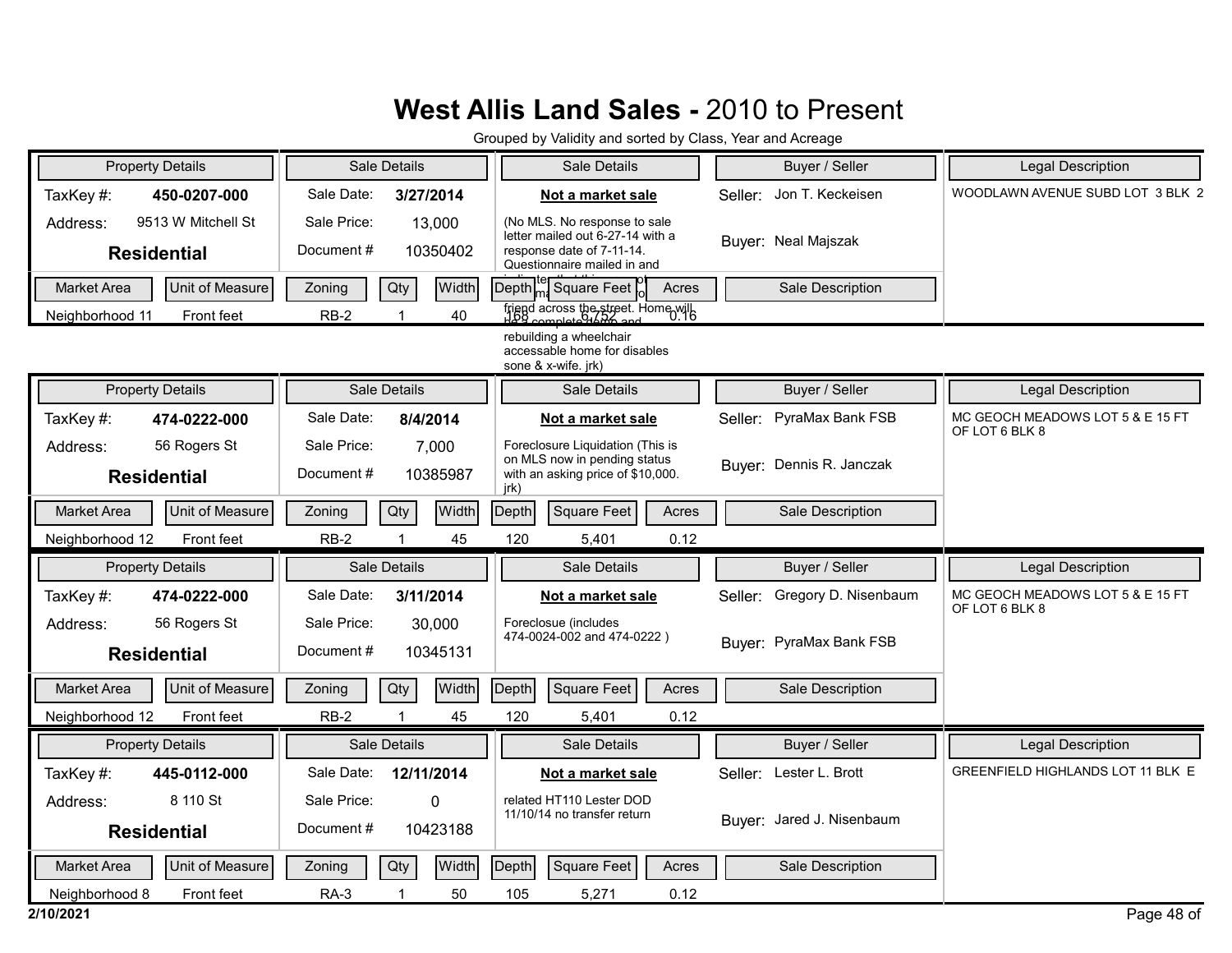| <b>Property Details</b>        |                 |                           | Sale Details        |          | Sale Details                                                                                           |       | Buyer / Seller                  | <b>Legal Description</b>            |
|--------------------------------|-----------------|---------------------------|---------------------|----------|--------------------------------------------------------------------------------------------------------|-------|---------------------------------|-------------------------------------|
| TaxKey#:                       | 445-0112-000    | Sale Date:                | 11/4/2014           |          | Not a market sale                                                                                      |       | Seller: Lester L. Brott         | GREENFIELD HIGHLANDS LOT 11 BLK E   |
| Address:<br><b>Residential</b> | 8 110 St        | Sale Price:<br>Document#  | 0<br>10411444       | 7/12/08. | Transfer on Death no transfer<br>return. HT 110 10411443<br>11/11/14 Jean C Brott DOD                  |       | Buyer: Jared J. Nisenbaum       |                                     |
| Market Area                    | Unit of Measure | Zoning                    | Qty<br><b>Width</b> | Depth    | Square Feet                                                                                            | Acres | Sale Description                |                                     |
| Neighborhood 8                 | Front feet      | <b>RA-3</b>               | 50<br>-1            | 105      | 5,271                                                                                                  | 0.12  |                                 |                                     |
| <b>Property Details</b>        |                 |                           | <b>Sale Details</b> |          | Sale Details                                                                                           |       | Buyer / Seller                  | Legal Description                   |
| TaxKey#:                       | 474-0024-002    | Sale Date:                | 3/11/2014           |          | Not a market sale                                                                                      |       | Gregory D. Nisenbaum<br>Seller: | MC GEOCH MEADOWS LOT 14 BLK 1       |
| Address:<br><b>Residential</b> | 19 55 St        | Sale Price:<br>Document#  | 30,000<br>10345131  |          | Foreclosue (includes<br>474-0024-002 and 474-0222)                                                     |       | Buver: PyraMax Bank FSB         |                                     |
| Market Area                    | Unit of Measure | Zoning                    | Width<br>Qty        | Depth    | Square Feet                                                                                            | Acres | Sale Description                |                                     |
| Neighborhood 14                | Front feet      | $RB-2$                    | 30                  | 120      | 3,703                                                                                                  | 0.09  | (from split of tax key number   |                                     |
|                                |                 |                           |                     |          |                                                                                                        |       |                                 |                                     |
| <b>Property Details</b>        |                 |                           | Sale Details        |          | Sale Details                                                                                           |       | Buyer / Seller                  | <b>Legal Description</b>            |
| TaxKey#:                       | 474-0360-000    | Sale Date:                | 8/2/2014            |          | Not a market sale                                                                                      |       | David Dominic Lopez<br>Seller:  | MC GEOCHS LINC. AVE ADD LOT 4 BLK   |
| Address:<br><b>Residential</b> | 22 59 St        | Sale Price:<br>Document # | 90,000<br>10382757  |          | related termination of<br>interest/release debt                                                        |       | Buyer: Joseph J. Aaron          | 4                                   |
| <b>Market Area</b>             | Unit of Measure | Zoning                    | Width<br>Qty        | Depth    | Square Feet                                                                                            | Acres | Sale Description                |                                     |
| Neighborhood 12                | Front feet      | $RB-2$                    | $\mathbf{1}$<br>30  | 120      | 3,615                                                                                                  | 0.08  |                                 |                                     |
| <b>Property Details</b>        |                 |                           | Sale Details        |          | Sale Details                                                                                           |       | Buyer / Seller                  | <b>Legal Description</b>            |
| TaxKey#:                       | 453-0070-001    | Sale Date:                | 12/30/2014          |          | Not a market sale                                                                                      |       | Federal Home Loan<br>Seller:    | CENT IMPR CO SUBD NO 1 LOT 15 BLK 5 |
| Address:                       | 1442 S 72 St    | Sale Price:               | 33,000              |          | Foreclosure Liquidation no                                                                             |       | Mortgage Corp                   |                                     |
| <b>Residential</b>             |                 | Document#                 | 10427664            |          | transfer return (No response to<br>sale letter mailed 3-17-15 with a<br>response date of 3-31-15. jrk) |       | Buyer: Juan He                  |                                     |
| <b>Market Area</b>             | Unit of Measure | Zoning                    | Width<br>Qty        | Depth    | Square Feet                                                                                            | Acres | Sale Description                |                                     |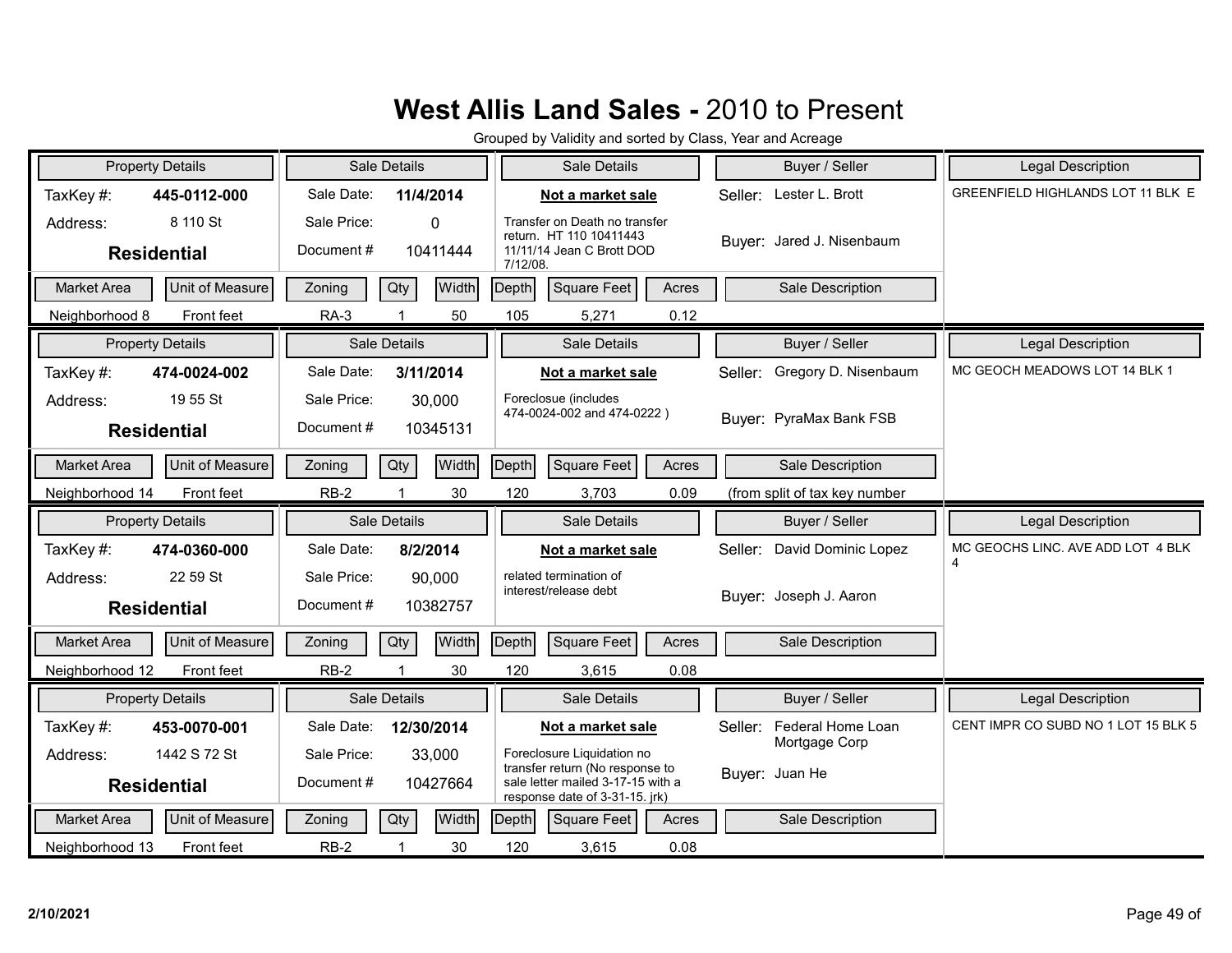| <b>Property Details</b> |                 |             | Sale Details               | Sale Details                                                                               | Buyer / Seller                                     | <b>Legal Description</b>            |
|-------------------------|-----------------|-------------|----------------------------|--------------------------------------------------------------------------------------------|----------------------------------------------------|-------------------------------------|
| TaxKey#:                | 453-0070-001    | Sale Date:  | 11/7/2014                  | Not a market sale                                                                          | Wells Fargo Bank NA<br>Seller:                     | CENT IMPR CO SUBD NO 1 LOT 15 BLK 5 |
| Address:                | 1442 S 72 St    | Sale Price: | 84,328                     | Foreclosure (Transfer between<br>lien holders. jrk)                                        | Buyer: Federal Home Loan                           |                                     |
| <b>Residential</b>      |                 | Document #  | 10414964                   |                                                                                            | Mortgage Corp                                      |                                     |
| <b>Market Area</b>      | Unit of Measure | Zoning      | Qty<br>Width               | Depth<br><b>Square Feet</b><br>Acres                                                       | Sale Description                                   |                                     |
| Neighborhood 13         | Front feet      | $RB-2$      | 30<br>-1                   | 120<br>0.08<br>3,615                                                                       |                                                    |                                     |
| <b>Property Details</b> |                 |             | Sale Details               | Sale Details                                                                               | Buyer / Seller                                     | Legal Description                   |
| TaxKey#:                | 453-0070-001    | Sale Date:  | 10/6/2014                  | Not a market sale                                                                          | Theresa A.<br>Seller:<br>Mills-Holloway            | CENT IMPR CO SUBD NO 1 LOT 15 BLK 5 |
| Address:                | 1442 S 72 St    | Sale Price: | 84,328                     | Foreclosure                                                                                |                                                    |                                     |
| <b>Residential</b>      |                 | Document#   | 10414962                   |                                                                                            | Buver: Wells Fargo Bank NA                         |                                     |
| <b>Market Area</b>      | Unit of Measure | Zoning      | Width<br>Qty               | Depth<br>Square Feet<br>Acres                                                              | Sale Description                                   |                                     |
| Neighborhood 13         | Front feet      | $RB-2$      | 30                         | 120<br>3,615<br>0.08                                                                       |                                                    |                                     |
| <b>Property Details</b> |                 |             | Sale Details               | Sale Details                                                                               | Buyer / Seller                                     | <b>Legal Description</b>            |
| TaxKey #:               | 474-0232-000    | Sale Date:  | 10/8/2014                  | Not a market sale                                                                          | Freedom Mortgage Corp<br>Seller:                   | MC GEOCH MEADOWS LOT 18 BLK 8       |
| Address:                | 20 57 St        |             |                            |                                                                                            |                                                    |                                     |
|                         |                 | Sale Price: | 142,800                    | Foreclosure Liquidation. Also                                                              |                                                    |                                     |
| <b>Residential</b>      |                 | Document #  | 10406286                   | includes 474-0232-000 (Transfer<br>between lien holders. jrk)<br>re-recorded Doc #10422490 | Buyer: US Department of<br><b>Veterans Affairs</b> |                                     |
| <b>Market Area</b>      | Unit of Measure | Zoning      | Width<br>Qty               | Square Feet<br>Depth<br>Acres                                                              | Sale Description                                   |                                     |
| Neighborhood 12         | Front feet      | $RB-2$      | $\blacktriangleleft$<br>30 | 120<br>3,615<br>0.08                                                                       |                                                    |                                     |
| <b>Property Details</b> |                 |             | Sale Details               | Sale Details                                                                               | Buyer / Seller                                     | Legal Description                   |
| TaxKey#:                | 474-0232-000    | Sale Date:  | 6/30/2014                  | Not a market sale                                                                          | Seller: Paul A. Gencuski                           | MC GEOCH MEADOWS LOT 18 BLK 8       |
| Address:                | 20 57 St        | Sale Price: | 76,545                     | Foreclosure                                                                                |                                                    |                                     |
| <b>Residential</b>      |                 | Document #  | 10397335                   | Also includes 474-0232-000                                                                 | Buyer: Freedom Mortgage Corp                       |                                     |
| <b>Market Area</b>      | Unit of Measure | Zoning      | Qty<br>Width               | Depth<br><b>Square Feet</b><br>Acres                                                       | Sale Description                                   |                                     |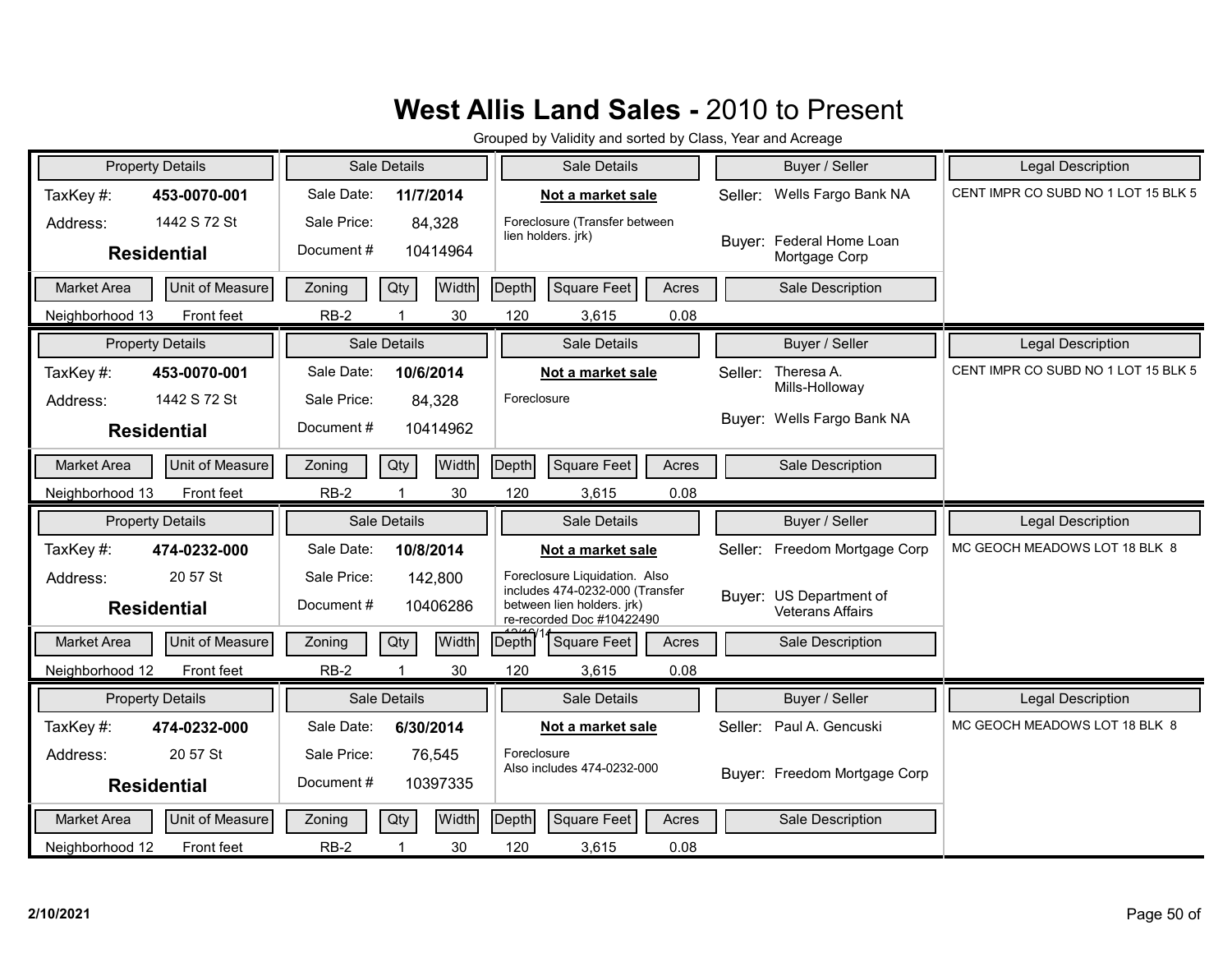| <b>Property Details</b>                    | Sale Details                                    | Sale Details                                                                                                                         | Buyer / Seller                              | <b>Legal Description</b>            |
|--------------------------------------------|-------------------------------------------------|--------------------------------------------------------------------------------------------------------------------------------------|---------------------------------------------|-------------------------------------|
| TaxKey#:<br>474-0025-000                   | Sale Date:<br>3/11/2014                         | Not a market sale                                                                                                                    | Gregory D. Nisenbaum<br>Seller:             | MC GEOCH MEADOWS LOT 15 BLK 1       |
| 19 55 St<br>Address:<br><b>Residential</b> | Sale Price:<br>30,000<br>Document #<br>10345131 | Foreclosue (includes<br>474-0024-002 and 474-0222)                                                                                   | Buyer: PyraMax Bank FSB                     |                                     |
| Unit of Measure<br><b>Market Area</b>      | Qty<br>Width<br>Zoning                          | Depth<br><b>Square Feet</b><br>Acres                                                                                                 | Sale Description                            |                                     |
| Neighborhood 14<br>Front feet              | $RB-2$<br>30                                    | 120<br>0.08<br>3,615                                                                                                                 |                                             |                                     |
| <b>Property Details</b>                    | Sale Details                                    | Sale Details                                                                                                                         | Buyer / Seller                              | <b>Legal Description</b>            |
| TaxKey#:<br>450-0293-000                   | Sale Date:<br>8/15/2014                         | Not a market sale                                                                                                                    | Kathryn O'Keefe<br>Seller:                  | CONRAD GARDEN CITY LOT 21 BLK 3     |
| 15 94 St<br>Address:<br><b>Residential</b> | Sale Price:<br>69,000<br>Document#<br>10388007  | related member to LLC                                                                                                                | Buyer: Anthony Estate LLC                   |                                     |
| Unit of Measure<br>Market Area             | Width<br>Qty<br>Zoning                          | Depth<br>Square Feet<br>Acres                                                                                                        | Sale Description                            |                                     |
| Front feet<br>Neighborhood 11              | $RB-2$<br>30                                    | 100<br>3,006<br>0.07                                                                                                                 |                                             |                                     |
|                                            |                                                 |                                                                                                                                      |                                             |                                     |
| <b>Property Details</b>                    | Sale Details                                    | Sale Details                                                                                                                         | Buyer / Seller                              | <b>Legal Description</b>            |
| TaxKey#:<br>450-0293-000                   | Sale Date:<br>7/17/2014                         | Not a market sale                                                                                                                    | Seller: Bruce Paley                         | CONRAD GARDEN CITY LOT 21 BLK 3     |
| 15 94 St<br>Address:<br><b>Residential</b> | Sale Price:<br>69,000<br>Document #<br>10383587 | (No response to sale letter sent<br>10-17-14 with a response date of<br>10-31-14. Only on market for 49<br>days, assume Seller Under | Buver: Kathryn O'Keefe                      |                                     |
| Unit of Measure<br><b>Market Area</b>      | Qty<br>Width<br>Zoning                          | ur Square Feet<br>Acres<br>Depth                                                                                                     | Sale Description                            |                                     |
| Neighborhood 11<br>Front feet              | $RB-2$<br>$\mathbf{1}$<br>30                    | 0.07<br>100<br>3,006                                                                                                                 |                                             |                                     |
| <b>Property Details</b>                    | Sale Details                                    | Sale Details                                                                                                                         | Buyer / Seller                              | Legal Description                   |
| TaxKey#:<br>517-9977-002                   | Sale Date:<br>9/26/2013                         | Not a market sale                                                                                                                    | Seller: Pakhar Singh                        | CERTIFIED SURVEY MAP 815 LOT 2 SW 9 |
| 8800 W Oklahoma Ave<br>Address:            | Sale Price:<br>150,000                          | Foreclosure                                                                                                                          |                                             | 621                                 |
| <b>Residential</b>                         | Document #<br>10310145                          |                                                                                                                                      | Buyer: North Milwaukee State<br><b>Bank</b> |                                     |
| Unit of Measure<br><b>Market Area</b>      | Width<br>Qty<br>Zoning                          | Depth<br>Square Feet<br>Acres                                                                                                        | Sale Description                            |                                     |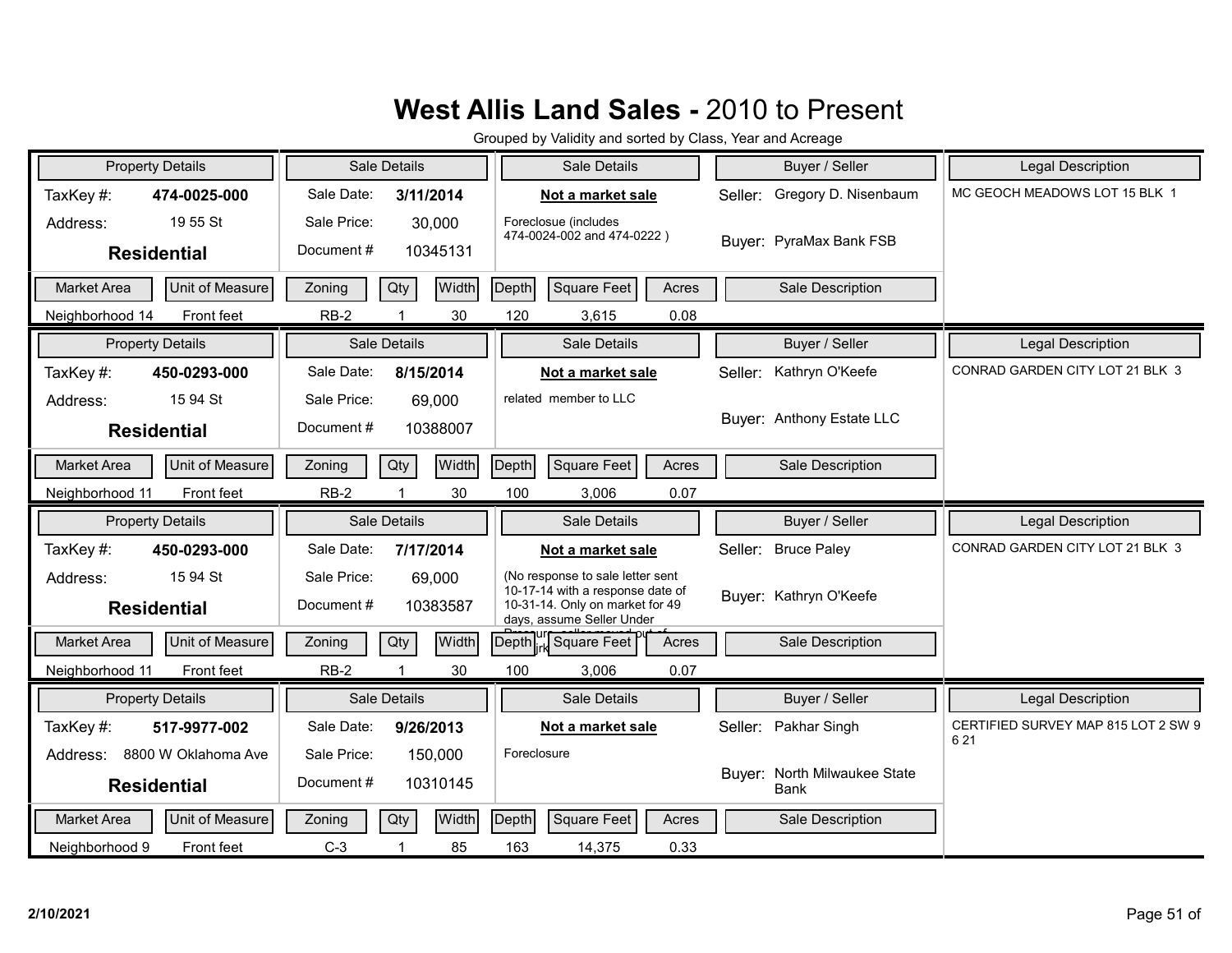| <b>Property Details</b>               | <b>Sale Details</b>      | Sale Details                                                  | Buyer / Seller                          | <b>Legal Description</b>                                                   |
|---------------------------------------|--------------------------|---------------------------------------------------------------|-----------------------------------------|----------------------------------------------------------------------------|
| TaxKey#:<br>516-9991-006              | Sale Date:<br>11/20/2013 | Not a market sale                                             | Seller: Robert Collins                  | CERTIFIED SURVEY MAP NO 5757 SE 1/4<br>SEC 9-6-21 PARCEL B                 |
| 29 84 St<br>Address:                  | Sale Price:<br>146,500   | remove Barbara per Judgment of<br>Divorce. Related            |                                         |                                                                            |
| <b>Residential</b>                    | Document#<br>10338046    |                                                               | <b>Buyer: Robert Collins</b>            |                                                                            |
| Unit of Measure<br><b>Market Area</b> | Width<br>Qty<br>Zoning   | Depth<br>Square Feet<br>Acres                                 | Sale Description                        |                                                                            |
| Neighborhood 2<br>Front feet          | $RB-1$<br>66             | 128<br>0.19<br>8,451                                          |                                         |                                                                            |
| <b>Property Details</b>               | Sale Details             | Sale Details                                                  | Buyer / Seller                          | Legal Description                                                          |
| TaxKey#:<br>442-0225-000              | Sale Date:<br>7/11/2013  | Not a market sale                                             | City Of West Allis<br>Seller:           | ASSESSMENT SUBD NO 71 S 50 FT OF W<br>167.58 FT OF LOT 4 BLK 7 EXC W 30 FT |
| 9 90 St<br>Address:                   | Sale Price:              | Grantee: Rusel Lugo dba: Clear<br>Choice Homes LLC. Sale from |                                         | <b>FOR STR</b>                                                             |
| <b>Residential</b>                    | Document #<br>10284217   | exempt organization.                                          | Buyer: Clear Choice Homes<br><b>LLC</b> |                                                                            |
| Unit of Measure<br>Market Area        | Width<br>Qty<br>Zoning   | Square Feet<br>Depth<br>Acres                                 | Sale Description                        |                                                                            |
| Neighborhood 7<br>Front feet          | 50<br><b>RA-3</b>        | 138<br>6,882<br>0.16                                          |                                         |                                                                            |
|                                       |                          |                                                               |                                         |                                                                            |
| <b>Property Details</b>               | Sale Details             | Sale Details                                                  | Buyer / Seller                          | Legal Description                                                          |
| TaxKey#:<br>442-0324-000              | Sale Date:<br>10/15/2013 | Not a market sale                                             | Diana Giljohann Caring<br>Seller:       | ASSESSMENT SUBD NO 71 E 43 FT OF                                           |
| 84 Schlinger Ave<br>Address:          | Sale Price:<br>162,000   | Related. Transfer between parent                              | Trust                                   | LOT 5 BLK 11 EX N 45 FT FOR AVE                                            |
| <b>Residential</b>                    | Document#<br>10315400    | and child. No sale letter sent.                               | Buyer: Thomas J. Giljohann              |                                                                            |
| Unit of Measure<br><b>Market Area</b> | Width<br>Zoning<br>Qty   | Depth<br>Square Feet<br>Acres                                 | Sale Description                        |                                                                            |
| Neighborhood 7<br>Front feet          | $C-2$<br>43              | 123<br>0.12<br>5,314                                          |                                         |                                                                            |
| <b>Property Details</b>               | <b>Sale Details</b>      | Sale Details                                                  | Buyer / Seller                          | <b>Legal Description</b>                                                   |
| TaxKey#:<br>442-0326-000              | Sale Date:<br>10/15/2013 | Not a market sale                                             | Diana Giljohann Caring<br>Seller:       | ASSESSMENT SUBD NO 71 LOT 7 BLK 11                                         |
| 84 Schlinger Ave<br>Address:          | Sale Price:<br>162,000   | Related. Transfer between parent                              | Trust                                   | EX N 45 FT FOR AVE                                                         |
| <b>Residential</b>                    | Document#<br>10315400    | and child. No sale letter sent.                               | Buyer: Thomas J. Giljohann              |                                                                            |
| Unit of Measure<br>Market Area        | Width<br>Qty<br>Zoning   | Depth<br>Square Feet<br>Acres                                 | Sale Description                        |                                                                            |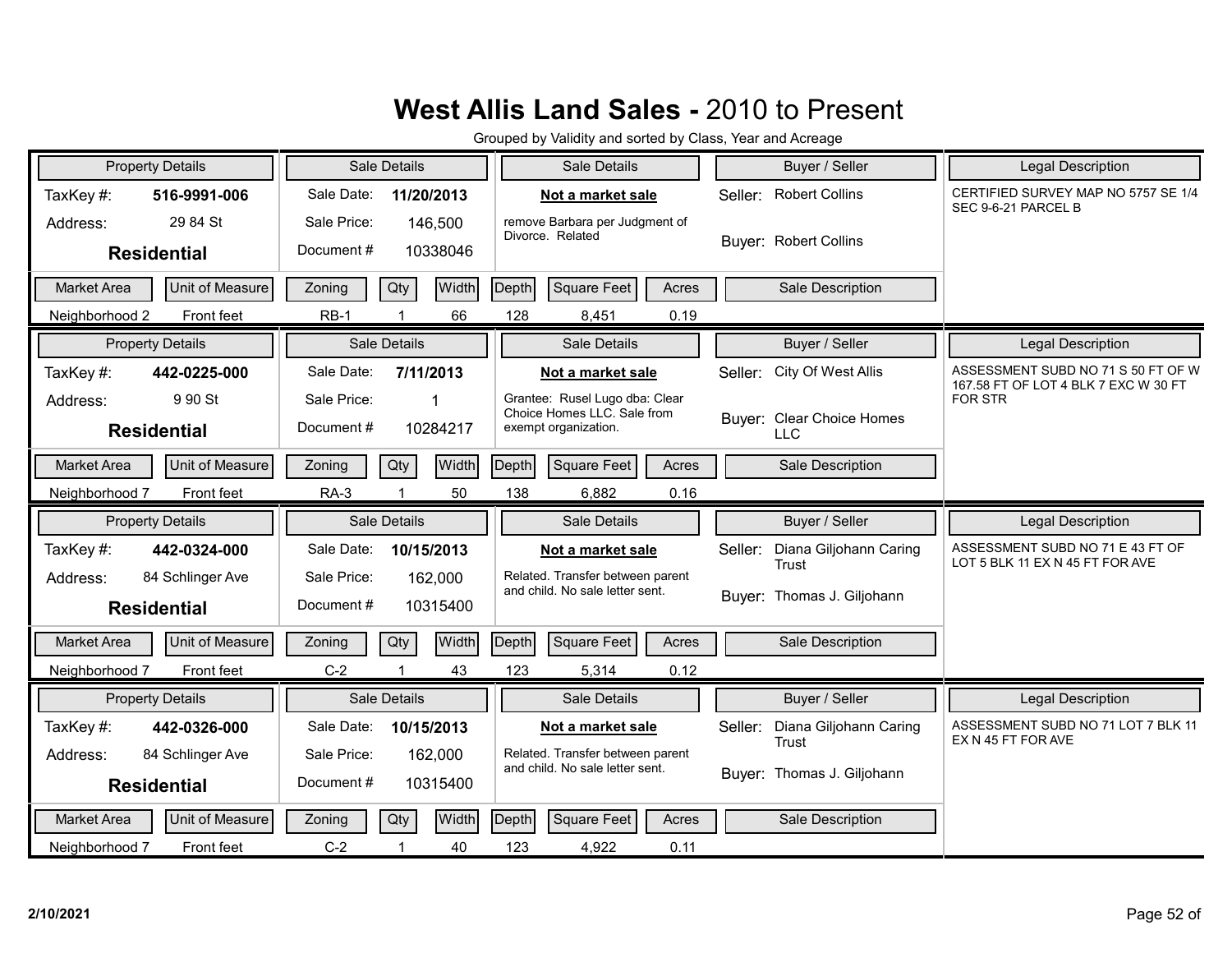| <b>Property Details</b>                    |                        |                          | Sale Details        | Sale Details                                                                                                                     |         | Buyer / Seller                                | <b>Legal Description</b>                                                |
|--------------------------------------------|------------------------|--------------------------|---------------------|----------------------------------------------------------------------------------------------------------------------------------|---------|-----------------------------------------------|-------------------------------------------------------------------------|
| TaxKey#:<br>442-0012-001                   |                        | Sale Date:               | 2/26/2013           | Not a market sale                                                                                                                | Seller: | Manda Macuk                                   | ASSESSMENT SUBD NO 71 LOT 12 EXC<br>W 16 FT BLK 1 & EXC PTS FOR STREETS |
| 13 91 St<br>Address:<br><b>Residential</b> |                        | Sale Price:<br>Document# | 115.000<br>10221969 | Seller moved to elderly<br>apartments. No response to sale<br>letter and questionnaire mailed<br>6-27-13 with a response date of |         | Buyer: Philip D. Reimer                       |                                                                         |
| <b>Market Area</b>                         | Unit of Measure        | Zoning                   | Qty<br><b>Width</b> | Square Feet<br>Depth<br>Acres                                                                                                    |         | Sale Description                              |                                                                         |
| Neighborhood 7                             | Front feet             | $RA-3$                   | 40                  | 120<br>0.11<br>4,835                                                                                                             |         |                                               |                                                                         |
| <b>Property Details</b>                    |                        |                          | Sale Details        | Sale Details                                                                                                                     |         | Buyer / Seller                                | <b>Legal Description</b>                                                |
| TaxKey#:<br>454-0474-000                   |                        | Sale Date:               | 9/11/2013           | Not a market sale                                                                                                                | Seller: | Bank Of New York                              | CENT IMPR CO SUBD NO 2 LOT 17 BLK 3                                     |
| 16 63 St<br>Address:<br><b>Residential</b> |                        | Sale Price:<br>Document# | 59,000<br>10297553  | Foreclosure Liquidation.                                                                                                         |         | Buyer: Mark W. LaDuron                        |                                                                         |
| <b>Market Area</b>                         | Unit of Measure        | Zoning                   | Width<br>Qty        | Depth<br>Square Feet<br>Acres                                                                                                    |         | Sale Description                              |                                                                         |
| Neighborhood 14                            | Front feet             | $RB-2$                   | 30                  | 114<br>0.08<br>3,441                                                                                                             |         |                                               |                                                                         |
|                                            |                        |                          |                     |                                                                                                                                  |         |                                               |                                                                         |
| <b>Property Details</b>                    |                        |                          | <b>Sale Details</b> | Sale Details                                                                                                                     |         | Buyer / Seller                                | <b>Legal Description</b>                                                |
| TaxKey#:<br>454-0474-000                   |                        | Sale Date:               | 1/29/2013           | Not a market sale                                                                                                                | Seller: | Charles E. Templin                            | CENT IMPR CO SUBD NO 2 LOT 17 BLK 3                                     |
| 16 63 St<br>Address:<br><b>Residential</b> |                        | Sale Price:<br>Document# | 105,525<br>10232164 | sale includes 454-0473 &<br>454-0474. Foreclosure                                                                                |         | Buyer: Bank Of New York                       |                                                                         |
| <b>Market Area</b>                         | <b>Unit of Measure</b> | Zoning                   | Width<br>Qty        | Square Feet<br>Depth<br>Acres                                                                                                    |         | Sale Description                              |                                                                         |
| Neighborhood 14                            | Front feet             | $RB-2$                   | 30                  | 114<br>3,441<br>0.08                                                                                                             |         |                                               |                                                                         |
| <b>Property Details</b>                    |                        |                          | Sale Details        | Sale Details                                                                                                                     |         | Buyer / Seller                                | <b>Legal Description</b>                                                |
| TaxKey#:<br>523-9987-002                   |                        | Sale Date:               | 2/3/2012            | Not a market sale                                                                                                                |         | Seller: Kasco Partnership                     | CERTIFIED SURVEY MAP NO 5072 NE 1/4                                     |
| 31 Wollmer Rd<br>Address:                  |                        | Sale Price:              | 47,000              | In Lieu of Foreclosure                                                                                                           |         |                                               | <b>SEC 18 6 21 PARCEL 2</b>                                             |
| <b>Residential</b>                         |                        | Document#                | 10083410            |                                                                                                                                  |         | Buyer: Dearborn Street<br><b>Holdings LLC</b> |                                                                         |
| <b>Market Area</b>                         | Unit of Measure        | Zoning                   | Width<br>Qty        | Depth<br>Square Feet<br>Acres                                                                                                    |         | Sale Description                              |                                                                         |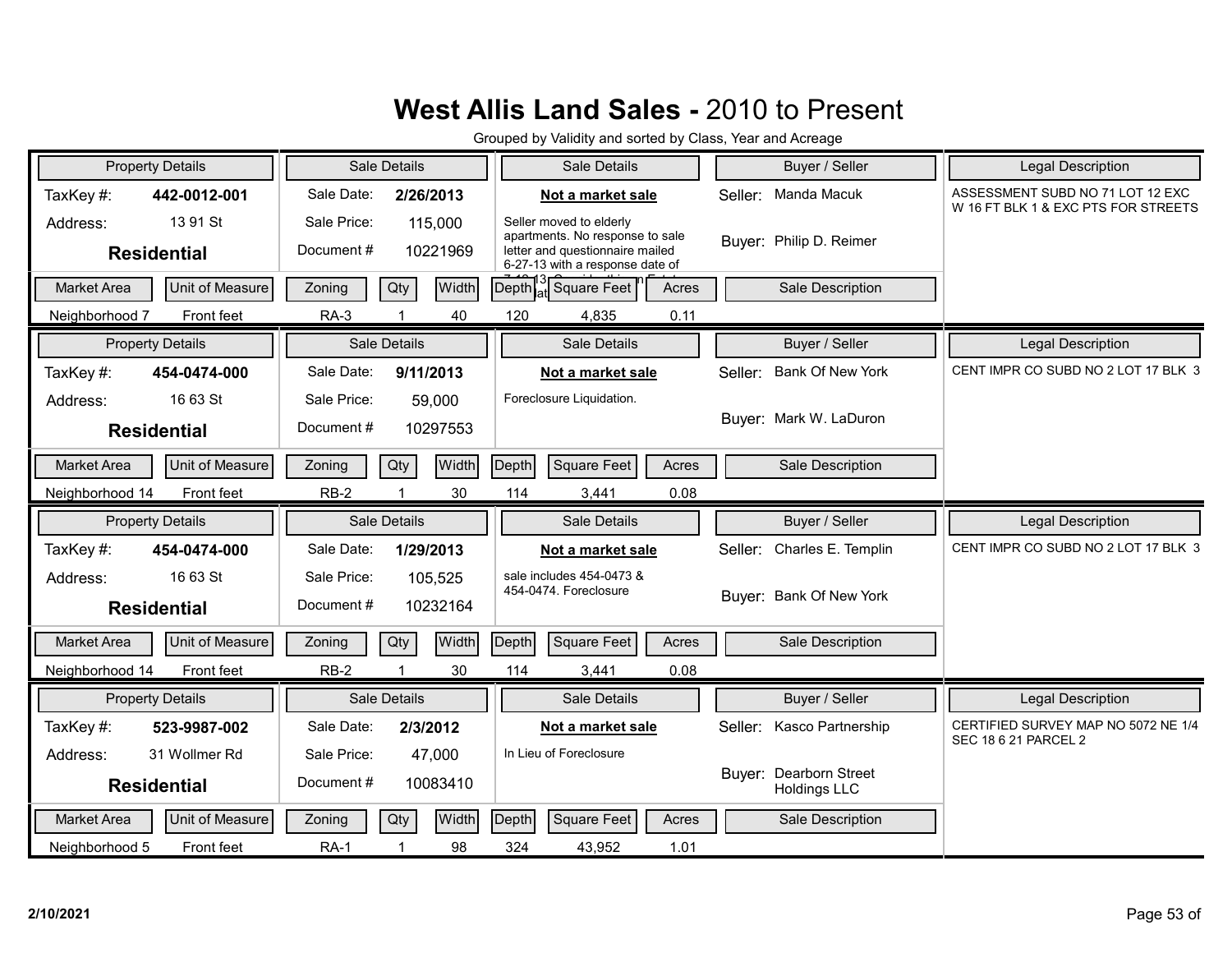| <b>Property Details</b>               | Sale Details                  | Sale Details                                                               | Buyer / Seller                                      | Legal Description                                                        |
|---------------------------------------|-------------------------------|----------------------------------------------------------------------------|-----------------------------------------------------|--------------------------------------------------------------------------|
| TaxKey#:<br>475-0191-001              | Sale Date:<br>8/9/2012        | Not a market sale                                                          | <b>Church Living Waters</b><br>Seller:<br>Christian | JUNEAU HIGHLANDS LOTS 1 2 & 3 BLK 5<br>SE 1/4 SEC 3-6-21                 |
| 66 Beloit Rd<br>Address:              | Sale Price:<br>0              | Includes 475-0191-001 and<br>475-0194-000                                  |                                                     |                                                                          |
| <b>Residential</b>                    | Document#<br>10177994         | In lieu of foreclosure                                                     | Buyer: Otis L. Rice                                 |                                                                          |
| Market Area<br>Unit of Measure        | Qty<br><b>Width</b><br>Zoning | <b>Square Feet</b><br>Depth<br>Acres                                       | Sale Description                                    |                                                                          |
| Neighborhood 10<br>Front feet         | 145<br>$C-2$                  | 120<br>15,432<br>0.35                                                      |                                                     |                                                                          |
| <b>Property Details</b>               | Sale Details                  | Sale Details                                                               | Buyer / Seller                                      | Legal Description                                                        |
| TaxKey#:<br>524-9981-002              | Sale Date:<br>3/16/2012       | Not a market sale                                                          | Seller: Eleanor L. Wilson                           | CERTIFIED SURVEY MAP NO 8069 NW 1/4<br>SEC 17-6-21 LOT 2                 |
| 32 106 St<br>Address:                 | Sale Price:<br>16,000         | Attached expired MLS listing from<br>8-31-2009 to 2-18-2012 with           |                                                     |                                                                          |
| <b>Residential</b>                    | Document#<br>10099816         | original asking price of \$59,000.<br>New buyer had been in asking us      | Buyer: Jacob Heintz                                 |                                                                          |
| Unit of Measure<br><b>Market Area</b> | Width<br>Qty<br>Zoning        | Depth   H Square Feet<br>Acres                                             | Sale Description                                    |                                                                          |
| Neighborhood 5<br>Front feet          | <b>RA-2</b><br>60             | code it not valid-neighbor had 0.21                                        | (from split of tax key number                       |                                                                          |
|                                       |                               |                                                                            |                                                     |                                                                          |
| <b>Property Details</b>               | Sale Details                  | Sale Details                                                               | Buyer / Seller                                      | Legal Description                                                        |
| TaxKey#:<br>516-0217-003              | Sale Date:<br>7/25/2012       | Not a market sale                                                          | Beverly J Nekich<br>Seller:                         | SPRUCE MANOR NO 2 PT OF LOTS 4 & 5                                       |
| 28 83 St<br>Address:                  | Sale Price:<br>143,000        | MLS listing has attached the                                               |                                                     | COM 18.63 FT SWLY OF NW COR LOT 4<br>TH SELY 66.0 FT SELY 76.35 FT TO NE |
| <b>Residential</b>                    | Document#<br>10148483         | vacant lot next door 516-0217-003<br>also. Together the asking price       | Buyer: John D. Westley                              | COR SD LOT 4 SWLY 51.62 FT NWLY<br>124.27 FT TO NWLY LI LOT 5 TH NELY ON |
| Unit of Measure<br>Market Area        | Width<br>Zoning<br>Qty        | was \$160,000. Estate Liquidation.<br>Depth<br><b>Square Feet</b><br>Acres | Sale Description                                    | CURV 65 FT TO P.O.B. ALSO NWLY 1/2<br>VAC ALLEY ADJ SD LOTS ON S BLK 3   |
| Neighborhood 2<br>Front feet          | $RA-2$<br>60                  | 151<br>7,492<br>0.17                                                       |                                                     |                                                                          |
| <b>Property Details</b>               | Sale Details                  | Sale Details                                                               | Buyer / Seller                                      | <b>Legal Description</b>                                                 |
| TaxKey#:<br>450-0207-000              | Sale Date:<br>10/19/2012      | Not a market sale                                                          | Seller: John C. Shapiro                             | WOODLAWN AVENUE SUBD LOT 3 BLK 2                                         |
| 9513 W Mitchell St<br>Address:        | Sale Price:<br>5,000          | No MLS. Assume related.                                                    |                                                     |                                                                          |
| <b>Residential</b>                    | Document#<br>10179394         |                                                                            | Buyer: Jon T. Keckeisen                             |                                                                          |
| Unit of Measure<br><b>Market Area</b> | Width<br>Qty<br>Zoning        | Depth<br><b>Square Feet</b><br>Acres                                       | Sale Description                                    |                                                                          |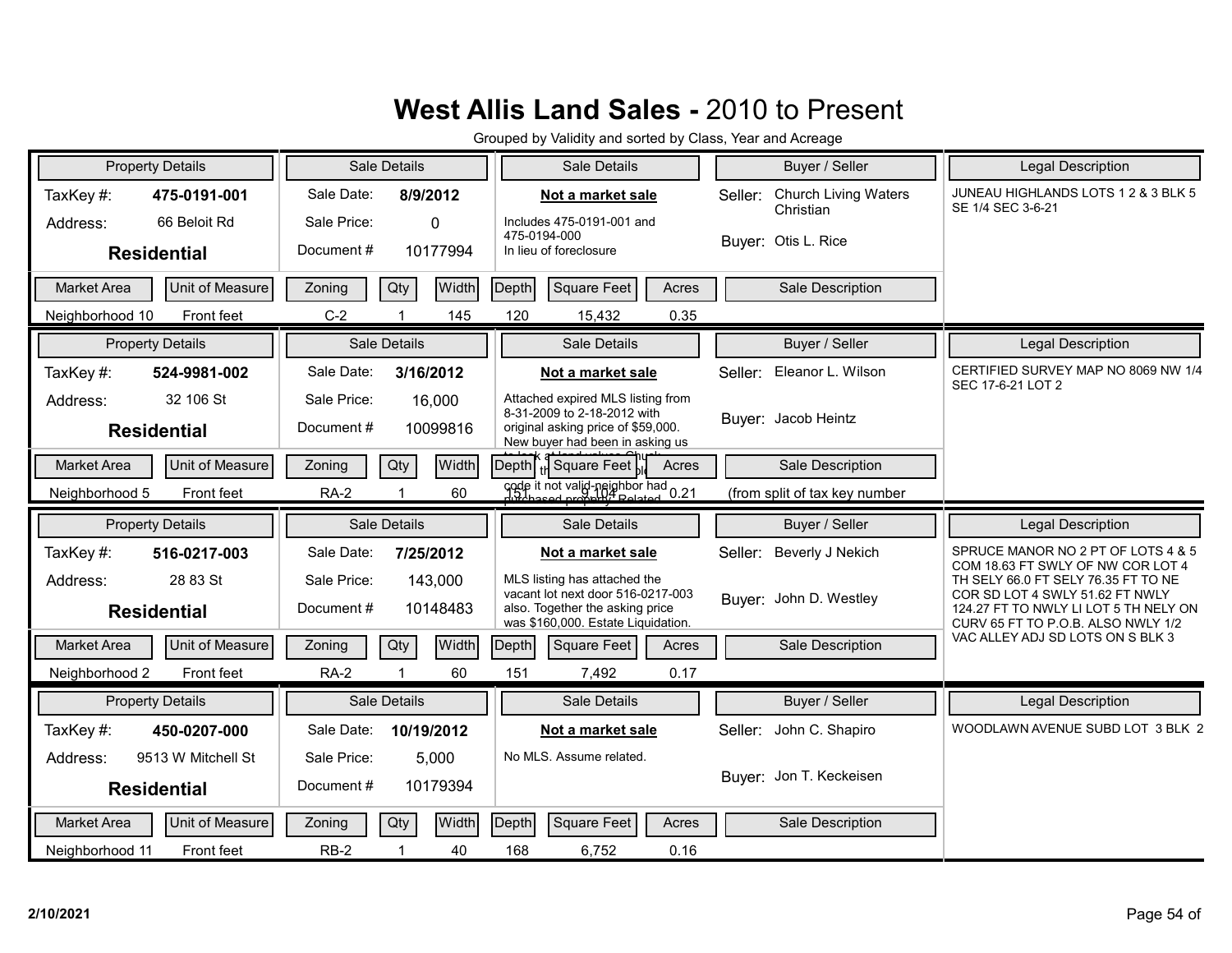| <b>Property Details</b>               | Sale Details               | Sale Details                                                                              | Buyer / Seller                                       | Legal Description                                                      |
|---------------------------------------|----------------------------|-------------------------------------------------------------------------------------------|------------------------------------------------------|------------------------------------------------------------------------|
| TaxKey#:<br>475-0257-000              | Sale Date:<br>7/9/2012     | Not a market sale                                                                         | <b>Metro Capital Funding</b><br>Seller:              | JOSEPH JUNEAU SUBD NO 1 LOT 32 & N<br>10 FT OF LOT 31 BLK 1            |
| 21 61 St<br>Address:                  | Sale Price:<br>14,000      | Foreclosure Liquidation                                                                   | <b>LLC</b>                                           |                                                                        |
| <b>Residential</b>                    | Document#<br>10141154      |                                                                                           | Buyer: Jorge Avila                                   |                                                                        |
| Unit of Measure<br><b>Market Area</b> | Qty<br>Width<br>Zoning     | Square Feet<br>Depth<br>Acres                                                             | Sale Description                                     |                                                                        |
| Neighborhood 10<br>Front feet         | $RB-2$<br>40               | 144<br>5,750<br>0.13                                                                      |                                                      |                                                                        |
| <b>Property Details</b>               | Sale Details               | Sale Details                                                                              | Buyer / Seller                                       | Legal Description                                                      |
| TaxKey#:<br>451-0403-005              | Sale Date:<br>5/16/2012    | Not a market sale                                                                         | <b>Maple Street Real Estate</b><br>Seller:<br>Co Inc | CONRADS W ALLIS GARDENS W 54 FT<br>OF E 159 FT OF LOTS 8 THRU 10 BLK 6 |
| 17 89 St<br>Address:                  | Sale Price:<br>$\mathbf 0$ | Affidavit of Correction conveys<br>451-0396-001, 451-0400-001,                            | Buver: T&G Properties LLC                            |                                                                        |
| <b>Residential</b>                    | Document#<br>10117862      | 451-0403-002, 451-0403-003,<br>451-0405-000, 451-0403-005.                                |                                                      |                                                                        |
| Unit of Measure<br><b>Market Area</b> | Width<br>Qty<br>Zoning     | $\overline{[Depth]}_{4d}^{40}$ Square Feet<br>Acres                                       | Sale Description                                     |                                                                        |
| Neighborhood 13<br>Front feet         | 54<br>$RB-2$               | conveyance from 2008.<br>0.13                                                             | <b>Total land</b>                                    |                                                                        |
|                                       |                            |                                                                                           |                                                      |                                                                        |
| <b>Property Details</b>               | Sale Details               | Sale Details                                                                              | Buyer / Seller                                       | <b>Legal Description</b>                                               |
| TaxKey#:<br>451-0404-001              | Sale Date:<br>5/16/2012    | Not a market sale                                                                         | Maple Street Real Estate<br>Seller:                  | CONRADS W ALLIS GARDENS E 159 FT<br>OF LOT 11 BLK 6                    |
| 1789 St<br>Address:                   | Sale Price:<br>$\Omega$    | Affidavit of Correction conveys                                                           | Co Inc                                               |                                                                        |
| <b>Residential</b>                    | Document#<br>10117862      | 451-0396-001, 451-0400-001,<br>451-0403-002, 451-0403-003,<br>451-0405-000, 451-0403-005, | Buyer: T&G Properties LLC                            |                                                                        |
| Unit of Measure<br>Market Area        | Width<br>Zoning<br>Qty     | $\frac{1}{2}$ Depth $\frac{1}{4}$ Square Feet<br>Acres                                    | Sale Description                                     |                                                                        |
| Neighborhood 13<br>Front feet         | $RB-2$<br>35               | conveyance from 2008.<br>0.13                                                             |                                                      |                                                                        |
| <b>Property Details</b>               | Sale Details               | Sale Details                                                                              | Buyer / Seller                                       | <b>Legal Description</b>                                               |
| TaxKey#:<br>453-0623-000              | Sale Date:<br>5/3/2012     | Not a market sale                                                                         | Seller: Ryan Pattee                                  | GROSS WEST ALLIS ADD. LOT 20 BLK 5                                     |
| 17 72 St<br>Address:                  | Sale Price:<br>5,500       | No MLS. Not on open market.                                                               |                                                      |                                                                        |
| <b>Residential</b>                    | Document#<br>10116733      |                                                                                           | Buyer: 3815 Silver Spring LLC                        |                                                                        |
| Unit of Measure<br><b>Market Area</b> | Width<br>Qty<br>Zoning     | <b>Square Feet</b><br>Depth<br>Acres                                                      | Sale Description                                     |                                                                        |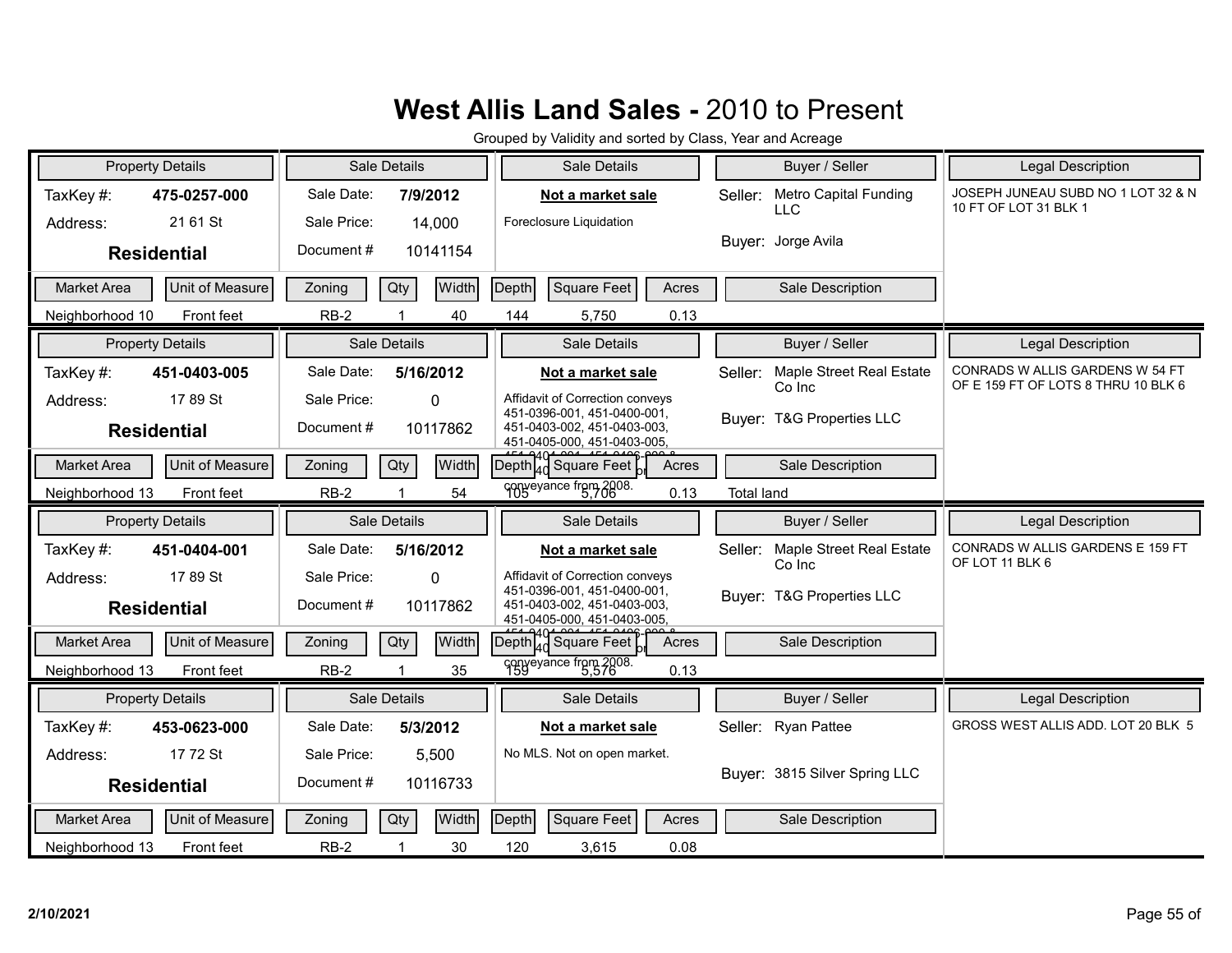| <b>Property Details</b>                      | Sale Details            | Sale Details                                                       | Buyer / Seller                           | <b>Legal Description</b>           |
|----------------------------------------------|-------------------------|--------------------------------------------------------------------|------------------------------------------|------------------------------------|
| TaxKey#:<br>453-0623-000                     | Sale Date:<br>5/3/2012  | Not a market sale                                                  | 3815 Silver Spring LLC<br>Seller:        | GROSS WEST ALLIS ADD. LOT 20 BLK 5 |
| 17 72 St<br>Address:                         | Sale Price:<br>10,000   | No MLS. Not on open market.                                        |                                          |                                    |
| <b>Residential</b>                           | Document #<br>10119793  |                                                                    | Buyer: JV Home Improvement<br><b>LLC</b> |                                    |
| Unit of Measure<br><b>Market Area</b>        | Width<br>Qty<br>Zoning  | Square Feet<br>Depth<br>Acres                                      | Sale Description                         |                                    |
| Neighborhood 13<br>Front feet                | $RB-2$<br>30            | 120<br>0.08<br>3,615                                               |                                          |                                    |
| <b>Property Details</b>                      | Sale Details            | Sale Details                                                       | Buyer / Seller                           | <b>Legal Description</b>           |
| TaxKey#:<br>453-0623-000                     | Sale Date:<br>3/14/2012 | Not a market sale                                                  | Joyce C Liske Estate<br>Seller:          | GROSS WEST ALLIS ADD. LOT 20 BLK 5 |
| 17 72 St<br>Address:                         | Sale Price:<br>3,000    | 2 transfer returns Doc #10105977<br>for \$430.00 and Doc #10105976 | Buyer: Ryan Pattee                       |                                    |
| <b>Residential</b>                           | Document#<br>10105976   | for \$2,570 total of \$3,000.00.<br>Estate Liquidation.            |                                          |                                    |
| Unit of Measure<br>Market Area               | Width<br>Qty<br>Zoning  | Depth<br>Square Feet<br>Acres                                      | Sale Description                         |                                    |
| Front feet<br>Neighborhood 13                | $RB-2$<br>30            | 120<br>3,615<br>0.08                                               |                                          |                                    |
|                                              |                         |                                                                    |                                          |                                    |
| <b>Property Details</b>                      | Sale Details            | Sale Details                                                       | Buyer / Seller                           | Legal Description                  |
| TaxKey#:<br>453-0624-000                     | Sale Date:<br>5/3/2012  | Not a market sale                                                  | <b>Ryan Pattee</b><br>Seller:            | GROSS WEST ALLIS ADD. LOT 21 BLK 5 |
| 17 72 St<br>Address:                         | Sale Price:<br>5,500    | No MLS. Not on open market.                                        |                                          |                                    |
| <b>Residential</b>                           | Document#<br>10116733   |                                                                    | Buver: 3815 Silver Spring LLC            |                                    |
| Unit of Measure<br>Market Area               | Width<br>Qty<br>Zoning  | Depth<br>Square Feet<br>Acres                                      | Sale Description                         |                                    |
| Neighborhood 13<br>Front feet                | $RB-2$<br>30<br>1       | 120<br>3,615<br>0.08                                               |                                          |                                    |
| <b>Property Details</b>                      | Sale Details            | Sale Details                                                       | Buyer / Seller                           | <b>Legal Description</b>           |
| TaxKey#:<br>453-0624-000                     | Sale Date:<br>5/3/2012  | Not a market sale                                                  | Seller: 3815 Silver Spring LLC           | GROSS WEST ALLIS ADD. LOT 21 BLK 5 |
| 17 72 St<br>Address:                         | Sale Price:<br>10,000   | No MLS. Not on open market.                                        |                                          |                                    |
| <b>Residential</b>                           | Document#<br>10119793   |                                                                    | Buyer: JV Home Improvement<br><b>LLC</b> |                                    |
| <b>Unit of Measure</b><br><b>Market Area</b> | Width<br>Qty<br>Zoning  | Depth<br>Square Feet<br>Acres                                      | Sale Description                         |                                    |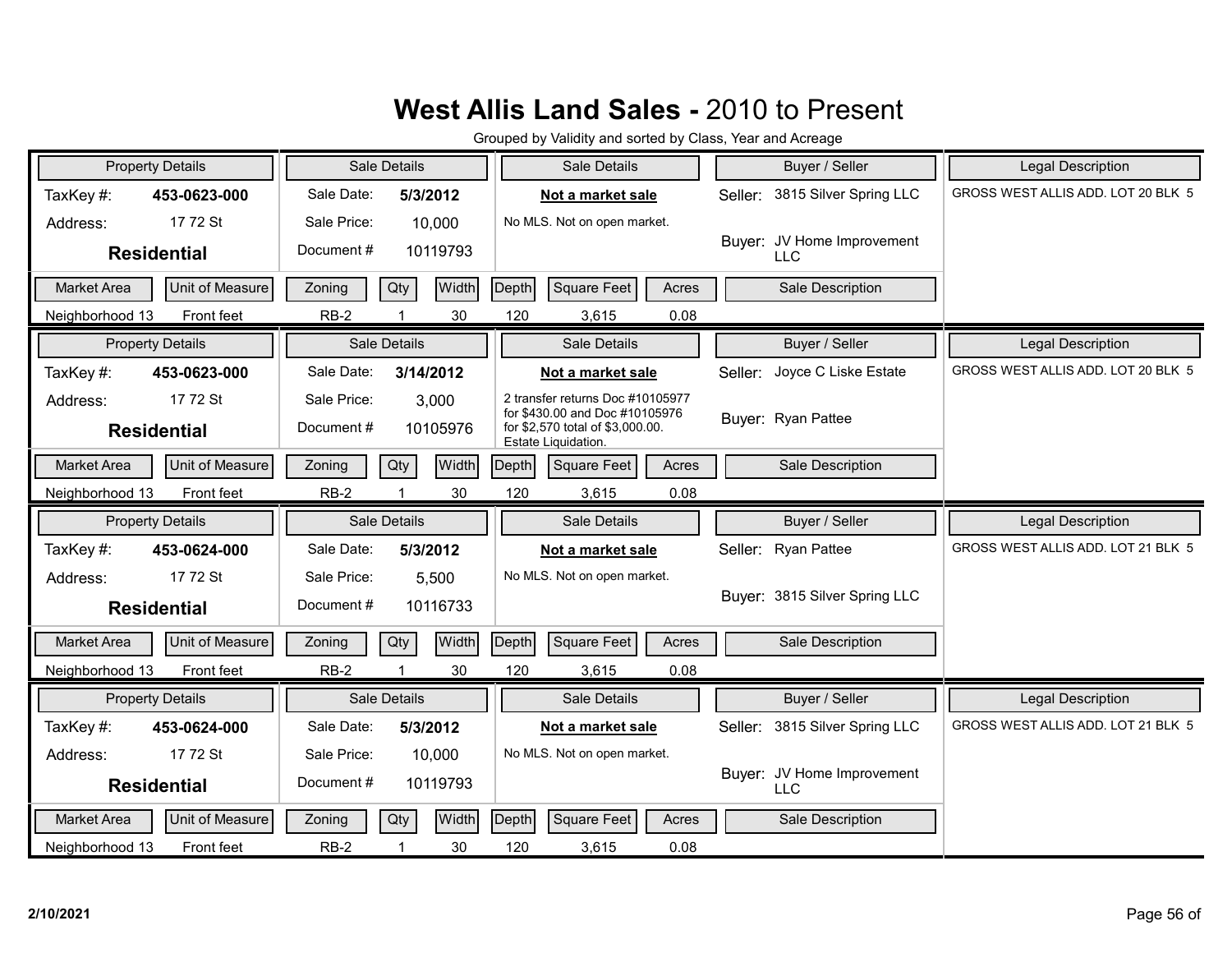| <b>Property Details</b>                              | <b>Sale Details</b>                             | Sale Details                                                                                                                              | Buyer / Seller                       | <b>Legal Description</b>                                                                                                         |
|------------------------------------------------------|-------------------------------------------------|-------------------------------------------------------------------------------------------------------------------------------------------|--------------------------------------|----------------------------------------------------------------------------------------------------------------------------------|
| TaxKey#:<br>453-0624-000                             | Sale Date:<br>3/14/2012                         | Not a market sale                                                                                                                         | Seller: Joyce C Liske Estate         | GROSS WEST ALLIS ADD. LOT 21 BLK 5                                                                                               |
| 17 72 St<br>Address:<br><b>Residential</b>           | Sale Price:<br>3,000<br>Document#<br>10105976   | 2 transfer returns Doc #10105977<br>for \$430.00 and Doc #10105976<br>for \$2,570 total of \$3,000.00.<br>Estate Liquidation.             | Buyer: Ryan Pattee                   |                                                                                                                                  |
| Unit of Measure<br><b>Market Area</b>                | Width<br>Qty<br>Zoning                          | Square Feet<br>Depth<br>Acres                                                                                                             | Sale Description                     |                                                                                                                                  |
| Neighborhood 13<br>Front feet                        | $RB-2$<br>30                                    | 120<br>0.08<br>3,615                                                                                                                      |                                      |                                                                                                                                  |
| <b>Property Details</b>                              | Sale Details                                    | Sale Details                                                                                                                              | Buyer / Seller                       | Legal Description                                                                                                                |
| TaxKey#:<br>521-9995-000                             | Sale Date:<br>2/3/2011                          | Not a market sale                                                                                                                         | Kurt L. Lindsey<br>Seller:           | COM 1074 FT N 86D42M02S W OF NE<br>COR OF SW 7 6 21 TH SELY ALG PKWY                                                             |
| 27 Root River Pkwy<br>Address:<br><b>Residential</b> | Sale Price:<br>85,000<br>Document #<br>9987300  | Not on open market. Neighbor<br>purchased property                                                                                        | Buyer: John P. Hauser                | 605.40 FT TO BEG TH N 27D12M50S E 220<br>FT S 71D18M38S E 72.68 FT S 20D06M33S<br>W 224.28 FT TH NWLY ALG PKWY 100 FT<br>TO BEG. |
| Unit of Measure<br>Market Area                       | Width<br>Qty<br>Zoning                          | Square Feet<br>Depth<br>Acres                                                                                                             | Sale Description                     |                                                                                                                                  |
| Front feet<br>Neighborhood 1                         | 89<br><b>RA-1</b>                               | 222<br>19,166<br>0.44                                                                                                                     |                                      |                                                                                                                                  |
|                                                      |                                                 |                                                                                                                                           |                                      |                                                                                                                                  |
| <b>Property Details</b>                              | Sale Details                                    | Sale Details                                                                                                                              | Buyer / Seller                       | Legal Description                                                                                                                |
| TaxKey#:<br>446-0498-000                             | Sale Date:<br>1/25/2011                         | Not a market sale                                                                                                                         | <b>Richard F. Narlock</b><br>Seller: | SUBURBAN ESTATES LOT 13 BLK 23                                                                                                   |
| 13 122 St<br>Address:<br><b>Residential</b>          | Sale Price:<br>22,500<br>Document#<br>9967647   | related                                                                                                                                   | Buyer: Helen A. Feuling              |                                                                                                                                  |
| Unit of Measure<br><b>Market Area</b>                | Width<br>Zoning<br>Qty                          | Depth<br>Square Feet<br>Acres                                                                                                             | Sale Description                     |                                                                                                                                  |
| Neighborhood 7<br>Front feet                         | <b>RA-2</b><br>50<br>1                          | 130<br>0.15<br>6,534                                                                                                                      |                                      |                                                                                                                                  |
| <b>Property Details</b>                              | <b>Sale Details</b>                             | Sale Details                                                                                                                              | Buyer / Seller                       | <b>Legal Description</b>                                                                                                         |
| TaxKey#:<br>479-0820-000                             | Sale Date:<br>7/26/2011                         | Not a market sale                                                                                                                         | Seller: Patricia M. Nelson           | ASSESSORS PLAT NO 252 LOT 16 BLK 2                                                                                               |
| 22 91 St<br>Address:<br><b>Residential</b>           | Sale Price:<br>104,000<br>Document#<br>10017555 | 362 CDOM on market. Originally<br>listed 6-23-10, then home<br>transferred to a relative in the<br>middle of listing-believe that this is | Buyer: Richard J. Mueller            |                                                                                                                                  |
| Unit of Measure<br><b>Market Area</b>                | Width<br>Qty<br>Zoning                          | <b>Depth</b><br><b>Square Feet</b><br>Acres                                                                                               | Sale Description                     |                                                                                                                                  |